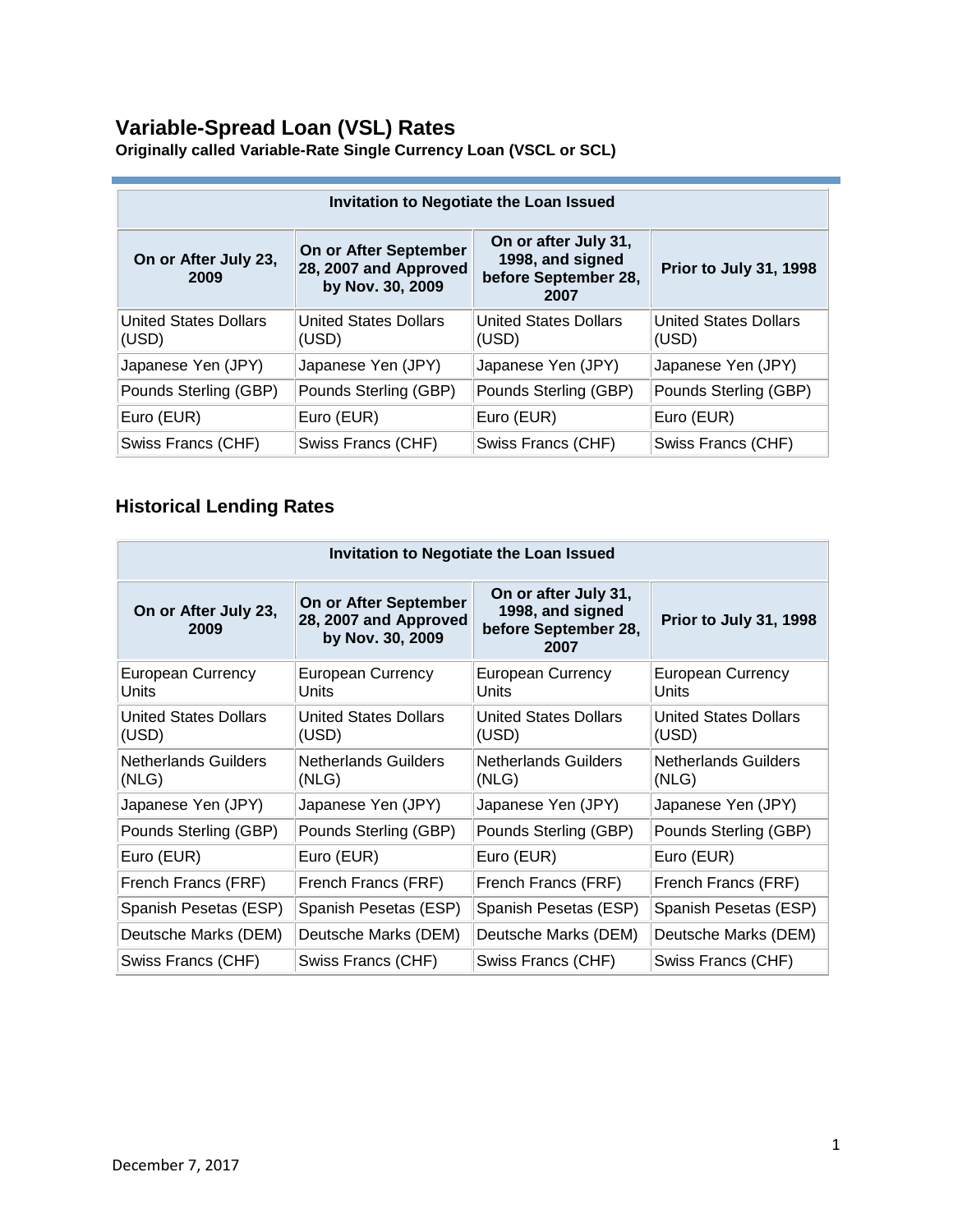#### **UNITED STATES DOLLAR (For Loans to Which Invitation to Negotiate Was issued on Or After July 23, 2009) Lending Rates for LIBOR-based\* Single Currency Loans (SCLs)**

| <b>Interest Period Beginning</b>                                                                                                                                                    | <b>Lending Rate**</b> |
|-------------------------------------------------------------------------------------------------------------------------------------------------------------------------------------|-----------------------|
| 15-OCT-2011                                                                                                                                                                         | 0.88                  |
| 15-SEP-2011                                                                                                                                                                         | 0.81                  |
| 15-AUG-2011                                                                                                                                                                         | 0.74                  |
| 15-JUL-2011                                                                                                                                                                         | 0.70                  |
| 15-JUN-2011                                                                                                                                                                         | 0.67                  |
| 15-MAY-2011                                                                                                                                                                         | 0.70                  |
| 15-APR-2011                                                                                                                                                                         | 0.72                  |
| $\mathbf{u} \cdot \mathbf{a}$ $\mathbf{u} \cdot \mathbf{a}$ $\mathbf{u} \cdot \mathbf{a}$ $\mathbf{u} \cdot \mathbf{a}$ $\mathbf{u} \cdot \mathbf{a}$ $\mathbf{u} \cdot \mathbf{a}$ |                       |

\* Stated on 6MO LIBOR 30/360 day count basis.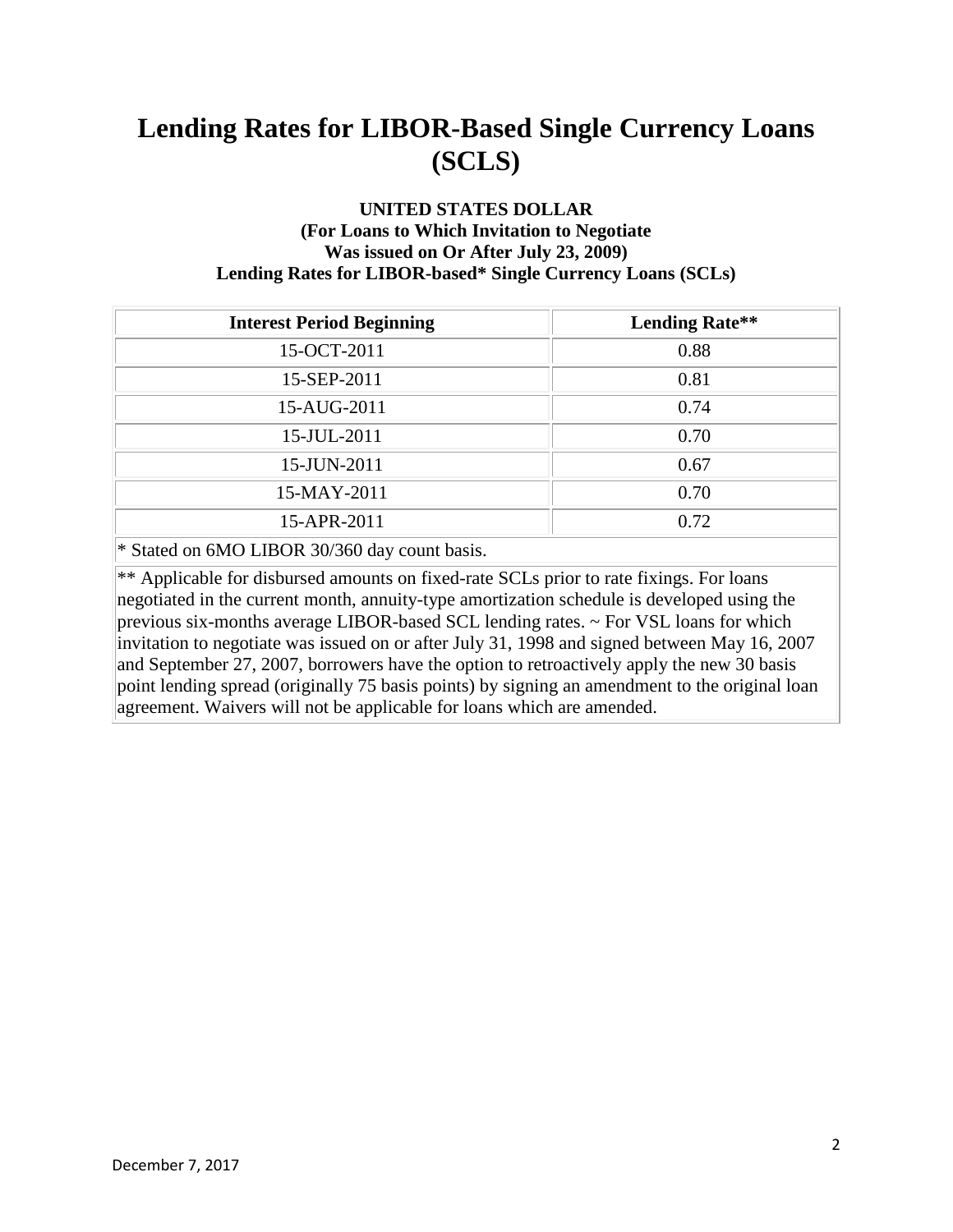#### **JAPANESE YEN (For Loans to Which Invitation to Negotiate Was issued on Or After July 23, 2009) Lending Rates for LIBOR-based\* Single Currency Loans (SCLs)**

| <b>Interest Period Beginning</b>                                                                                                                                                                                                                                                                                    | <b>Lending Rate**</b> |  |
|---------------------------------------------------------------------------------------------------------------------------------------------------------------------------------------------------------------------------------------------------------------------------------------------------------------------|-----------------------|--|
| 15-OCT-2011                                                                                                                                                                                                                                                                                                         | 0.62                  |  |
| 15-SEP-2011                                                                                                                                                                                                                                                                                                         | 0.62                  |  |
| 15-AUG-2011                                                                                                                                                                                                                                                                                                         | 0.63                  |  |
| 15-JUL-2011                                                                                                                                                                                                                                                                                                         | 0.63                  |  |
| 15-JUN-2011                                                                                                                                                                                                                                                                                                         | 0.62                  |  |
| 15-MAY-2011                                                                                                                                                                                                                                                                                                         | 0.62                  |  |
| 15-APR-2011                                                                                                                                                                                                                                                                                                         | 0.63                  |  |
| $\mathcal{L}$ a $\mathcal{L}$ and $\mathcal{L}$ and $\mathcal{L}$ and $\mathcal{L}$ and $\mathcal{L}$ and $\mathcal{L}$ and $\mathcal{L}$ and $\mathcal{L}$ and $\mathcal{L}$ and $\mathcal{L}$ and $\mathcal{L}$ and $\mathcal{L}$ and $\mathcal{L}$ and $\mathcal{L}$ and $\mathcal{L}$ and $\mathcal{L}$ and $\$ |                       |  |

\* Stated on 6MO LIBOR 30/360 day count basis.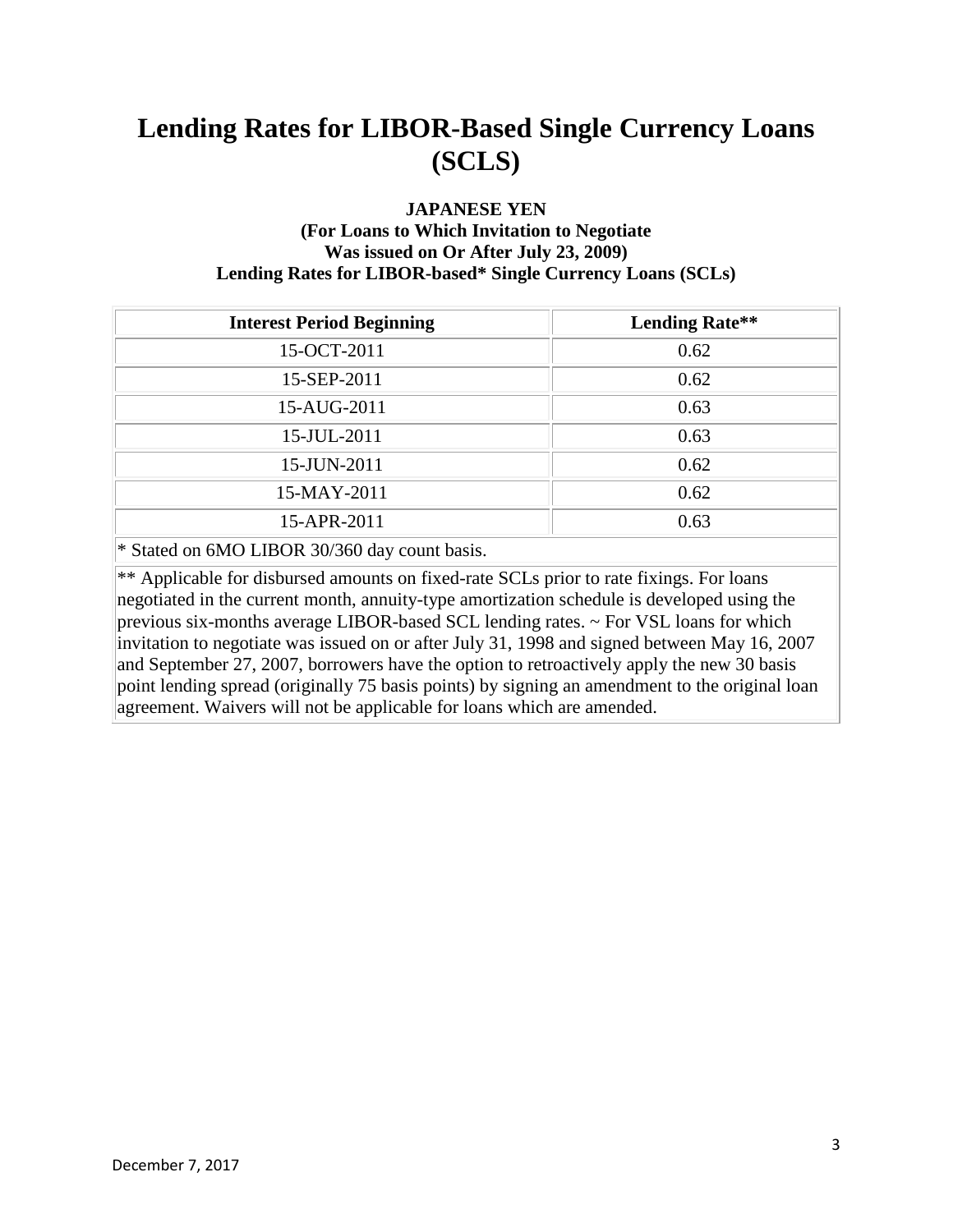#### **POUNDS STERLING (For Loans to Which Invitation to Negotiate Was issued on Or After July 23, 2009) Lending Rates for LIBOR-based\* Single Currency Loans (SCLs)**

| <b>Interest Period Beginning</b>                                | <b>Lending Rate**</b> |
|-----------------------------------------------------------------|-----------------------|
| 15-OCT-2011                                                     | 1.54                  |
| 15-SEP-2011                                                     | 1.49                  |
| 15-AUG-2011                                                     | 1.43                  |
| 15-JUL-2011                                                     | 1.40                  |
| 15-JUN-2011                                                     | 1.38                  |
| 15-MAY-2011                                                     | 1.39                  |
| 15-APR-2011                                                     | 1.40                  |
| $A \cap (1, 1)$ $A \cap (1, 1)$ $A \cap (1, 1)$ $A \cap (1, 1)$ |                       |

\* Stated on 6MO LIBOR 30/360 day count basis.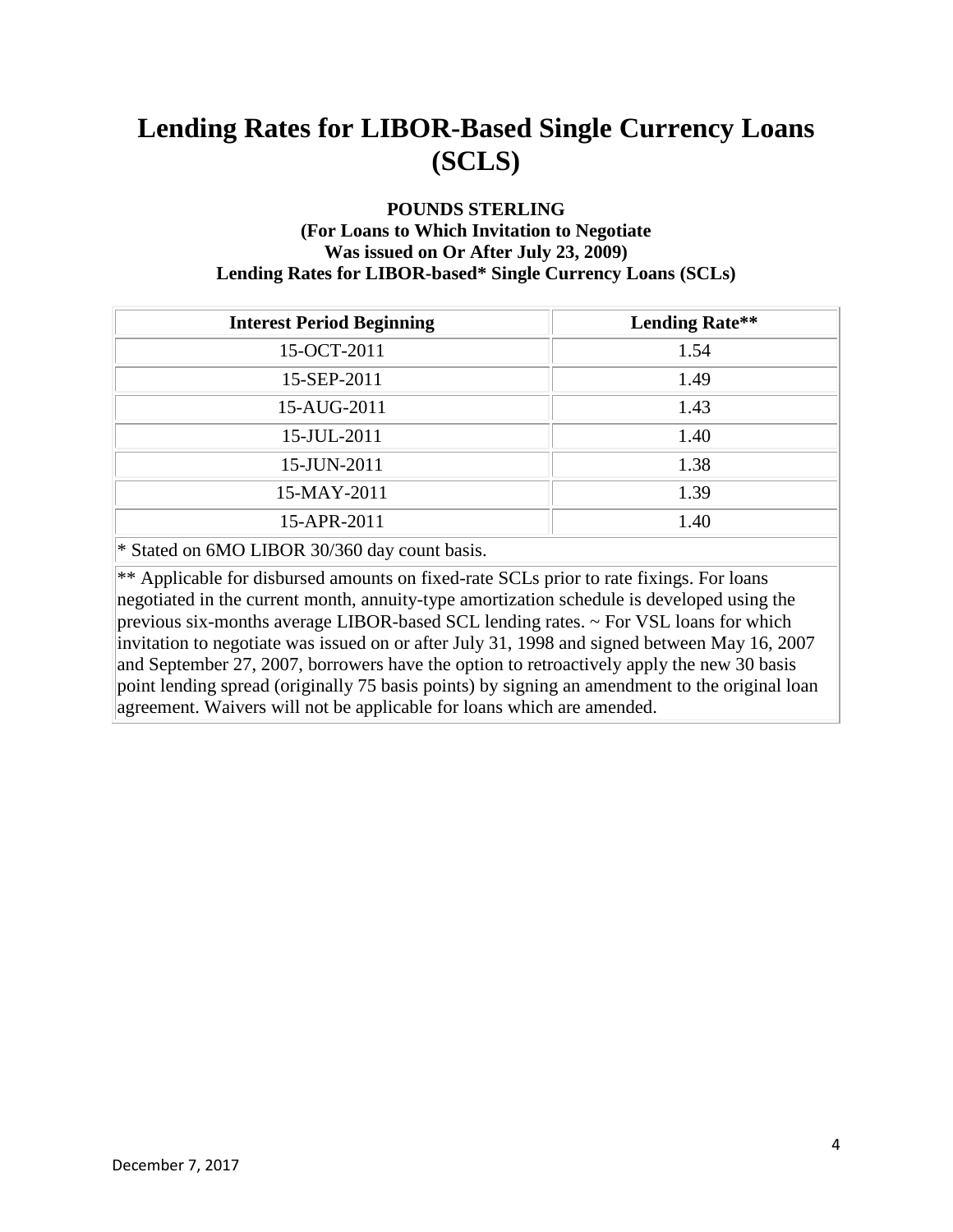#### **EURO**

### **(For Loans to Which Invitation to Negotiate Was issued on Or After July 23, 2009) Lending Rates for LIBOR-based\* Single Currency Loans (SCLs)**

| <b>Interest Period Beginning</b> | <b>Lending Rate**</b> |
|----------------------------------|-----------------------|
| 15-OCT-2011                      | 2.01                  |
| 15-SEP-2011                      | 1.98                  |
| 15-AUG-2011                      | 2.00                  |
| 15-JUL-2011                      | 2.08                  |
| 15-JUN-2011                      | 1.97                  |
| 15-MAY-2011                      | 1.94                  |
| 15-APR-2011                      | 1.85                  |

\* Stated on 6MO LIBOR 30/360 day count basis.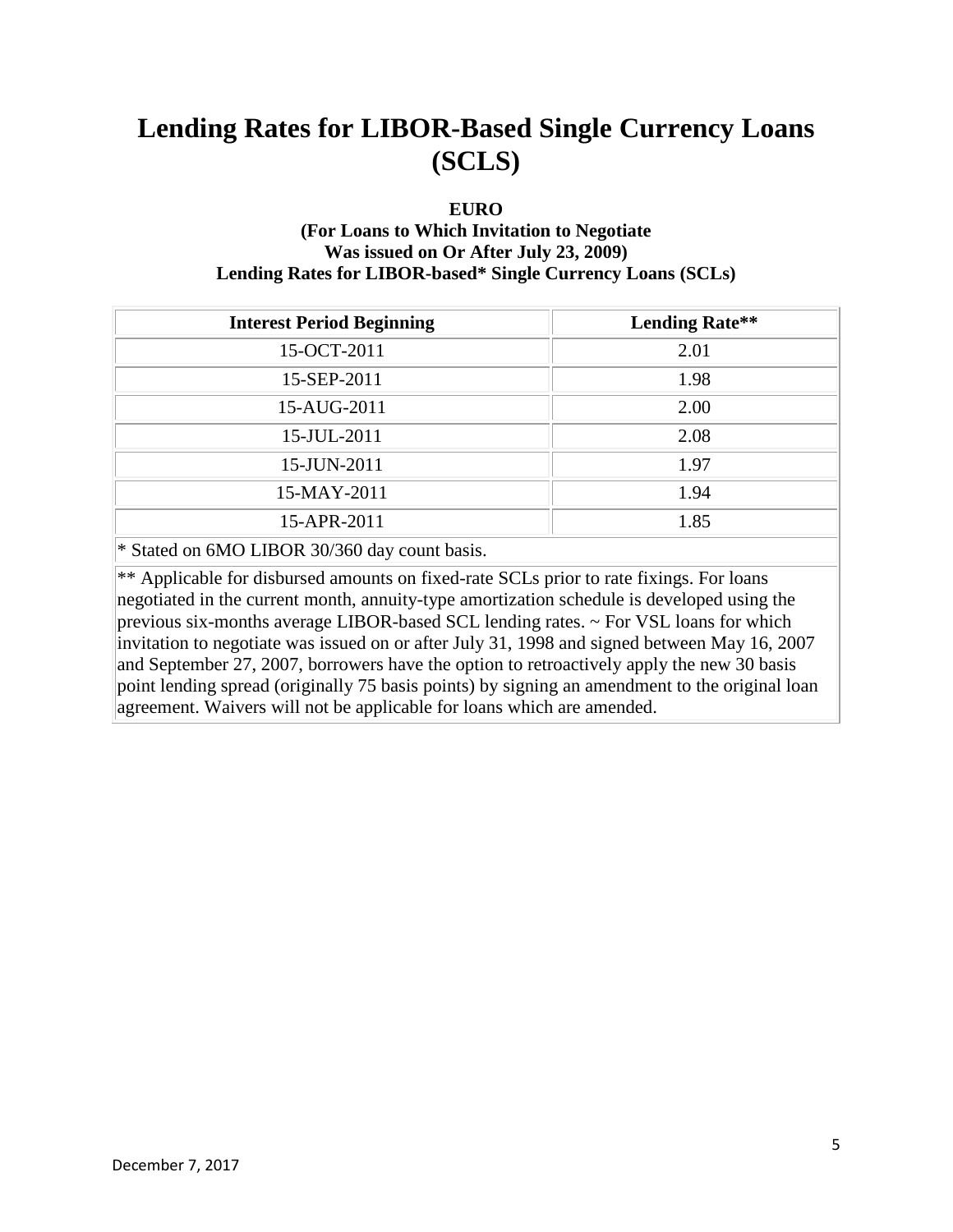#### **SWISS FRANC (For Loans to Which Invitation to Negotiate Was issued on Or After July 23, 2009) Lending Rates for LIBOR-based\* Single Currency Loans (SCLs)**

| <b>Interest Period Beginning</b> | <b>Lending Rate**</b> |
|----------------------------------|-----------------------|
| 15-OCT-2011                      | 0.37                  |
| 15-SEP-2011                      | 0.34                  |
| 15-AUG-2011                      | 0.41                  |
| 15-JUL-2011                      | 0.53                  |
| 15-JUN-2011                      | 0.52                  |
| 15-MAY-2011                      | 0.53                  |
| 15-APR-2011                      | 0.55                  |

\* Stated on 6MO LIBOR 30/360 day count basis.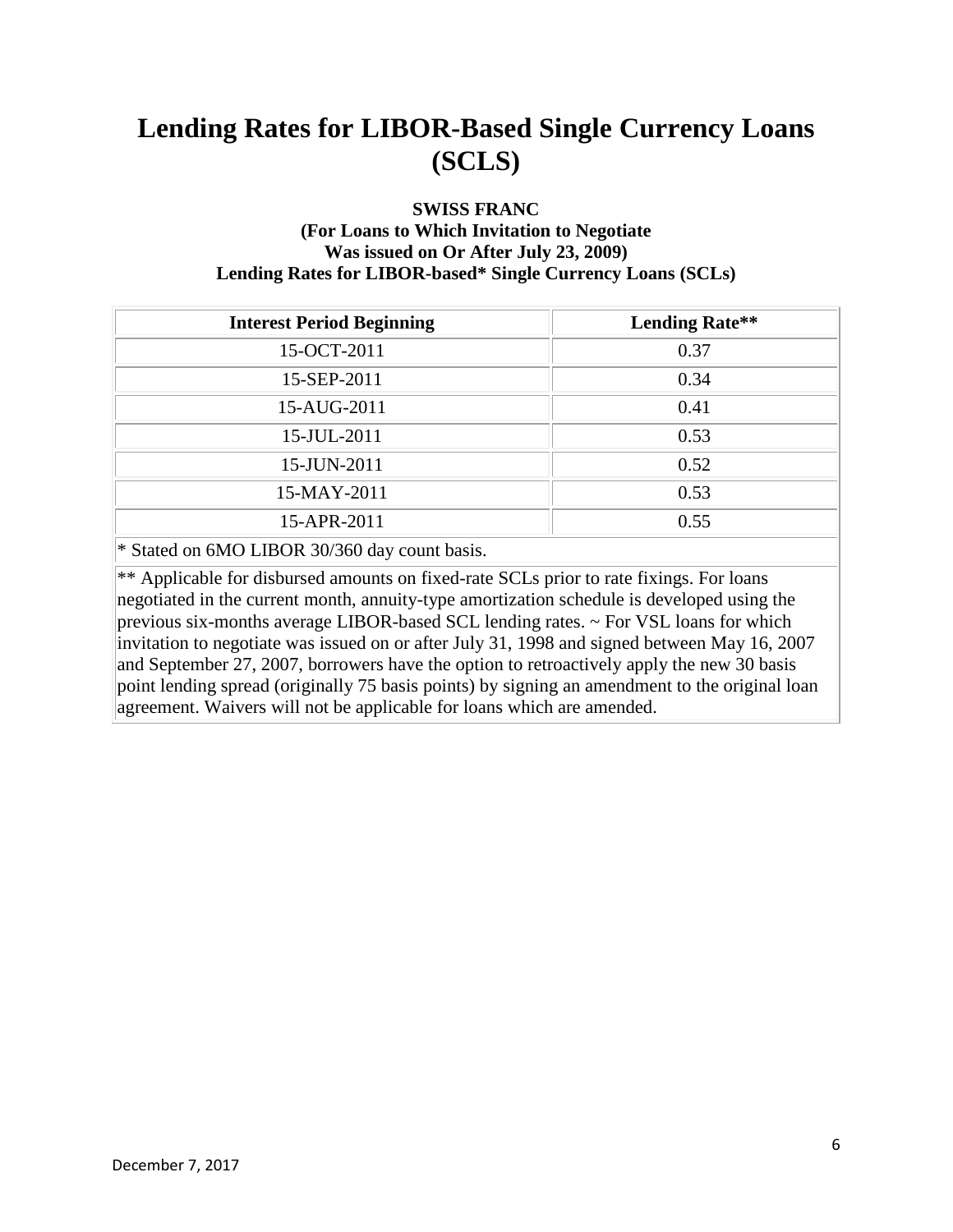#### **UNITED STATES DOLLAR (For Loans Signed on Or After September 28, 2007) Lending Rates for LIBOR-based\* Single Currency Loans (SCLs)**

| <b>Interest Period Beginning</b>                                                                                                                                                                                                                                                                                                                            | <b>Lending Rate**</b> |
|-------------------------------------------------------------------------------------------------------------------------------------------------------------------------------------------------------------------------------------------------------------------------------------------------------------------------------------------------------------|-----------------------|
| 15-OCT-2011                                                                                                                                                                                                                                                                                                                                                 | 0.68                  |
| 15-SEP-2011                                                                                                                                                                                                                                                                                                                                                 | 0.61                  |
| 15-AUG-2011                                                                                                                                                                                                                                                                                                                                                 | 0.54                  |
| 15-JUL-2011                                                                                                                                                                                                                                                                                                                                                 | 0.50                  |
| 15-JUN-2011                                                                                                                                                                                                                                                                                                                                                 | 0.47                  |
| 15-MAY-2011                                                                                                                                                                                                                                                                                                                                                 | 0.50                  |
| 15-APR-2011                                                                                                                                                                                                                                                                                                                                                 | 0.52                  |
| $\mathcal{L}$ $\mathcal{L}$ $\mathcal{L}$ $\mathcal{L}$ $\mathcal{L}$ $\mathcal{L}$ $\mathcal{L}$ $\mathcal{L}$ $\mathcal{L}$ $\mathcal{L}$ $\mathcal{L}$ $\mathcal{L}$ $\mathcal{L}$ $\mathcal{L}$ $\mathcal{L}$ $\mathcal{L}$ $\mathcal{L}$ $\mathcal{L}$ $\mathcal{L}$ $\mathcal{L}$ $\mathcal{L}$ $\mathcal{L}$ $\mathcal{L}$ $\mathcal{L}$ $\mathcal{$ |                       |

\* Stated on 6MO LIBOR 30/360 day count basis.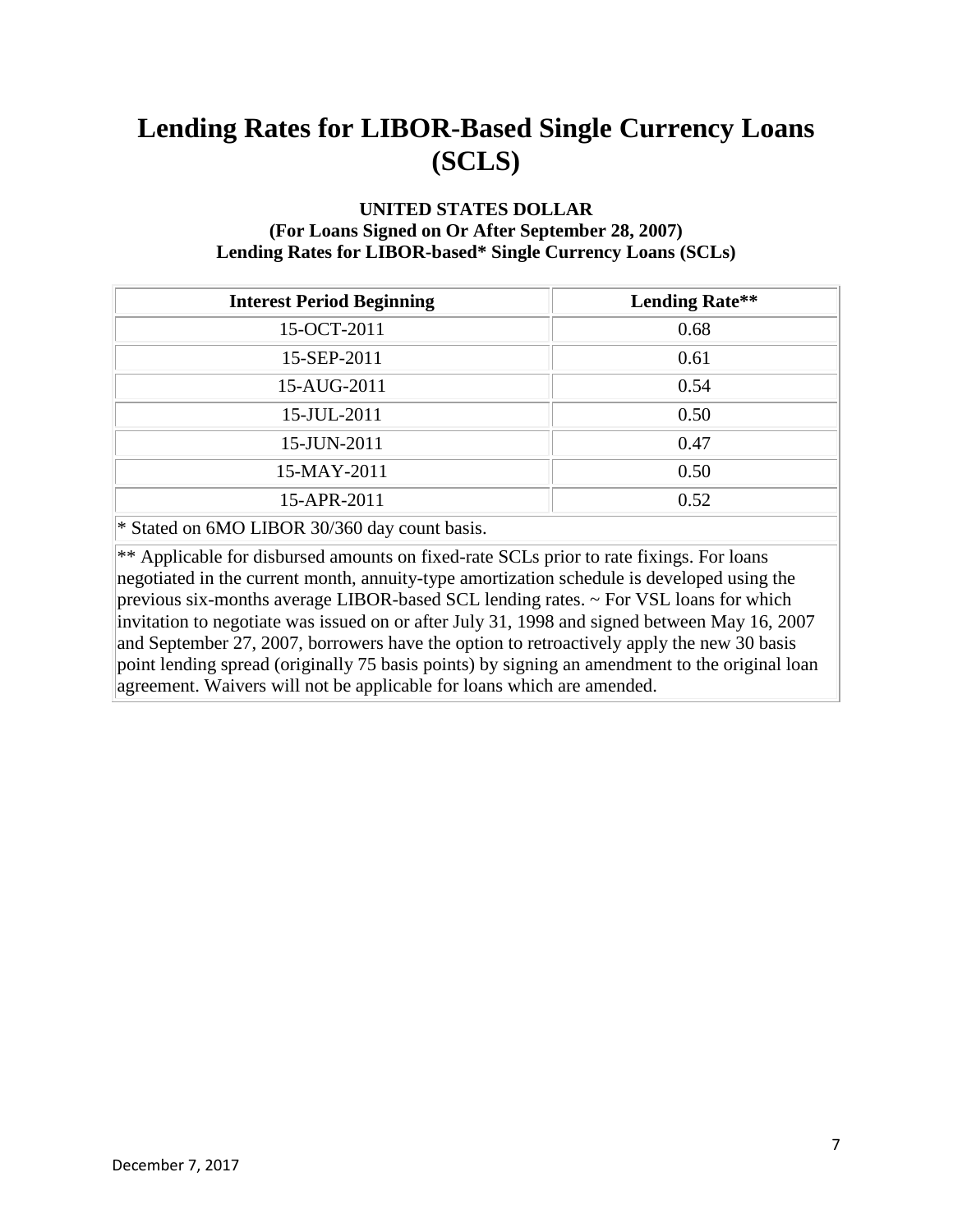### **JAPANESE YEN**

#### **(For Loans Signed on Or After September 28, 2007) Lending Rates for LIBOR-based\* Single Currency Loans (SCLs)**

| <b>Interest Period Beginning</b>                                                                                                                                                                                                                                                                                                                            | <b>Lending Rate**</b> |
|-------------------------------------------------------------------------------------------------------------------------------------------------------------------------------------------------------------------------------------------------------------------------------------------------------------------------------------------------------------|-----------------------|
| 15-OCT-2011                                                                                                                                                                                                                                                                                                                                                 | 0.42                  |
| 15-SEP-2011                                                                                                                                                                                                                                                                                                                                                 | 0.42                  |
| 15-AUG-2011                                                                                                                                                                                                                                                                                                                                                 | 0.43                  |
| 15-JUL-2011                                                                                                                                                                                                                                                                                                                                                 | 0.43                  |
| 15-JUN-2011                                                                                                                                                                                                                                                                                                                                                 | 0.42                  |
| 15-MAY-2011                                                                                                                                                                                                                                                                                                                                                 | 0.42                  |
| 15-APR-2011                                                                                                                                                                                                                                                                                                                                                 | 0.43                  |
| $\mathcal{L}$ $\mathcal{L}$ $\mathcal{L}$ $\mathcal{L}$ $\mathcal{L}$ $\mathcal{L}$ $\mathcal{L}$ $\mathcal{L}$ $\mathcal{L}$ $\mathcal{L}$ $\mathcal{L}$ $\mathcal{L}$ $\mathcal{L}$ $\mathcal{L}$ $\mathcal{L}$ $\mathcal{L}$ $\mathcal{L}$ $\mathcal{L}$ $\mathcal{L}$ $\mathcal{L}$ $\mathcal{L}$ $\mathcal{L}$ $\mathcal{L}$ $\mathcal{L}$ $\mathcal{$ |                       |

\* Stated on 6MO LIBOR 30/360 day count basis.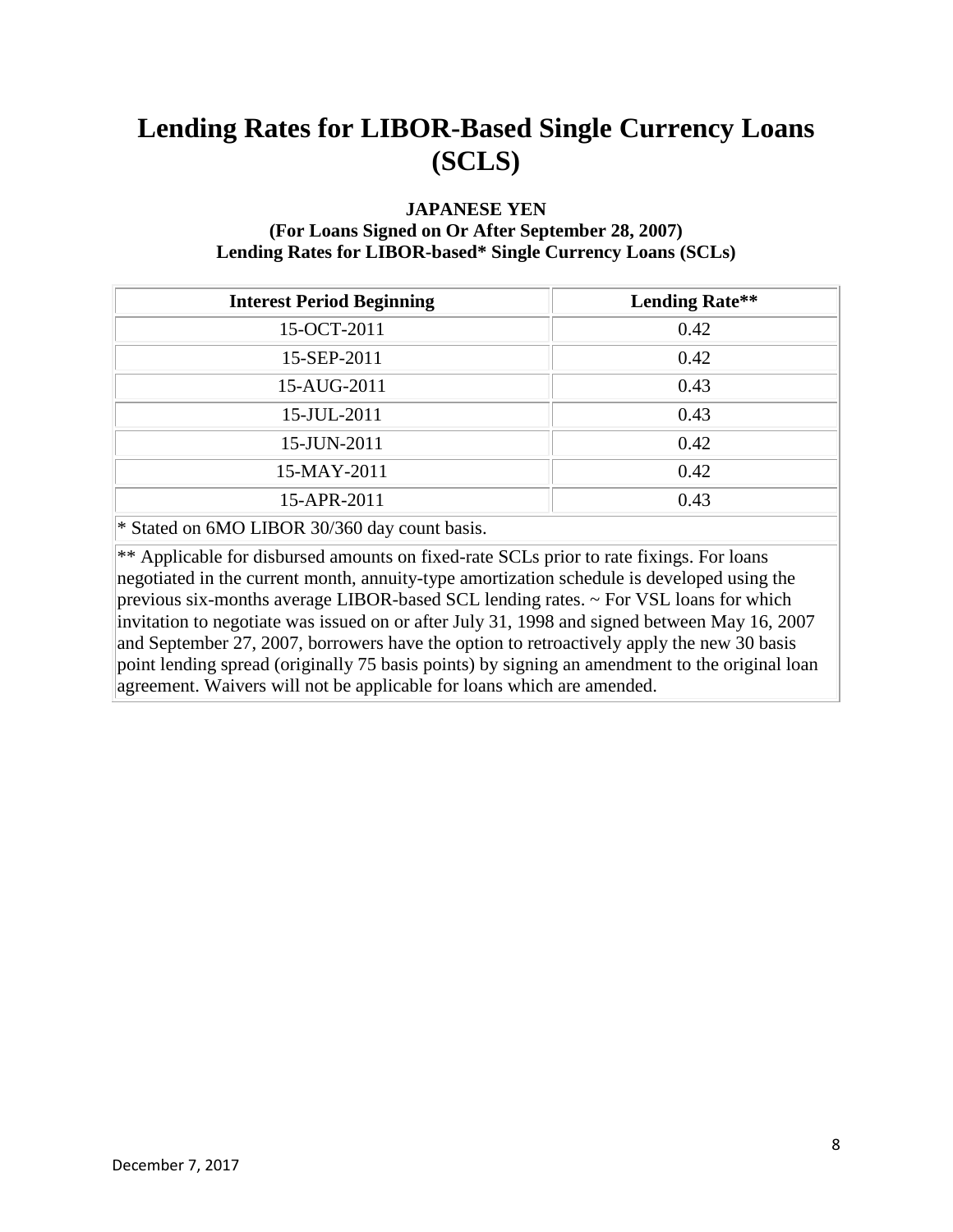#### **POUNDS STERLING**

#### **(For Loans Signed on Or After September 28, 2007) Lending Rates for LIBOR-based\* Single Currency Loans (SCLs)**

| <b>Interest Period Beginning</b>                                                 | <b>Lending Rate**</b> |
|----------------------------------------------------------------------------------|-----------------------|
| 15-OCT-2011                                                                      | 1.34                  |
| 15-SEP-2011                                                                      | 1.29                  |
| 15-AUG-2011                                                                      | 1.23                  |
| 15-JUL-2011                                                                      | 1.20                  |
| 15-JUN-2011                                                                      | 1.18                  |
| 15-MAY-2011                                                                      | 1.19                  |
| 15-APR-2011                                                                      | 1.20                  |
| $*$ 0. $\pm$ 1 $\leq$ 10. $\pm$ 10. $\pm$ 0. $\pm$ 0. $\pm$ 0. $\pm$<br>$\cdots$ |                       |

\* Stated on 6MO LIBOR 30/360 day count basis.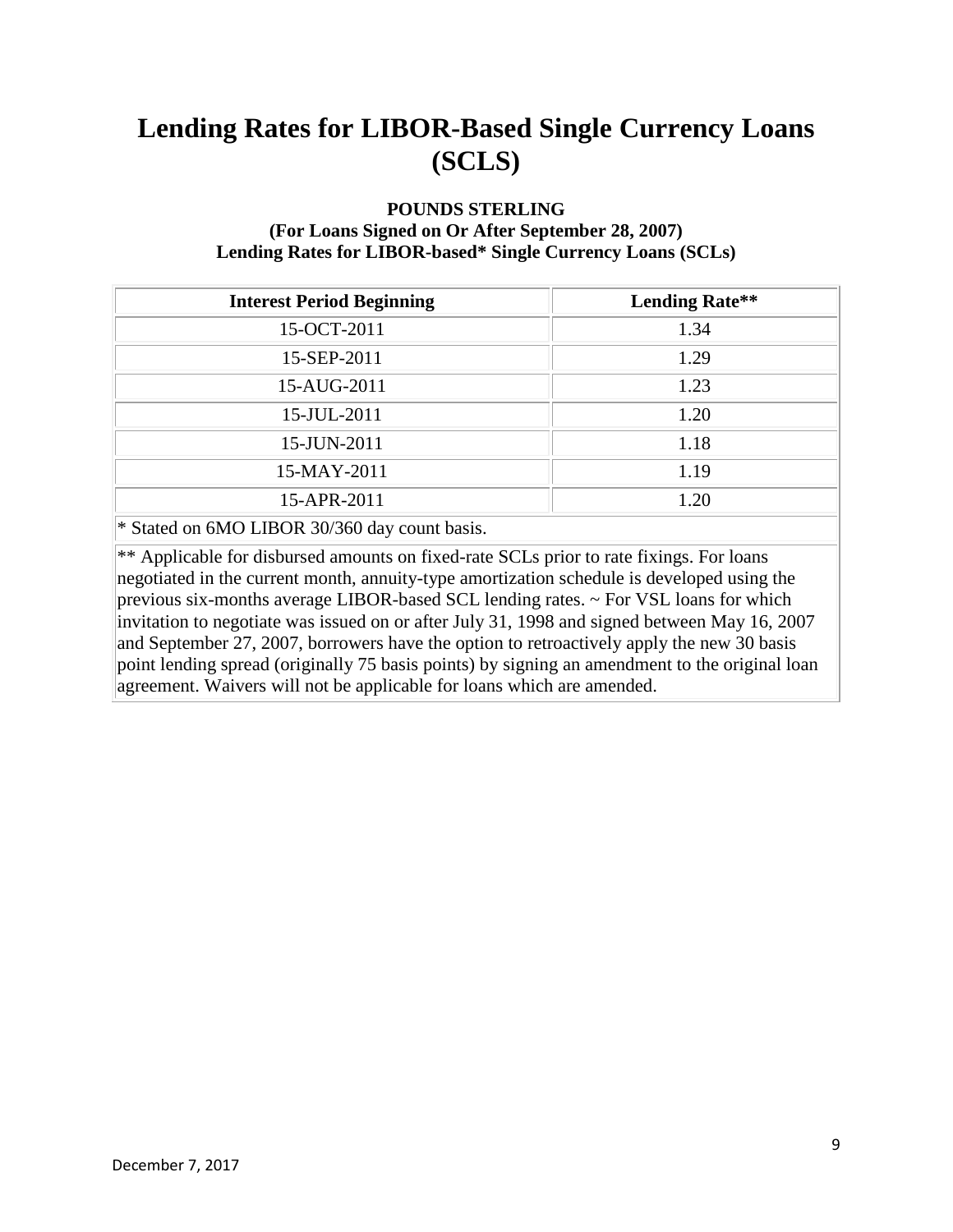#### **EURO**

### **(For Loans Signed on Or After September 28, 2007) Lending Rates for LIBOR-based\* Single Currency Loans (SCLs)**

| <b>Interest Period Beginning</b>                                                               | <b>Lending Rate**</b> |  |
|------------------------------------------------------------------------------------------------|-----------------------|--|
| 15-OCT-2011                                                                                    | 1.81                  |  |
| 15-SEP-2011                                                                                    | 1.78                  |  |
| 15-AUG-2011                                                                                    | 1.80                  |  |
| 15-JUL-2011                                                                                    | 1.88                  |  |
| 15-JUN-2011                                                                                    | 1.77                  |  |
| 15-MAY-2011                                                                                    | 1.74                  |  |
| 15-APR-2011                                                                                    | 1.65                  |  |
| $\star$ C <sub>tata</sub> $1 - \epsilon$ (MO I IDOD 20/260 $1 - \epsilon$ and $1 - \epsilon$ ) |                       |  |

\* Stated on 6MO LIBOR 30/360 day count basis.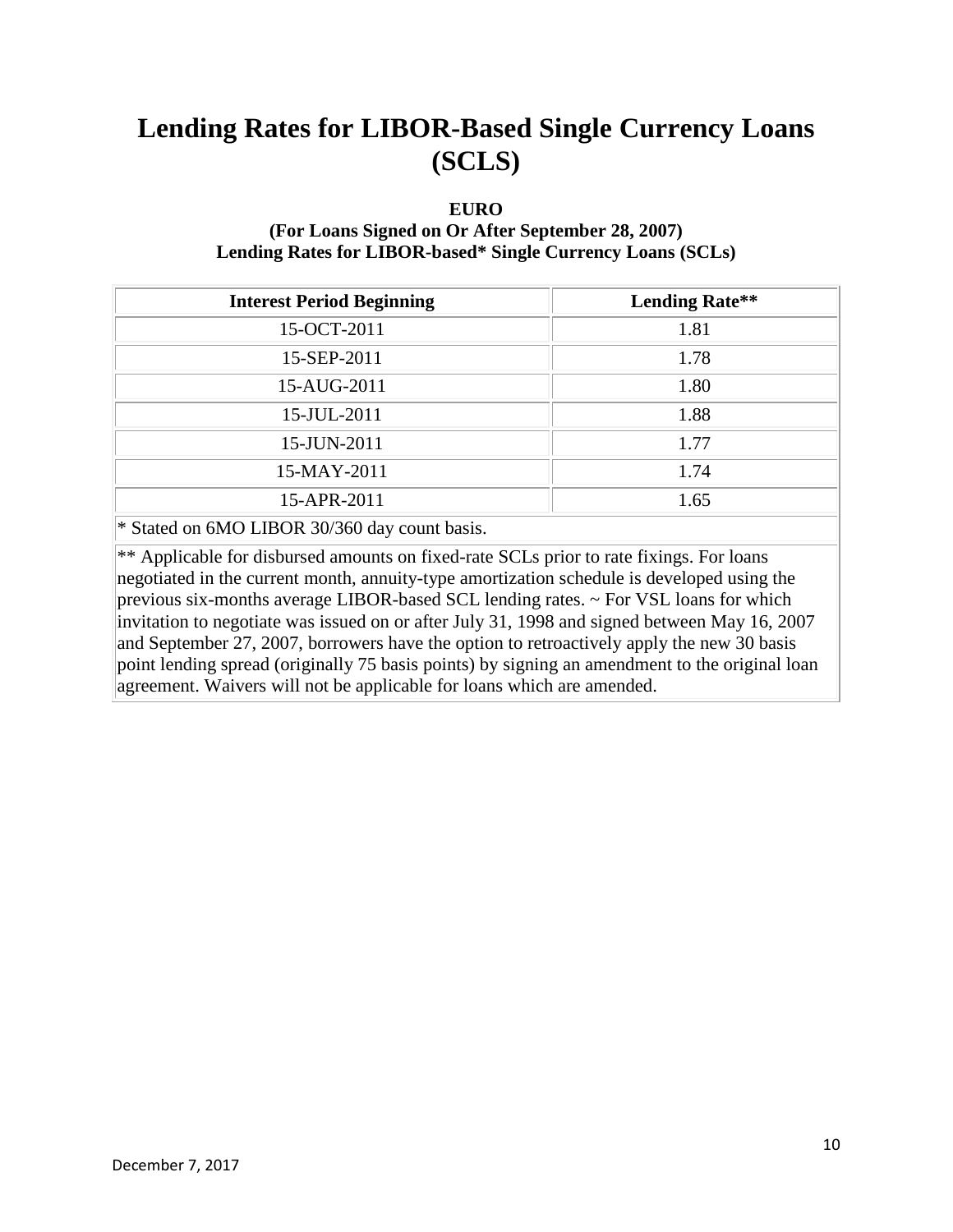#### **SWISS FRANC**

#### **(For Loans Signed on Or After September 28, 2007) Lending Rates for LIBOR-based\* Single Currency Loans (SCLs)**

| <b>Interest Period Beginning</b>                                                                                 | <b>Lending Rate**</b> |  |
|------------------------------------------------------------------------------------------------------------------|-----------------------|--|
| 15-OCT-2011                                                                                                      | 0.17                  |  |
| 15-SEP-2011                                                                                                      | 0.14                  |  |
| 15-AUG-2011                                                                                                      | 0.21                  |  |
| 15-JUL-2011                                                                                                      | 0.33                  |  |
| 15-JUN-2011                                                                                                      | 0.32                  |  |
| 15-MAY-2011                                                                                                      | 0.33                  |  |
| 15-APR-2011                                                                                                      | 0.35                  |  |
| $*$ 0. 1 $\bigcup_{i=1}^{n}$ 0. 1 $\bigcap_{i=1}^{n}$ 0. 20. 20. 20. 1 $\bigcup_{i=1}^{n}$ 1 $\bigcup_{i=1}^{n}$ |                       |  |

\* Stated on 6MO LIBOR 30/360 day count basis.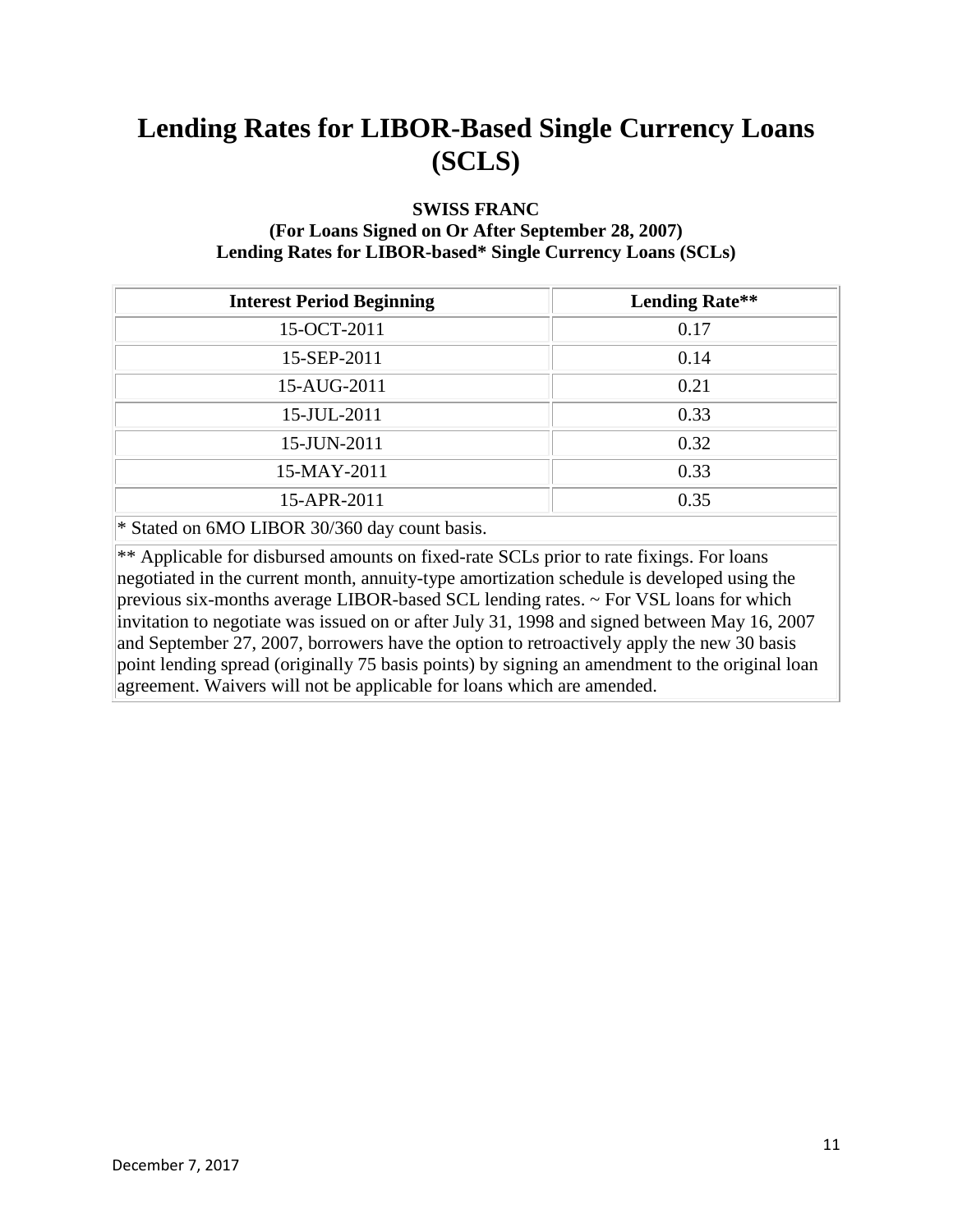#### **UNITED STATES DOLLAR**

### **(For Loans to Which Invitation to Negotiate Was Issued on Or After July 31, 1998 and Signed Before September 28, 2007 ~) Lending Rates for LIBOR-based\* Single Currency Loans (SCLs)**

| <b>Interest Period Beginning</b>                                                          | <b>Lending Rate**</b> |
|-------------------------------------------------------------------------------------------|-----------------------|
| 15-OCT-2011                                                                               | 1.12                  |
| 15-SEP-2011                                                                               | 1.05                  |
| 15-AUG-2011                                                                               | 0.98                  |
| 15-JUL-2011                                                                               | 0.94                  |
| 15-JUN-2011                                                                               | 0.91                  |
| 15-MAY-2011                                                                               | 0.94                  |
| 15-APR-2011                                                                               | 0.96                  |
| $\mathbf{u} \cdot \mathbf{a}$ is exponentially the state of $\mathbf{u} \cdot \mathbf{a}$ |                       |

\* Stated on 6MO LIBOR 30/360 day count basis.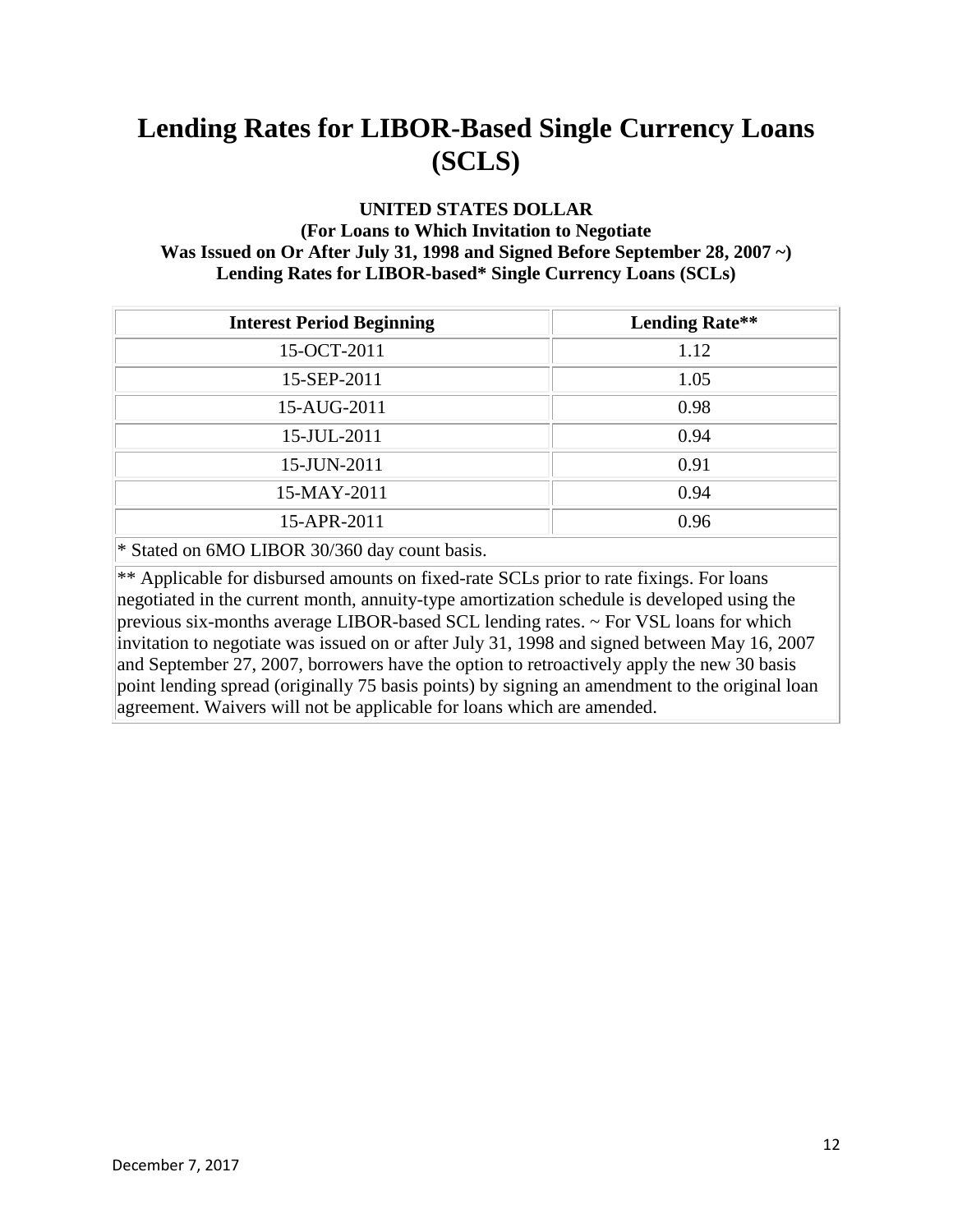#### **JAPANESE YEN**

### **(For Loans to Which Invitation to Negotiate Was Issued on Or After July 31, 1998 and Signed Before September 28, 2007 ~) Lending Rates for LIBOR-based\* Single Currency Loans (SCLs)**

| <b>Interest Period Beginning</b> | <b>Lending Rate**</b> |
|----------------------------------|-----------------------|
| 15-OCT-2011                      | 0.86                  |
| 15-SEP-2011                      | 0.86                  |
| 15-AUG-2011                      | 0.87                  |
| 15-JUL-2011                      | 0.87                  |
| 15-JUN-2011                      | 0.86                  |
| 15-MAY-2011                      | 0.86                  |
| 15-APR-2011                      | 0.87                  |

\* Stated on 6MO LIBOR 30/360 day count basis.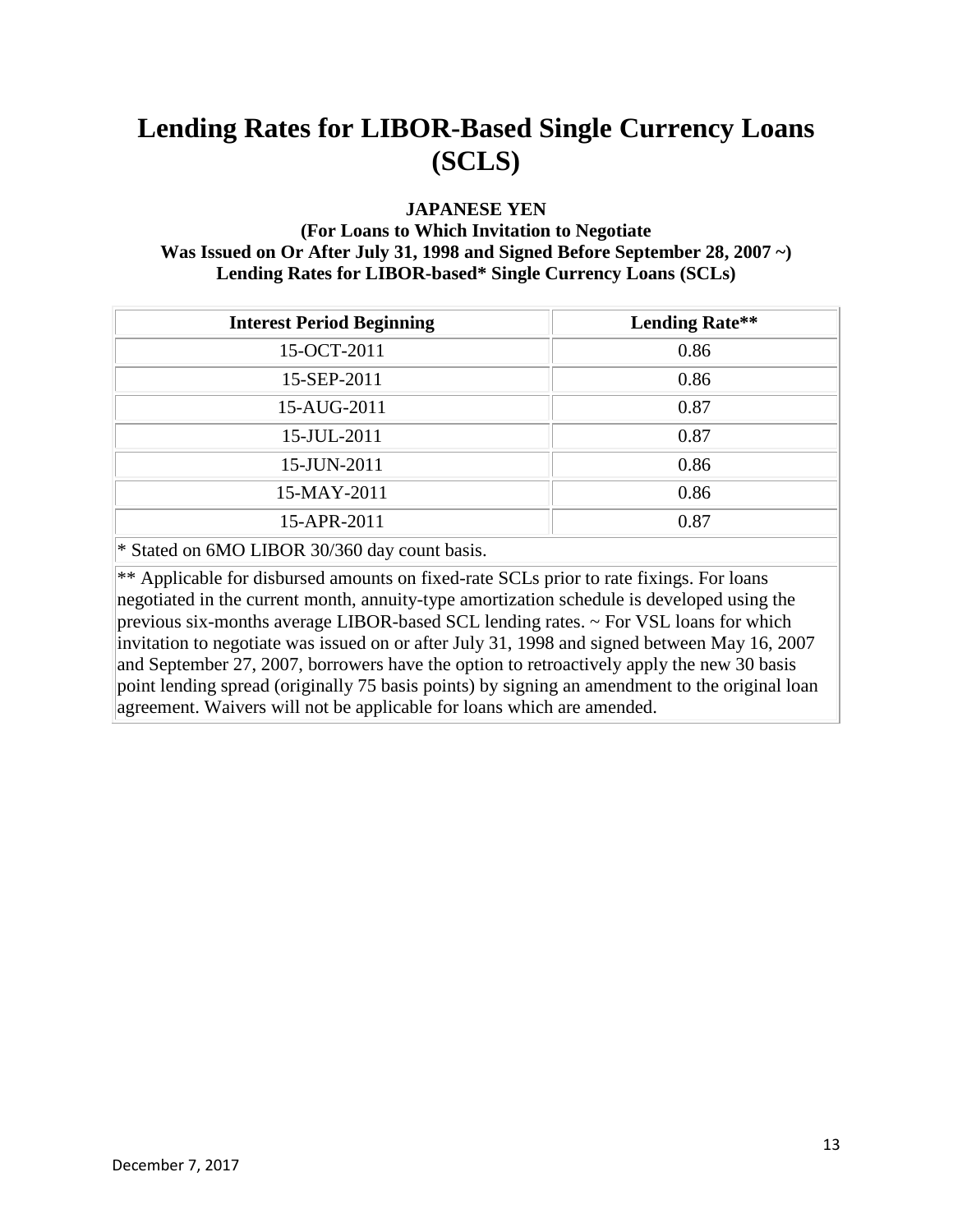#### **POUNDS STERLING**

### **(For Loans to Which Invitation to Negotiate Was Issued on Or After July 31, 1998 and Signed Before September 28, 2007 ~) Lending Rates for LIBOR-based\* Single Currency Loans (SCLs)**

| <b>Interest Period Beginning</b> | <b>Lending Rate**</b> |
|----------------------------------|-----------------------|
| 15-OCT-2011                      | 1.79                  |
| 15-SEP-2011                      | 1.74                  |
| 15-AUG-2011                      | 1.68                  |
| 15-JUL-2011                      | 1.65                  |
| 15-JUN-2011                      | 1.63                  |
| 15-MAY-2011                      | 1.64                  |
| 15-APR-2011                      | 1.65                  |
|                                  |                       |

\* Stated on 6MO LIBOR 30/360 day count basis.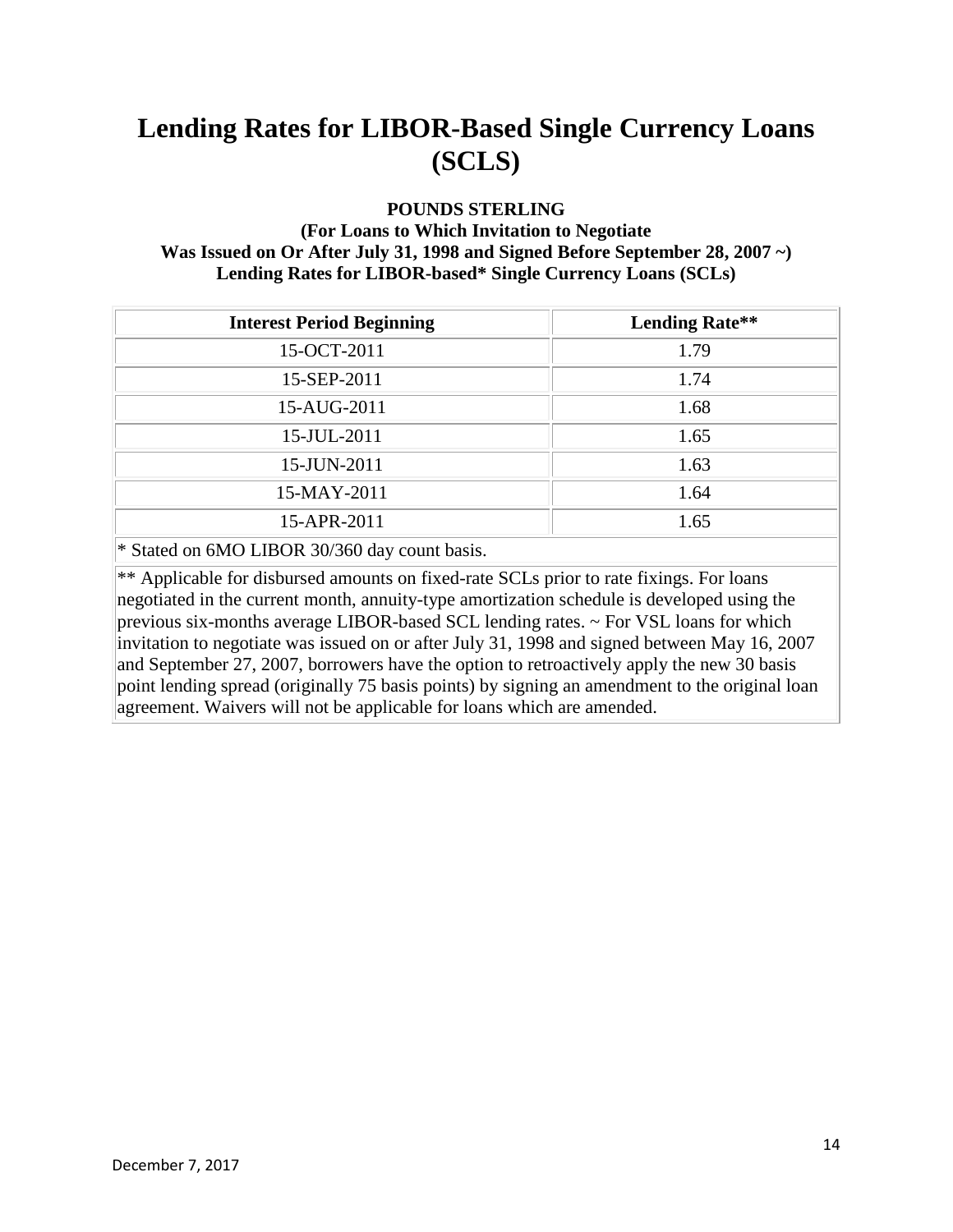#### **EURO**

### **(For Loans to Which Invitation to Negotiate Was Issued on Or After July 31, 1998 and Signed Before September 28, 2007 ~) Lending Rates for LIBOR-based\* Single Currency Loans (SCLs)**

| <b>Lending Rate**</b> |
|-----------------------|
| 2.25                  |
| 2.22                  |
| 2.24                  |
| 2.32                  |
| 2.21                  |
| 2.18                  |
| 2.09                  |
|                       |

\* Stated on 6MO LIBOR 30/360 day count basis.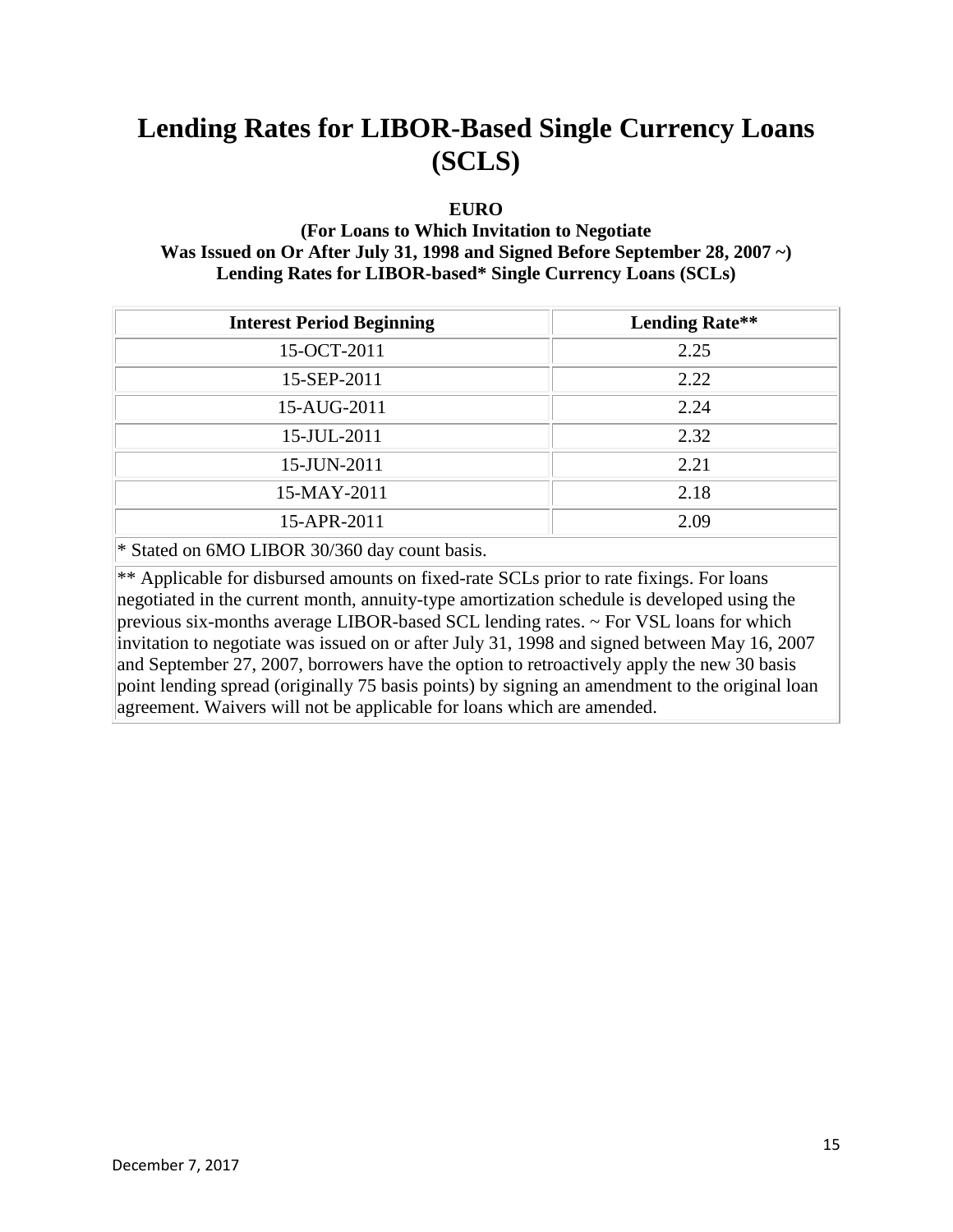#### **SWISS FRANC**

### **(For Loans to Which Invitation to Negotiate Was Issued on Or After July 31, 1998 and Signed Before September 28, 2007 ~) Lending Rates for LIBOR-based\* Single Currency Loans (SCLs)**

| <b>Interest Period Beginning</b>                                                          | <b>Lending Rate**</b> |
|-------------------------------------------------------------------------------------------|-----------------------|
| 15-OCT-2011                                                                               | 0.61                  |
| 15-SEP-2011                                                                               | 0.58                  |
| 15-AUG-2011                                                                               | 0.65                  |
| 15-JUL-2011                                                                               | 0.77                  |
| 15-JUN-2011                                                                               | 0.76                  |
| 15-MAY-2011                                                                               | 0.77                  |
| 15-APR-2011                                                                               | 0.79                  |
| $\mathbf{u} \cdot \mathbf{a}$ is exponentially the state of $\mathbf{u} \cdot \mathbf{a}$ |                       |

\* Stated on 6MO LIBOR 30/360 day count basis.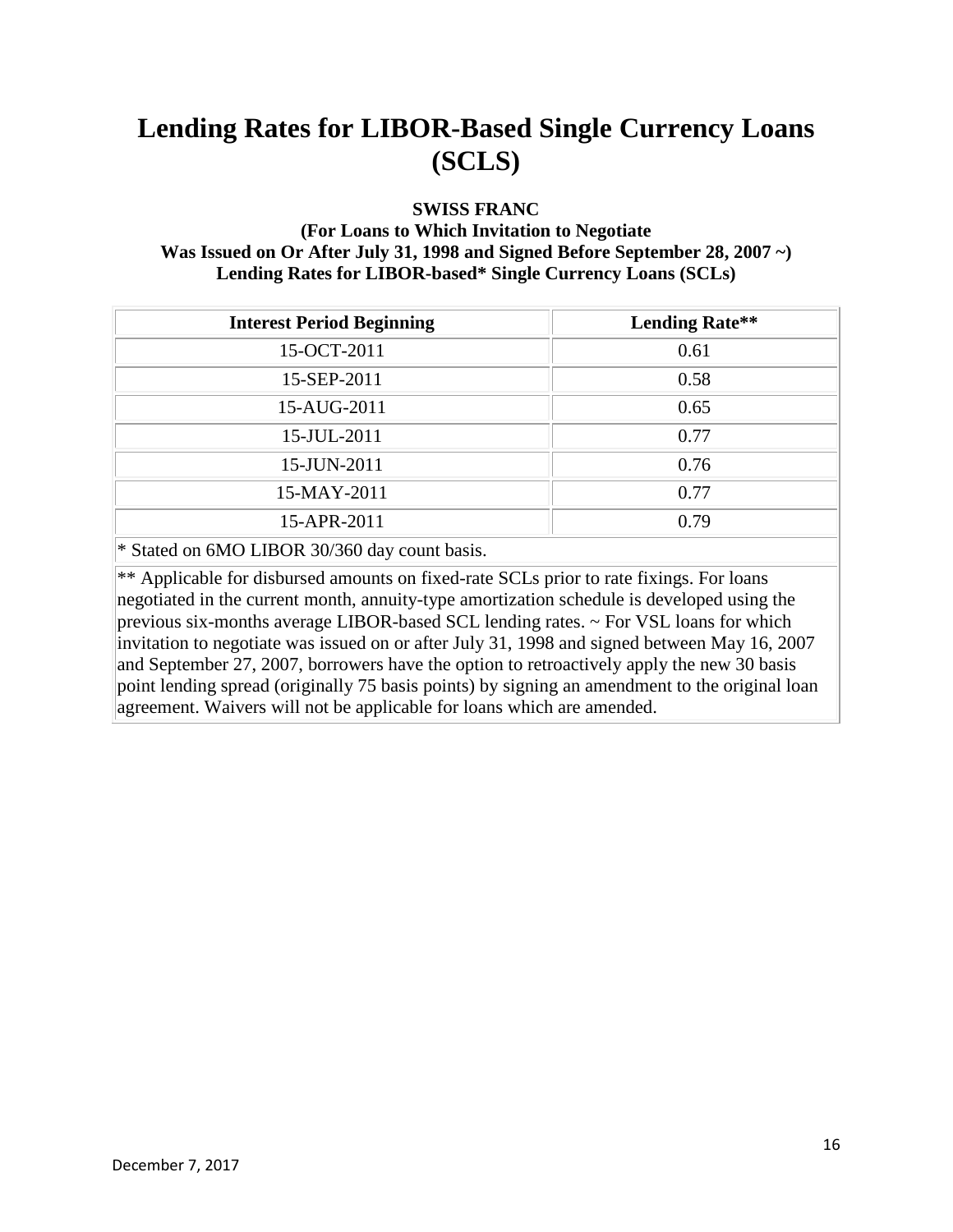### **UNITED STATES DOLLAR (For Loans to Which Invitation to Negotiate Was Extended Prior To July 31, 1998~) Lending Rates for LIBOR-based\* Single Currency Loans (SCLs)**

| <b>Interest Period Beginning</b>                                                                                                                                                                                                                    | <b>Lending Rate**</b> |  |
|-----------------------------------------------------------------------------------------------------------------------------------------------------------------------------------------------------------------------------------------------------|-----------------------|--|
| 15-OCT-2011                                                                                                                                                                                                                                         | 0.87                  |  |
| 15-SEP-2011                                                                                                                                                                                                                                         | 0.80                  |  |
| 15-AUG-2011                                                                                                                                                                                                                                         | 0.73                  |  |
| 15-JUL-2011                                                                                                                                                                                                                                         | 0.69                  |  |
| 15-JUN-2011                                                                                                                                                                                                                                         | 0.66                  |  |
| 15-MAY-2011                                                                                                                                                                                                                                         | 0.69                  |  |
| 15-APR-2011                                                                                                                                                                                                                                         | 0.71                  |  |
| * Stated on 6MO LIBOR 30/360 day count basis.                                                                                                                                                                                                       |                       |  |
| ** Applicable for disbursed amounts on fixed-rate SCLs prior to rate fixings. For loans<br>negotiated in the current month, annuity-type amortization schedule is developed using the<br>previous six-months average LIBOR-based SCL lending rates. |                       |  |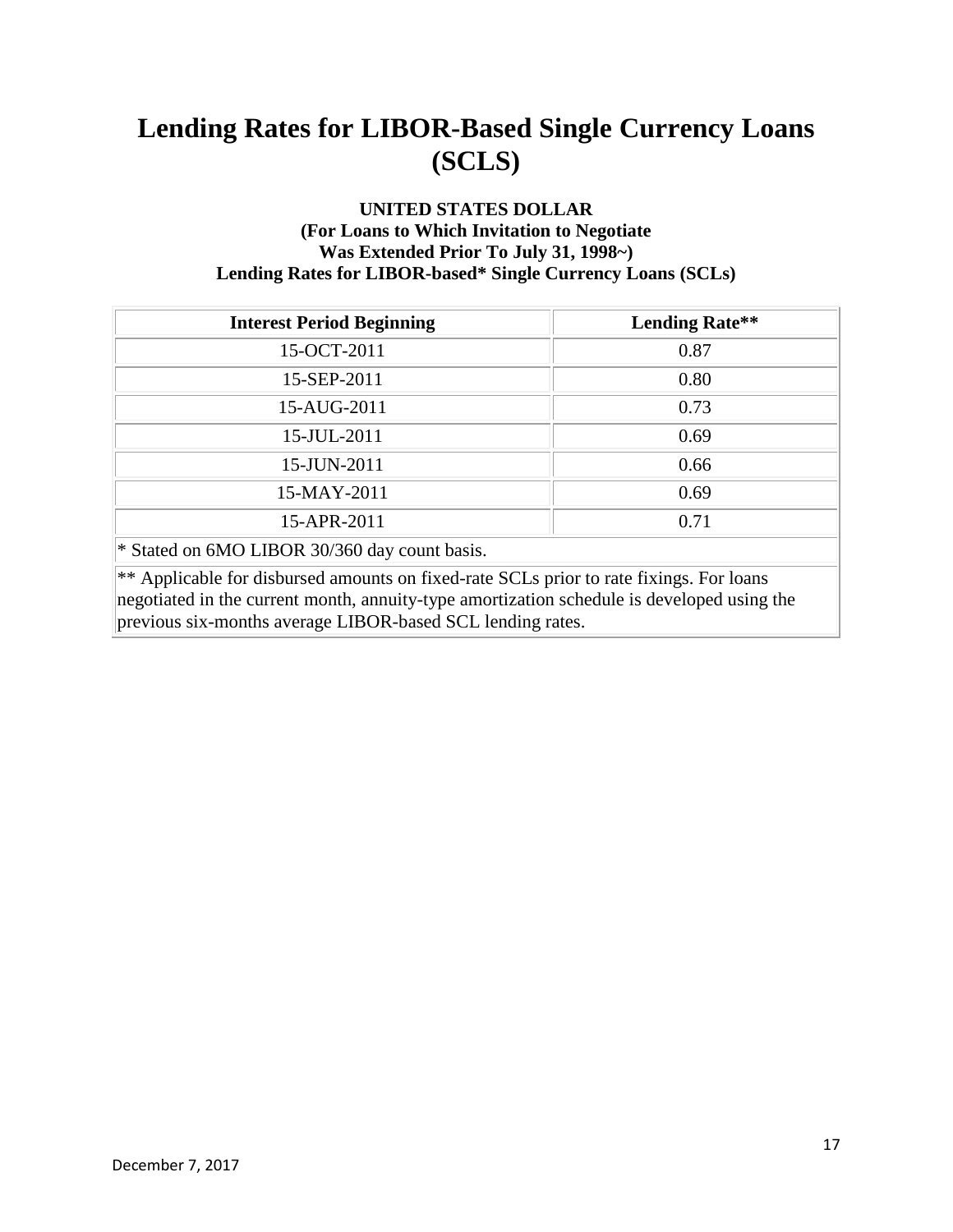### **JAPANESE YEN (For Loans to Which Invitation to Negotiate Was Extended Prior To July 31, 1998~) Lending Rates for LIBOR-based\* Single Currency Loans (SCLs)**

| <b>Interest Period Beginning</b>                                                                                                                                                                                                                    | <b>Lending Rate**</b> |  |
|-----------------------------------------------------------------------------------------------------------------------------------------------------------------------------------------------------------------------------------------------------|-----------------------|--|
| 15-OCT-2011                                                                                                                                                                                                                                         | 0.61                  |  |
| 15-SEP-2011                                                                                                                                                                                                                                         | 0.61                  |  |
| 15-AUG-2011                                                                                                                                                                                                                                         | 0.62                  |  |
| 15-JUL-2011                                                                                                                                                                                                                                         | 0.62                  |  |
| 15-JUN-2011                                                                                                                                                                                                                                         | 0.61                  |  |
| 15-MAY-2011                                                                                                                                                                                                                                         | 0.61                  |  |
| 15-APR-2011                                                                                                                                                                                                                                         | 0.62                  |  |
| * Stated on 6MO LIBOR 30/360 day count basis.                                                                                                                                                                                                       |                       |  |
| ** Applicable for disbursed amounts on fixed-rate SCLs prior to rate fixings. For loans<br>negotiated in the current month, annuity-type amortization schedule is developed using the<br>previous six-months average LIBOR-based SCL lending rates. |                       |  |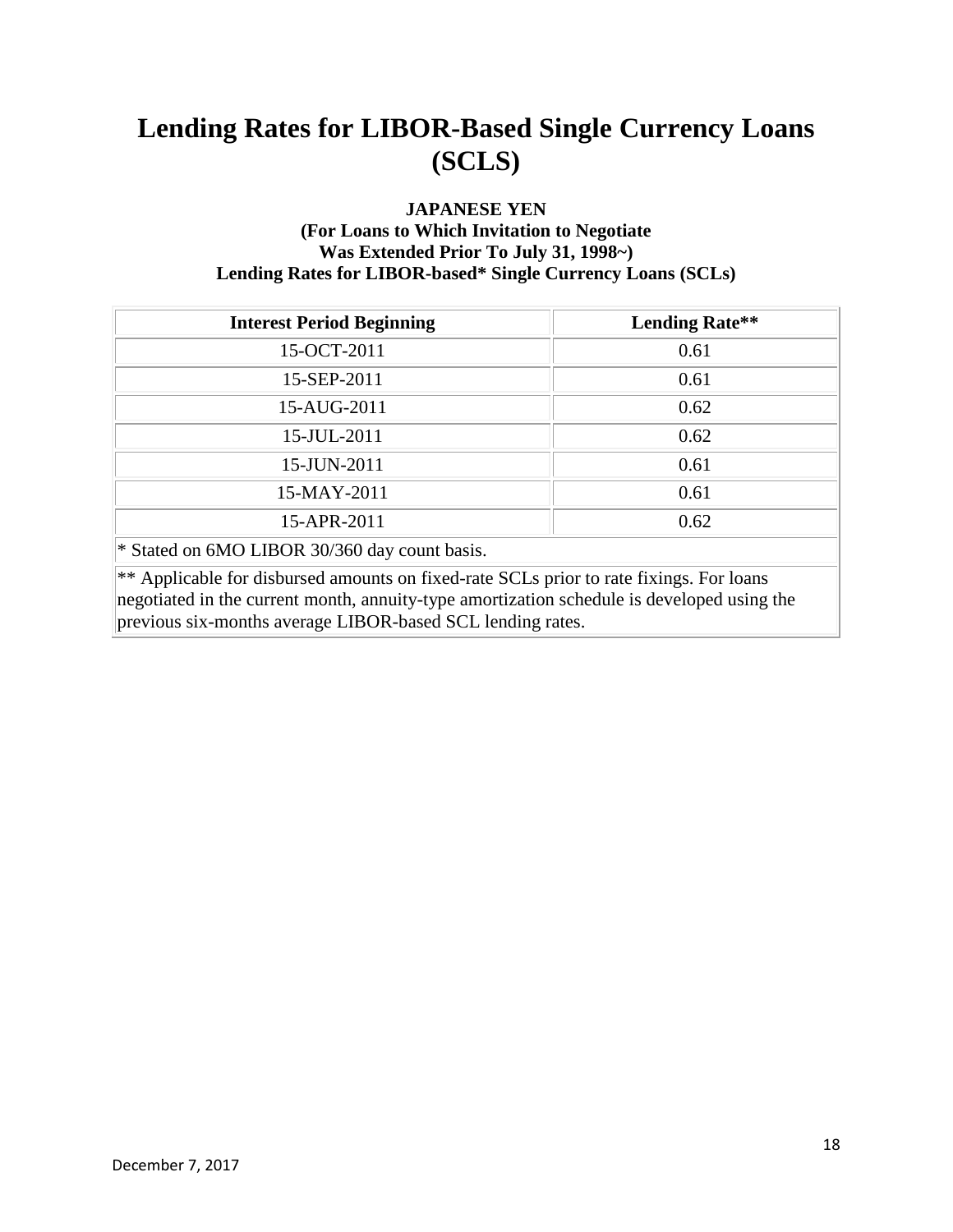### **POUNDS STERLING (For Loans to Which Invitation to Negotiate Was Extended Prior To July 31, 1998~) Lending Rates for LIBOR-based\* Single Currency Loans (SCLs)**

| <b>Interest Period Beginning</b>                                                                                                                                                                                                                    | <b>Lending Rate**</b> |  |
|-----------------------------------------------------------------------------------------------------------------------------------------------------------------------------------------------------------------------------------------------------|-----------------------|--|
| 15-OCT-2011                                                                                                                                                                                                                                         | 1.54                  |  |
| 15-SEP-2011                                                                                                                                                                                                                                         | 1.49                  |  |
| 15-AUG-2011                                                                                                                                                                                                                                         | 1.43                  |  |
| 15-JUL-2011                                                                                                                                                                                                                                         | 1.40                  |  |
| 15-JUN-2011                                                                                                                                                                                                                                         | 1.38                  |  |
| 15-MAY-2011                                                                                                                                                                                                                                         | 1.39                  |  |
| 15-APR-2011                                                                                                                                                                                                                                         | 1.40                  |  |
| * Stated on 6MO LIBOR 30/360 day count basis.                                                                                                                                                                                                       |                       |  |
| ** Applicable for disbursed amounts on fixed-rate SCLs prior to rate fixings. For loans<br>negotiated in the current month, annuity-type amortization schedule is developed using the<br>previous six-months average LIBOR-based SCL lending rates. |                       |  |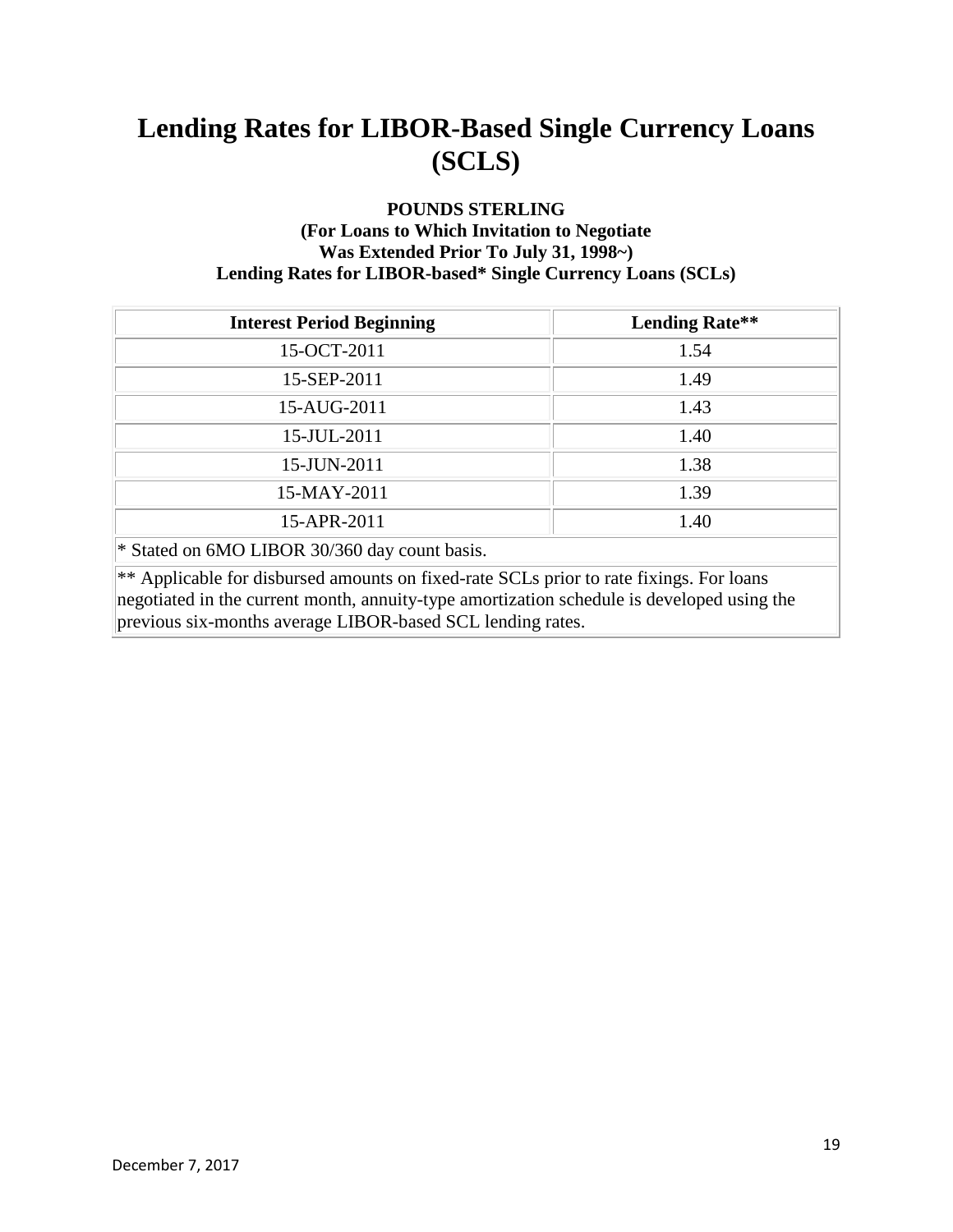### **EURO**

### **(For Loans to Which Invitation to Negotiate Was Extended Prior To July 31, 1998~) Lending Rates for LIBOR-based\* Single Currency Loans (SCLs)**

| <b>Interest Period Beginning</b>                                                                                                                                                                                                                    | <b>Lending Rate**</b> |  |
|-----------------------------------------------------------------------------------------------------------------------------------------------------------------------------------------------------------------------------------------------------|-----------------------|--|
| 15-OCT-2011                                                                                                                                                                                                                                         | 2.00                  |  |
| 15-SEP-2011                                                                                                                                                                                                                                         | 1.97                  |  |
| 15-AUG-2011                                                                                                                                                                                                                                         | 1.99                  |  |
| 15-JUL-2011                                                                                                                                                                                                                                         | 2.07                  |  |
| 15-JUN-2011                                                                                                                                                                                                                                         | 1.96                  |  |
| 15-MAY-2011                                                                                                                                                                                                                                         | 1.93                  |  |
| 15-APR-2011                                                                                                                                                                                                                                         | 1.84                  |  |
| * Stated on 6MO LIBOR 30/360 day count basis.                                                                                                                                                                                                       |                       |  |
| ** Applicable for disbursed amounts on fixed-rate SCLs prior to rate fixings. For loans<br>negotiated in the current month, annuity-type amortization schedule is developed using the<br>previous six-months average LIBOR-based SCL lending rates. |                       |  |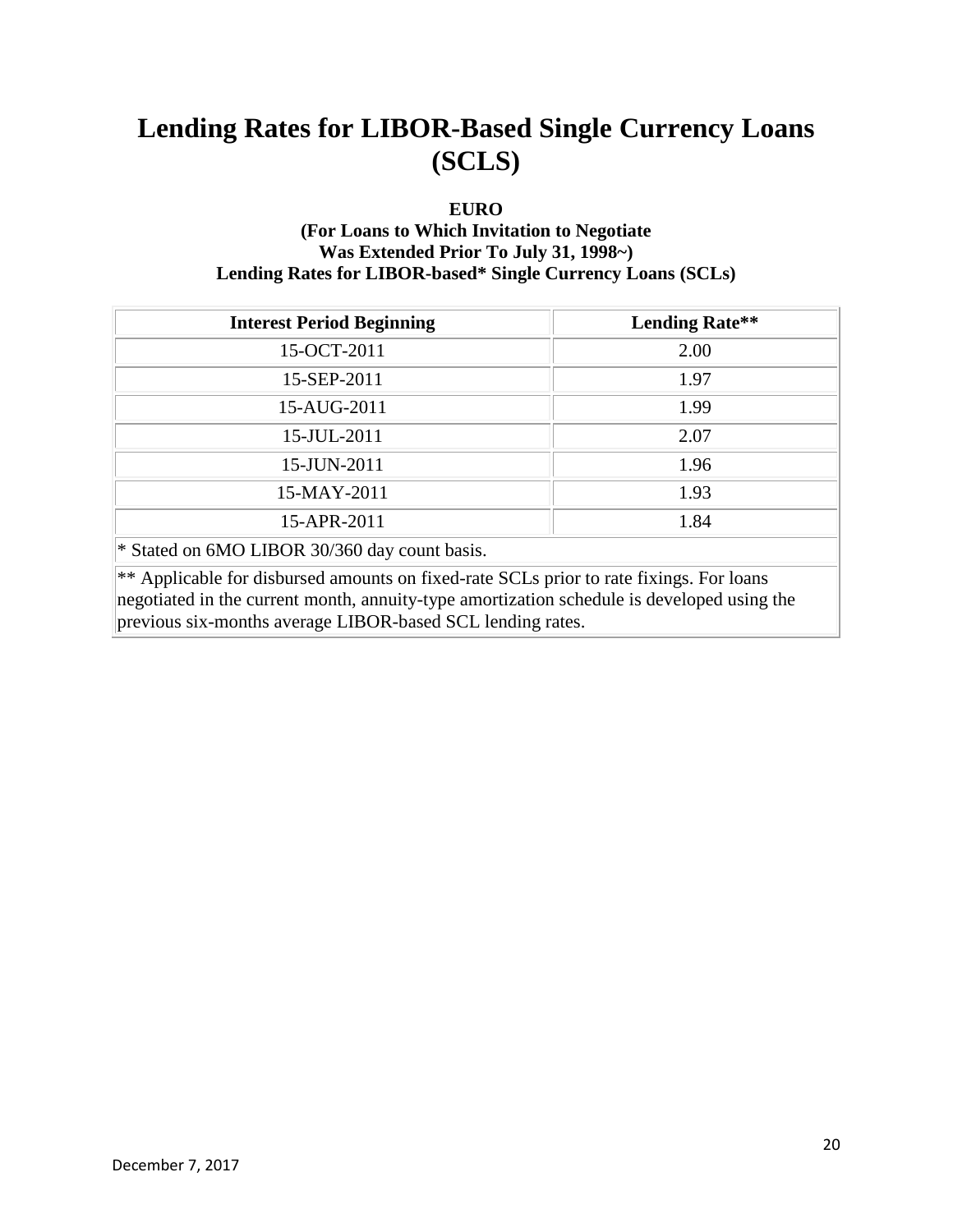### **SWISS FRANC (For Loans to Which Invitation to Negotiate Was Extended Prior To July 31, 1998~) Lending Rates for LIBOR-based\* Single Currency Loans (SCLs)**

| <b>Interest Period Beginning</b>                                                                                                                                                                                                                    | <b>Lending Rate**</b> |  |
|-----------------------------------------------------------------------------------------------------------------------------------------------------------------------------------------------------------------------------------------------------|-----------------------|--|
| 15-OCT-2011                                                                                                                                                                                                                                         | 0.36                  |  |
| 15-SEP-2011                                                                                                                                                                                                                                         | 0.33                  |  |
| 15-AUG-2011                                                                                                                                                                                                                                         | 0.40                  |  |
| 15-JUL-2011                                                                                                                                                                                                                                         | 0.52                  |  |
| 15-JUN-2011                                                                                                                                                                                                                                         | 0.51                  |  |
| 15-MAY-2011                                                                                                                                                                                                                                         | 0.52                  |  |
| 15-APR-2011                                                                                                                                                                                                                                         | 0.54                  |  |
| * Stated on 6MO LIBOR 30/360 day count basis.                                                                                                                                                                                                       |                       |  |
| ** Applicable for disbursed amounts on fixed-rate SCLs prior to rate fixings. For loans<br>negotiated in the current month, annuity-type amortization schedule is developed using the<br>previous six-months average LIBOR-based SCL lending rates. |                       |  |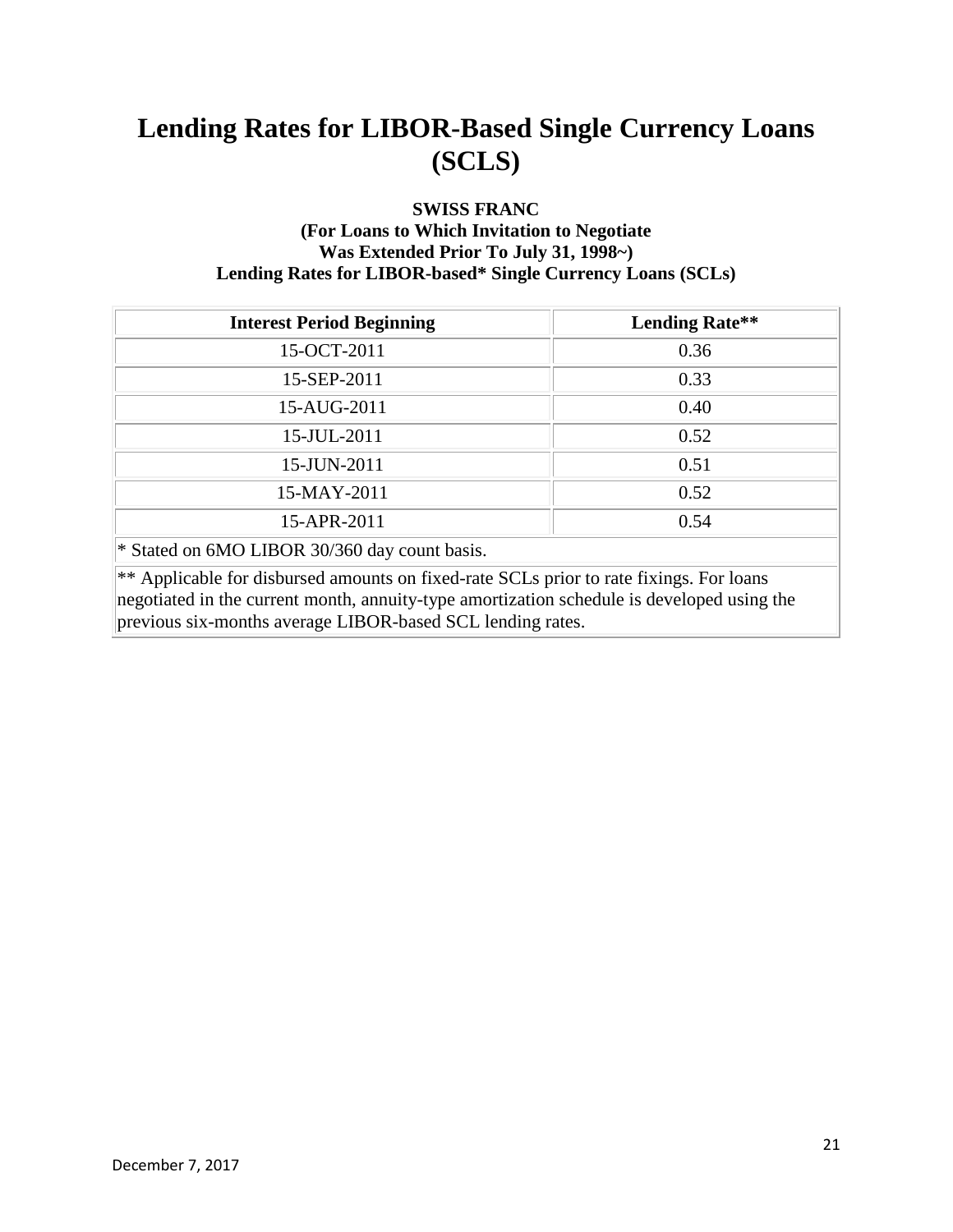### **EUROPEAN CURRENCY UN (For Loans to Which Invitation to Negotiate Was issued on Or After July 23, 2009) Lending Rates for LIBOR-based\* Single Currency Loans (SCLs)**

| <b>Interest Period Beginning</b>                                                                                                                                                                                                                                                                                                                                                                                                                                                                                                                                                                                                                            | <b>Lending Rate**</b> |
|-------------------------------------------------------------------------------------------------------------------------------------------------------------------------------------------------------------------------------------------------------------------------------------------------------------------------------------------------------------------------------------------------------------------------------------------------------------------------------------------------------------------------------------------------------------------------------------------------------------------------------------------------------------|-----------------------|
| * Stated on 6MO LIBOR 30/360 day count basis.                                                                                                                                                                                                                                                                                                                                                                                                                                                                                                                                                                                                               |                       |
| ** Applicable for disbursed amounts on fixed-rate SCLs prior to rate fixings. For loans<br>negotiated in the current month, annuity-type amortization schedule is developed using the<br>previous six-months average LIBOR-based SCL lending rates. $\sim$ For VSL loans for which<br>invitation to negotiate was issued on or after July 31, 1998 and signed between May 16, 2007<br>and September 27, 2007, borrowers have the option to retroactively apply the new 30 basis<br>point lending spread (originally 75 basis points) by signing an amendment to the original loan<br>agreement. Waivers will not be applicable for loans which are amended. |                       |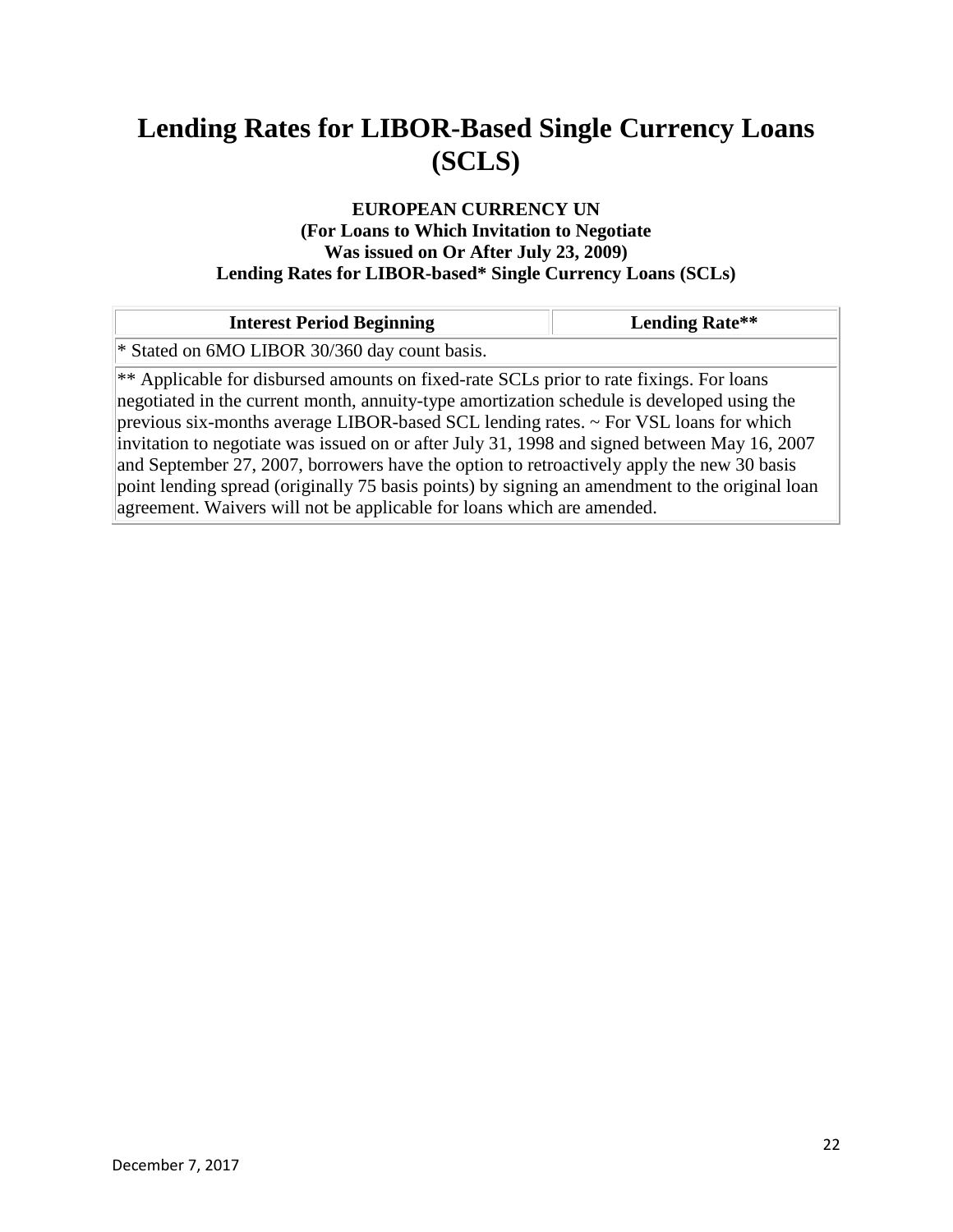### **UNITED STATES DOLLAR (For Loans to Which Invitation to Negotiate Was issued on Or After July 23, 2009) Lending Rates for LIBOR-based\* Single Currency Loans (SCLs)**

| <b>Interest Period Beginning</b> | <b>Lending Rate**</b> |
|----------------------------------|-----------------------|
| 15-MAR-2011                      | 0.74                  |
| 15-FEB-2011                      | 0.75                  |
| 15-JAN-2011                      | 0.74                  |
| 15-DEC-2010                      | 0.74                  |
| 15-NOV-2010                      | 0.72                  |
| 15-OCT-2010                      | 0.74                  |
| 15-SEP-2010                      | 0.77                  |
| 15-AUG-2010                      | 0.87                  |
| 15-JUL-2010                      | 1.01                  |
| 15-JUN-2010                      | 0.99                  |
| 15-MAY-2010                      | 0.86                  |
| 15-APR-2010                      | 0.70                  |
| 15-MAR-2010                      | 0.63                  |
| 15-FEB-2010                      | 0.63                  |
| 15-JAN-2010                      | 0.64                  |
| 15-DEC-2009                      | 0.63                  |
| 15-NOV-2009                      | 0.69                  |
| 15-OCT-2009                      | 0.77                  |
| 15-SEP-2009                      | 0.85                  |
| 15-AUG-2009                      | 1.02                  |
| $\sim$                           |                       |

\* Stated on 6MO LIBOR 30/360 day count basis.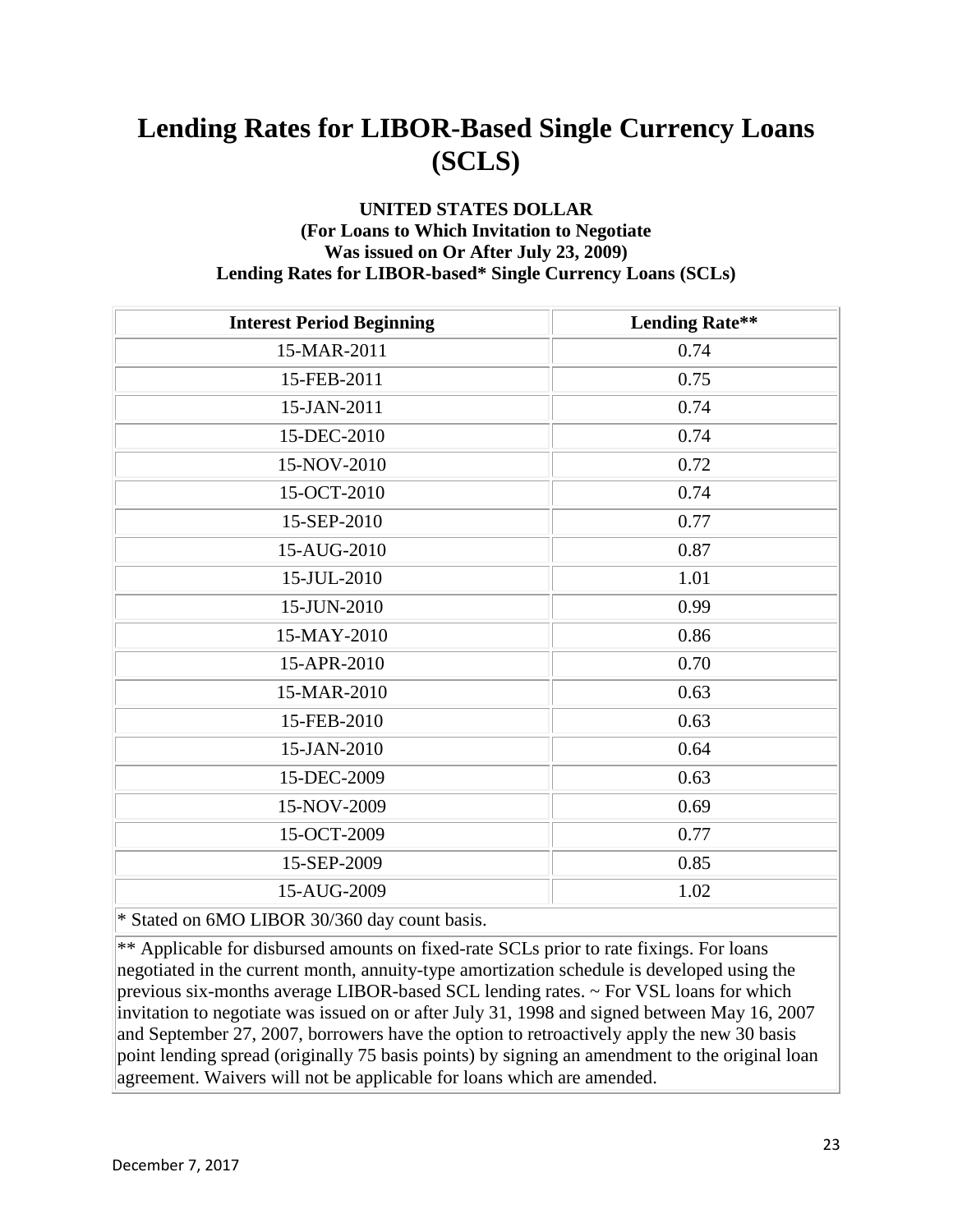### **NETHERLANDS GUILDERS (For Loans to Which Invitation to Negotiate Was issued on Or After July 23, 2009) Lending Rates for LIBOR-based\* Single Currency Loans (SCLs)**

| <b>Interest Period Beginning</b>                                                                                                                                                                                                                                                                                                                                                                                                                                                                                                                                                                                                                            | <b>Lending Rate**</b> |
|-------------------------------------------------------------------------------------------------------------------------------------------------------------------------------------------------------------------------------------------------------------------------------------------------------------------------------------------------------------------------------------------------------------------------------------------------------------------------------------------------------------------------------------------------------------------------------------------------------------------------------------------------------------|-----------------------|
| * Stated on 6MO LIBOR 30/360 day count basis.                                                                                                                                                                                                                                                                                                                                                                                                                                                                                                                                                                                                               |                       |
| ** Applicable for disbursed amounts on fixed-rate SCLs prior to rate fixings. For loans<br>negotiated in the current month, annuity-type amortization schedule is developed using the<br>previous six-months average LIBOR-based SCL lending rates. $\sim$ For VSL loans for which<br>invitation to negotiate was issued on or after July 31, 1998 and signed between May 16, 2007<br>and September 27, 2007, borrowers have the option to retroactively apply the new 30 basis<br>point lending spread (originally 75 basis points) by signing an amendment to the original loan<br>agreement. Waivers will not be applicable for loans which are amended. |                       |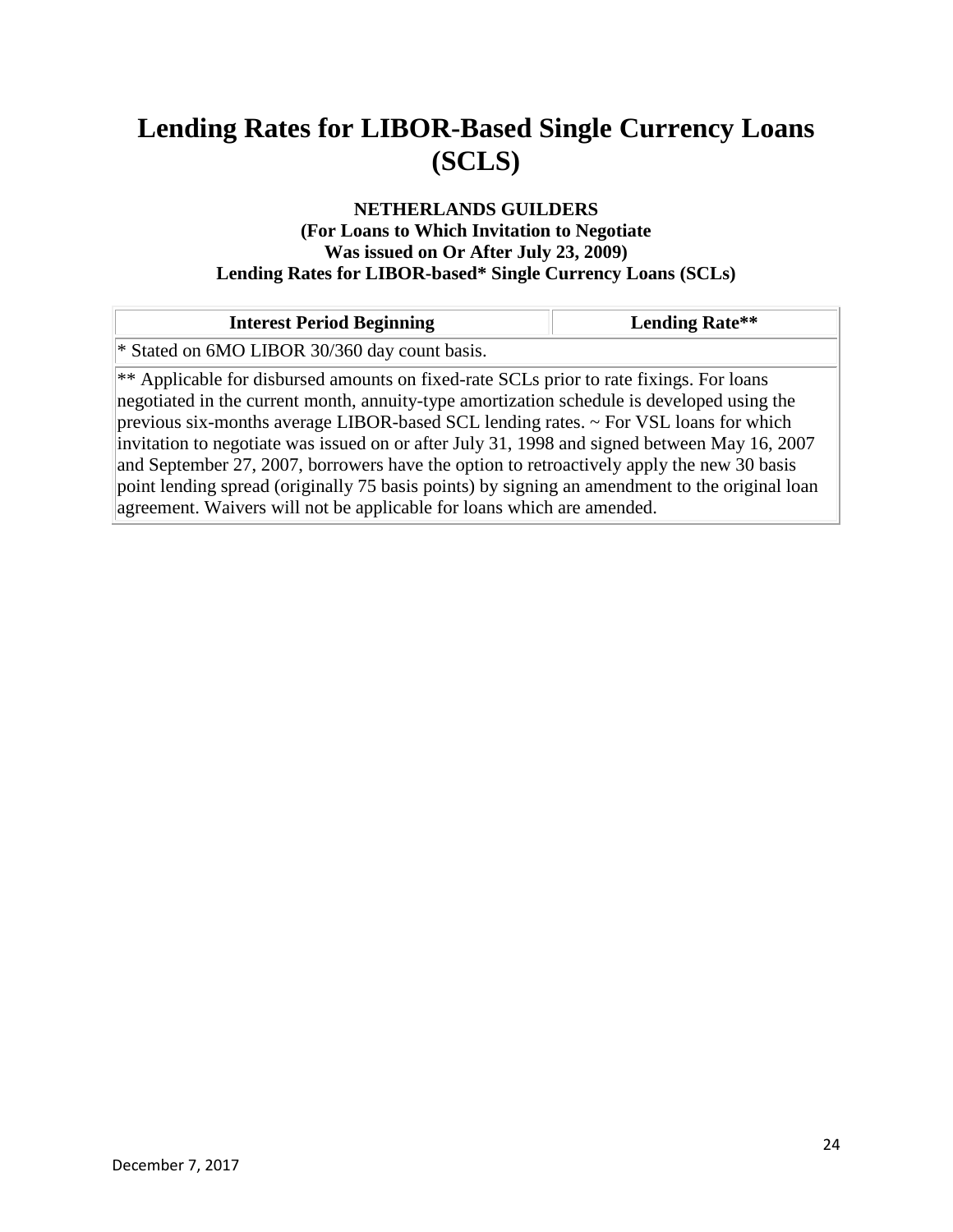#### **JAPANESE YEN (For Loans to Which Invitation to Negotiate Was issued on Or After July 23, 2009) Lending Rates for LIBOR-based\* Single Currency Loans (SCLs)**

| <b>Interest Period Beginning</b> | <b>Lending Rate**</b> |
|----------------------------------|-----------------------|
| 15-MAR-2011                      | 0.63                  |
| 15-FEB-2011                      | 0.63                  |
| 15-JAN-2011                      | 0.63                  |
| 15-DEC-2010                      | 0.63                  |
| 15-NOV-2010                      | 0.68                  |
| 15-OCT-2010                      | 0.69                  |
| 15-SEP-2010                      | 0.71                  |
| 15-AUG-2010                      | 0.72                  |
| 15-JUL-2010                      | 0.72                  |
| 15-JUN-2010                      | 0.69                  |
| 15-MAY-2010                      | 0.69                  |
| 15-APR-2010                      | 0.69                  |
| 15-MAR-2010                      | 0.69                  |
| 15-FEB-2010                      | 0.70                  |
| 15-JAN-2010                      | 0.71                  |
| 15-DEC-2009                      | 0.65                  |
| 15-NOV-2009                      | 0.69                  |
| 15-OCT-2009                      | 0.71                  |
| 15-SEP-2009                      | 0.73                  |
| 15-AUG-2009                      | 0.80                  |
|                                  |                       |

\* Stated on 6MO LIBOR 30/360 day count basis.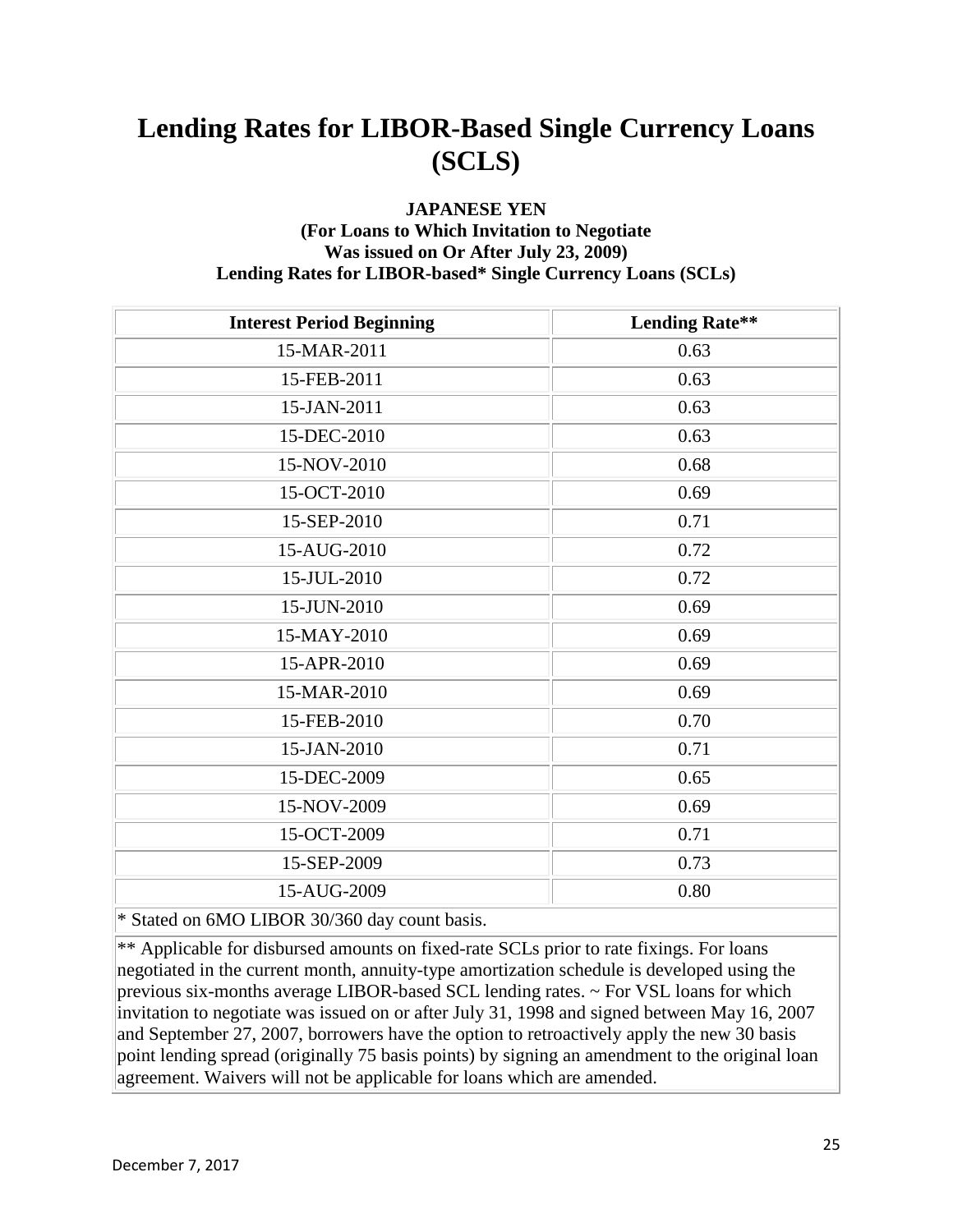### **POUNDS STERLING (For Loans to Which Invitation to Negotiate Was issued on Or After July 23, 2009) Lending Rates for LIBOR-based\* Single Currency Loans (SCLs)**

| <b>Interest Period Beginning</b> | <b>Lending Rate**</b> |
|----------------------------------|-----------------------|
| 15-MAR-2011                      | 1.39                  |
| 15-FEB-2011                      | 1.39                  |
| 15-JAN-2011                      | 1.35                  |
| 15-DEC-2010                      | 1.33                  |
| 15-NOV-2010                      | 1.31                  |
| 15-OCT-2010                      | 1.31                  |
| 15-SEP-2010                      | 1.31                  |
| 15-AUG-2010                      | 1.30                  |
| 15-JUL-2010                      | 1.30                  |
| 15-JUN-2010                      | 1.25                  |
| 15-MAY-2010                      | 1.20                  |
| 15-APR-2010                      | 1.13                  |
| 15-MAR-2010                      | 1.11                  |
| 15-FEB-2010                      | 1.10                  |
| 15-JAN-2010                      | 1.08                  |
| 15-DEC-2009                      | 1.01                  |
| 15-NOV-2009                      | 1.00                  |
| 15-OCT-2009                      | 0.93                  |
| 15-SEP-2009                      | 0.99                  |
| 15-AUG-2009                      | 1.14                  |
|                                  |                       |

\* Stated on 6MO LIBOR 30/360 day count basis.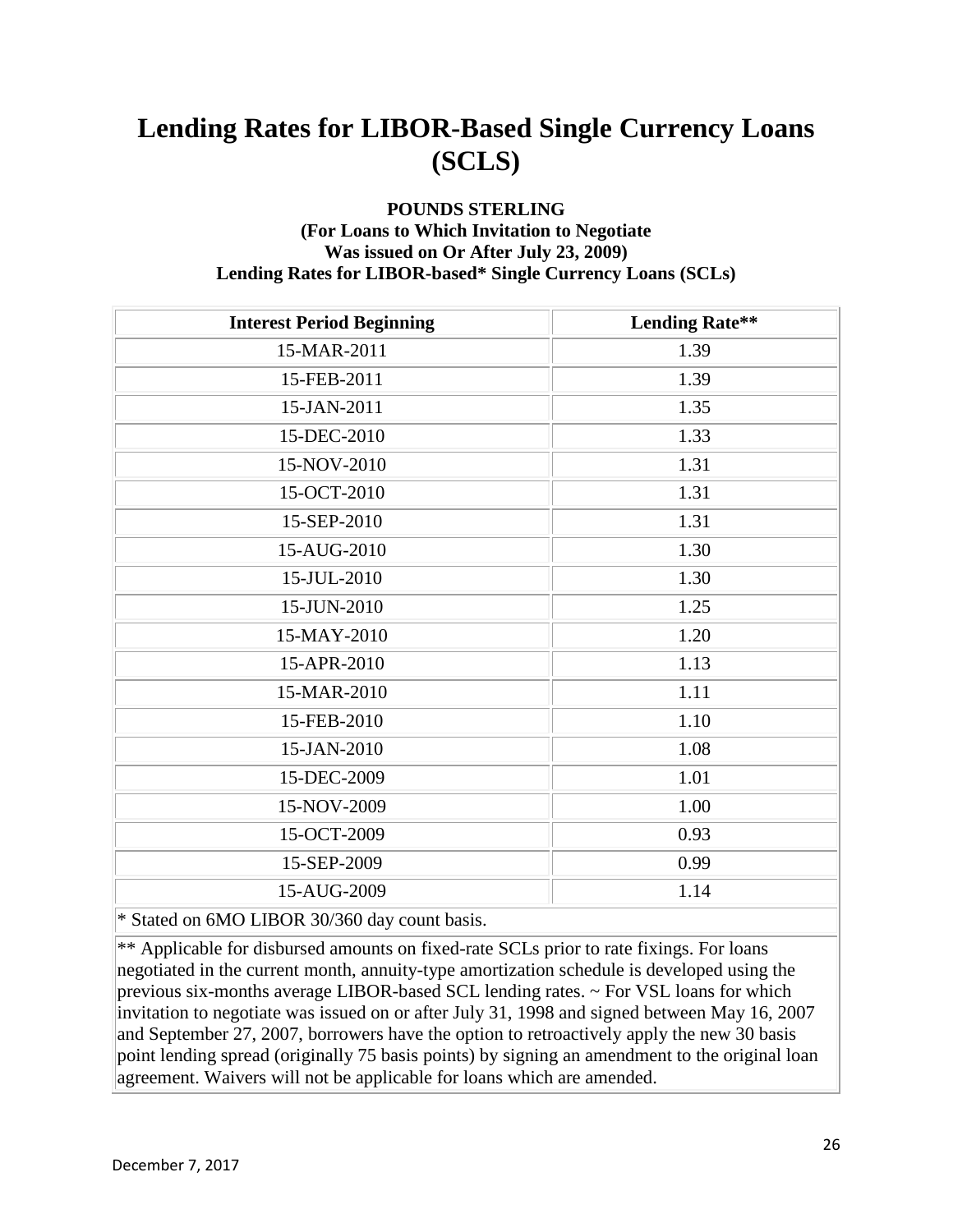#### **EURO**

### **(For Loans to Which Invitation to Negotiate Was issued on Or After July 23, 2009) Lending Rates for LIBOR-based\* Single Currency Loans (SCLs)**

| <b>Interest Period Beginning</b> | <b>Lending Rate**</b> |
|----------------------------------|-----------------------|
| 15-MAR-2011                      | 1.72                  |
| 15-FEB-2011                      | 1.57                  |
| 15-JAN-2011                      | 1.46                  |
| 15-DEC-2010                      | 1.48                  |
| 15-NOV-2010                      | 1.51                  |
| 15-OCT-2010                      | 1.46                  |
| 15-SEP-2010                      | 1.39                  |
| 15-AUG-2010                      | 1.39                  |
| 15-JUL-2010                      | 1.34                  |
| 15-JUN-2010                      | 1.19                  |
| 15-MAY-2010                      | 1.17                  |
| 15-APR-2010                      | 1.13                  |
| 15-MAR-2010                      | 1.15                  |
| 15-FEB-2010                      | 1.15                  |
| 15-JAN-2010                      | 1.19                  |
| 15-DEC-2009                      | 1.15                  |
| 15-NOV-2009                      | 1.15                  |
| 15-OCT-2009                      | 1.18                  |
| 15-SEP-2009                      | 1.20                  |
| 15-AUG-2009                      | 1.28                  |
| العامين والمنادر                 |                       |

\* Stated on 6MO LIBOR 30/360 day count basis.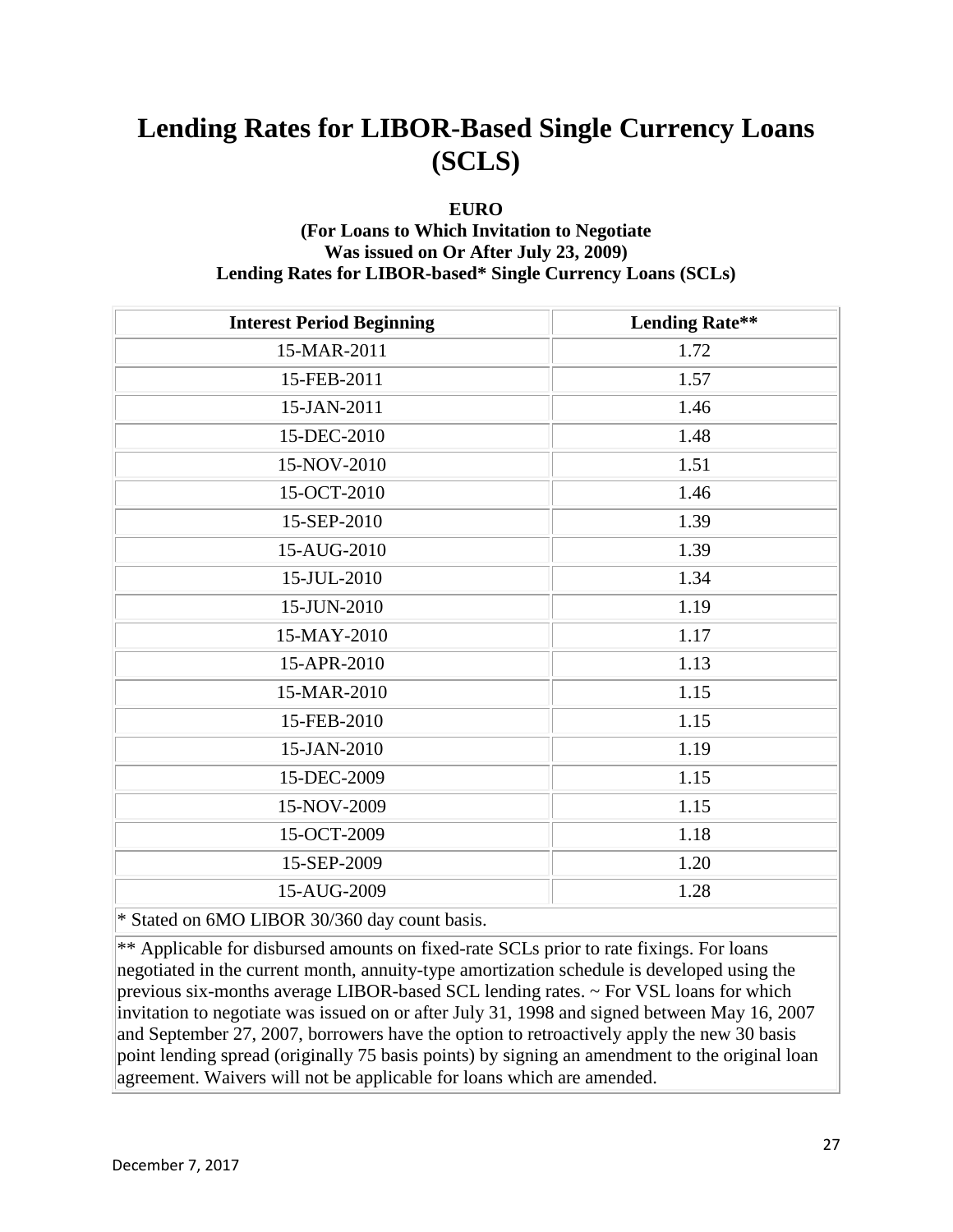#### **FRENCH FRANC**

#### **(For Loans to Which Invitation to Negotiate Was issued on Or After July 23, 2009) Lending Rates for LIBOR-based\* Single Currency Loans (SCLs)**

| <b>Interest Period Beginning</b>                                                                                                                                                                                                                                                                                                                                                                                                                                                                                                                                                                                                                            | <b>Lending Rate**</b> |
|-------------------------------------------------------------------------------------------------------------------------------------------------------------------------------------------------------------------------------------------------------------------------------------------------------------------------------------------------------------------------------------------------------------------------------------------------------------------------------------------------------------------------------------------------------------------------------------------------------------------------------------------------------------|-----------------------|
| * Stated on 6MO LIBOR 30/360 day count basis.                                                                                                                                                                                                                                                                                                                                                                                                                                                                                                                                                                                                               |                       |
| ** Applicable for disbursed amounts on fixed-rate SCLs prior to rate fixings. For loans<br>negotiated in the current month, annuity-type amortization schedule is developed using the<br>previous six-months average LIBOR-based SCL lending rates. $\sim$ For VSL loans for which<br>invitation to negotiate was issued on or after July 31, 1998 and signed between May 16, 2007<br>and September 27, 2007, borrowers have the option to retroactively apply the new 30 basis<br>point lending spread (originally 75 basis points) by signing an amendment to the original loan<br>agreement. Waivers will not be applicable for loans which are amended. |                       |

### **Lending Rates for LIBOR-Based Single Currency Loans (SCLS)**

### **SPANISH PESETAS**

### **(For Loans to Which Invitation to Negotiate Was issued on Or After July 23, 2009) Lending Rates for LIBOR-based\* Single Currency Loans (SCLs)**

| <b>Interest Period Beginning</b>                                                                                                                                                                                                                                                                                                                                                                                                                                                                                                                                                  | <b>Lending Rate**</b> |
|-----------------------------------------------------------------------------------------------------------------------------------------------------------------------------------------------------------------------------------------------------------------------------------------------------------------------------------------------------------------------------------------------------------------------------------------------------------------------------------------------------------------------------------------------------------------------------------|-----------------------|
| * Stated on 6MO LIBOR 30/360 day count basis.                                                                                                                                                                                                                                                                                                                                                                                                                                                                                                                                     |                       |
| ** Applicable for disbursed amounts on fixed-rate SCLs prior to rate fixings. For loans<br>negotiated in the current month, annuity-type amortization schedule is developed using the<br>previous six-months average LIBOR-based SCL lending rates. $\sim$ For VSL loans for which<br>invitation to negotiate was issued on or after July 31, 1998 and signed between May 16, 2007<br>and September 27, 2007, borrowers have the option to retroactively apply the new 30 basis<br>point lending spread (originally 75 basis points) by signing an amendment to the original loan |                       |
| agreement. Waivers will not be applicable for loans which are amended.                                                                                                                                                                                                                                                                                                                                                                                                                                                                                                            |                       |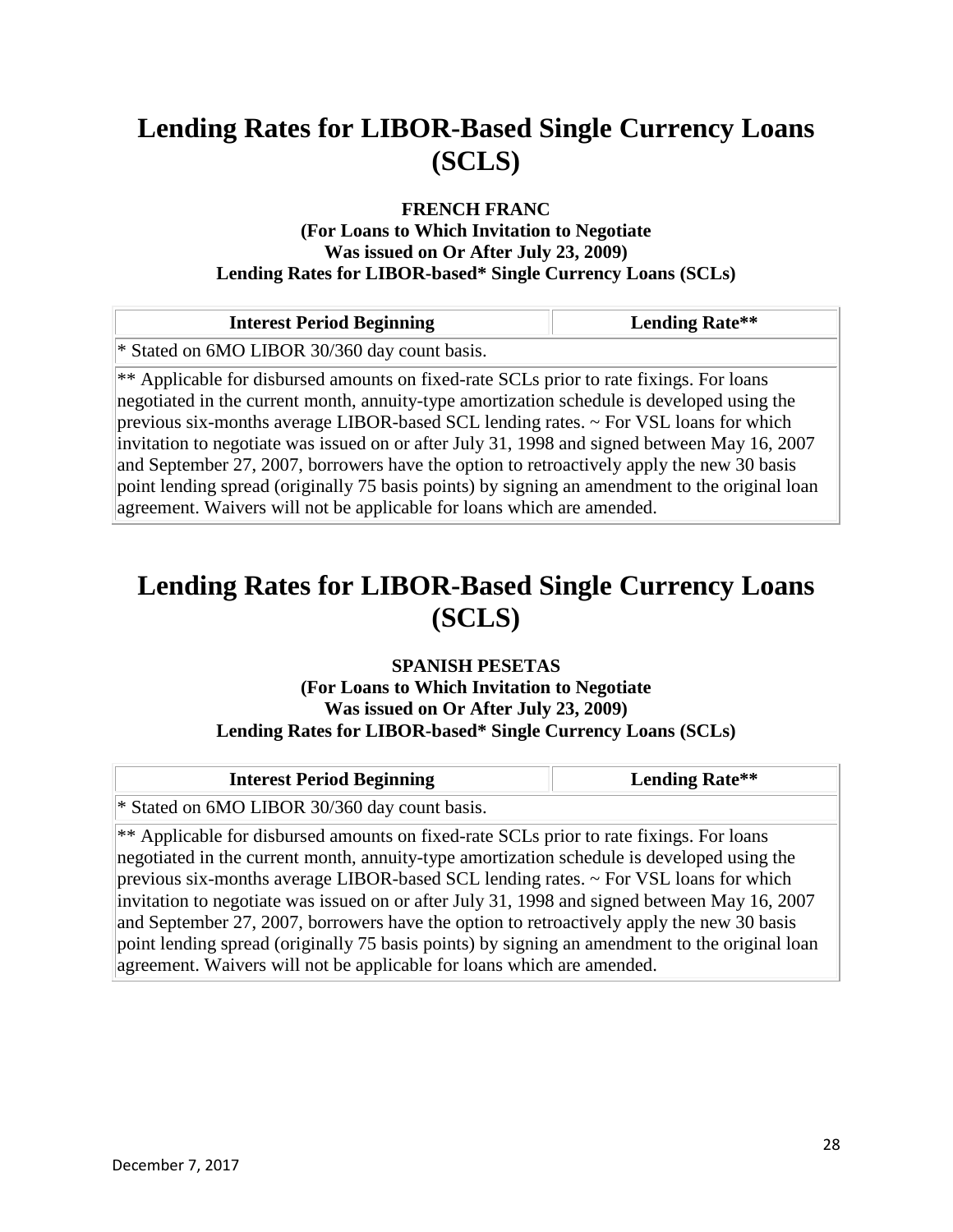### **DEUTSCHE MARKS**

#### **(For Loans to Which Invitation to Negotiate Was issued on Or After July 23, 2009) Lending Rates for LIBOR-based\* Single Currency Loans (SCLs)**

| <b>Interest Period Beginning</b>                                                                                                                                                                                                                                                                                                                                                                                                                                                                                                                                                                                                                            |  |
|-------------------------------------------------------------------------------------------------------------------------------------------------------------------------------------------------------------------------------------------------------------------------------------------------------------------------------------------------------------------------------------------------------------------------------------------------------------------------------------------------------------------------------------------------------------------------------------------------------------------------------------------------------------|--|
| * Stated on 6MO LIBOR 30/360 day count basis.                                                                                                                                                                                                                                                                                                                                                                                                                                                                                                                                                                                                               |  |
| ** Applicable for disbursed amounts on fixed-rate SCLs prior to rate fixings. For loans<br>negotiated in the current month, annuity-type amortization schedule is developed using the<br>previous six-months average LIBOR-based SCL lending rates. $\sim$ For VSL loans for which<br>invitation to negotiate was issued on or after July 31, 1998 and signed between May 16, 2007<br>and September 27, 2007, borrowers have the option to retroactively apply the new 30 basis<br>point lending spread (originally 75 basis points) by signing an amendment to the original loan<br>agreement. Waivers will not be applicable for loans which are amended. |  |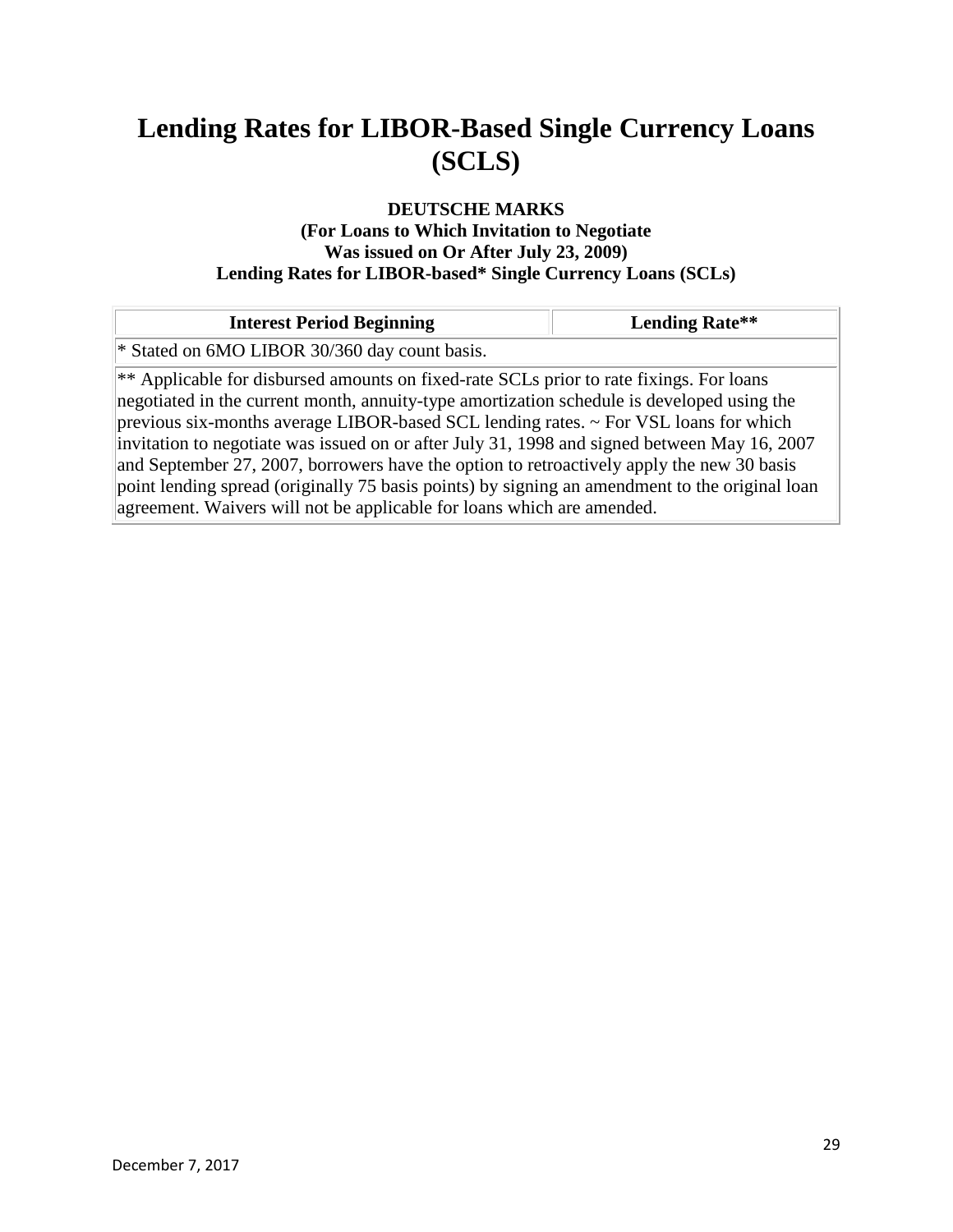### **SWISS FRANC (For Loans to Which Invitation to Negotiate Was issued on Or After July 23, 2009) Lending Rates for LIBOR-based\* Single Currency Loans (SCLs)**

| <b>Lending Rate**</b> |
|-----------------------|
| 0.54                  |
| 0.52                  |
| 0.52                  |
| 0.52                  |
| 0.52                  |
| 0.52                  |
| 0.53                  |
| 0.52                  |
| 0.50                  |
| 0.42                  |
| 0.55                  |
| 0.58                  |
| 0.57                  |
| 0.57                  |
| 0.58                  |
| 0.52                  |
| 0.54                  |
| 0.56                  |
| 0.58                  |
| 0.63                  |
|                       |

\* Stated on 6MO LIBOR 30/360 day count basis.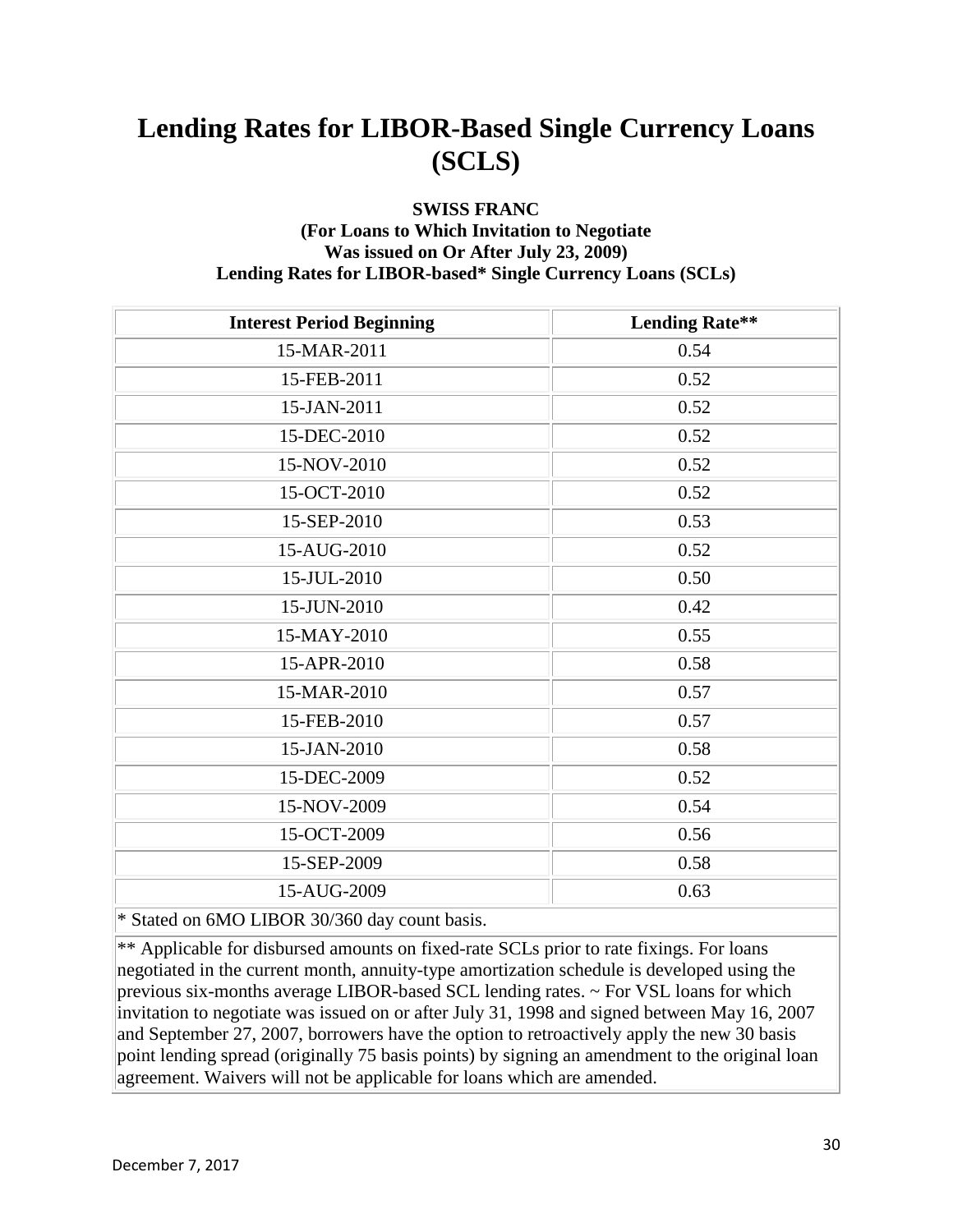### **EUROPEAN CURRENCY UN (For Loans Signed on Or After September 28, 2007) Lending Rates for LIBOR-based\* Single Currency Loans (SCLs)**

| <b>Interest Period Beginning</b>                                                                                                                                                                                                                                                                                                                                                                                                                                                                                                                                                                                                                            | <b>Lending Rate**</b> |
|-------------------------------------------------------------------------------------------------------------------------------------------------------------------------------------------------------------------------------------------------------------------------------------------------------------------------------------------------------------------------------------------------------------------------------------------------------------------------------------------------------------------------------------------------------------------------------------------------------------------------------------------------------------|-----------------------|
| * Stated on 6MO LIBOR 30/360 day count basis.                                                                                                                                                                                                                                                                                                                                                                                                                                                                                                                                                                                                               |                       |
| ** Applicable for disbursed amounts on fixed-rate SCLs prior to rate fixings. For loans<br>negotiated in the current month, annuity-type amortization schedule is developed using the<br>previous six-months average LIBOR-based SCL lending rates. $\sim$ For VSL loans for which<br>invitation to negotiate was issued on or after July 31, 1998 and signed between May 16, 2007<br>and September 27, 2007, borrowers have the option to retroactively apply the new 30 basis<br>point lending spread (originally 75 basis points) by signing an amendment to the original loan<br>agreement. Waivers will not be applicable for loans which are amended. |                       |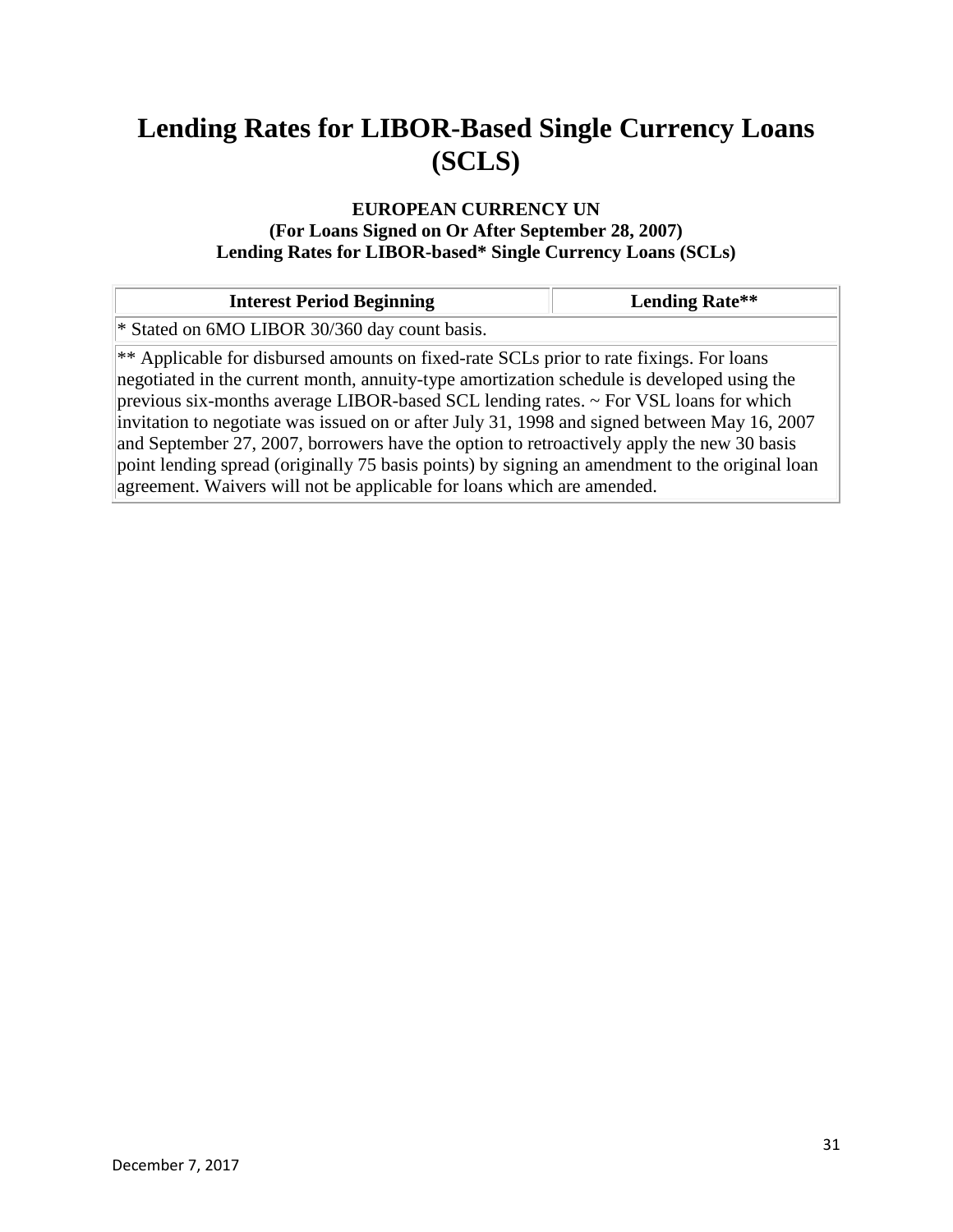### **UNITED STATES DOLLAR (For Loans Signed on Or After September 28, 2007) Lending Rates for LIBOR-based\* Single Currency Loans (SCLs)**

| <b>Interest Period Beginning</b> | <b>Lending Rate**</b> |
|----------------------------------|-----------------------|
| 15-MAR-2011                      | 0.54                  |
| 15-FEB-2011                      | 0.55                  |
| 15-JAN-2011                      | 0.54                  |
| 15-DEC-2010                      | 0.54                  |
| 15-NOV-2010                      | 0.52                  |
| 15-OCT-2010                      | 0.54                  |
| 15-SEP-2010                      | 0.57                  |
| 15-AUG-2010                      | 0.67                  |
| 15-JUL-2010                      | 0.81                  |
| 15-JUN-2010                      | 0.79                  |
| 15-MAY-2010                      | 0.66                  |
| 15-APR-2010                      | 0.50                  |
| 15-MAR-2010                      | 0.43                  |
| 15-FEB-2010                      | 0.43                  |
| 15-JAN-2010                      | 0.44                  |
| 15-DEC-2009                      | 0.43                  |
| 15-NOV-2009                      | 0.49                  |
| 15-OCT-2009                      | 0.57                  |
| 15-SEP-2009                      | 0.65                  |
| 15-AUG-2009                      | 0.82                  |
| 15-JUL-2009                      | 0.94                  |
| 15-JUN-2009                      | 1.17                  |
| 15-MAY-2009                      | 1.36                  |
| 15-APR-2009                      | 1.63                  |
| 15-MAR-2009                      | 1.85                  |
| 15-FEB-2009                      | 1.67                  |
| 15-JAN-2009                      | 1.42                  |
| 15-DEC-2008                      | 2.30                  |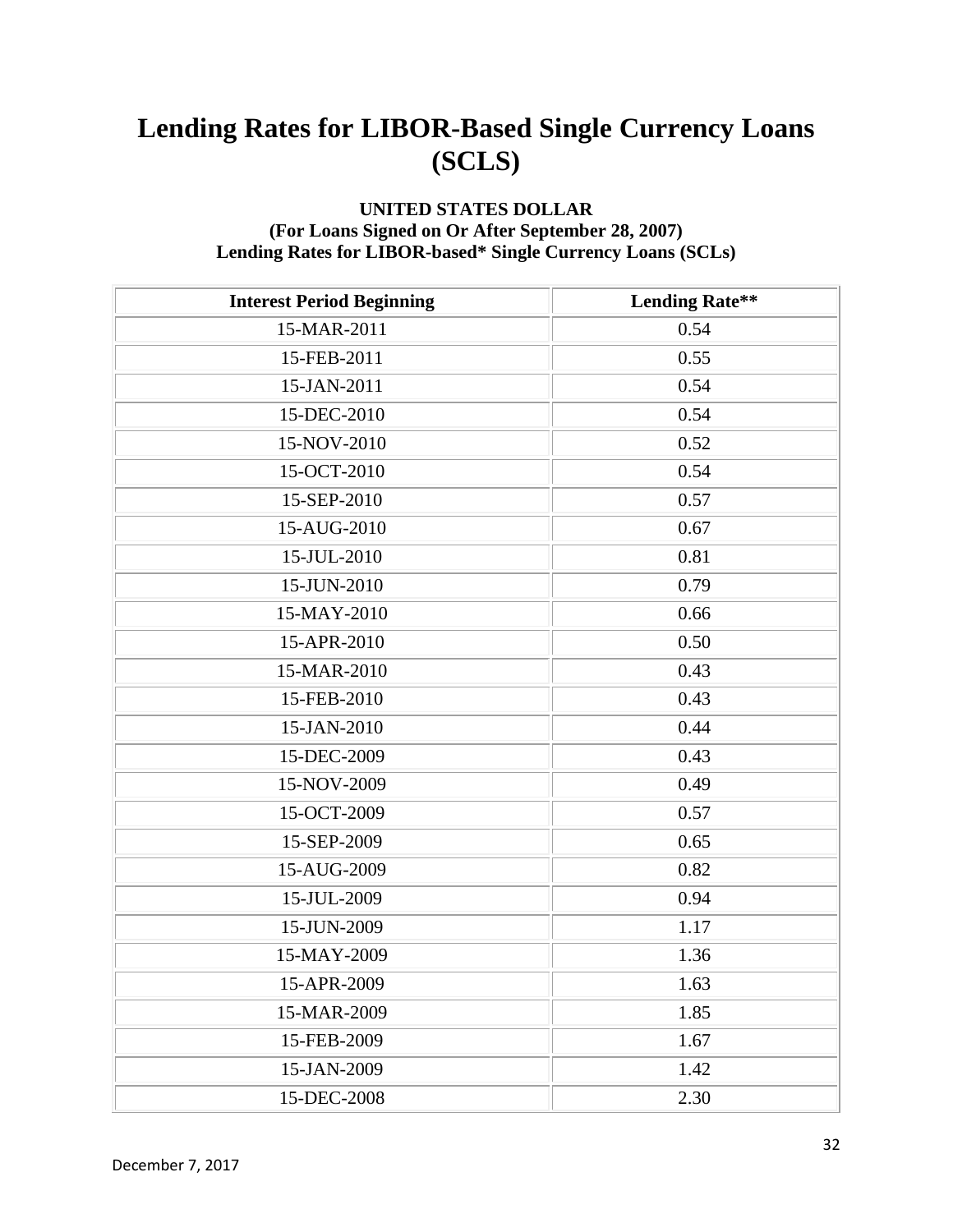| 15-NOV-2008                                                   | 2.58 |
|---------------------------------------------------------------|------|
| 15-OCT-2008                                                   | 4.36 |
| 15-SEP-2008                                                   | 3.06 |
| 15-AUG-2008                                                   | 3.08 |
| 15-JUL-2008                                                   | 3.10 |
| 15-JUN-2008                                                   | 3.07 |
| 15-MAY-2008                                                   | 2.77 |
| 15-APR-2008                                                   | 2.65 |
| 15-MAR-2008                                                   | 2.64 |
| 15-FEB-2008                                                   | 2.89 |
| 15-JAN-2008                                                   | 4.02 |
| 15-DEC-2007                                                   | 4.79 |
| 15-NOV-2007                                                   | 4.70 |
| 15-OCT-2007                                                   | 5.17 |
| 15-SEP-2007                                                   | 5.47 |
| 15-AUG-2007                                                   | 5.36 |
| 15-JUL-2007                                                   | 5.35 |
| 15-JUN-2007                                                   | 5.35 |
| 15-MAY-2007                                                   | 5.30 |
| $\ast$ Stated on $\epsilon$ MO I IDOD 20/260 day count beging |      |

\* Stated on 6MO LIBOR 30/360 day count basis.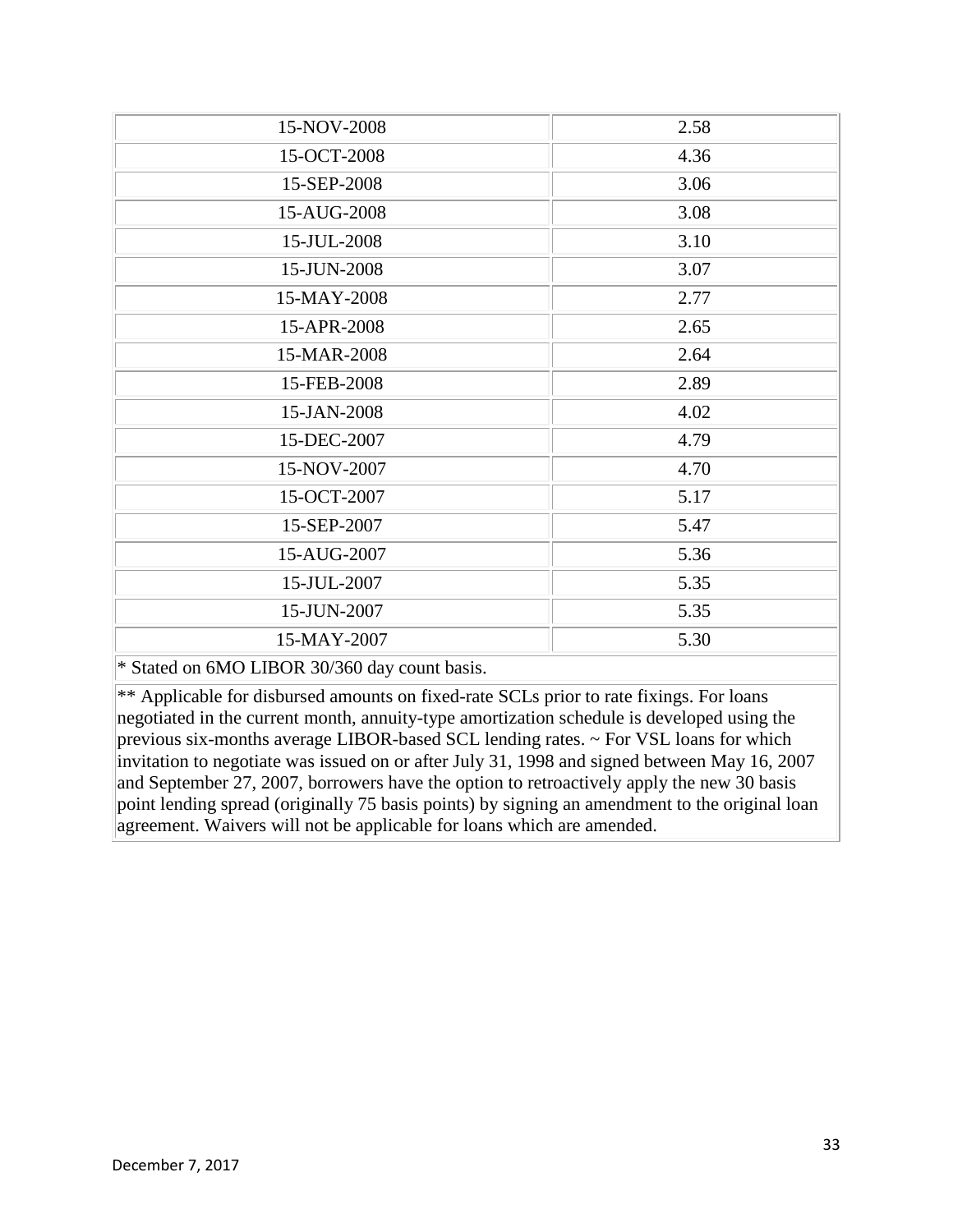### **NETHERLANDS GUILDERS (For Loans Signed on Or After September 28, 2007)**

**Lending Rates for LIBOR-based\* Single Currency Loans (SCLs)**

| <b>Interest Period Beginning</b>                                                                                                                                                                                                                                                                                                                                                                                                                                                                                                                                                                                                                            | <b>Lending Rate**</b> |
|-------------------------------------------------------------------------------------------------------------------------------------------------------------------------------------------------------------------------------------------------------------------------------------------------------------------------------------------------------------------------------------------------------------------------------------------------------------------------------------------------------------------------------------------------------------------------------------------------------------------------------------------------------------|-----------------------|
| * Stated on 6MO LIBOR 30/360 day count basis.                                                                                                                                                                                                                                                                                                                                                                                                                                                                                                                                                                                                               |                       |
| ** Applicable for disbursed amounts on fixed-rate SCLs prior to rate fixings. For loans<br>negotiated in the current month, annuity-type amortization schedule is developed using the<br>previous six-months average LIBOR-based SCL lending rates. $\sim$ For VSL loans for which<br>invitation to negotiate was issued on or after July 31, 1998 and signed between May 16, 2007<br>and September 27, 2007, borrowers have the option to retroactively apply the new 30 basis<br>point lending spread (originally 75 basis points) by signing an amendment to the original loan<br>agreement. Waivers will not be applicable for loans which are amended. |                       |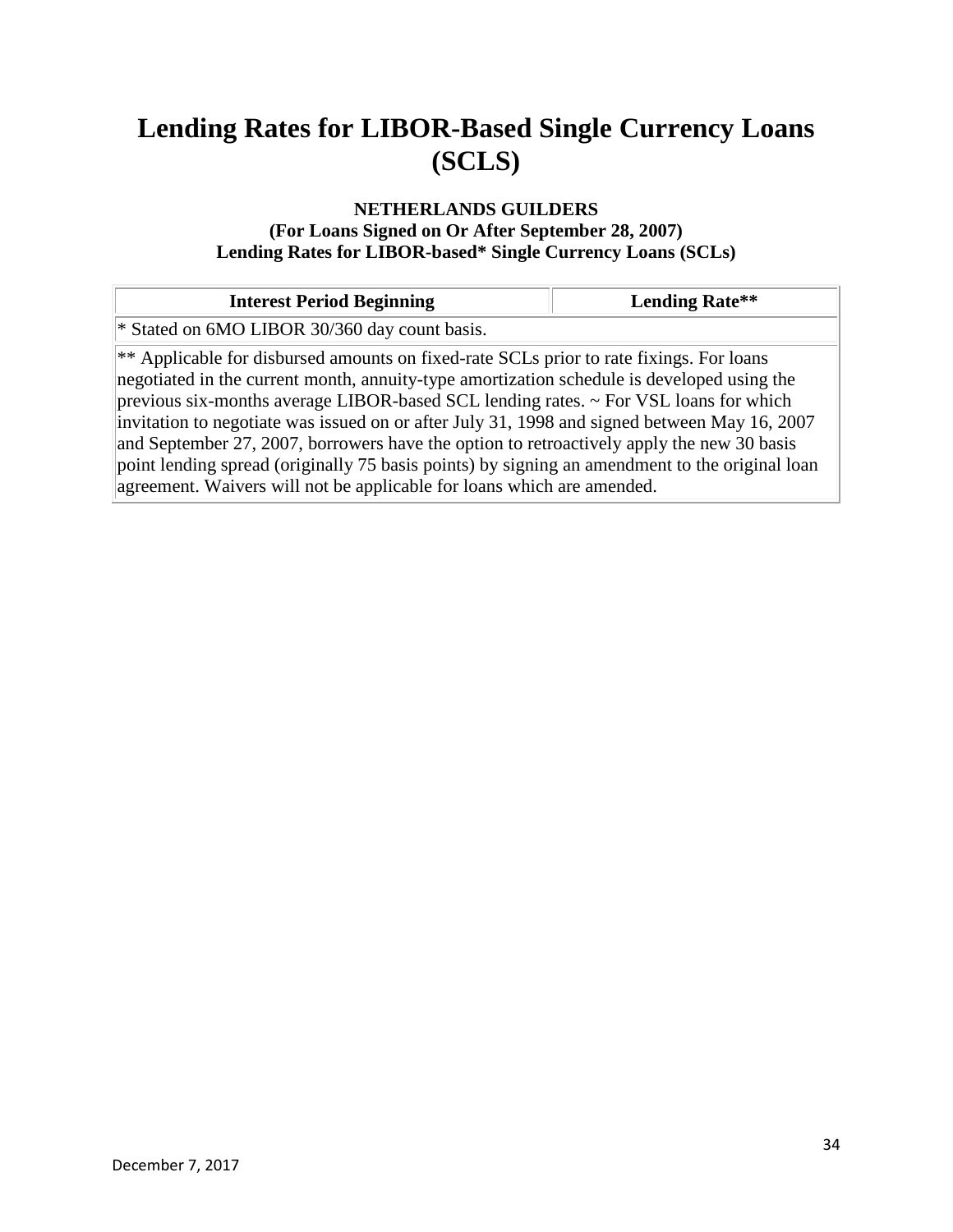### **JAPANESE YEN**

### **(For Loans Signed on Or After September 28, 2007) Lending Rates for LIBOR-based\* Single Currency Loans (SCLs)**

| <b>Interest Period Beginning</b> | <b>Lending Rate**</b> |
|----------------------------------|-----------------------|
| 15-MAR-2011                      | 0.43                  |
| 15-FEB-2011                      | 0.43                  |
| 15-JAN-2011                      | 0.43                  |
| 15-DEC-2010                      | 0.43                  |
| 15-NOV-2010                      | 0.48                  |
| 15-OCT-2010                      | 0.49                  |
| 15-SEP-2010                      | 0.51                  |
| 15-AUG-2010                      | 0.52                  |
| 15-JUL-2010                      | 0.52                  |
| 15-JUN-2010                      | 0.49                  |
| 15-MAY-2010                      | 0.49                  |
| 15-APR-2010                      | 0.49                  |
| 15-MAR-2010                      | 0.49                  |
| 15-FEB-2010                      | 0.50                  |
| 15-JAN-2010                      | 0.51                  |
| 15-DEC-2009                      | 0.45                  |
| 15-NOV-2009                      | 0.49                  |
| 15-OCT-2009                      | 0.51                  |
| 15-SEP-2009                      | 0.53                  |
| 15-AUG-2009                      | 0.60                  |
| 15-JUL-2009                      | 0.64                  |
| 15-JUN-2009                      | 0.66                  |
| 15-MAY-2009                      | 0.67                  |
| 15-APR-2009                      | 0.70                  |
| 15-MAR-2009                      | 0.75                  |
| 15-FEB-2009                      | 0.74                  |
| 15-JAN-2009                      | 0.85                  |
| 15-DEC-2008                      | 1.02                  |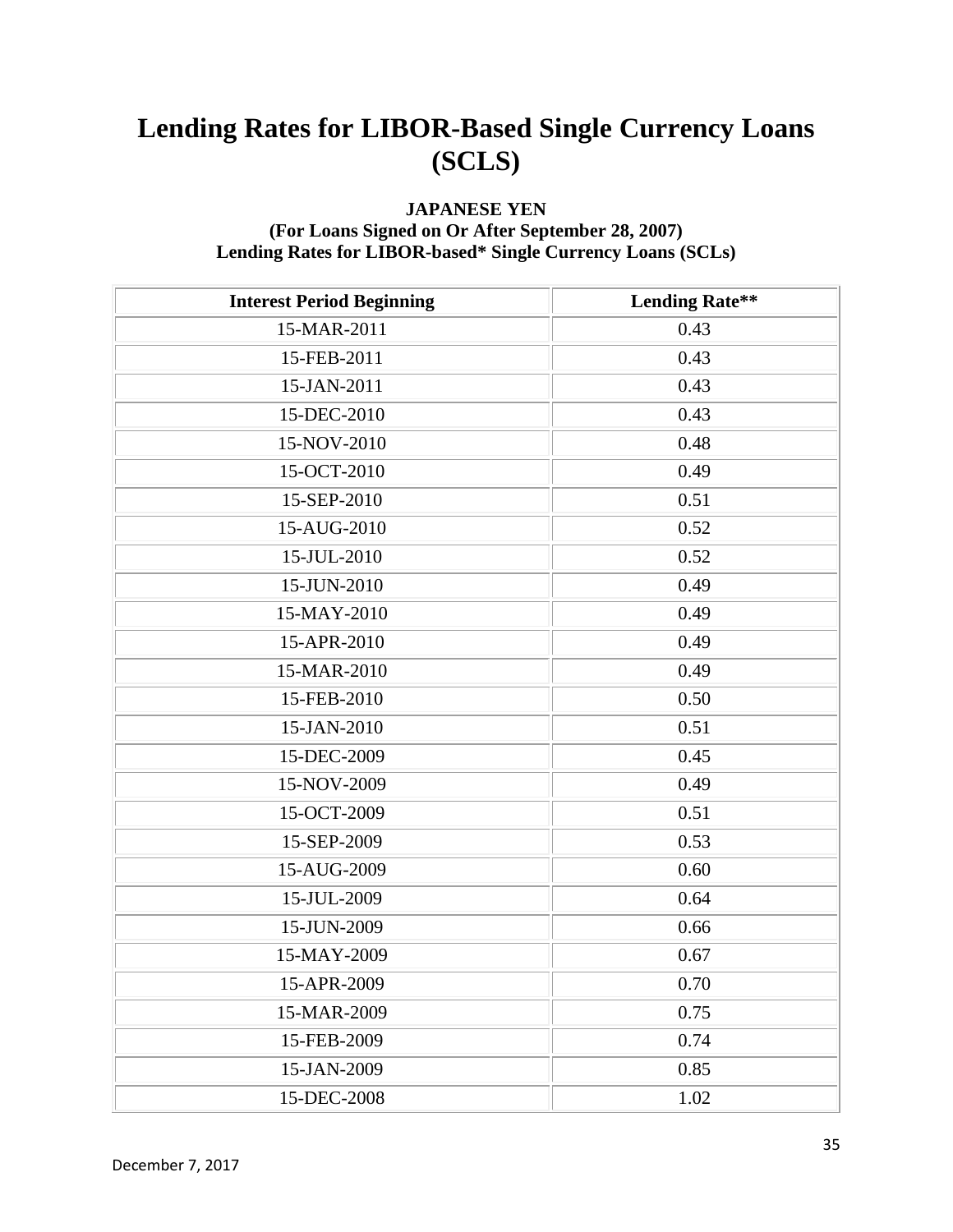| 15-NOV-2008                                     | 0.95 |
|-------------------------------------------------|------|
| 15-OCT-2008                                     | 1.15 |
| 15-SEP-2008                                     | 0.96 |
| 15-AUG-2008                                     | 0.95 |
| 15-JUL-2008                                     | 1.01 |
| 15-JUN-2008                                     | 0.94 |
| 15-MAY-2008                                     | 0.92 |
| 15-APR-2008                                     | 0.94 |
| 15-MAR-2008                                     | 0.97 |
| 15-FEB-2008                                     | 0.90 |
| 15-JAN-2008                                     | 0.91 |
| 15-DEC-2007                                     | 1.03 |
| 15-NOV-2007                                     | 0.93 |
| 15-OCT-2007                                     | 1.04 |
| 15-SEP-2007                                     | 1.04 |
| 15-AUG-2007                                     | 0.98 |
| 15-JUL-2007                                     | 0.83 |
| 15-JUN-2007                                     | 0.79 |
| 15-MAY-2007                                     | 0.69 |
| $*$ Stated on 6MO I IROR 30/360 day count basis |      |

Stated on 6MO LIBOR 30/360 day count basis.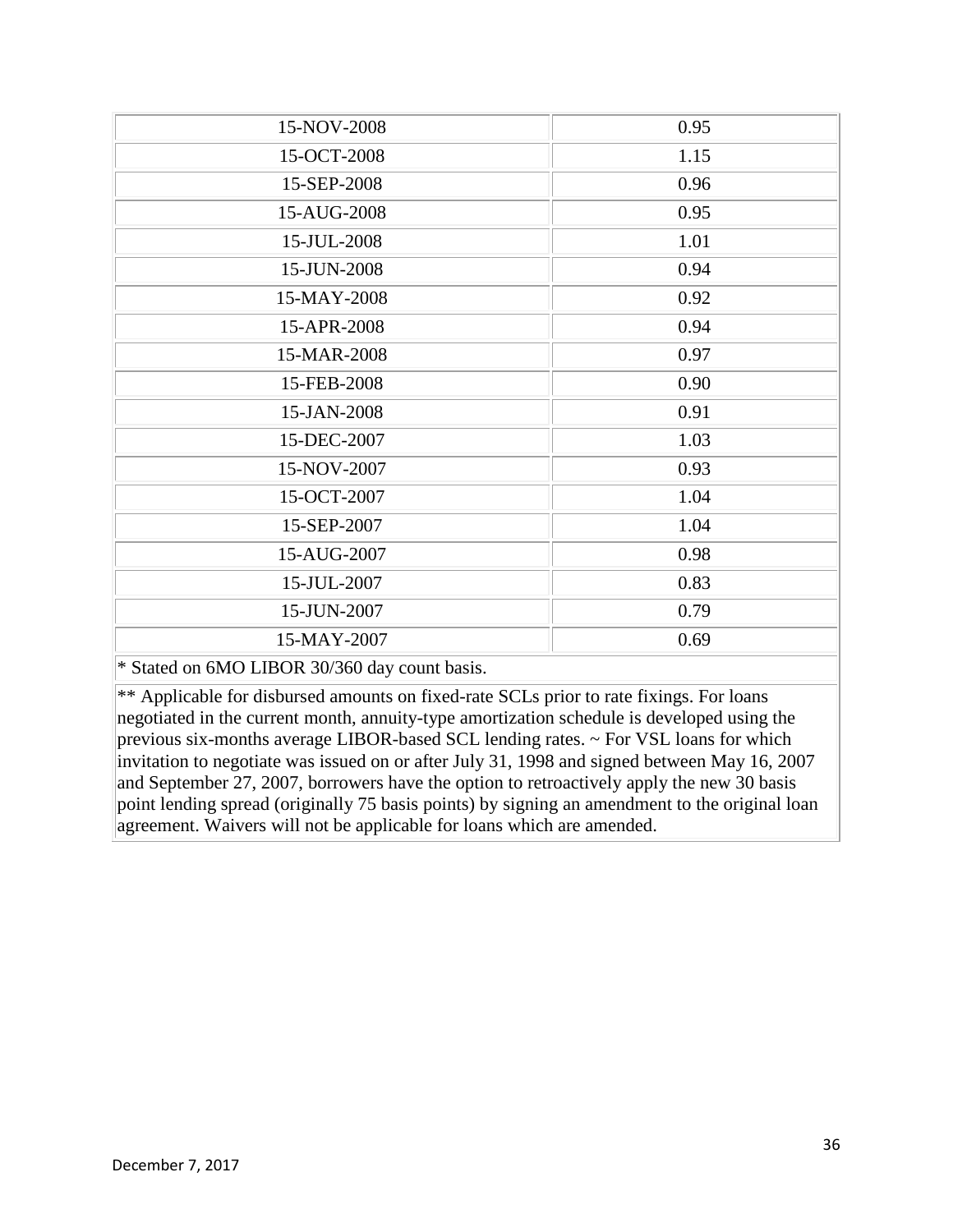### **POUNDS STERLING**

#### **(For Loans Signed on Or After September 28, 2007) Lending Rates for LIBOR-based\* Single Currency Loans (SCLs)**

| <b>Interest Period Beginning</b> | <b>Lending Rate**</b> |
|----------------------------------|-----------------------|
| 15-MAR-2011                      | 1.19                  |
| 15-FEB-2011                      | 1.19                  |
| 15-JAN-2011                      | 1.15                  |
| 15-DEC-2010                      | 1.13                  |
| 15-NOV-2010                      | 1.11                  |
| 15-OCT-2010                      | 1.11                  |
| 15-SEP-2010                      | 1.11                  |
| 15-AUG-2010                      | 1.10                  |
| 15-JUL-2010                      | 1.10                  |
| 15-JUN-2010                      | 1.05                  |
| 15-MAY-2010                      | 1.00                  |
| 15-APR-2010                      | 0.93                  |
| 15-MAR-2010                      | 0.91                  |
| 15-FEB-2010                      | 0.90                  |
| 15-JAN-2010                      | 0.88                  |
| 15-DEC-2009                      | 0.81                  |
| 15-NOV-2009                      | 0.80                  |
| 15-OCT-2009                      | 0.73                  |
| 15-SEP-2009                      | 0.79                  |
| 15-AUG-2009                      | 0.94                  |
| 15-JUL-2009                      | 1.18                  |
| 15-JUN-2009                      | 1.42                  |
| 15-MAY-2009                      | 1.52                  |
| 15-APR-2009                      | 1.72                  |
| 15-MAR-2009                      | 2.00                  |
| 15-FEB-2009                      | 2.18                  |
| 15-JAN-2009                      | 2.41                  |
| 15-DEC-2008                      | 3.29                  |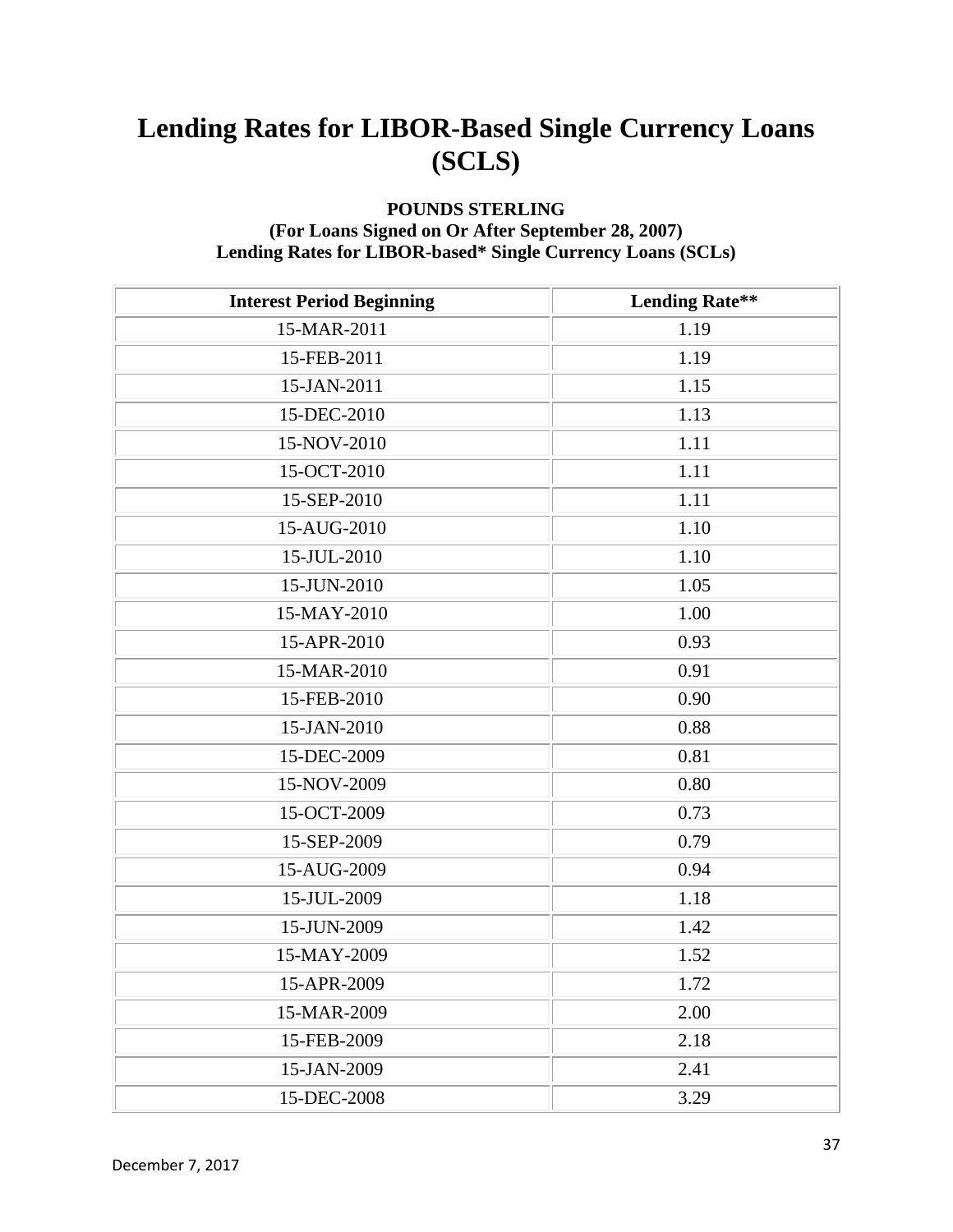| 15-NOV-2008                                                          | 4.24 |
|----------------------------------------------------------------------|------|
| 15-OCT-2008                                                          | 6.32 |
| 15-SEP-2008                                                          | 5.83 |
| 15-AUG-2008                                                          | 5.91 |
| 15-JUL-2008                                                          | 6.00 |
| 15-JUN-2008                                                          | 6.13 |
| 15-MAY-2008                                                          | 5.84 |
| 15-APR-2008                                                          | 5.84 |
| 15-MAR-2008                                                          | 5.85 |
| 15-FEB-2008                                                          | 5.53 |
| 15-JAN-2008                                                          | 5.51 |
| 15-DEC-2007                                                          | 6.21 |
| 15-NOV-2007                                                          | 6.15 |
| 15-OCT-2007                                                          | 6.25 |
| 15-SEP-2007                                                          | 6.56 |
| 15-AUG-2007                                                          | 6.36 |
| 15-JUL-2007                                                          | 6.11 |
| 15-JUN-2007                                                          | 5.94 |
| 15-MAY-2007                                                          | 5.80 |
| $*$ Stated on $\epsilon M$ Q I IDQD $20/2\epsilon 0$ day count boais |      |

\* Stated on 6MO LIBOR 30/360 day count basis.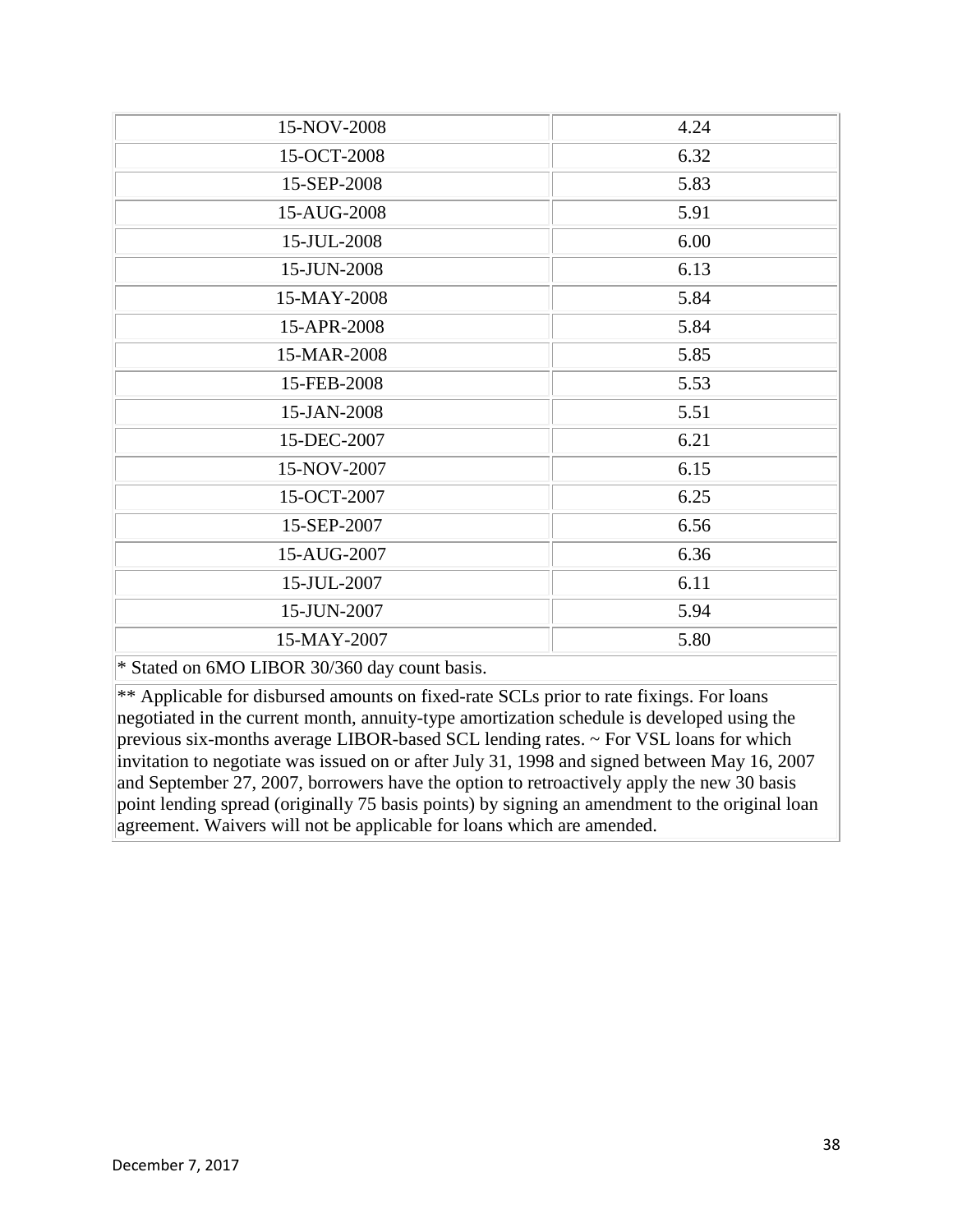### **EURO**

#### **(For Loans Signed on Or After September 28, 2007) Lending Rates for LIBOR-based\* Single Currency Loans (SCLs)**

| <b>Interest Period Beginning</b> | <b>Lending Rate**</b> |
|----------------------------------|-----------------------|
| 15-MAR-2011                      | 1.52                  |
| 15-FEB-2011                      | 1.37                  |
| 15-JAN-2011                      | 1.26                  |
| 15-DEC-2010                      | 1.28                  |
| 15-NOV-2010                      | 1.31                  |
| 15-OCT-2010                      | 1.26                  |
| 15-SEP-2010                      | 1.19                  |
| 15-AUG-2010                      | 1.19                  |
| 15-JUL-2010                      | 1.14                  |
| 15-JUN-2010                      | 0.99                  |
| 15-MAY-2010                      | 0.97                  |
| 15-APR-2010                      | 0.93                  |
| 15-MAR-2010                      | 0.95                  |
| 15-FEB-2010                      | 0.95                  |
| 15-JAN-2010                      | 0.99                  |
| 15-DEC-2009                      | 0.95                  |
| 15-NOV-2009                      | 0.95                  |
| 15-OCT-2009                      | 0.98                  |
| 15-SEP-2009                      | 1.00                  |
| 15-AUG-2009                      | 1.08                  |
| 15-JUL-2009                      | 1.19                  |
| 15-JUN-2009                      | 1.44                  |
| 15-MAY-2009                      | 1.43                  |
| 15-APR-2009                      | 1.57                  |
| 15-MAR-2009                      | 1.75                  |
| 15-FEB-2009                      | 1.99                  |
| 15-JAN-2009                      | 2.62                  |
| 15-DEC-2008                      | 3.40                  |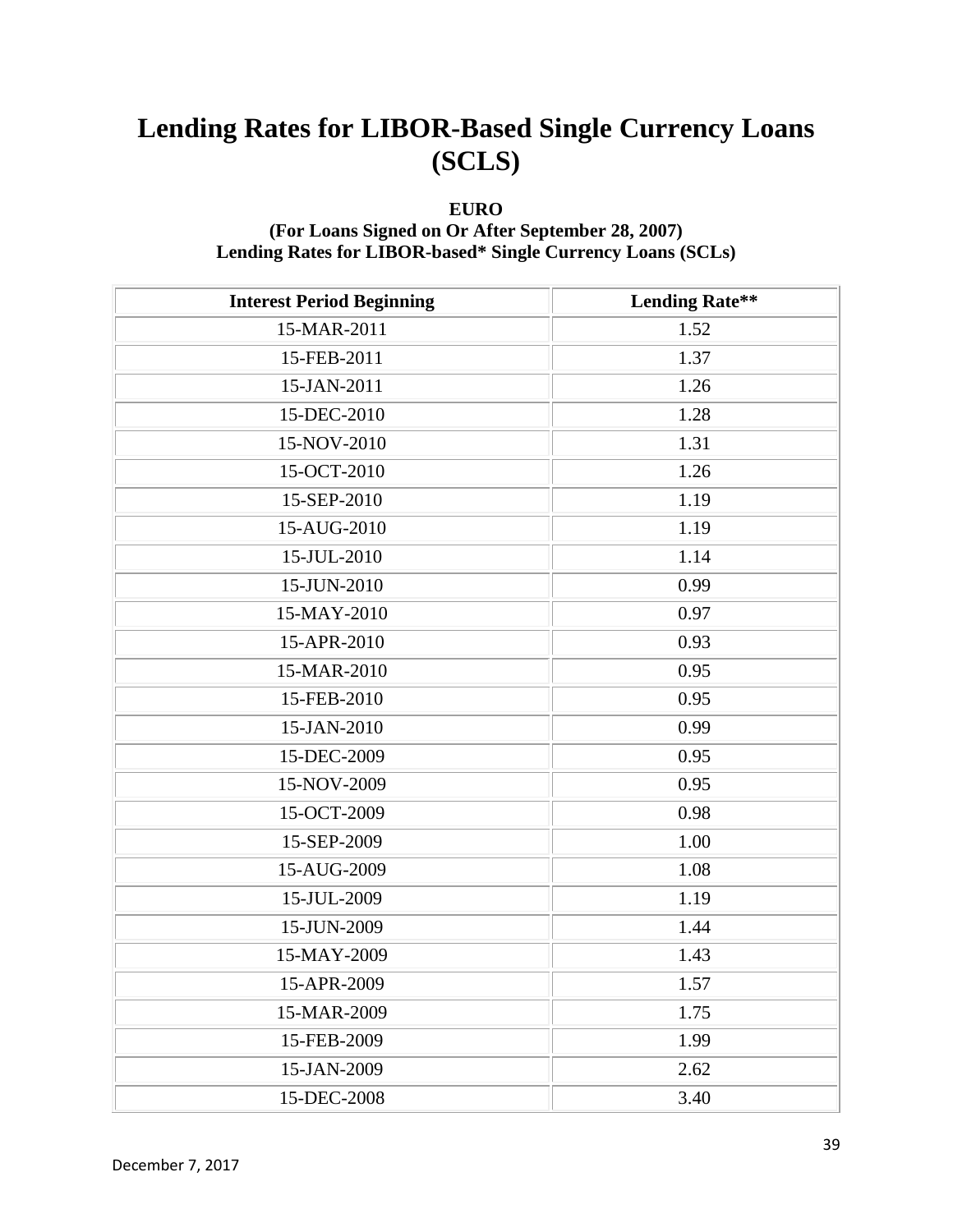| 15-NOV-2008                                                              | 4.27 |
|--------------------------------------------------------------------------|------|
| 15-OCT-2008                                                              | 5.33 |
| 15-SEP-2008                                                              | 5.15 |
| 15-AUG-2008                                                              | 5.13 |
| 15-JUL-2008                                                              | 5.12 |
| 15-JUN-2008                                                              | 5.06 |
| 15-MAY-2008                                                              | 4.82 |
| 15-APR-2008                                                              | 4.69 |
| 15-MAR-2008                                                              | 4.54 |
| 15-FEB-2008                                                              | 4.27 |
| 15-JAN-2008                                                              | 4.56 |
| 15-DEC-2007                                                              | 4.86 |
| 15-NOV-2007                                                              | 4.53 |
| 15-OCT-2007                                                              | 4.65 |
| 15-SEP-2007                                                              | 4.72 |
| 15-AUG-2007                                                              | 4.52 |
| 15-JUL-2007                                                              | 4.32 |
| 15-JUN-2007                                                              | 4.22 |
| 15-MAY-2007                                                              | 4.10 |
| $\ast$ Stated on $\epsilon M$ Q I IDQD $20/2\epsilon 0$ day count beging |      |

\* Stated on 6MO LIBOR 30/360 day count basis.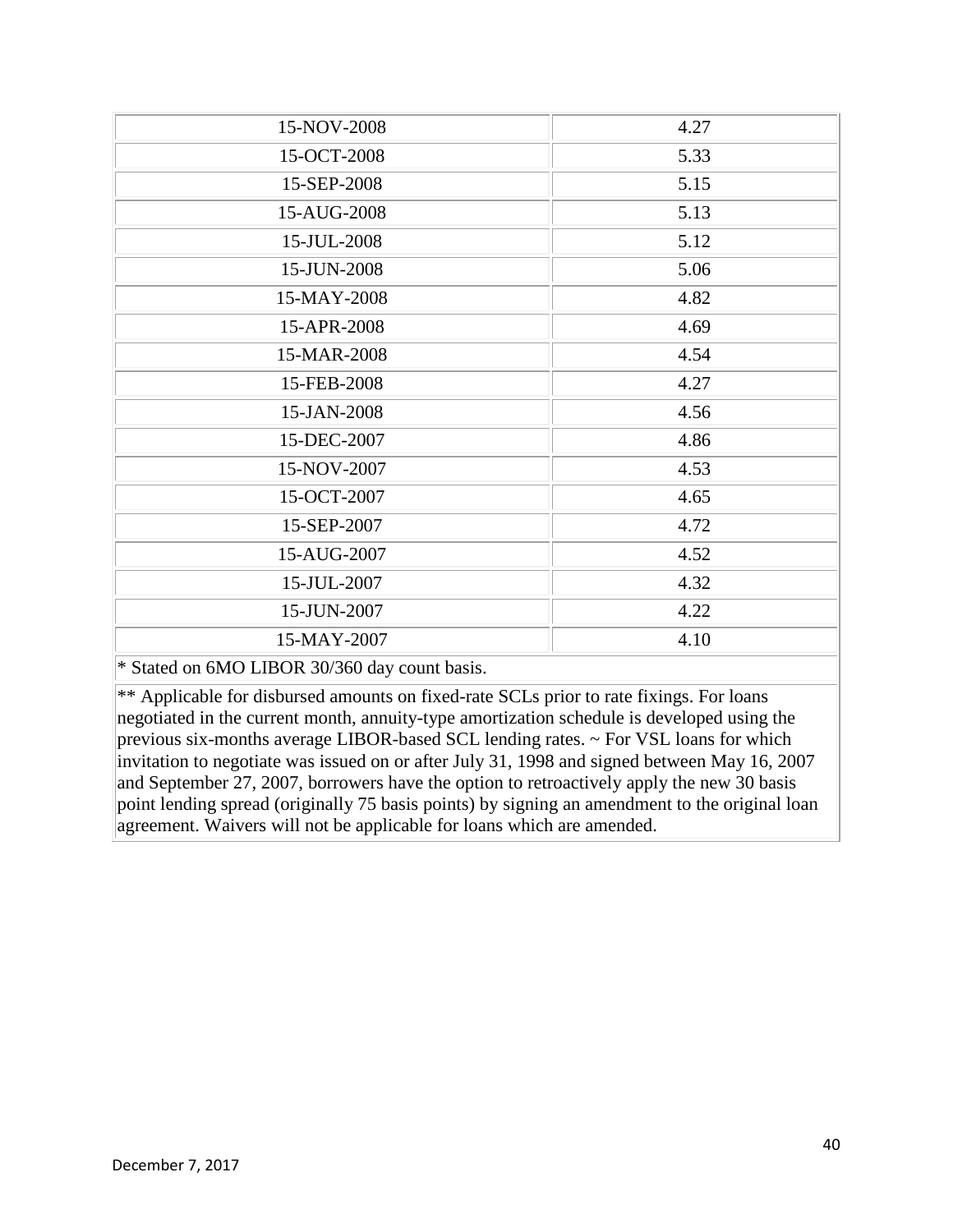#### **FRENCH FRANC**

**(For Loans Signed on Or After September 28, 2007) Lending Rates for LIBOR-based\* Single Currency Loans (SCLs)**

| <b>Interest Period Beginning</b>                                                                                                                                                                                                                                                                                                                                                                                                                                                                                                                                                                                                                            | <b>Lending Rate**</b> |
|-------------------------------------------------------------------------------------------------------------------------------------------------------------------------------------------------------------------------------------------------------------------------------------------------------------------------------------------------------------------------------------------------------------------------------------------------------------------------------------------------------------------------------------------------------------------------------------------------------------------------------------------------------------|-----------------------|
| * Stated on 6MO LIBOR 30/360 day count basis.                                                                                                                                                                                                                                                                                                                                                                                                                                                                                                                                                                                                               |                       |
| ** Applicable for disbursed amounts on fixed-rate SCLs prior to rate fixings. For loans<br>negotiated in the current month, annuity-type amortization schedule is developed using the<br>previous six-months average LIBOR-based SCL lending rates. $\sim$ For VSL loans for which<br>invitation to negotiate was issued on or after July 31, 1998 and signed between May 16, 2007<br>and September 27, 2007, borrowers have the option to retroactively apply the new 30 basis<br>point lending spread (originally 75 basis points) by signing an amendment to the original loan<br>agreement. Waivers will not be applicable for loans which are amended. |                       |

### **Lending Rates for LIBOR-Based Single Currency Loans (SCLS)**

#### **SPANISH PESETAS (For Loans Signed on Or After September 28, 2007) Lending Rates for LIBOR-based\* Single Currency Loans (SCLs)**

| <b>Interest Period Beginning</b>                                                                                                                                                                                                                                                                                                                                                                                                                                                        | <b>Lending Rate**</b> |
|-----------------------------------------------------------------------------------------------------------------------------------------------------------------------------------------------------------------------------------------------------------------------------------------------------------------------------------------------------------------------------------------------------------------------------------------------------------------------------------------|-----------------------|
| * Stated on 6MO LIBOR 30/360 day count basis.                                                                                                                                                                                                                                                                                                                                                                                                                                           |                       |
| $\ast\ast$ Applicable for disbursed amounts on fixed-rate SCLs prior to rate fixings. For loans<br>negotiated in the current month, annuity-type amortization schedule is developed using the<br>previous six-months average LIBOR-based SCL lending rates. $\sim$ For VSL loans for which<br>invitation to negotiate was issued on or after July 31, 1998 and signed between May 16, 2007<br>and September 27, 2007, borrowers have the option to retroactively apply the new 30 basis |                       |
| point lending spread (originally 75 basis points) by signing an amendment to the original loan<br>agreement. Waivers will not be applicable for loans which are amended.                                                                                                                                                                                                                                                                                                                |                       |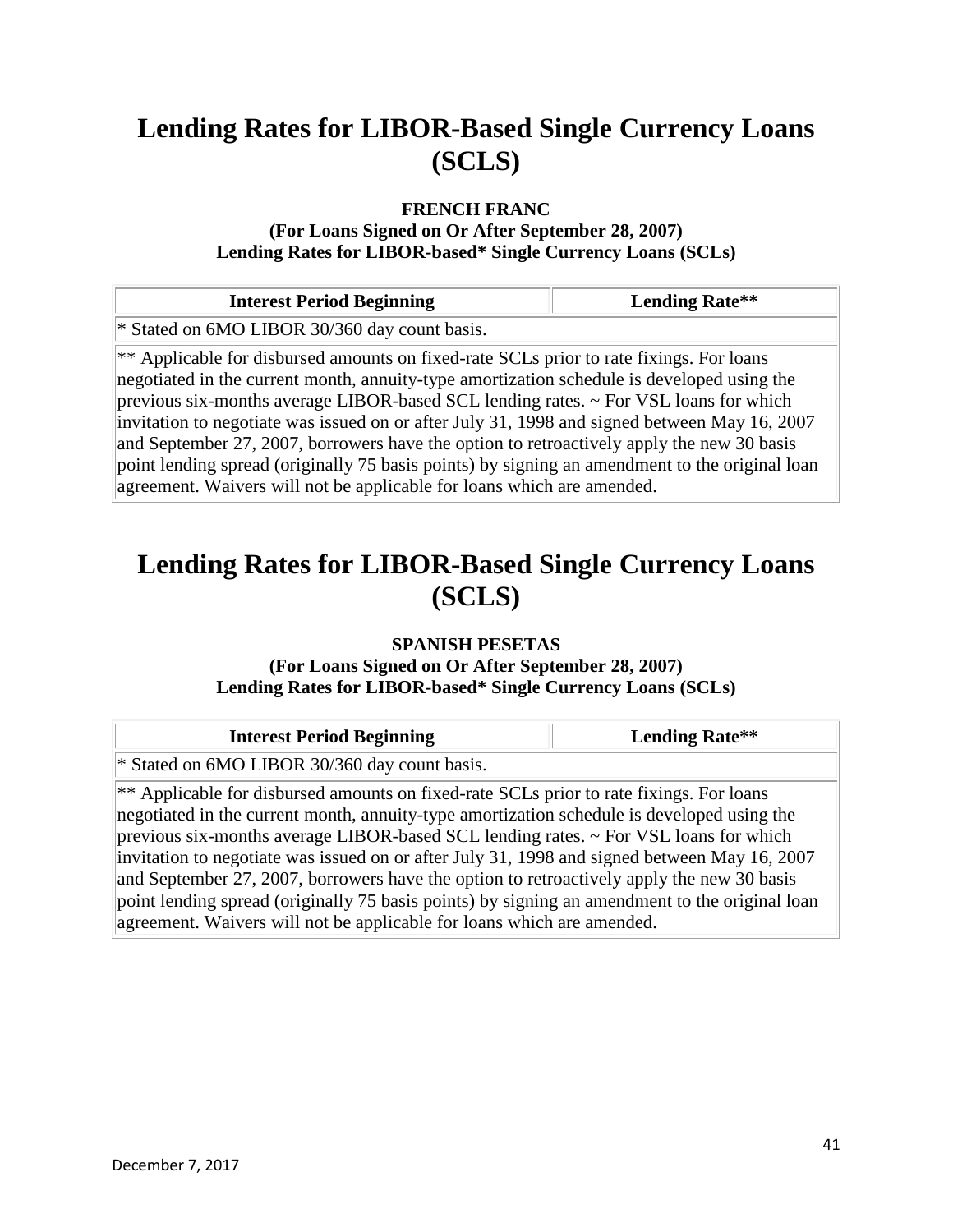### **DEUTSCHE MARKS**

#### **(For Loans Signed on Or After September 28, 2007) Lending Rates for LIBOR-based\* Single Currency Loans (SCLs)**

| <b>Interest Period Beginning</b>                                                                                                                                                                                                                                                                                                                                                                                                                                                                                                                                                                                                                            | <b>Lending Rate**</b> |
|-------------------------------------------------------------------------------------------------------------------------------------------------------------------------------------------------------------------------------------------------------------------------------------------------------------------------------------------------------------------------------------------------------------------------------------------------------------------------------------------------------------------------------------------------------------------------------------------------------------------------------------------------------------|-----------------------|
| * Stated on 6MO LIBOR 30/360 day count basis.                                                                                                                                                                                                                                                                                                                                                                                                                                                                                                                                                                                                               |                       |
| ** Applicable for disbursed amounts on fixed-rate SCLs prior to rate fixings. For loans<br>negotiated in the current month, annuity-type amortization schedule is developed using the<br>previous six-months average LIBOR-based SCL lending rates. $\sim$ For VSL loans for which<br>invitation to negotiate was issued on or after July 31, 1998 and signed between May 16, 2007<br>and September 27, 2007, borrowers have the option to retroactively apply the new 30 basis<br>point lending spread (originally 75 basis points) by signing an amendment to the original loan<br>agreement. Waivers will not be applicable for loans which are amended. |                       |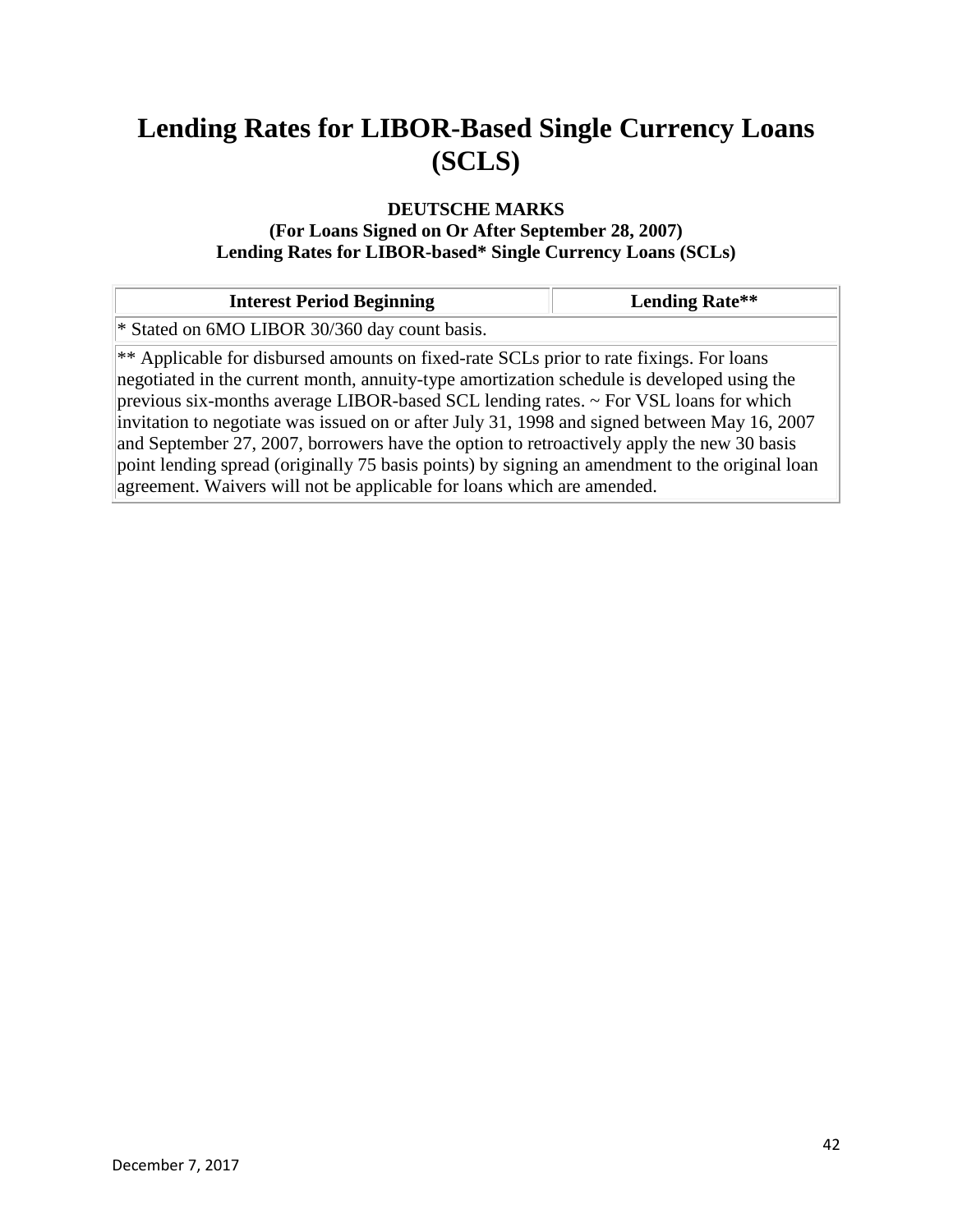### **SWISS FRANC**

#### **(For Loans Signed on Or After September 28, 2007) Lending Rates for LIBOR-based\* Single Currency Loans (SCLs)**

| <b>Interest Period Beginning</b> | <b>Lending Rate**</b> |
|----------------------------------|-----------------------|
| 15-MAR-2011                      | 0.34                  |
| 15-FEB-2011                      | 0.32                  |
| 15-JAN-2011                      | 0.32                  |
| 15-DEC-2010                      | 0.32                  |
| 15-NOV-2010                      | 0.32                  |
| 15-OCT-2010                      | 0.32                  |
| 15-SEP-2010                      | 0.33                  |
| 15-AUG-2010                      | 0.32                  |
| 15-JUL-2010                      | 0.30                  |
| 15-JUN-2010                      | 0.22                  |
| 15-MAY-2010                      | 0.35                  |
| 15-APR-2010                      | 0.38                  |
| 15-MAR-2010                      | 0.37                  |
| 15-FEB-2010                      | 0.37                  |
| 15-JAN-2010                      | 0.38                  |
| 15-DEC-2009                      | 0.32                  |
| 15-NOV-2009                      | 0.34                  |
| 15-OCT-2009                      | 0.36                  |
| 15-SEP-2009                      | 0.38                  |
| 15-AUG-2009                      | 0.43                  |
| 15-JUL-2009                      | 0.47                  |
| 15-JUN-2009                      | 0.48                  |
| 15-MAY-2009                      | 0.49                  |
| 15-APR-2009                      | 0.49                  |
| 15-MAR-2009                      | 0.55                  |
| 15-FEB-2009                      | 0.59                  |
| 15-JAN-2009                      | 0.68                  |
| 15-DEC-2008                      | 0.99                  |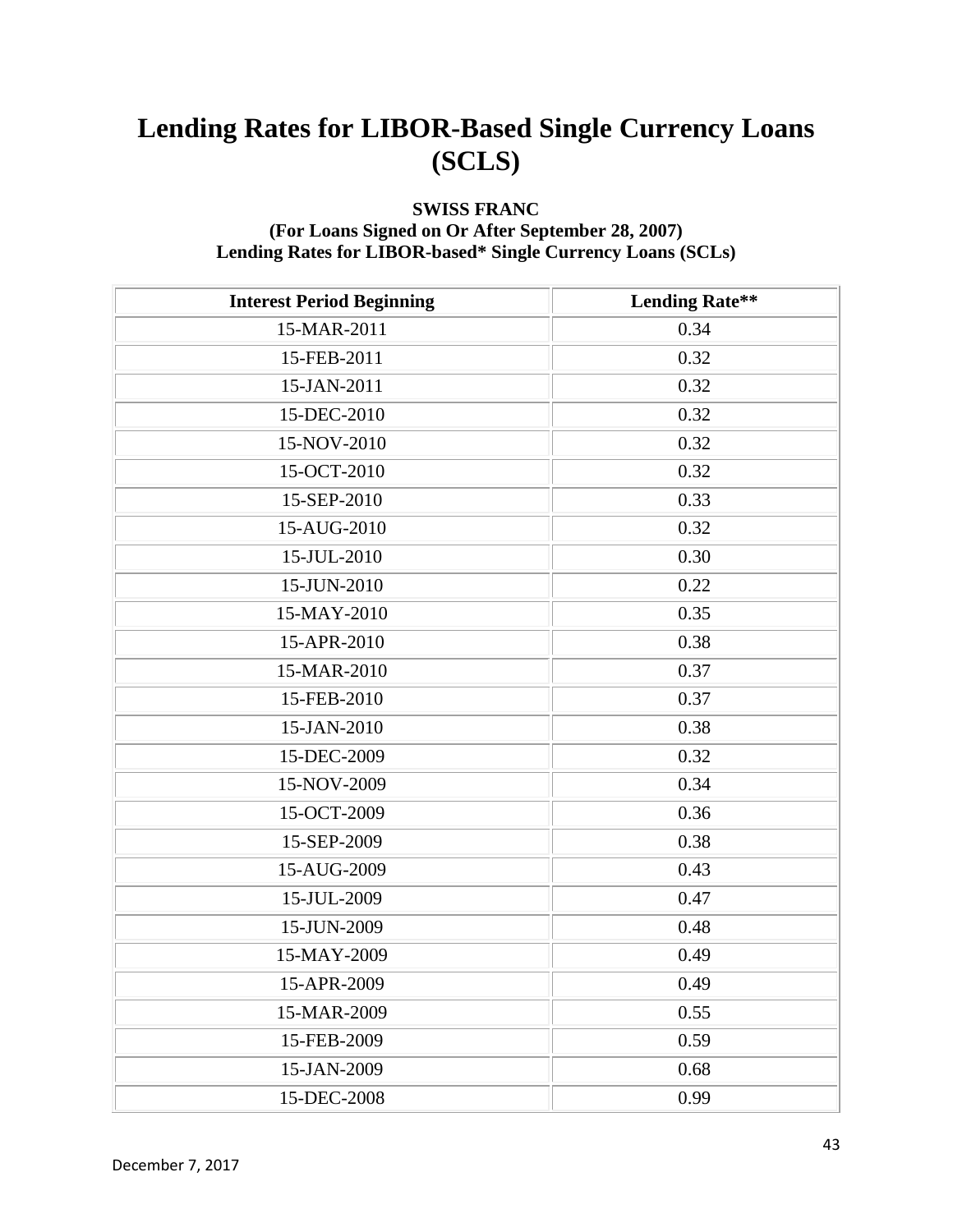| 15-NOV-2008                                                          | 2.31 |
|----------------------------------------------------------------------|------|
| 15-OCT-2008                                                          | 3.17 |
| 15-SEP-2008                                                          | 2.86 |
| 15-AUG-2008                                                          | 2.87 |
| 15-JUL-2008                                                          | 2.94 |
| 15-JUN-2008                                                          | 2.98 |
| 15-MAY-2008                                                          | 2.82 |
| 15-APR-2008                                                          | 2.86 |
| 15-MAR-2008                                                          | 2.80 |
| 15-FEB-2008                                                          | 2.70 |
| 15-JAN-2008                                                          | 2.77 |
| 15-DEC-2007                                                          | 2.83 |
| 15-NOV-2007                                                          | 2.81 |
| 15-OCT-2007                                                          | 2.87 |
| 15-SEP-2007                                                          | 2.90 |
| 15-AUG-2007                                                          | 2.76 |
| 15-JUL-2007                                                          | 2.81 |
| 15-JUN-2007                                                          | 2.59 |
| 15-MAY-2007                                                          | 2.45 |
| $*$ Stated on $\epsilon M$ Q I IDQD $20/2\epsilon 0$ day count boais |      |

\* Stated on 6MO LIBOR 30/360 day count basis.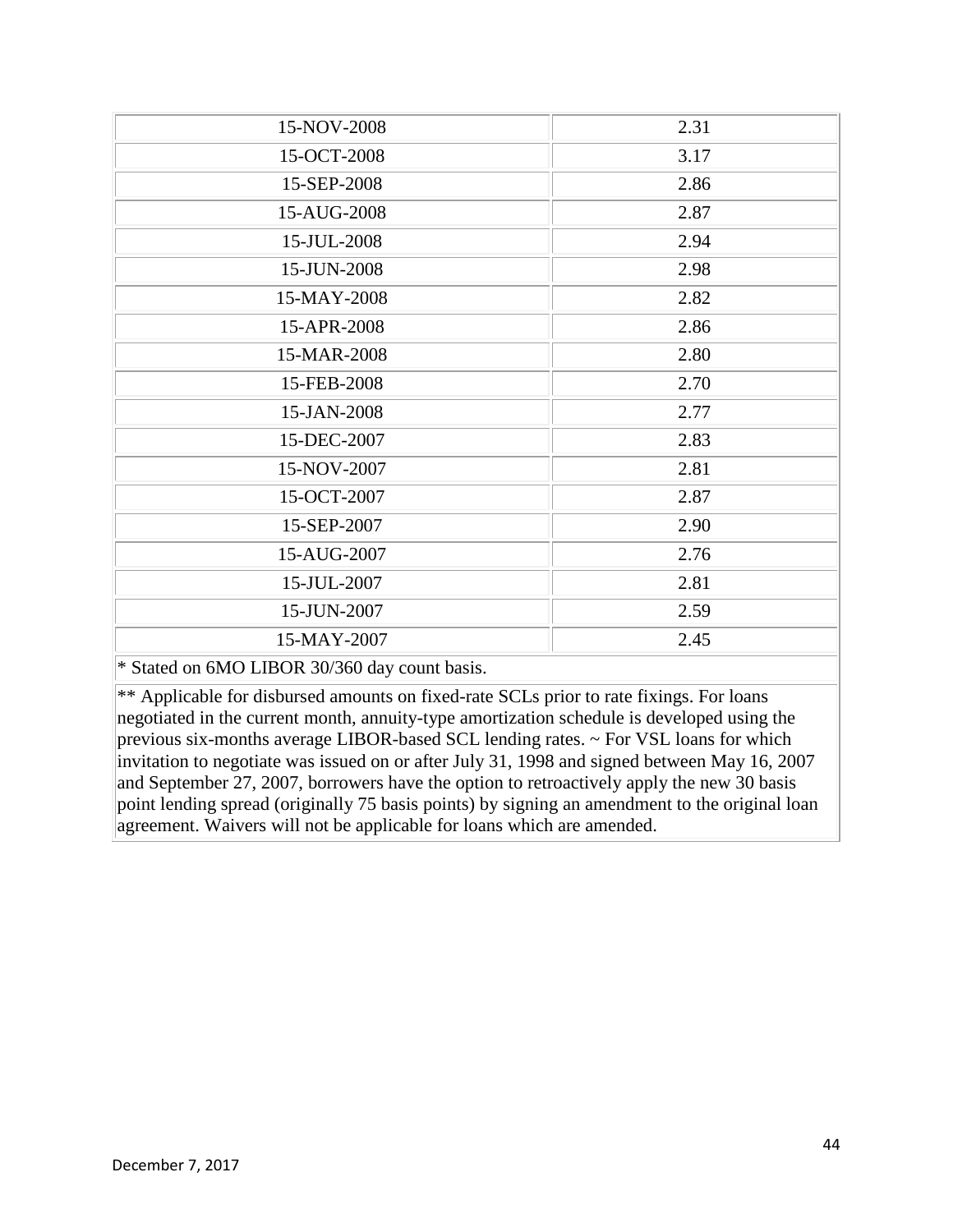#### **EUROPEAN CURRENCY UN (For Loans to Which Invitation to Negotiate Was Issued on Or After July 31, 1998 and Signed Before September 28, 2007 ~) Lending Rates for LIBOR-based\* Single Currency Loans (SCLs)**

| <b>Interest Period Beginning</b>              | <b>Lending Rate**</b> |
|-----------------------------------------------|-----------------------|
| 15-DEC-1998                                   | 3.70                  |
| 15-NOV-1998                                   | 4.10                  |
| 15-OCT-1998                                   | 4.24                  |
| 15-SEP-1998                                   | 4.39                  |
| 15-AUG-1998                                   | 4.50                  |
| 15-JUL-1998                                   | 4.52                  |
| * Stated on 6MO LIBOR 30/360 day count basis. |                       |

\*\* Applicable for disbursed amounts on fixed-rate SCLs prior to rate fixings. For loans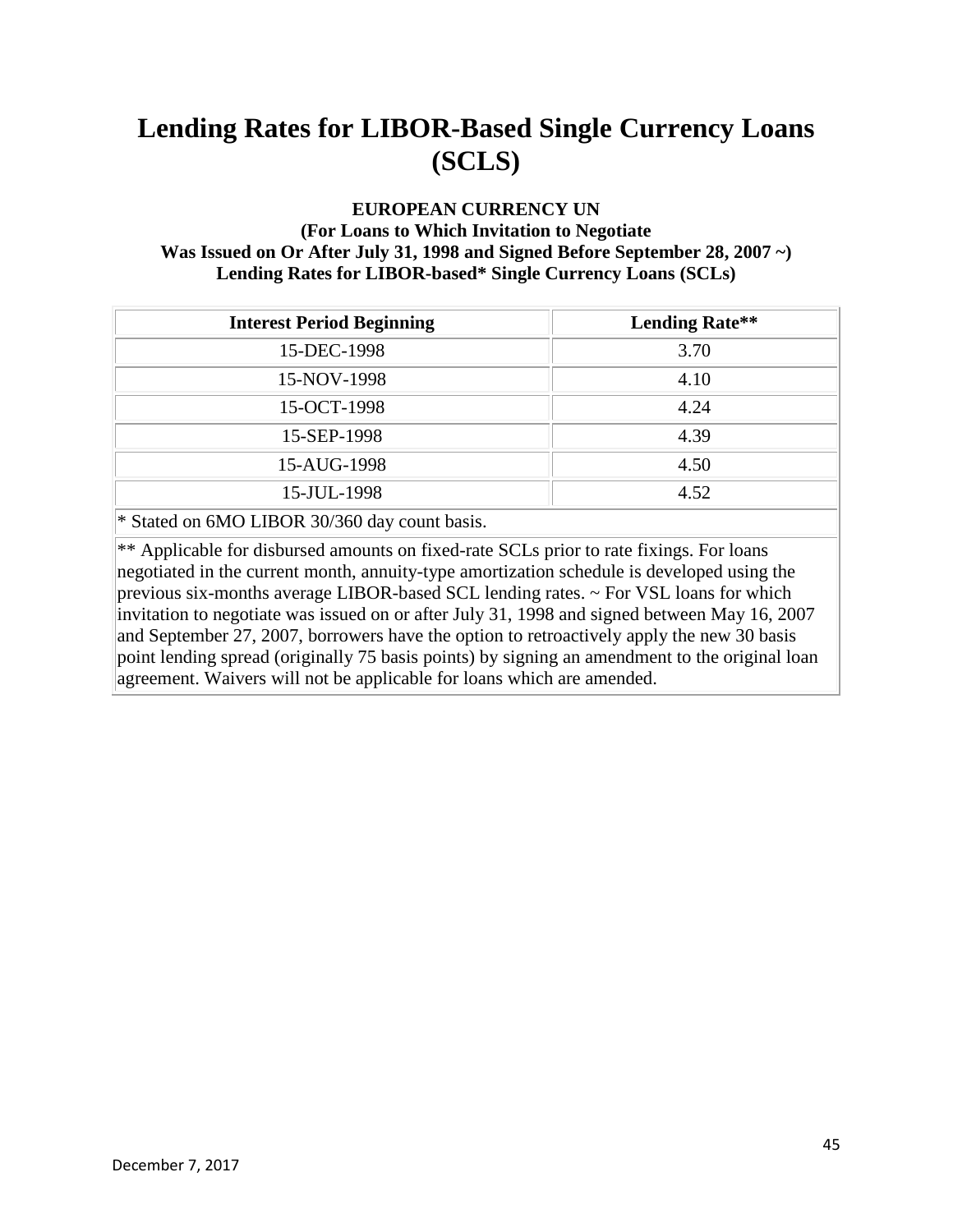#### **UNITED STATES DOLLAR (For Loans to Which Invitation to Negotiate Was Issued on Or After July 31, 1998 and Signed Before September 28, 2007 ~) Lending Rates for LIBOR-based\* Single Currency Loans (SCLs)**

| <b>Interest Period Beginning</b> | <b>Lending Rate**</b> |
|----------------------------------|-----------------------|
| 15-MAR-2011                      | 0.98                  |
| 15-FEB-2011                      | 0.99                  |
| 15-JAN-2011                      | 0.98                  |
| 15-DEC-2010                      | 0.98                  |
| 15-NOV-2010                      | 0.96                  |
| 15-OCT-2010                      | 0.98                  |
| 15-SEP-2010                      | 1.01                  |
| 15-AUG-2010                      | 1.11                  |
| 15-JUL-2010                      | 1.25                  |
| 15-JUN-2010                      | 1.23                  |
| 15-MAY-2010                      | 1.10                  |
| 15-APR-2010                      | 0.94                  |
| 15-MAR-2010                      | 0.87                  |
| 15-FEB-2010                      | 0.87                  |
| 15-JAN-2010                      | 0.88                  |
| 15-DEC-2009                      | 0.87                  |
| 15-NOV-2009                      | 0.93                  |
| 15-OCT-2009                      | 1.01                  |
| 15-SEP-2009                      | 1.09                  |
| 15-AUG-2009                      | 1.26                  |
| 15-JUL-2009                      | 1.38                  |
| 15-JUN-2009                      | 1.61                  |
| 15-MAY-2009                      | 1.80                  |
| 15-APR-2009                      | 2.07                  |
| 15-MAR-2009                      | 2.29                  |
| 15-FEB-2009                      | 2.11                  |
| 15-JAN-2009                      | 1.86                  |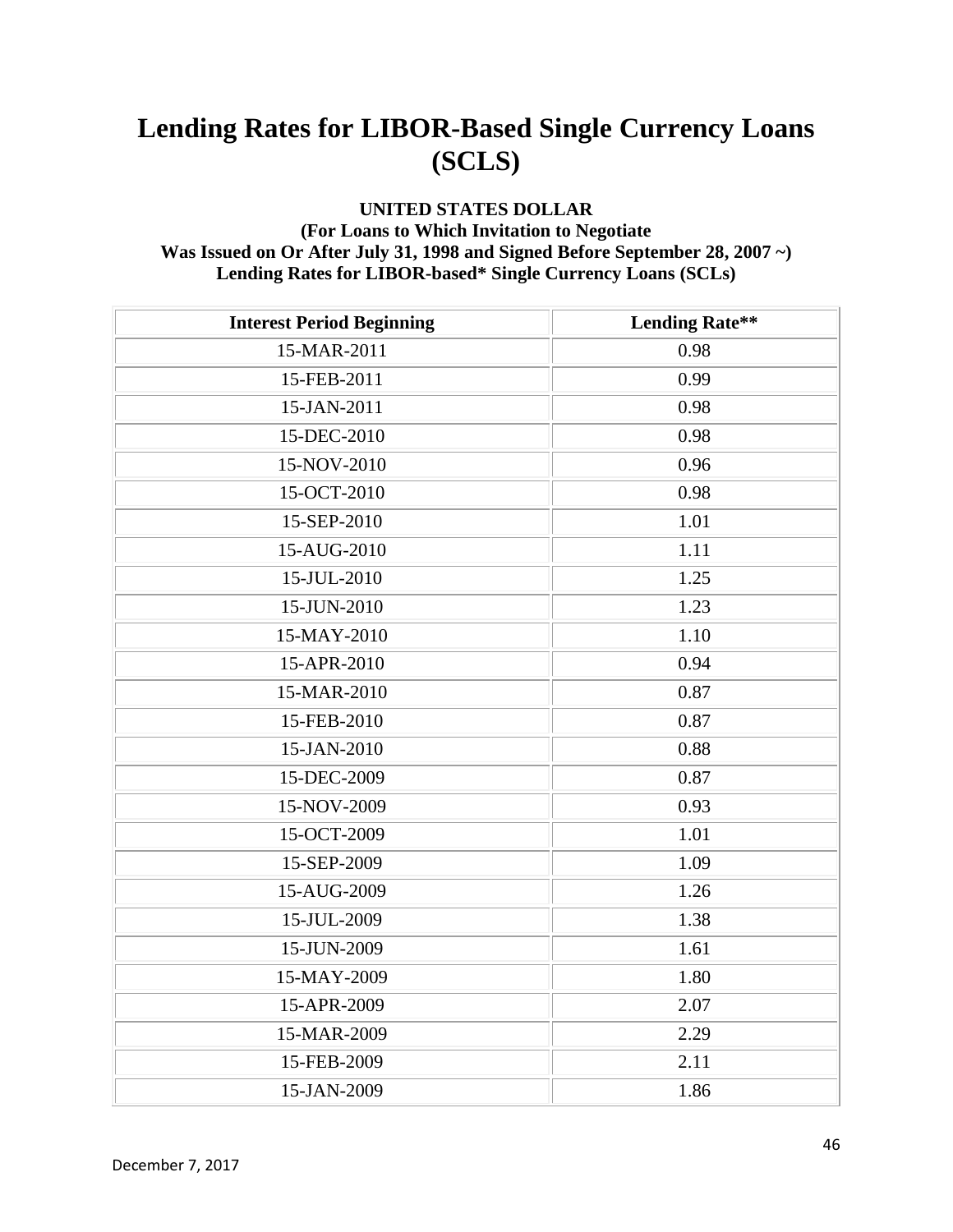| 15-DEC-2008 | 2.74 |
|-------------|------|
| 15-NOV-2008 | 3.02 |
| 15-OCT-2008 | 4.80 |
| 15-SEP-2008 | 3.50 |
| 15-AUG-2008 | 3.52 |
| 15-JUL-2008 | 3.54 |
| 15-JUN-2008 | 3.51 |
| 15-MAY-2008 | 3.21 |
| 15-APR-2008 | 3.09 |
| 15-MAR-2008 | 3.08 |
| 15-FEB-2008 | 3.33 |
| 15-JAN-2008 | 4.46 |
| 15-DEC-2007 | 5.23 |
| 15-NOV-2007 | 5.14 |
| 15-OCT-2007 | 5.61 |
| 15-SEP-2007 | 5.91 |
| 15-AUG-2007 | 5.80 |
| 15-JUL-2007 | 5.79 |
| 15-JUN-2007 | 5.79 |
| 15-MAY-2007 | 5.74 |
| 15-APR-2007 | 5.75 |
| 15-MAR-2007 | 5.71 |
| 15-FEB-2007 | 5.78 |
| 15-JAN-2007 | 5.76 |
| 15-DEC-2006 | 5.74 |
| 15-NOV-2006 | 5.77 |
| 15-OCT-2006 | 5.79 |
| 15-SEP-2006 | 5.82 |
| 15-AUG-2006 | 5.86 |
| 15-JUL-2006 | 6.00 |
| 15-JUN-2006 | 5.75 |
| 15-MAY-2006 | 5.61 |
| 15-APR-2006 | 5.54 |
| 15-MAR-2006 | 5.40 |
| 15-FEB-2006 | 5.26 |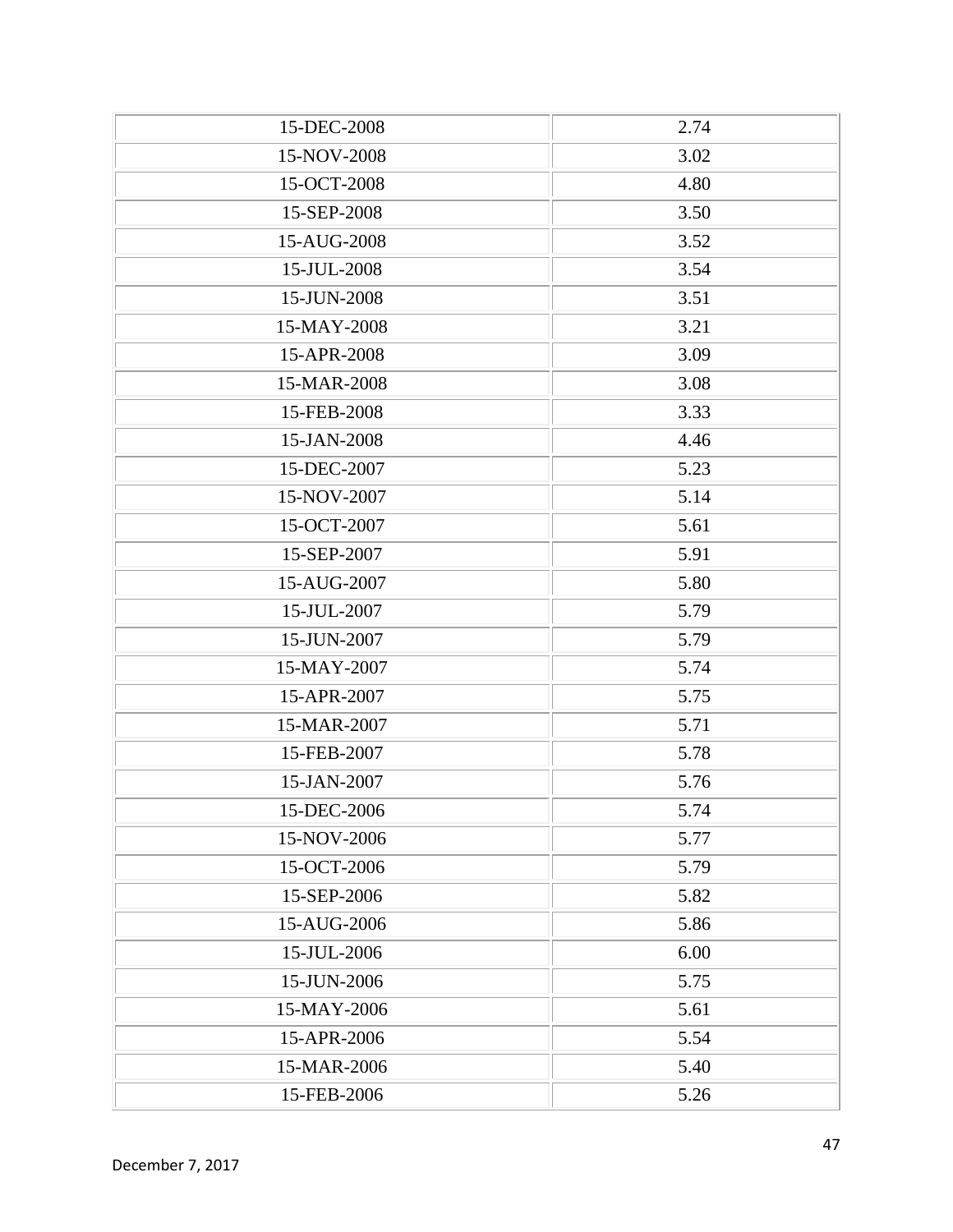| 15-JAN-2006 | 5.07 |
|-------------|------|
| 15-DEC-2005 | 5.09 |
| 15-NOV-2005 | 4.97 |
| 15-OCT-2005 | 4.76 |
| 15-SEP-2005 | 4.43 |
| 15-AUG-2005 | 4.45 |
| 15-JUL-2005 | 4.24 |
| 15-JUN-2005 | 4.02 |
| 15-MAY-2005 | 3.89 |
| 15-APR-2005 | 3.81 |
| 15-MAR-2005 | 3.66 |
| 15-FEB-2005 | 3.41 |
| 15-JAN-2005 | 3.29 |
| 15-DEC-2004 | 3.11 |
| 15-NOV-2004 | 2.89 |
| 15-OCT-2004 | 2.63 |
| 15-SEP-2004 | 2.48 |
| 15-AUG-2004 | 2.34 |
| 15-JUL-2004 | 2.28 |
| 15-JUN-2004 | 2.30 |
| 15-MAY-2004 | 1.98 |
| 15-APR-2004 | 1.68 |
| 15-MAR-2004 | 1.59 |
| 15-FEB-2004 | 1.62 |
| 15-JAN-2004 | 1.61 |
| 15-DEC-2003 | 1.67 |
| 15-NOV-2003 | 1.71 |
| 15-OCT-2003 | 1.62 |
| 15-SEP-2003 | 1.62 |
| 15-AUG-2003 | 1.62 |
| 15-JUL-2003 | 1.55 |
| 15-JUN-2003 | 1.51 |
| 15-MAY-2003 | 1.70 |
| 15-APR-2003 | 1.71 |
| 15-MAR-2003 | 1.68 |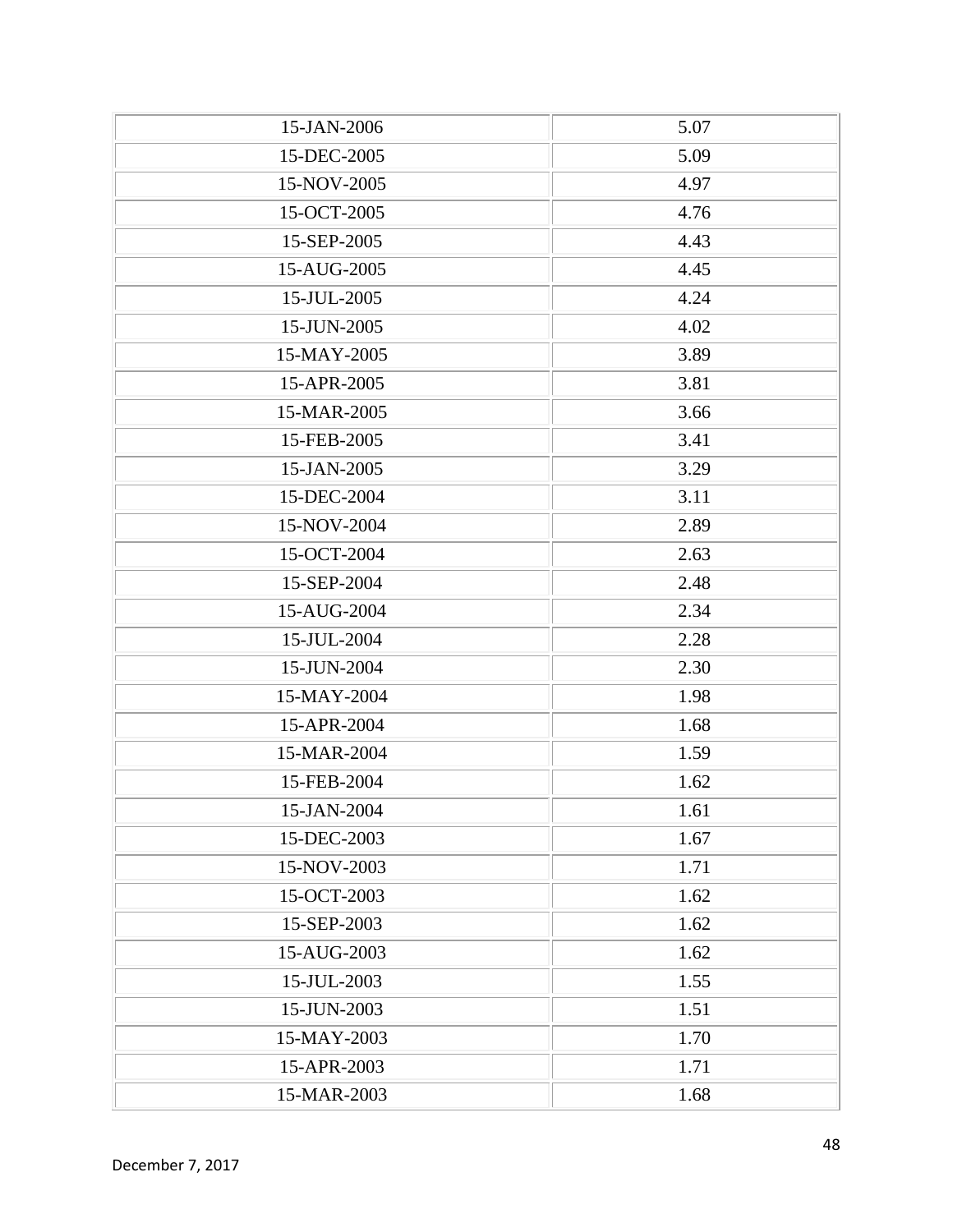| 15-FEB-2003 | 1.79 |
|-------------|------|
| 15-JAN-2003 | 1.84 |
| 15-DEC-2002 | 1.88 |
| 15-NOV-2002 | 1.86 |
| 15-OCT-2002 | 2.15 |
| 15-SEP-2002 | 2.29 |
| 15-AUG-2002 | 2.20 |
| 15-JUL-2002 | 2.38 |
| 15-JUN-2002 | 2.47 |
| 15-MAY-2002 | 2.50 |
| 15-APR-2002 | 2.68 |
| 15-MAR-2002 | 2.69 |
| 15-FEB-2002 | 2.47 |
| 15-JAN-2002 | 2.37 |
| 15-DEC-2001 | 2.35 |
| 15-NOV-2001 | 2.40 |
| 15-OCT-2001 | 2.80 |
| 15-SEP-2001 | 3.52 |
| 15-AUG-2001 | 4.00 |
| 15-JUL-2001 | 4.25 |
| 15-JUN-2001 | 4.31 |
| 15-MAY-2001 | 4.49 |
| 15-APR-2001 | 5.08 |
| 15-MAR-2001 | 5.32 |
| 15-FEB-2001 | 5.66 |
| 15-JAN-2001 | 5.94 |
| 15-DEC-2000 | 6.88 |
| 15-NOV-2000 | 7.13 |
| 15-OCT-2000 | 7.18 |
| 15-SEP-2000 | 7.20 |
| 15-AUG-2000 | 7.24 |
| 15-JUL-2000 | 7.33 |
| 15-JUN-2000 | 7.40 |
| 15-MAY-2000 | 7.33 |
| 15-APR-2000 | 6.92 |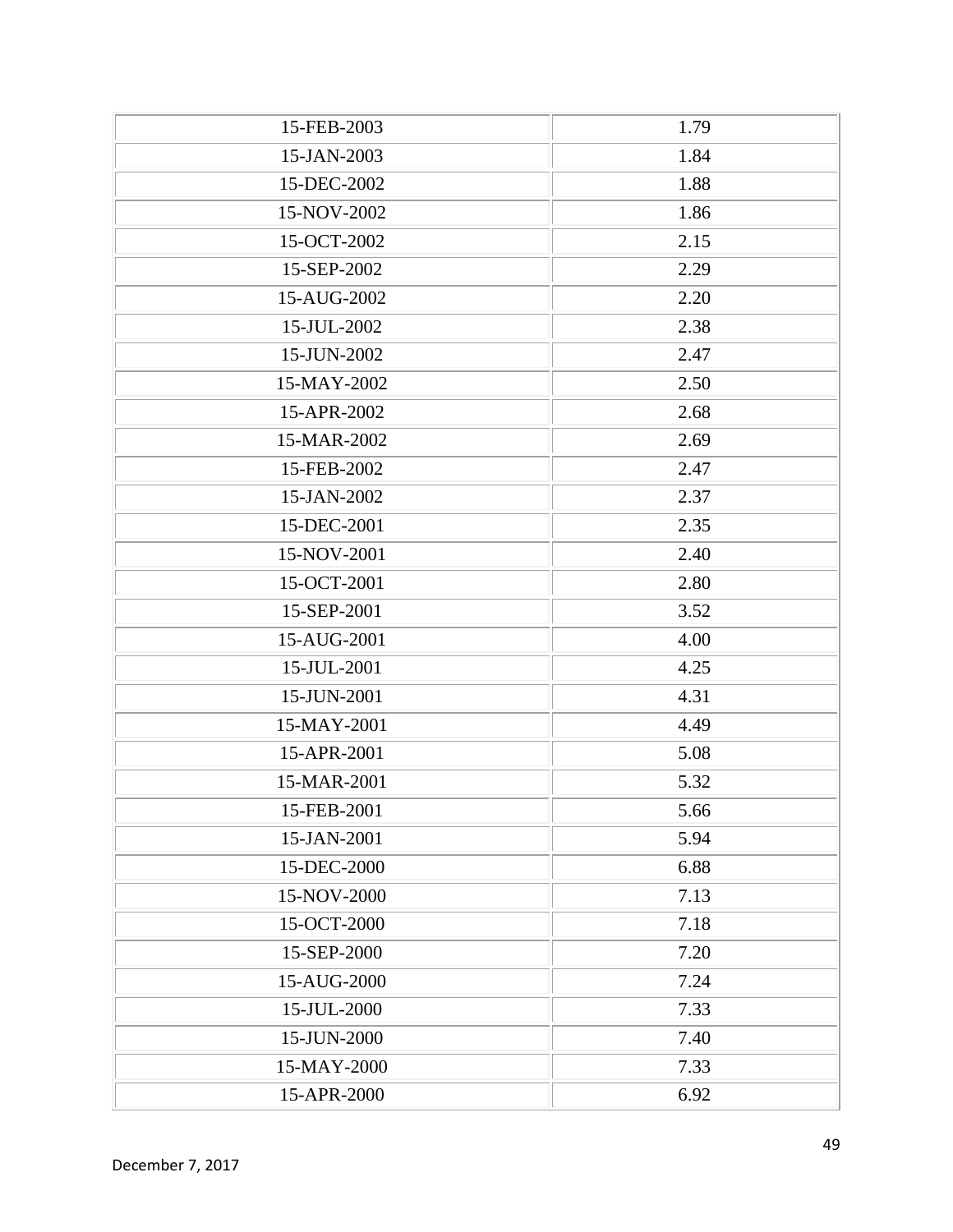| 15-MAR-2000                                   | 6.77 |
|-----------------------------------------------|------|
| 15-FEB-2000                                   | 6.73 |
| 15-JAN-2000                                   | 6.63 |
| 15-DEC-1999                                   | 6.49 |
| 15-NOV-1999                                   | 6.42 |
| 15-OCT-1999                                   | 6.49 |
| 15-SEP-1999                                   | 6.34 |
| 15-AUG-1999                                   | 6.28 |
| 15-JUL-1999                                   | 6.00 |
| 15-JUN-1999                                   | 5.72 |
| 15-MAY-1999                                   | 5.45 |
| 15-APR-1999                                   | 5.41 |
| 15-MAR-1999                                   | 5.43 |
| 15-FEB-1999                                   | 5.40 |
| 15-JAN-1999                                   | 5.40 |
| 15-DEC-1998                                   | 5.43 |
| 15-NOV-1998                                   | 5.59 |
| 15-OCT-1998                                   | 5.55 |
| 15-SEP-1998                                   | 5.80 |
| 15-AUG-1998                                   | 6.11 |
| 15-JUL-1998                                   | 6.14 |
| * Stated on 6MO LIBOR 30/360 day count basis. |      |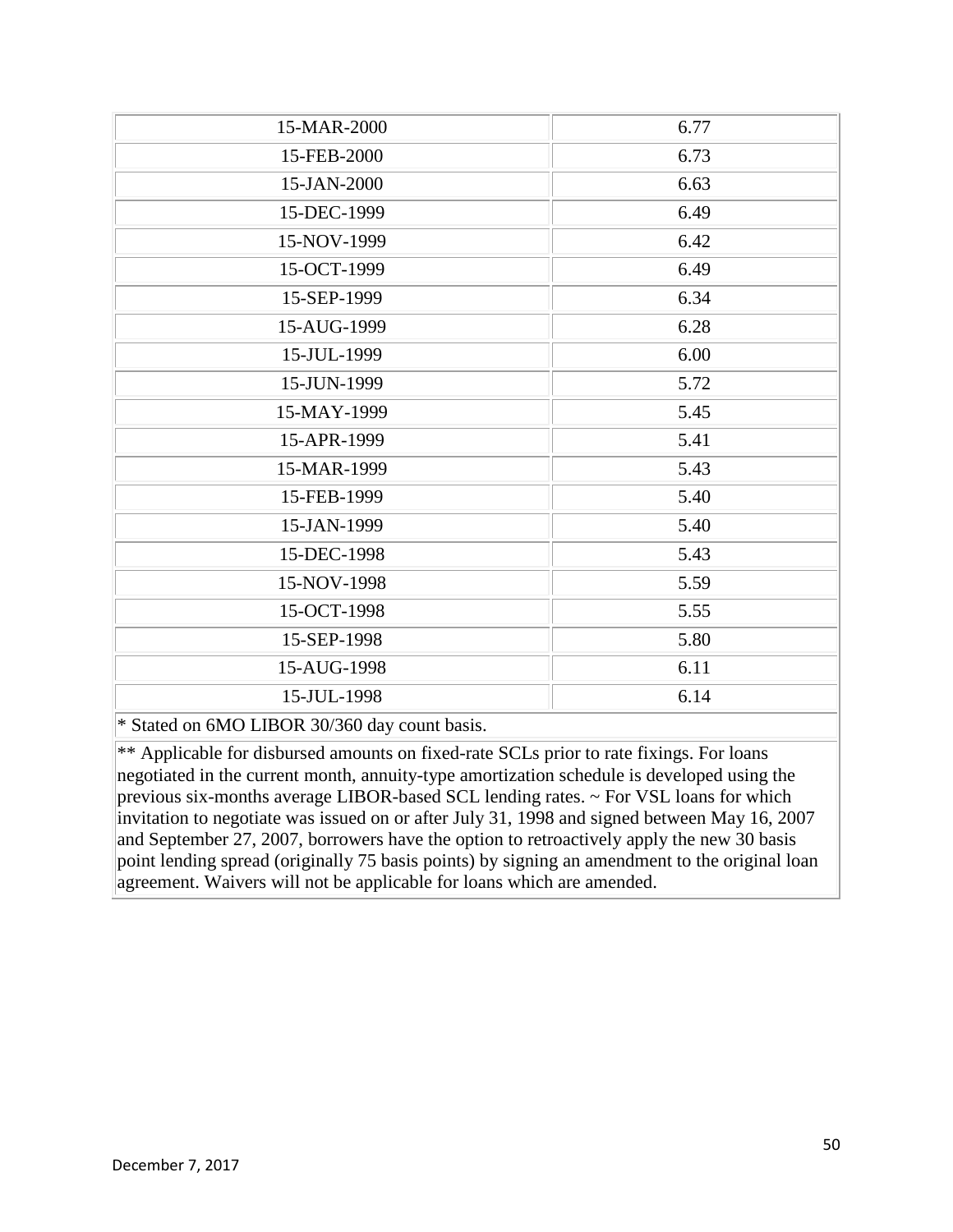### **NETHERLANDS GUILDERS**

#### **(For Loans to Which Invitation to Negotiate Was Issued on Or After July 31, 1998 and Signed Before September 28, 2007 ~) Lending Rates for LIBOR-based\* Single Currency Loans (SCLs)**

| <b>Interest Period Beginning</b>              | <b>Lending Rate**</b> |
|-----------------------------------------------|-----------------------|
| 15-JUL-1999                                   | 3.26                  |
| 15-JUN-1999                                   | 3.04                  |
| 15-MAY-1999                                   | 2.96                  |
| 15-APR-1999                                   | 3.03                  |
| 15-MAR-1999                                   | 3.42                  |
| 15-FEB-1999                                   | 3.42                  |
| 15-JAN-1999                                   | 3.50                  |
| 15-DEC-1998                                   | 3.68                  |
| 15-NOV-1998                                   | 3.88                  |
| 15-OCT-1998                                   | 3.85                  |
| 15-SEP-1998                                   | 3.83                  |
| 15-AUG-1998                                   | 3.94                  |
| 15-JUL-1998                                   | 4.02                  |
| * Stated on 6MO LIBOR 30/360 day count basis. |                       |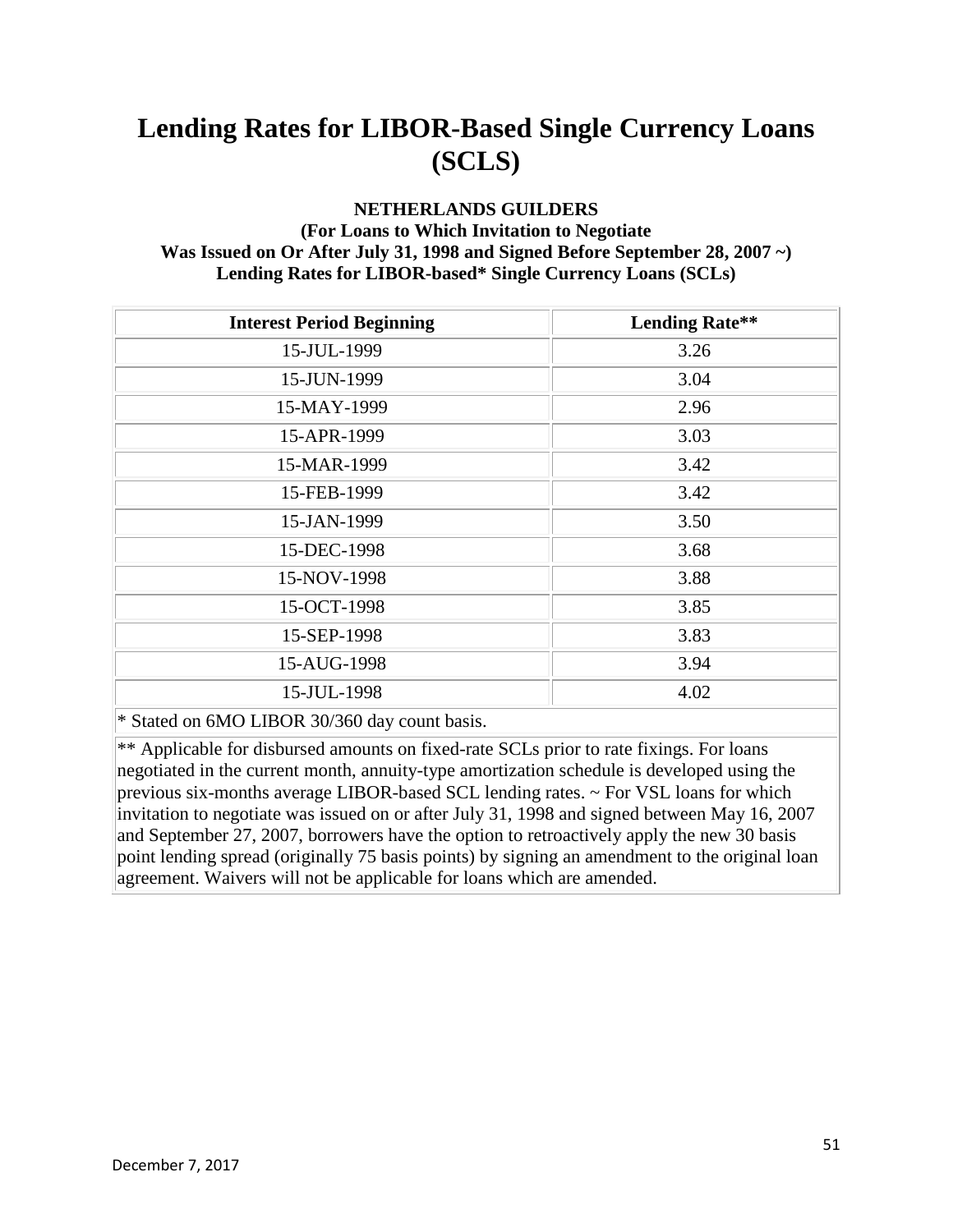#### **JAPANESE YEN**

#### **(For Loans to Which Invitation to Negotiate Was Issued on Or After July 31, 1998 and Signed Before September 28, 2007 ~) Lending Rates for LIBOR-based\* Single Currency Loans (SCLs)**

| <b>Interest Period Beginning</b> | <b>Lending Rate**</b> |
|----------------------------------|-----------------------|
| 15-MAR-2011                      | 0.87                  |
| 15-FEB-2011                      | 0.87                  |
| 15-JAN-2011                      | 0.87                  |
| 15-DEC-2010                      | 0.87                  |
| 15-NOV-2010                      | 0.92                  |
| 15-OCT-2010                      | 0.93                  |
| 15-SEP-2010                      | 0.95                  |
| 15-AUG-2010                      | 0.96                  |
| 15-JUL-2010                      | 0.96                  |
| 15-JUN-2010                      | 0.93                  |
| 15-MAY-2010                      | 0.93                  |
| 15-APR-2010                      | 0.93                  |
| 15-MAR-2010                      | 0.93                  |
| 15-FEB-2010                      | 0.94                  |
| 15-JAN-2010                      | 0.95                  |
| 15-DEC-2009                      | 0.89                  |
| 15-NOV-2009                      | 0.93                  |
| 15-OCT-2009                      | 0.95                  |
| 15-SEP-2009                      | 0.97                  |
| 15-AUG-2009                      | 1.04                  |
| 15-JUL-2009                      | 1.08                  |
| 15-JUN-2009                      | 1.10                  |
| 15-MAY-2009                      | 1.11                  |
| 15-APR-2009                      | 1.14                  |
| 15-MAR-2009                      | 1.19                  |
| 15-FEB-2009                      | 1.18                  |
| 15-JAN-2009                      | 1.29                  |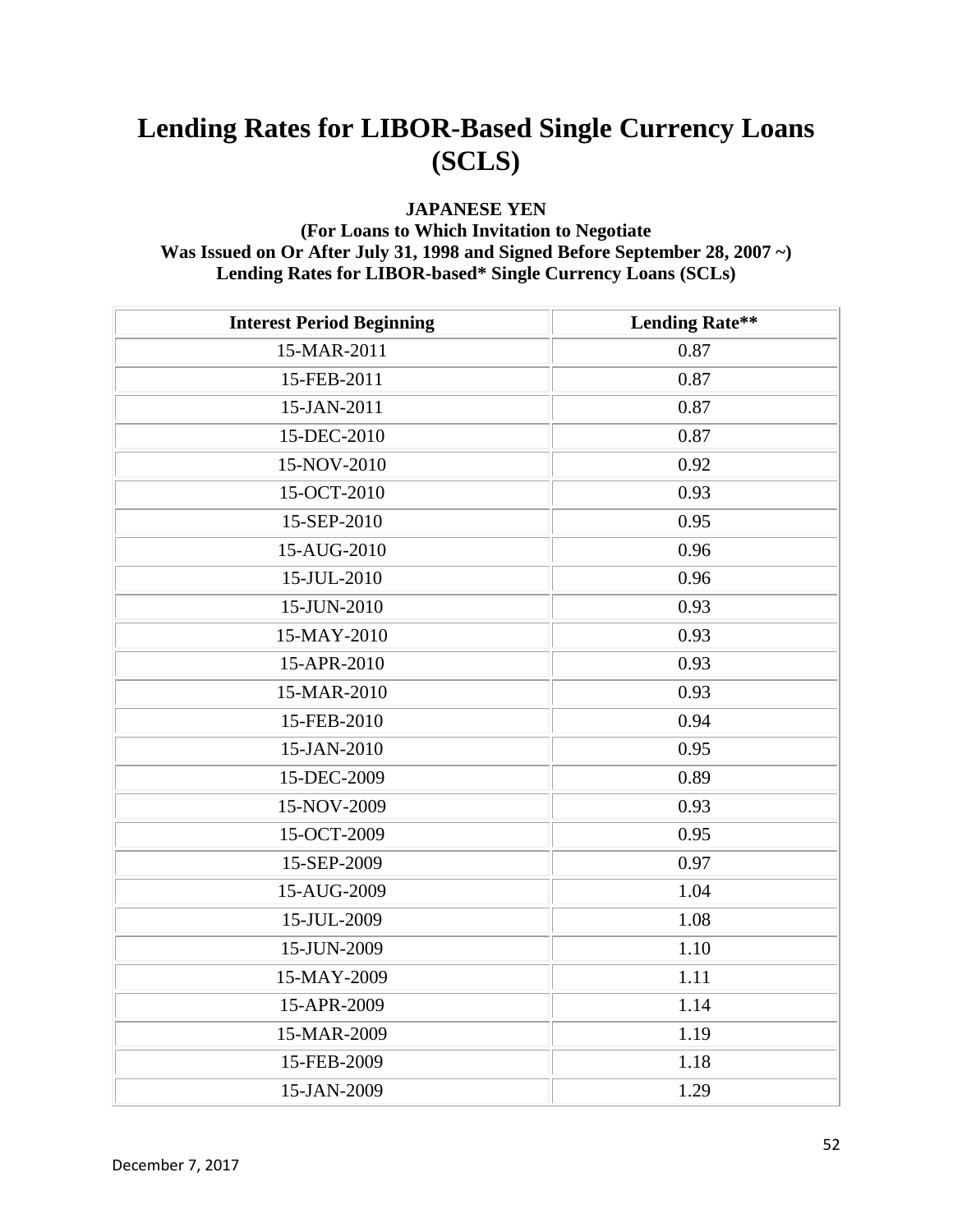| 15-DEC-2008 | 1.46 |
|-------------|------|
| 15-NOV-2008 | 1.39 |
| 15-OCT-2008 | 1.59 |
| 15-SEP-2008 | 1.40 |
| 15-AUG-2008 | 1.39 |
| 15-JUL-2008 | 1.45 |
| 15-JUN-2008 | 1.38 |
| 15-MAY-2008 | 1.36 |
| 15-APR-2008 | 1.38 |
| 15-MAR-2008 | 1.41 |
| 15-FEB-2008 | 1.34 |
| 15-JAN-2008 | 1.35 |
| 15-DEC-2007 | 1.47 |
| 15-NOV-2007 | 1.37 |
| 15-OCT-2007 | 1.48 |
| 15-SEP-2007 | 1.48 |
| 15-AUG-2007 | 1.42 |
| 15-JUL-2007 | 1.27 |
| 15-JUN-2007 | 1.23 |
| 15-MAY-2007 | 1.13 |
| 15-APR-2007 | 1.07 |
| 15-MAR-2007 | 1.10 |
| 15-FEB-2007 | 0.99 |
| 15-JAN-2007 | 1.04 |
| 15-DEC-2006 | 1.02 |
| 15-NOV-2006 | 0.94 |
| 15-OCT-2006 | 0.90 |
| 15-SEP-2006 | 0.86 |
| 15-AUG-2006 | 0.89 |
| 15-JUL-2006 | 0.89 |
| 15-JUN-2006 | 0.73 |
| 15-MAY-2006 | 0.64 |
| 15-APR-2006 | 0.51 |
| 15-MAR-2006 | 0.47 |
| 15-FEB-2006 | 0.42 |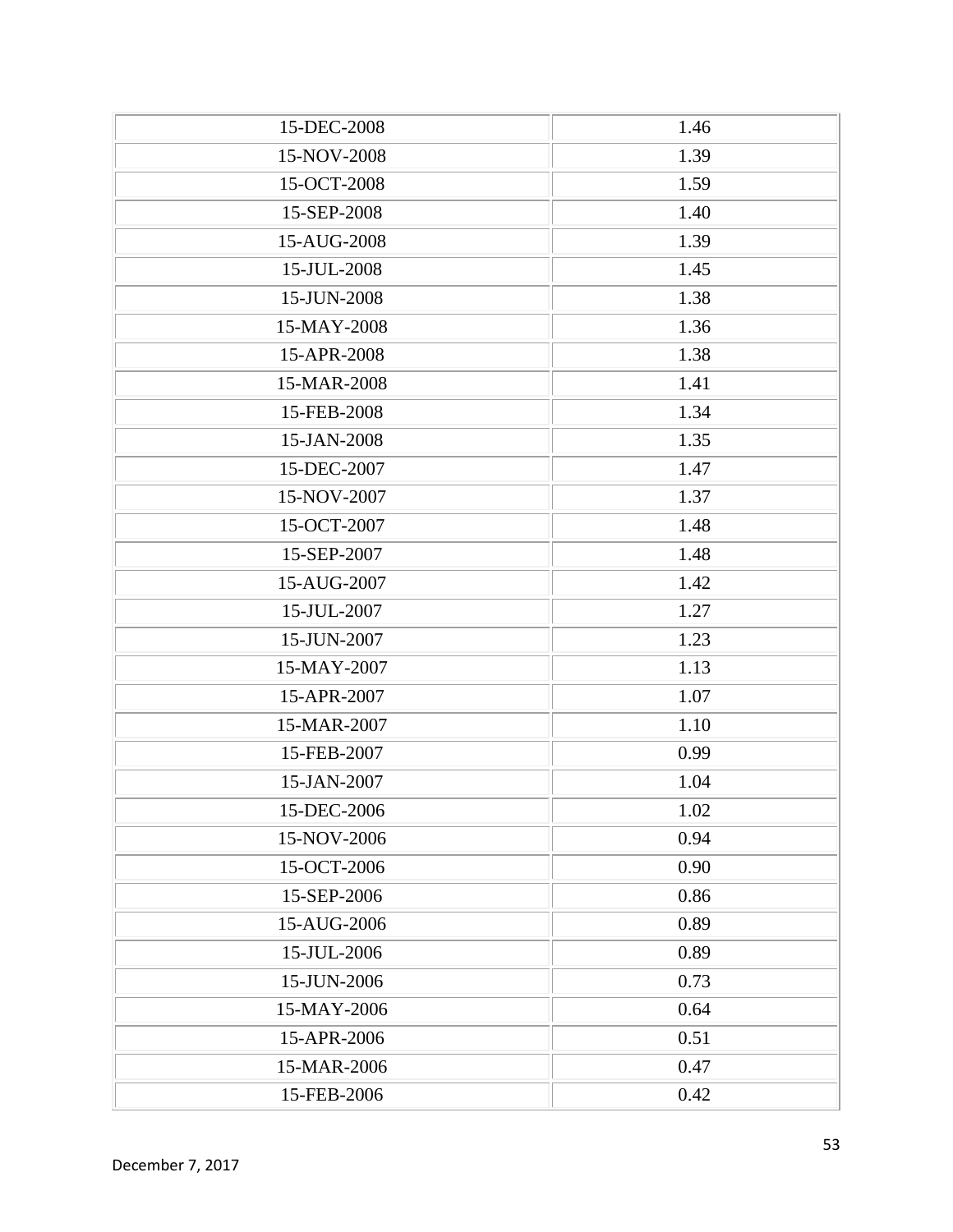| 15-JAN-2006 | 0.41 |
|-------------|------|
| 15-DEC-2005 | 0.50 |
| 15-NOV-2005 | 0.50 |
| 15-OCT-2005 | 0.50 |
| 15-SEP-2005 | 0.49 |
| 15-AUG-2005 | 0.49 |
| 15-JUL-2005 | 0.49 |
| 15-JUN-2005 | 0.47 |
| 15-MAY-2005 | 0.47 |
| 15-APR-2005 | 0.47 |
| 15-MAR-2005 | 0.47 |
| 15-FEB-2005 | 0.47 |
| 15-JAN-2005 | 0.47 |
| 15-DEC-2004 | 0.49 |
| 15-NOV-2004 | 0.49 |
| 15-OCT-2004 | 0.49 |
| 15-SEP-2004 | 0.48 |
| 15-AUG-2004 | 0.48 |
| 15-JUL-2004 | 0.49 |
| 15-JUN-2004 | 0.50 |
| 15-MAY-2004 | 0.50 |
| 15-APR-2004 | 0.50 |
| 15-MAR-2004 | 0.50 |
| 15-FEB-2004 | 0.51 |
| 15-JAN-2004 | 0.51 |
| 15-DEC-2003 | 0.51 |
| 15-NOV-2003 | 0.51 |
| 15-OCT-2003 | 0.51 |
| 15-SEP-2003 | 0.51 |
| 15-AUG-2003 | 0.51 |
| 15-JUL-2003 | 0.51 |
| 15-JUN-2003 | 0.52 |
| 15-MAY-2003 | 0.52 |
| 15-APR-2003 | 0.53 |
| 15-MAR-2003 | 0.52 |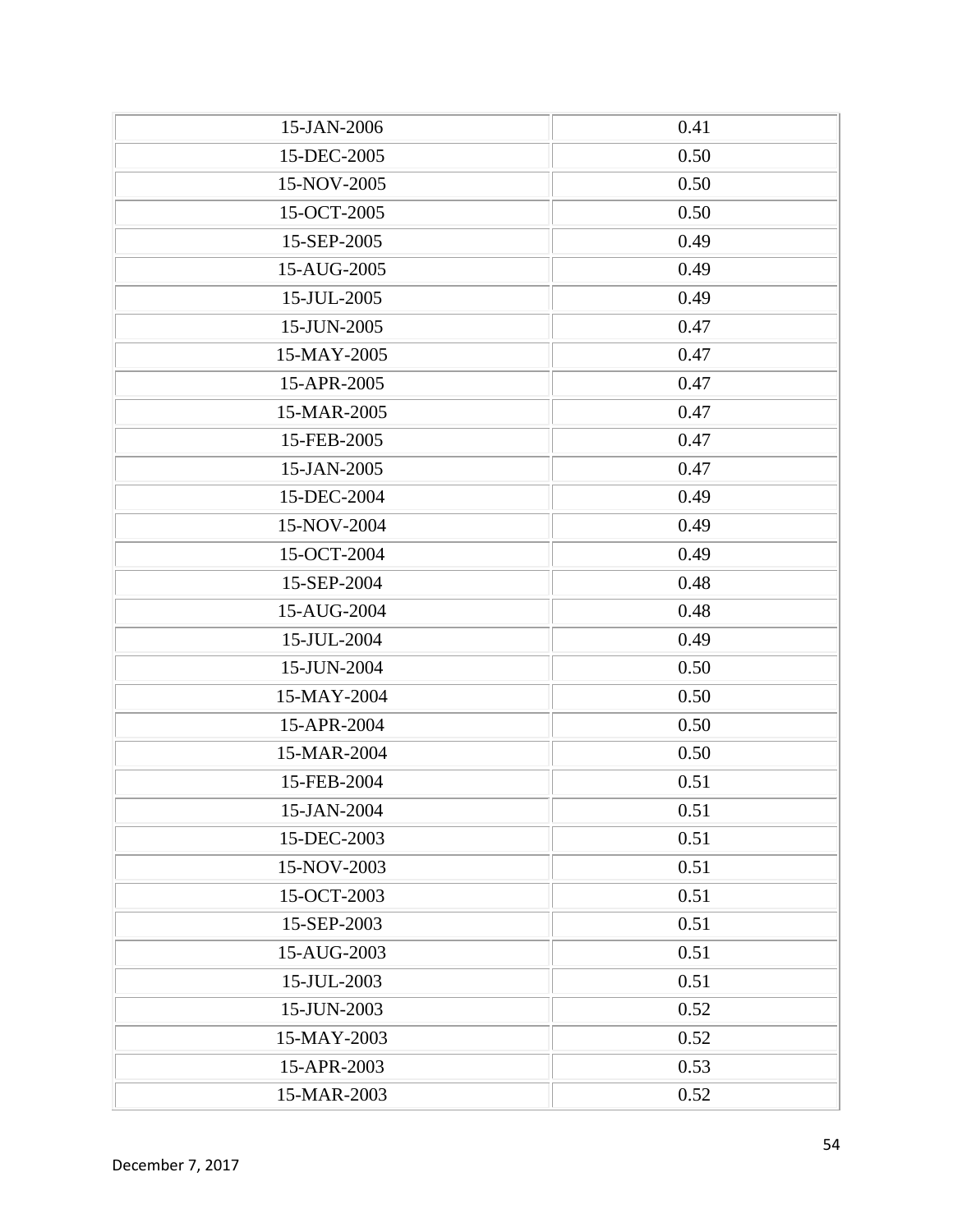| 15-FEB-2003 | 0.52 |
|-------------|------|
| 15-JAN-2003 | 0.53 |
| 15-DEC-2002 | 0.54 |
| 15-NOV-2002 | 0.54 |
| 15-OCT-2002 | 0.54 |
| 15-SEP-2002 | 0.53 |
| 15-AUG-2002 | 0.54 |
| 15-JUL-2002 | 0.54 |
| 15-JUN-2002 | 0.52 |
| 15-MAY-2002 | 0.53 |
| 15-APR-2002 | 0.53 |
| 15-MAR-2002 | 0.55 |
| 15-FEB-2002 | 0.53 |
| 15-JAN-2002 | 0.54 |
| 15-DEC-2001 | 0.53 |
| 15-NOV-2001 | 0.52 |
| 15-OCT-2001 | 0.52 |
| 15-SEP-2001 | 0.50 |
| 15-AUG-2001 | 0.53 |
| 15-JUL-2001 | 0.52 |
| 15-JUN-2001 | 0.50 |
| 15-MAY-2001 | 0.52 |
| 15-APR-2001 | 0.54 |
| 15-MAR-2001 | 0.64 |
| 15-FEB-2001 | 0.81 |
| 15-JAN-2001 | 0.91 |
| 15-DEC-2000 | 0.97 |
| 15-NOV-2000 | 0.98 |
| 15-OCT-2000 | 0.94 |
| 15-SEP-2000 | 0.87 |
| 15-AUG-2000 | 0.80 |
| 15-JUL-2000 | 0.75 |
| 15-JUN-2000 | 0.58 |
| 15-MAY-2000 | 0.55 |
| 15-APR-2000 | 0.59 |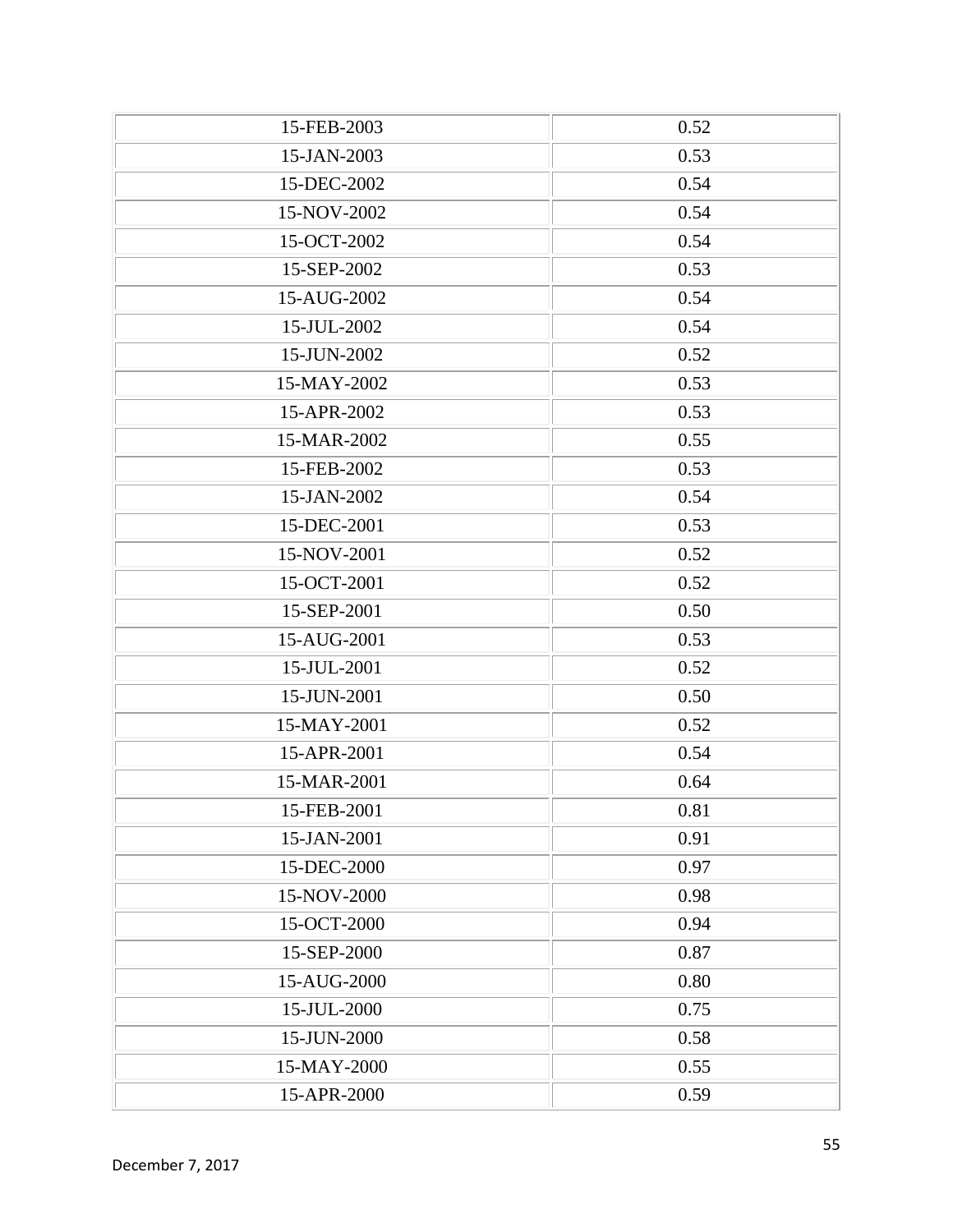| 15-MAR-2000                                   | 0.57 |
|-----------------------------------------------|------|
| 15-FEB-2000                                   | 0.56 |
| 15-JAN-2000                                   | 0.61 |
| 15-DEC-1999                                   | 0.62 |
| 15-NOV-1999                                   | 0.66 |
| 15-OCT-1999                                   | 0.63 |
| 15-SEP-1999                                   | 0.62 |
| 15-AUG-1999                                   | 0.61 |
| 15-JUL-1999                                   | 0.59 |
| 15-JUN-1999                                   | 0.50 |
| 15-MAY-1999                                   | 0.51 |
| 15-APR-1999                                   | 0.57 |
| 15-MAR-1999                                   | 0.59 |
| 15-FEB-1999                                   | 0.81 |
| 15-JAN-1999                                   | 0.91 |
| 15-DEC-1998                                   | 0.91 |
| 15-NOV-1998                                   | 0.82 |
| 15-OCT-1998                                   | 0.84 |
| 15-SEP-1998                                   | 0.87 |
| 15-AUG-1998                                   | 1.05 |
| 15-JUL-1998                                   | 1.02 |
| * Stated on 6MO LIBOR 30/360 day count basis. |      |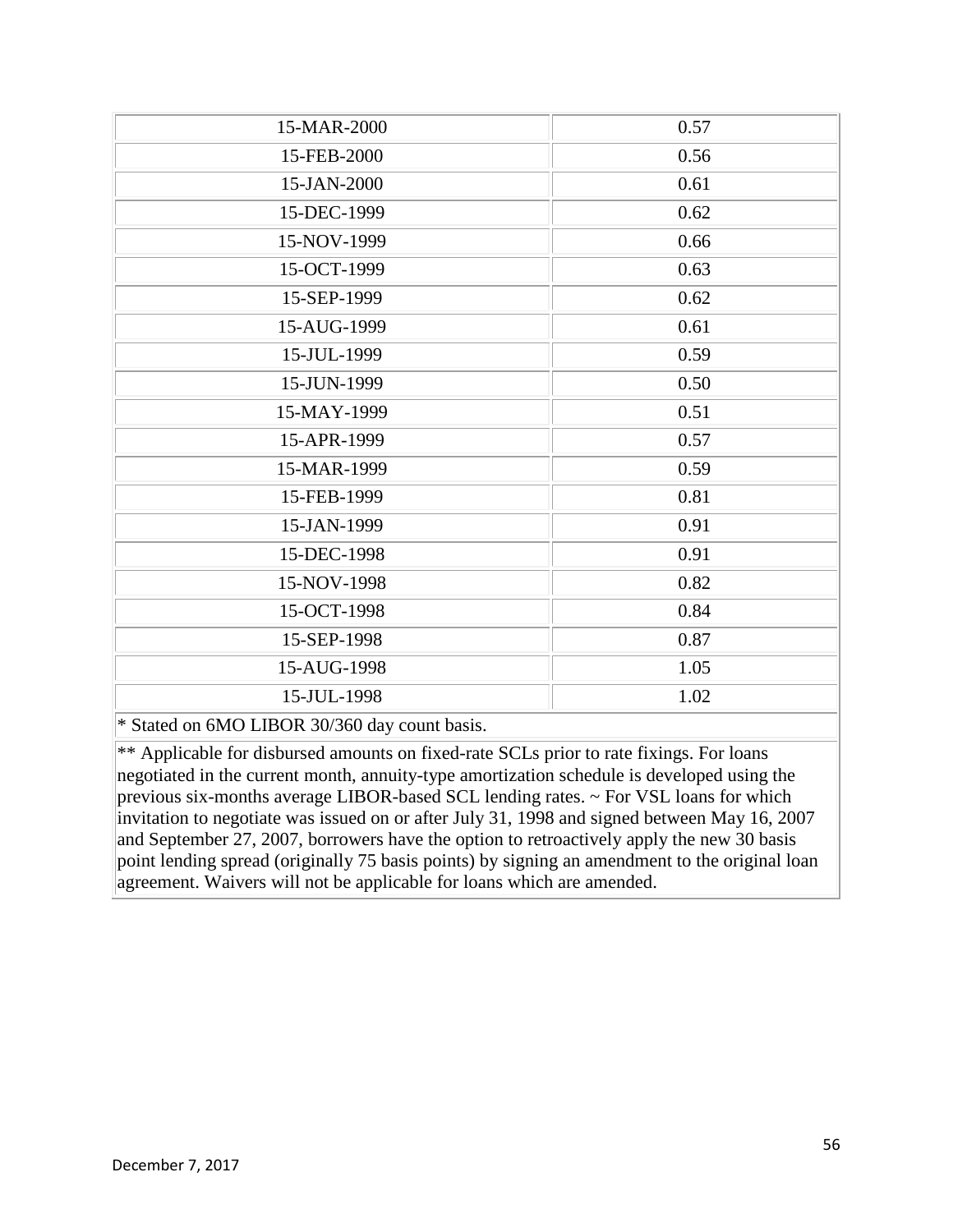#### **POUNDS STERLING**

#### **(For Loans to Which Invitation to Negotiate Was Issued on Or After July 31, 1998 and Signed Before September 28, 2007 ~) Lending Rates for LIBOR-based\* Single Currency Loans (SCLs)**

| <b>Interest Period Beginning</b> | <b>Lending Rate**</b> |
|----------------------------------|-----------------------|
| 15-MAR-2011                      | 1.64                  |
| 15-FEB-2011                      | 1.64                  |
| 15-JAN-2011                      | 1.60                  |
| 15-DEC-2010                      | 1.58                  |
| 15-NOV-2010                      | 1.56                  |
| 15-OCT-2010                      | 1.56                  |
| 15-SEP-2010                      | 1.56                  |
| 15-AUG-2010                      | 1.55                  |
| 15-JUL-2010                      | 1.55                  |
| 15-JUN-2010                      | 1.50                  |
| 15-MAY-2010                      | 1.45                  |
| 15-APR-2010                      | 1.38                  |
| 15-MAR-2010                      | 1.36                  |
| 15-FEB-2010                      | 1.35                  |
| 15-JAN-2010                      | 1.33                  |
| 15-DEC-2009                      | 1.26                  |
| 15-NOV-2009                      | 1.25                  |
| 15-OCT-2009                      | 1.18                  |
| 15-SEP-2009                      | 1.24                  |
| 15-AUG-2009                      | 1.39                  |
| 15-JUL-2009                      | 1.63                  |
| 15-JUN-2009                      | 1.86                  |
| 15-MAY-2009                      | 1.96                  |
| 15-APR-2009                      | 2.16                  |
| 15-MAR-2009                      | 2.44                  |
| 15-FEB-2009                      | 2.62                  |
| 15-JAN-2009                      | 2.85                  |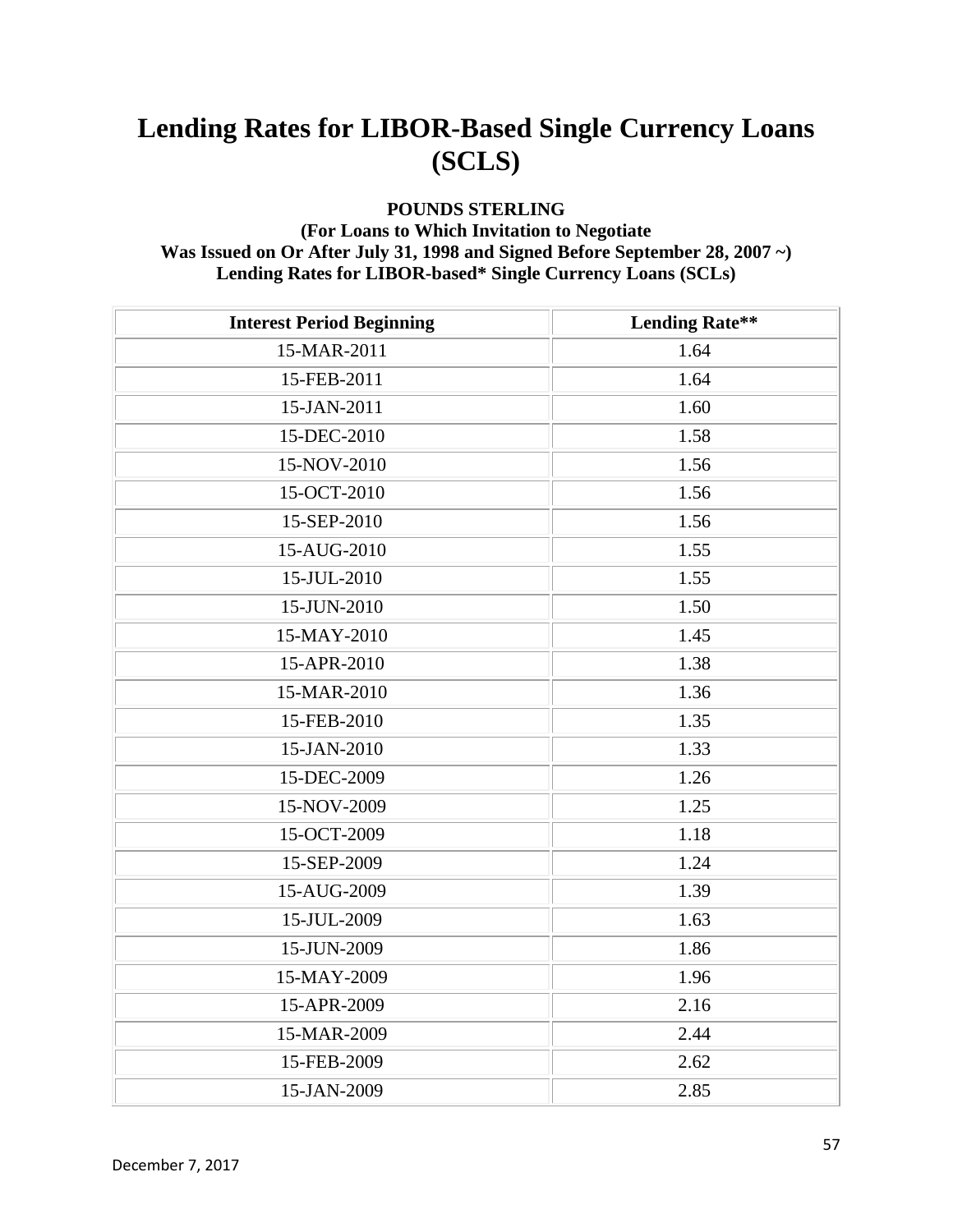| 15-DEC-2008 | 3.73 |
|-------------|------|
| 15-NOV-2008 | 4.68 |
| 15-OCT-2008 | 6.76 |
| 15-SEP-2008 | 6.27 |
| 15-AUG-2008 | 6.35 |
| 15-JUL-2008 | 6.44 |
| 15-JUN-2008 | 6.57 |
| 15-MAY-2008 | 6.28 |
| 15-APR-2008 | 6.28 |
| 15-MAR-2008 | 6.29 |
| 15-FEB-2008 | 5.97 |
| 15-JAN-2008 | 5.95 |
| 15-DEC-2007 | 6.65 |
| 15-NOV-2007 | 6.59 |
| 15-OCT-2007 | 6.69 |
| 15-SEP-2007 | 7.00 |
| 15-AUG-2007 | 6.80 |
| 15-JUL-2007 | 6.55 |
| 15-JUN-2007 | 6.39 |
| 15-MAY-2007 | 6.25 |
| 15-APR-2007 | 6.11 |
| 15-MAR-2007 | 6.01 |
| 15-FEB-2007 | 6.02 |
| 15-JAN-2007 | 6.07 |
| 15-DEC-2006 | 5.80 |
| 15-NOV-2006 | 5.70 |
| 15-OCT-2006 | 5.64 |
| 15-SEP-2006 | 5.56 |
| 15-AUG-2006 | 5.48 |
| 15-JUL-2006 | 5.16 |
| 15-JUN-2006 | 5.16 |
| 15-MAY-2006 | 5.16 |
| 15-APR-2006 | 5.01 |
| 15-MAR-2006 | 4.96 |
| 15-FEB-2006 | 4.91 |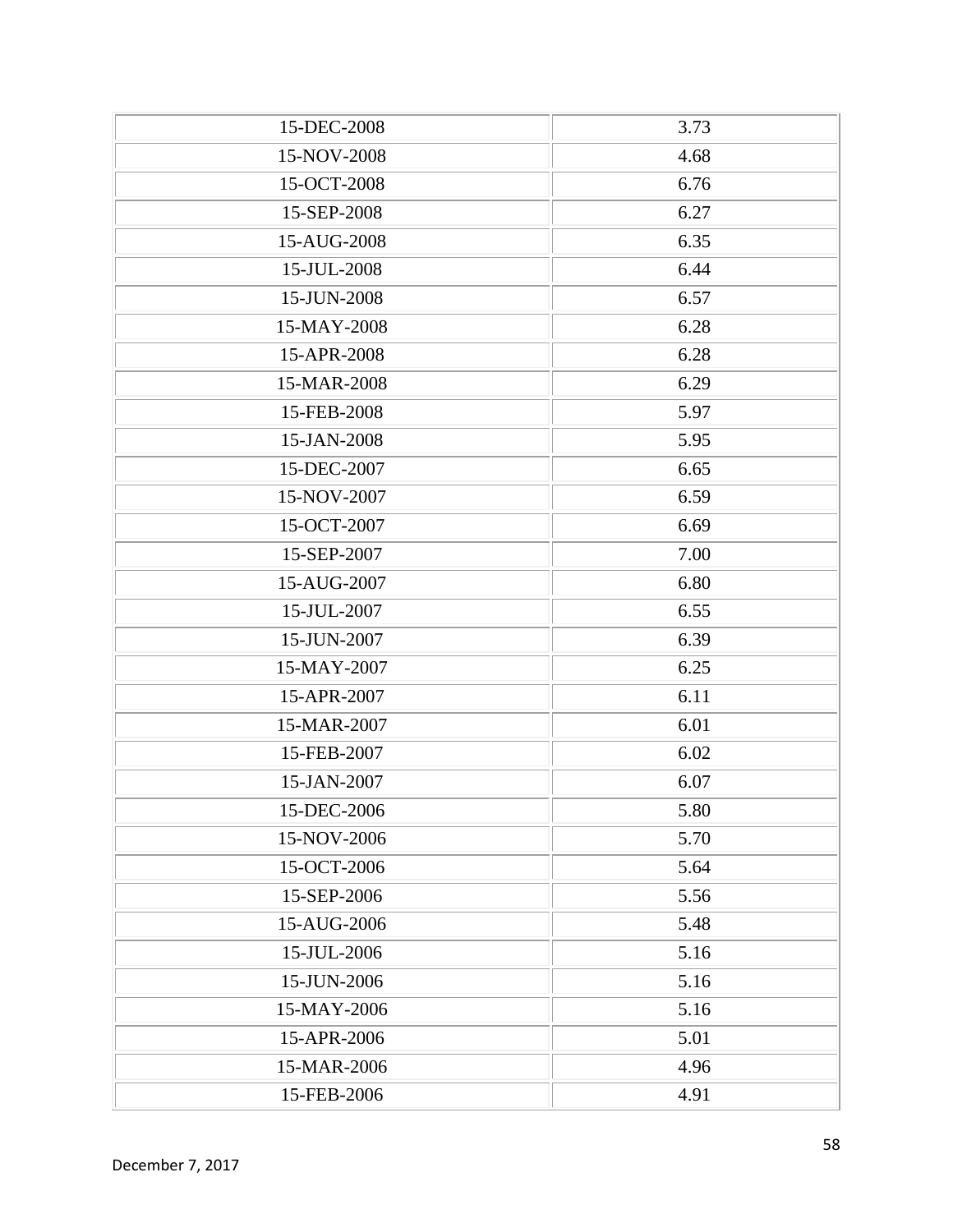| 15-JAN-2006 | 4.93 |
|-------------|------|
| 15-DEC-2005 | 5.09 |
| 15-NOV-2005 | 5.07 |
| 15-OCT-2005 | 4.99 |
| 15-SEP-2005 | 5.00 |
| 15-AUG-2005 | 4.99 |
| 15-JUL-2005 | 4.98 |
| 15-JUN-2005 | 5.25 |
| 15-MAY-2005 | 5.26 |
| 15-APR-2005 | 5.37 |
| 15-MAR-2005 | 5.48 |
| 15-FEB-2005 | 5.36 |
| 15-JAN-2005 | 5.26 |
| 15-DEC-2004 | 5.32 |
| 15-NOV-2004 | 5.36 |
| 15-OCT-2004 | 5.37 |
| 15-SEP-2004 | 5.46 |
| 15-AUG-2004 | 5.49 |
| 15-JUL-2004 | 5.44 |
| 15-JUN-2004 | 5.51 |
| 15-MAY-2004 | 5.13 |
| 15-APR-2004 | 4.99 |
| 15-MAR-2004 | 4.83 |
| 15-FEB-2004 | 4.71 |
| 15-JAN-2004 | 4.60 |
| 15-DEC-2003 | 4.63 |
| 15-NOV-2003 | 4.60 |
| 15-OCT-2003 | 4.37 |
| 15-SEP-2003 | 4.22 |
| 15-AUG-2003 | 4.03 |
| 15-JUL-2003 | 3.87 |
| 15-JUN-2003 | 4.02 |
| 15-MAY-2003 | 4.09 |
| 15-APR-2003 | 4.11 |
| 15-MAR-2003 | 4.02 |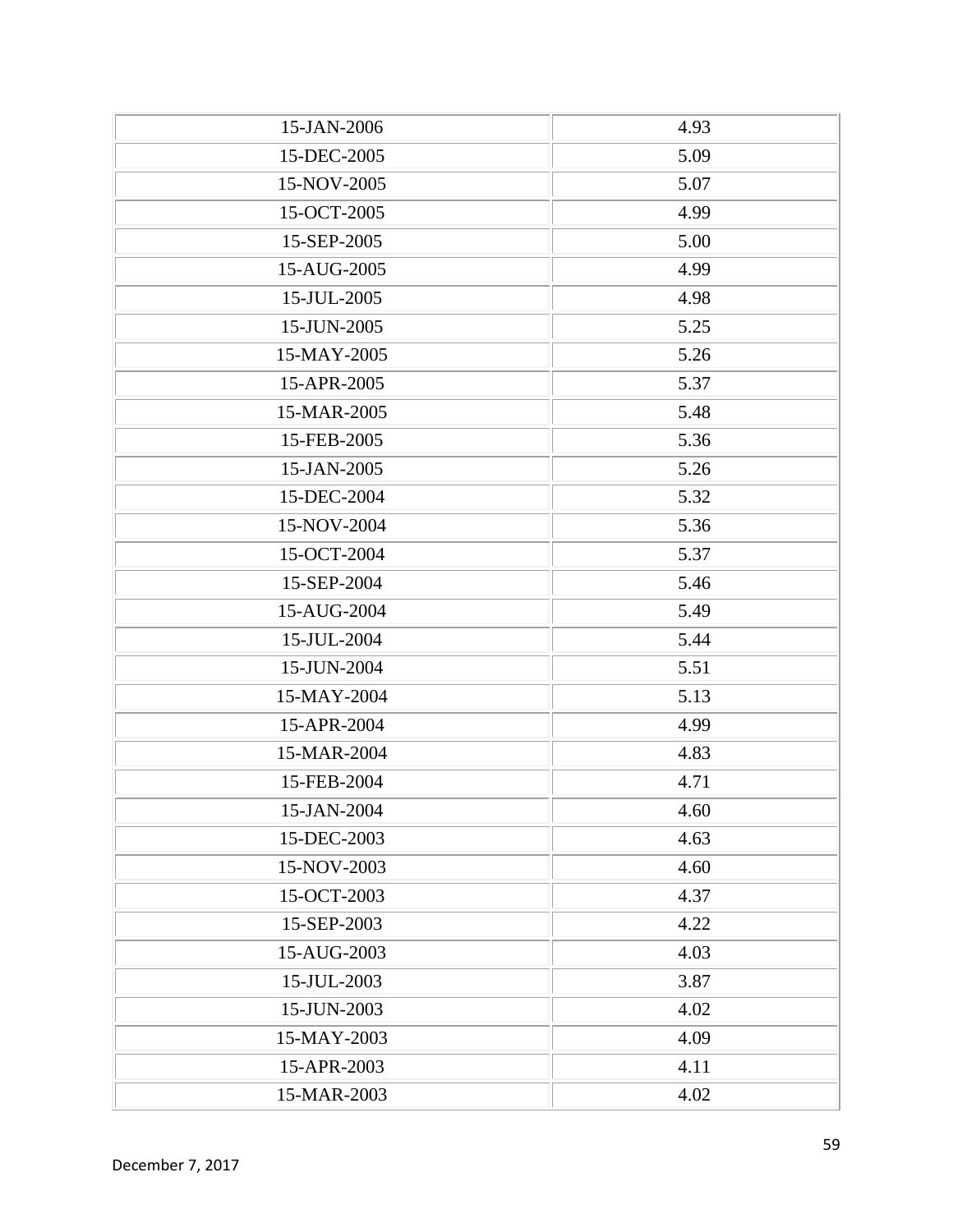| 15-FEB-2003 | 4.13 |
|-------------|------|
| 15-JAN-2003 | 4.46 |
| 15-DEC-2002 | 4.47 |
| 15-NOV-2002 | 4.48 |
| 15-OCT-2002 | 4.47 |
| 15-SEP-2002 | 4.50 |
| 15-AUG-2002 | 4.45 |
| 15-JUL-2002 | 4.69 |
| 15-JUN-2002 | 4.86 |
| 15-MAY-2002 | 4.83 |
| 15-APR-2002 | 4.81 |
| 15-MAR-2002 | 4.79 |
| 15-FEB-2002 | 4.69 |
| 15-JAN-2002 | 4.60 |
| 15-DEC-2001 | 4.52 |
| 15-NOV-2001 | 4.45 |
| 15-OCT-2001 | 4.90 |
| 15-SEP-2001 | 5.09 |
| 15-AUG-2001 | 5.42 |
| 15-JUL-2001 | 5.77 |
| 15-JUN-2001 | 5.82 |
| 15-MAY-2001 | 5.66 |
| 15-APR-2001 | 5.79 |
| 15-MAR-2001 | 5.87 |
| 15-FEB-2001 | 6.12 |
| 15-JAN-2001 | 6.21 |
| 15-DEC-2000 | 6.40 |
| 15-NOV-2000 | 6.54 |
| 15-OCT-2000 | 6.68 |
| 15-SEP-2000 | 6.73 |
| 15-AUG-2000 | 6.74 |
| 15-JUL-2000 | 6.71 |
| 15-JUN-2000 | 6.74 |
| 15-MAY-2000 | 6.94 |
| 15-APR-2000 | 6.84 |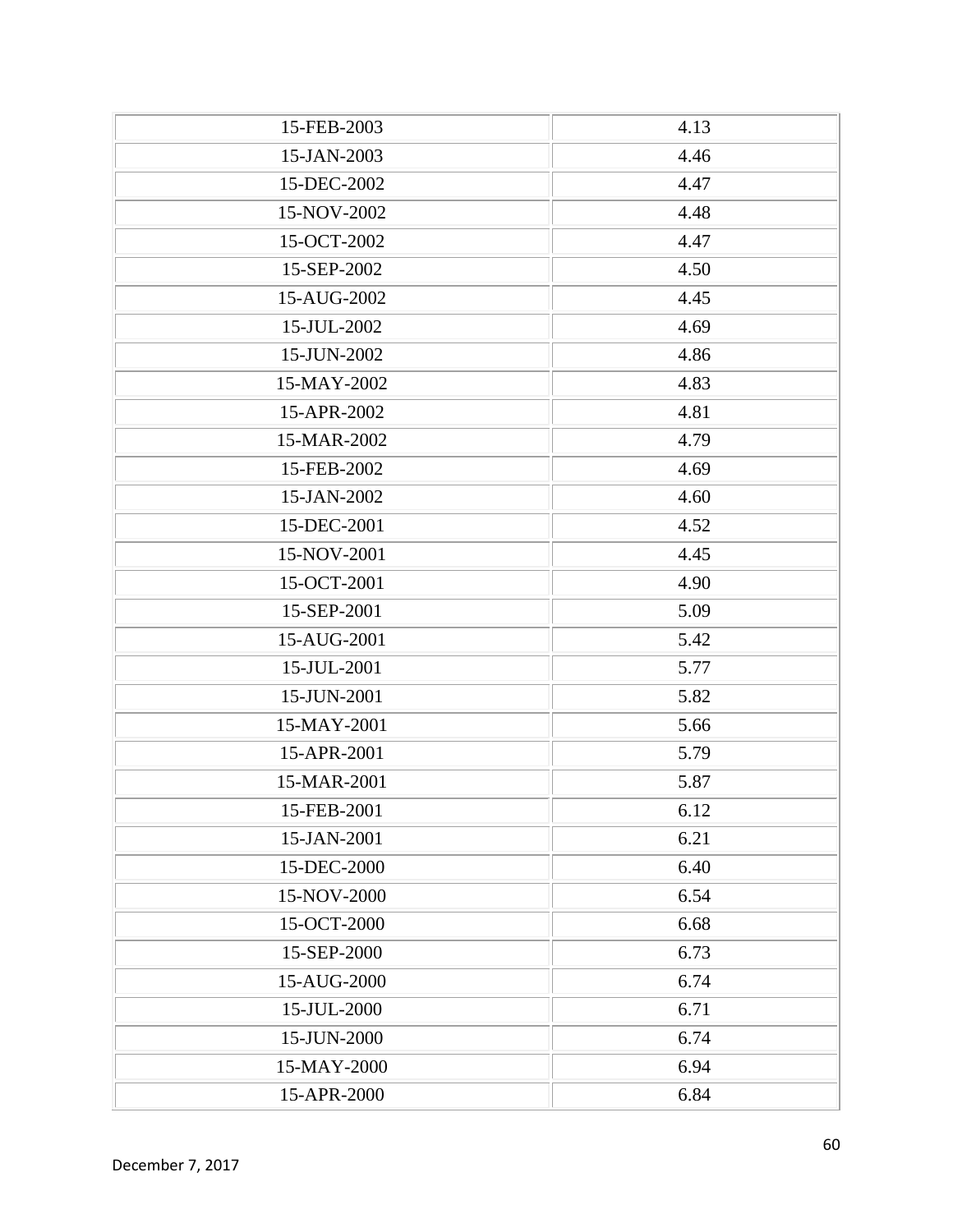| 15-MAR-2000                                   | 6.82 |
|-----------------------------------------------|------|
| 15-FEB-2000                                   | 6.81 |
| 15-JAN-2000                                   | 6.80 |
| 15-DEC-1999                                   | 6.61 |
| 15-NOV-1999                                   | 6.28 |
| 15-OCT-1999                                   | 6.51 |
| 15-SEP-1999                                   | 6.34 |
| 15-AUG-1999                                   | 6.02 |
| 15-JUL-1999                                   | 5.68 |
| 15-JUN-1999                                   | 5.52 |
| 15-MAY-1999                                   | 5.72 |
| 15-APR-1999                                   | 5.69 |
| 15-MAR-1999                                   | 5.75 |
| 15-FEB-1999                                   | 5.69 |
| 15-JAN-1999                                   | 5.98 |
| 15-DEC-1998                                   | 6.44 |
| 15-NOV-1998                                   | 7.15 |
| 15-OCT-1998                                   | 7.46 |
| 15-SEP-1998                                   | 7.71 |
| 15-AUG-1998                                   | 8.15 |
| 15-JUL-1998                                   | 8.22 |
| * Stated on 6MO LIBOR 30/360 day count basis. |      |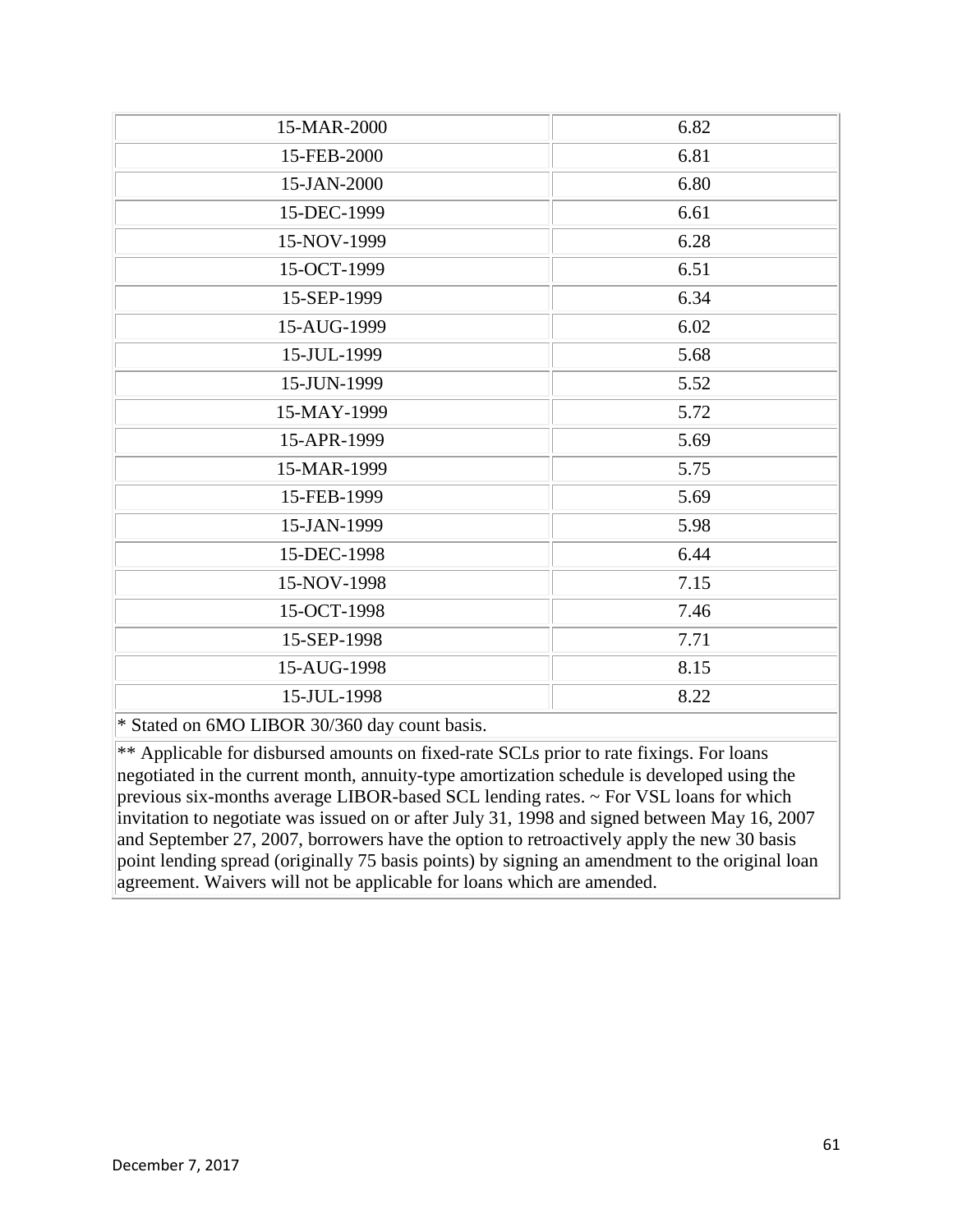#### **EURO**

#### **(For Loans to Which Invitation to Negotiate Was Issued on Or After July 31, 1998 and Signed Before September 28, 2007 ~) Lending Rates for LIBOR-based\* Single Currency Loans (SCLs)**

| <b>Interest Period Beginning</b> | <b>Lending Rate**</b> |
|----------------------------------|-----------------------|
| 15-MAR-2011                      | 1.96                  |
| 15-FEB-2011                      | 1.81                  |
| 15-JAN-2011                      | 1.70                  |
| 15-DEC-2010                      | 1.72                  |
| 15-NOV-2010                      | 1.75                  |
| 15-OCT-2010                      | 1.70                  |
| 15-SEP-2010                      | 1.63                  |
| 15-AUG-2010                      | 1.63                  |
| 15-JUL-2010                      | 1.58                  |
| 15-JUN-2010                      | 1.43                  |
| 15-MAY-2010                      | 1.41                  |
| 15-APR-2010                      | 1.37                  |
| 15-MAR-2010                      | 1.39                  |
| 15-FEB-2010                      | 1.39                  |
| 15-JAN-2010                      | 1.43                  |
| 15-DEC-2009                      | 1.39                  |
| 15-NOV-2009                      | 1.39                  |
| 15-OCT-2009                      | 1.42                  |
| 15-SEP-2009                      | 1.44                  |
| 15-AUG-2009                      | 1.52                  |
| 15-JUL-2009                      | 1.63                  |
| 15-JUN-2009                      | 1.88                  |
| 15-MAY-2009                      | 1.87                  |
| 15-APR-2009                      | 2.01                  |
| 15-MAR-2009                      | 2.19                  |
| 15-FEB-2009                      | 2.43                  |
| 15-JAN-2009                      | 3.06                  |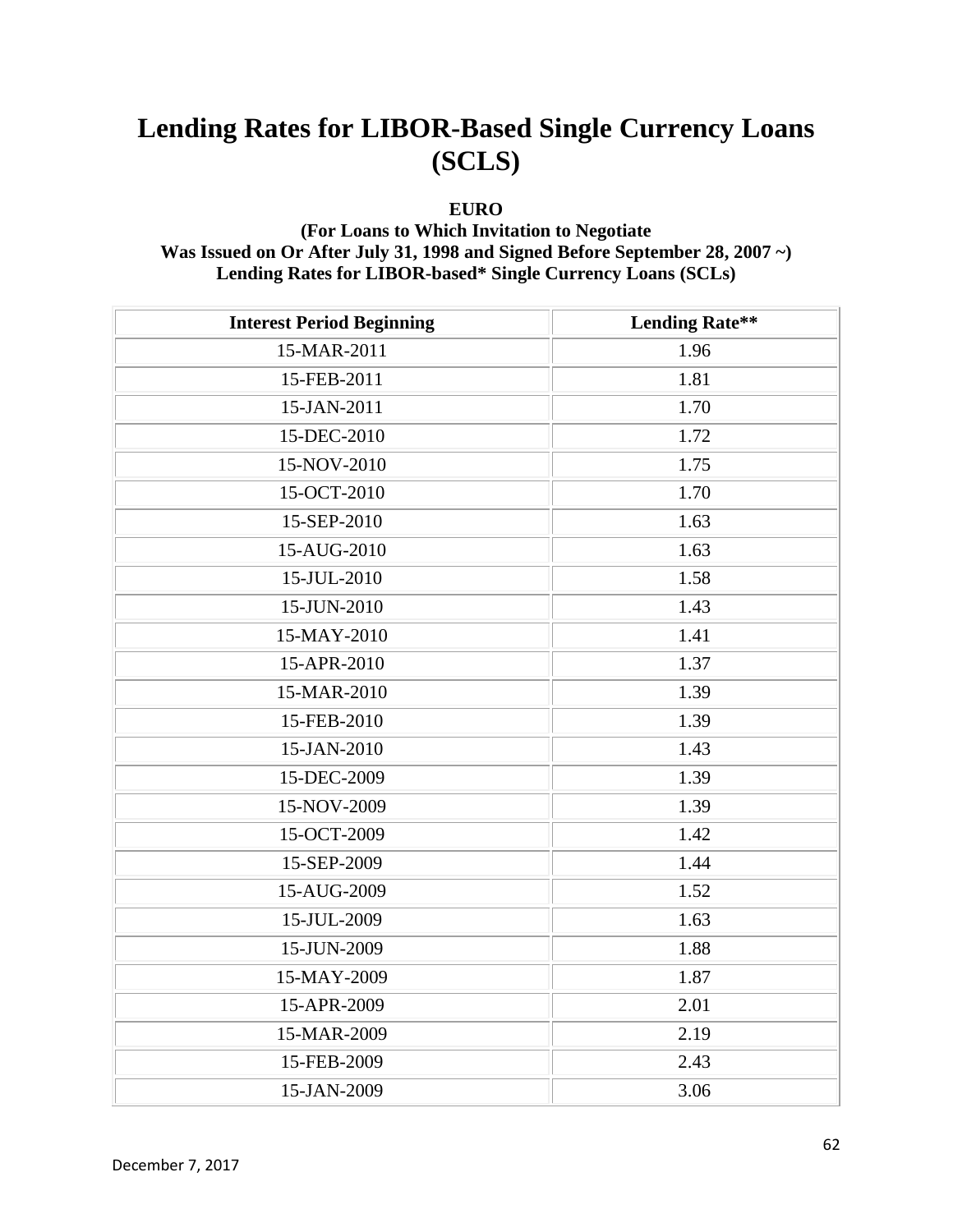| 15-DEC-2008 | 3.84 |
|-------------|------|
| 15-NOV-2008 | 4.71 |
| 15-OCT-2008 | 5.77 |
| 15-SEP-2008 | 5.59 |
| 15-AUG-2008 | 5.57 |
| 15-JUL-2008 | 5.56 |
| 15-JUN-2008 | 5.50 |
| 15-MAY-2008 | 5.26 |
| 15-APR-2008 | 5.13 |
| 15-MAR-2008 | 4.98 |
| 15-FEB-2008 | 4.71 |
| 15-JAN-2008 | 5.00 |
| 15-DEC-2007 | 5.30 |
| 15-NOV-2007 | 4.97 |
| 15-OCT-2007 | 5.09 |
| 15-SEP-2007 | 5.16 |
| 15-AUG-2007 | 4.96 |
| 15-JUL-2007 | 4.76 |
| 15-JUN-2007 | 4.66 |
| 15-MAY-2007 | 4.54 |
| 15-APR-2007 | 4.47 |
| 15-MAR-2007 | 4.38 |
| 15-FEB-2007 | 4.33 |
| 15-JAN-2007 | 4.28 |
| 15-DEC-2006 | 4.17 |
| 15-NOV-2006 | 4.12 |
| 15-OCT-2006 | 4.03 |
| 15-SEP-2006 | 3.92 |
| 15-AUG-2006 | 3.80 |
| 15-JUL-2006 | 3.67 |
| 15-JUN-2006 | 3.43 |
| 15-MAY-2006 | 3.40 |
| 15-APR-2006 | 3.24 |
| 15-MAR-2006 | 3.18 |
| 15-FEB-2006 | 3.05 |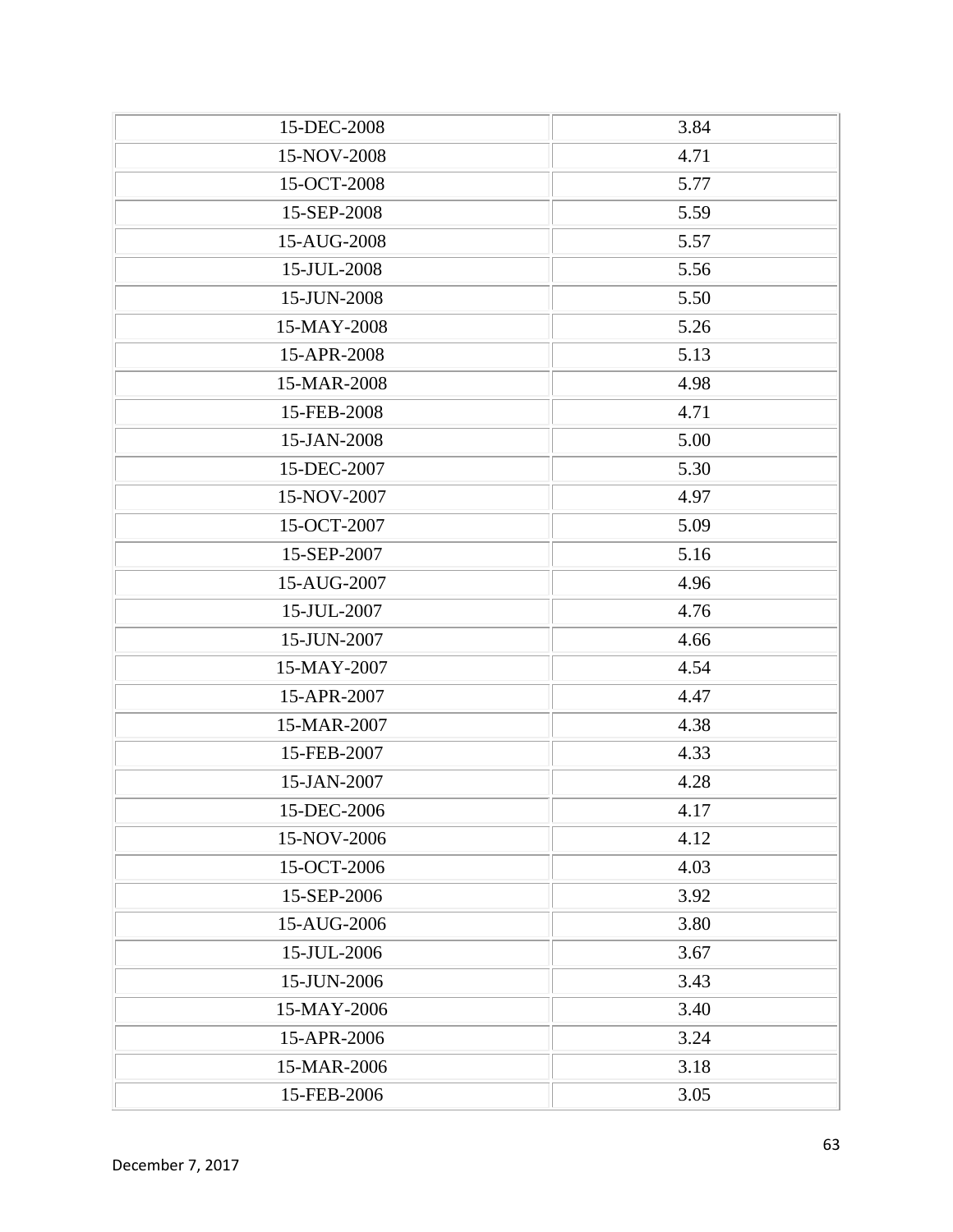| 15-JAN-2006 | 2.99 |
|-------------|------|
| 15-DEC-2005 | 3.01 |
| 15-NOV-2005 | 2.90 |
| 15-OCT-2005 | 2.67 |
| 15-SEP-2005 | 2.59 |
| 15-AUG-2005 | 2.59 |
| 15-JUL-2005 | 2.56 |
| 15-JUN-2005 | 2.51 |
| 15-MAY-2005 | 2.55 |
| 15-APR-2005 | 2.58 |
| 15-MAR-2005 | 2.58 |
| 15-FEB-2005 | 2.57 |
| 15-JAN-2005 | 2.60 |
| 15-DEC-2004 | 2.62 |
| 15-NOV-2004 | 2.65 |
| 15-OCT-2004 | 2.61 |
| 15-SEP-2004 | 2.63 |
| 15-AUG-2004 | 2.58 |
| 15-JUL-2004 | 2.60 |
| 15-JUN-2004 | 2.64 |
| 15-MAY-2004 | 2.59 |
| 15-APR-2004 | 2.48 |
| 15-MAR-2004 | 2.50 |
| 15-FEB-2004 | 2.52 |
| 15-JAN-2004 | 2.55 |
| 15-DEC-2003 | 2.64 |
| 15-NOV-2003 | 2.69 |
| 15-OCT-2003 | 2.60 |
| 15-SEP-2003 | 2.62 |
| 15-AUG-2003 | 2.60 |
| 15-JUL-2003 | 2.52 |
| 15-JUN-2003 | 2.50 |
| 15-MAY-2003 | 2.81 |
| 15-APR-2003 | 2.90 |
| 15-MAR-2003 | 2.91 |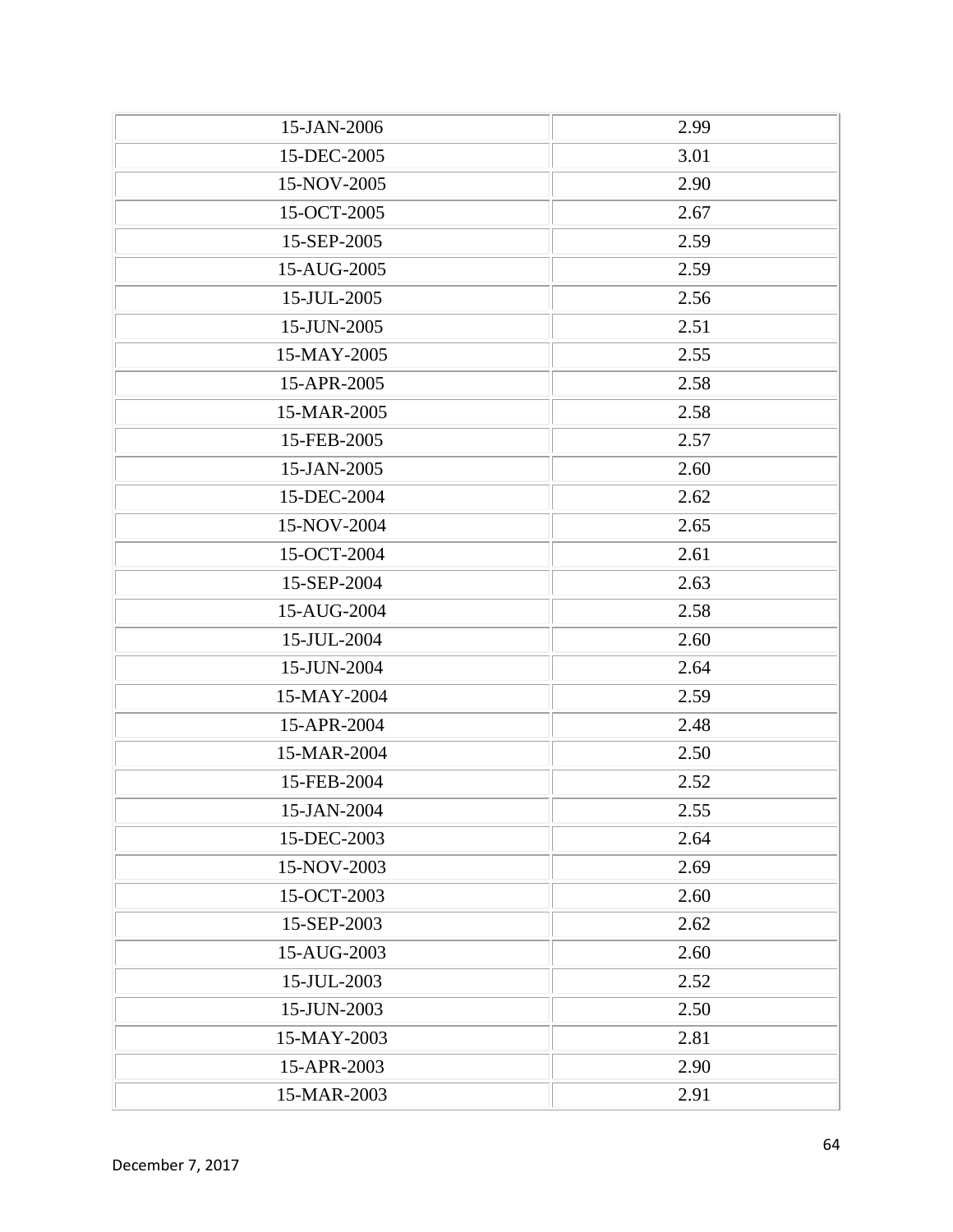| 15-FEB-2003 | 3.02 |
|-------------|------|
| 15-JAN-2003 | 3.21 |
| 15-DEC-2002 | 3.35 |
| 15-NOV-2002 | 3.49 |
| 15-OCT-2002 | 3.57 |
| 15-SEP-2002 | 3.77 |
| 15-AUG-2002 | 3.81 |
| 15-JUL-2002 | 3.96 |
| 15-JUN-2002 | 4.06 |
| 15-MAY-2002 | 4.03 |
| 15-APR-2002 | 4.00 |
| 15-MAR-2002 | 3.92 |
| 15-FEB-2002 | 3.85 |
| 15-JAN-2002 | 3.79 |
| 15-DEC-2001 | 3.66 |
| 15-NOV-2001 | 3.63 |
| 15-OCT-2001 | 3.92 |
| 15-SEP-2001 | 4.46 |
| 15-AUG-2001 | 4.64 |
| 15-JUL-2001 | 4.84 |
| 15-JUN-2001 | 4.83 |
| 15-MAY-2001 | 4.90 |
| 15-APR-2001 | 5.04 |
| 15-MAR-2001 | 5.09 |
| 15-FEB-2001 | 5.08 |
| 15-JAN-2001 | 5.13 |
| 15-DEC-2000 | 5.37 |
| 15-NOV-2000 | 5.56 |
| 15-OCT-2000 | 5.48 |
| 15-SEP-2000 | 5.47 |
| 15-AUG-2000 | 5.37 |
| 15-JUL-2000 | 5.22 |
| 15-JUN-2000 | 5.14 |
| 15-MAY-2000 | 4.85 |
| 15-APR-2000 | 4.48 |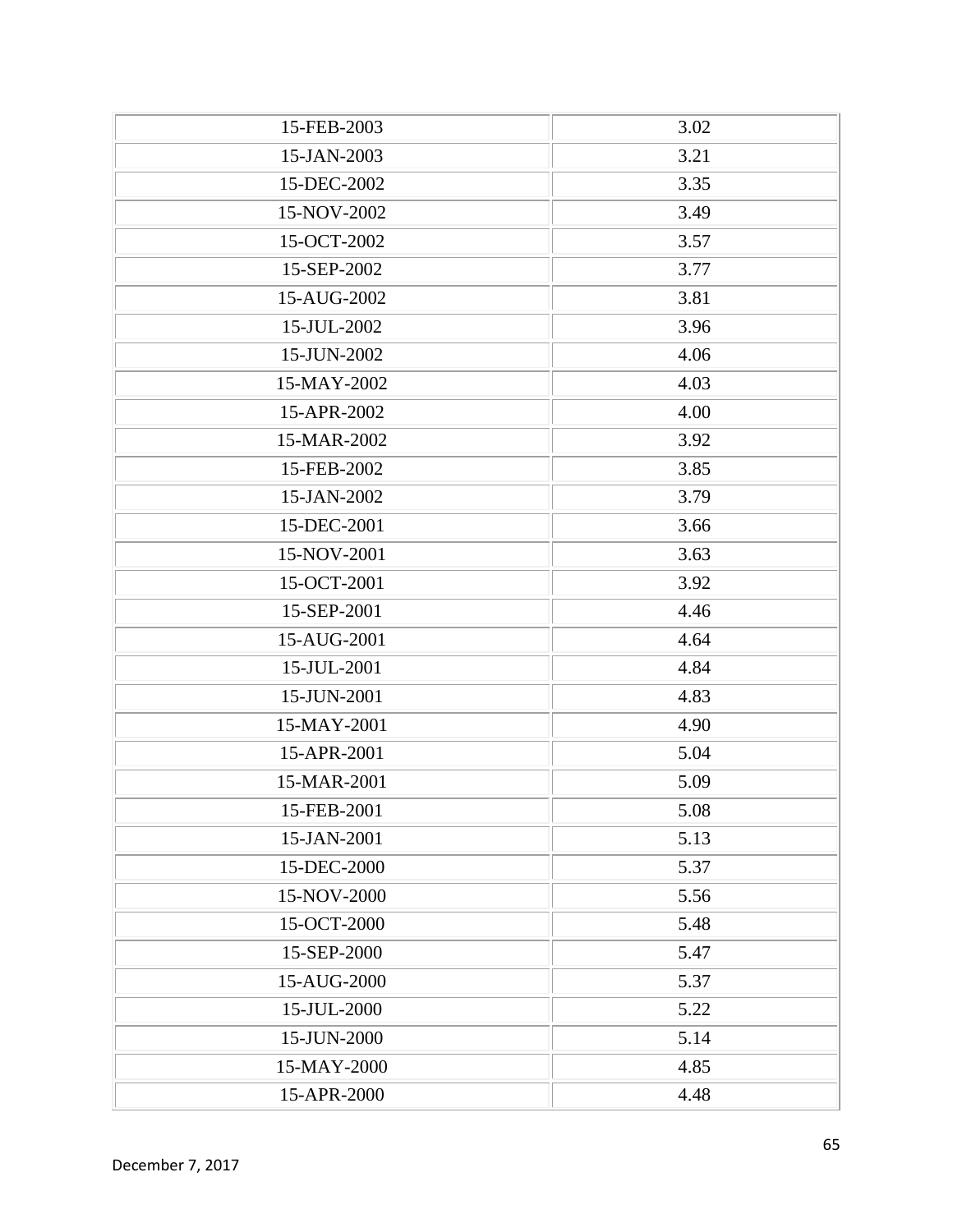| 15-MAR-2000   | 4.38 |
|---------------|------|
| 15-FEB-2000   | 4.10 |
| 15-JAN-2000   | 3.95 |
| 15-DEC-1999   | 3.89 |
| 15-NOV-1999   | 3.87 |
| 15-OCT-1999   | 3.86 |
| 15-SEP-1999   | 3.51 |
| 15-AUG-1999   | 3.47 |
| 15-JUL-1999   | 3.26 |
| 15-JUN-1999   | 3.04 |
| 15-MAY-1999   | 2.96 |
| 15-APR-1999   | 3.03 |
| 15-MAR-1999   | 3.42 |
| 15-FEB-1999   | 3.42 |
| 15-JAN-1999   | 3.50 |
| $\sim$ $\sim$ |      |

\* Stated on 6MO LIBOR 30/360 day count basis.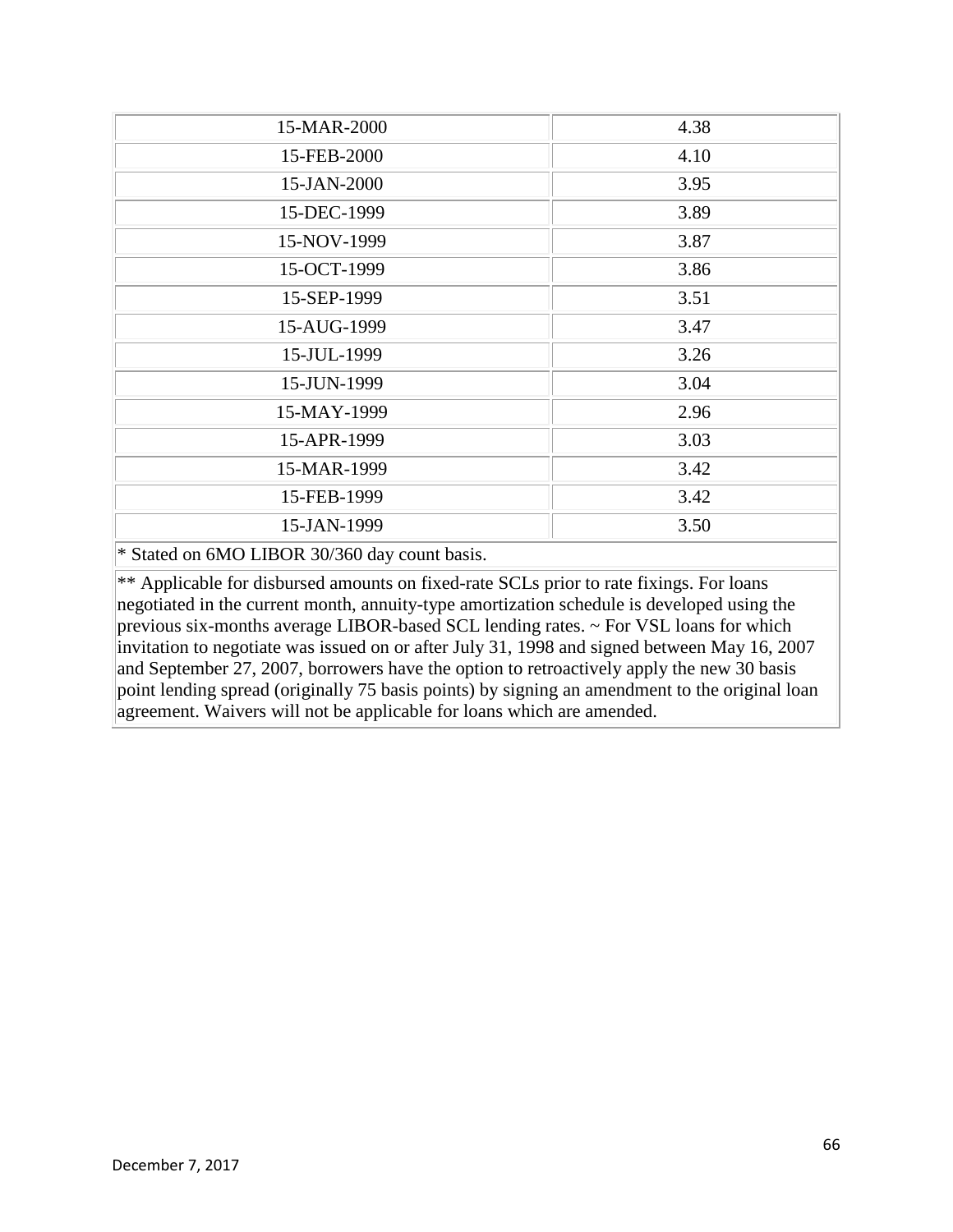#### **FRENCH FRANC**

#### **(For Loans to Which Invitation to Negotiate Was Issued on Or After July 31, 1998 and Signed Before September 28, 2007 ~) Lending Rates for LIBOR-based\* Single Currency Loans (SCLs)**

| <b>Interest Period Beginning</b>              | <b>Lending Rate**</b> |
|-----------------------------------------------|-----------------------|
| 15-JUL-1999                                   | 3.26                  |
| 15-JUN-1999                                   | 3.04                  |
| 15-MAY-1999                                   | 2.96                  |
| 15-APR-1999                                   | 3.03                  |
| 15-MAR-1999                                   | 3.42                  |
| 15-FEB-1999                                   | 3.42                  |
| 15-JAN-1999                                   | 3.50                  |
| 15-DEC-1998                                   | 3.64                  |
| 15-NOV-1998                                   | 3.96                  |
| 15-OCT-1998                                   | 3.93                  |
| 15-SEP-1998                                   | 3.93                  |
| 15-AUG-1998                                   | 4.02                  |
| 15-JUL-1998                                   | 4.04                  |
| * Stated on 6MO LIBOR 30/360 day count basis. |                       |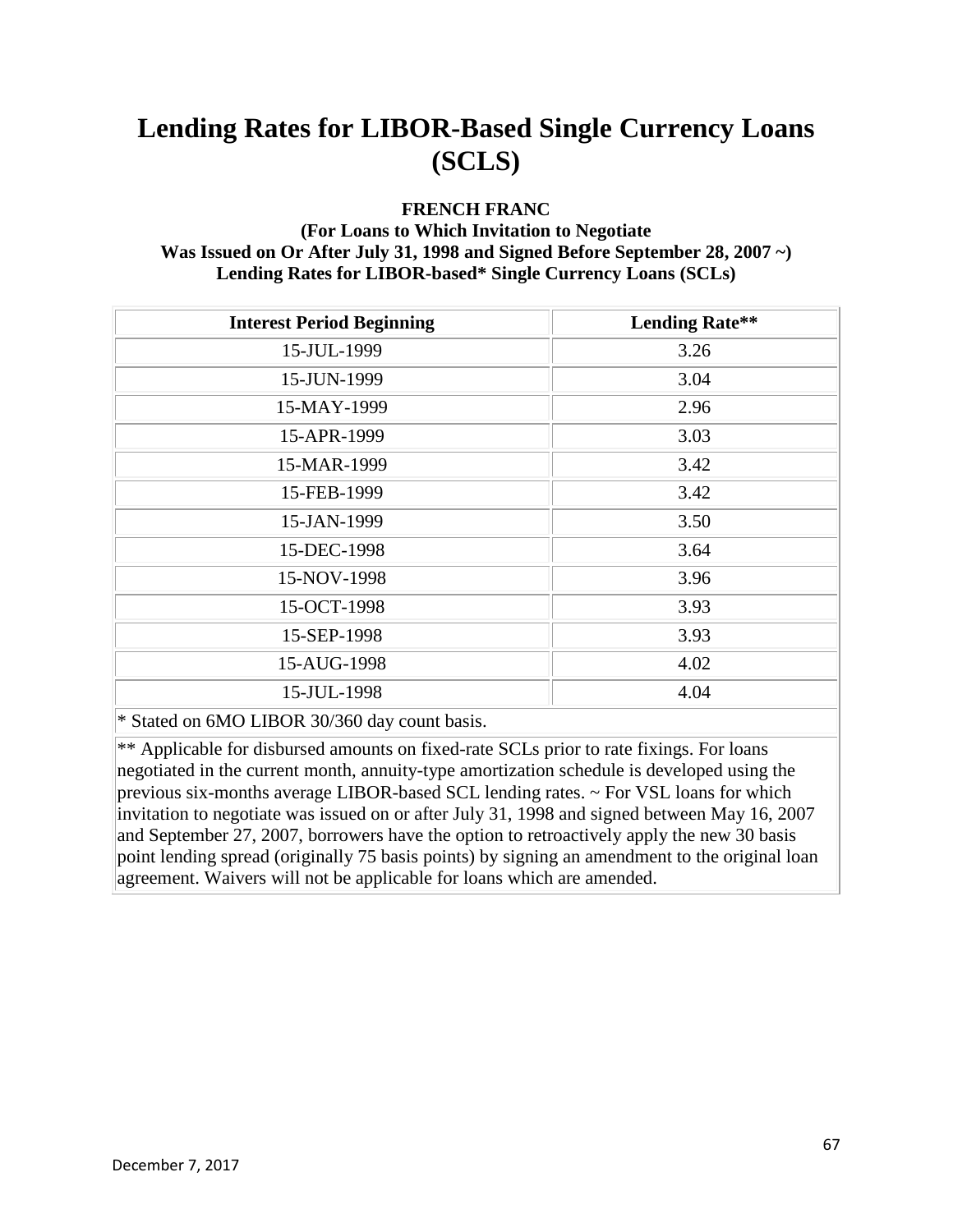#### **SPANISH PESETAS**

#### **(For Loans to Which Invitation to Negotiate Was Issued on Or After July 31, 1998 and Signed Before September 28, 2007 ~) Lending Rates for LIBOR-based\* Single Currency Loans (SCLs)**

| <b>Interest Period Beginning</b>              | <b>Lending Rate**</b> |
|-----------------------------------------------|-----------------------|
| 15-JUL-1999                                   | 3.26                  |
| 15-JUN-1999                                   | 3.04                  |
| 15-MAY-1999                                   | 2.96                  |
| 15-APR-1999                                   | 3.03                  |
| 15-MAR-1999                                   | 3.42                  |
| 15-FEB-1999                                   | 3.42                  |
| 15-JAN-1999                                   | 3.50                  |
| 15-DEC-1998                                   | 3.70                  |
| 15-NOV-1998                                   | 4.09                  |
| 15-OCT-1998                                   | 4.19                  |
| 15-SEP-1998                                   | 4.34                  |
| 15-AUG-1998                                   | 4.59                  |
| 15-JUL-1998                                   | 4.61                  |
| * Stated on 6MO LIBOR 30/360 day count basis. |                       |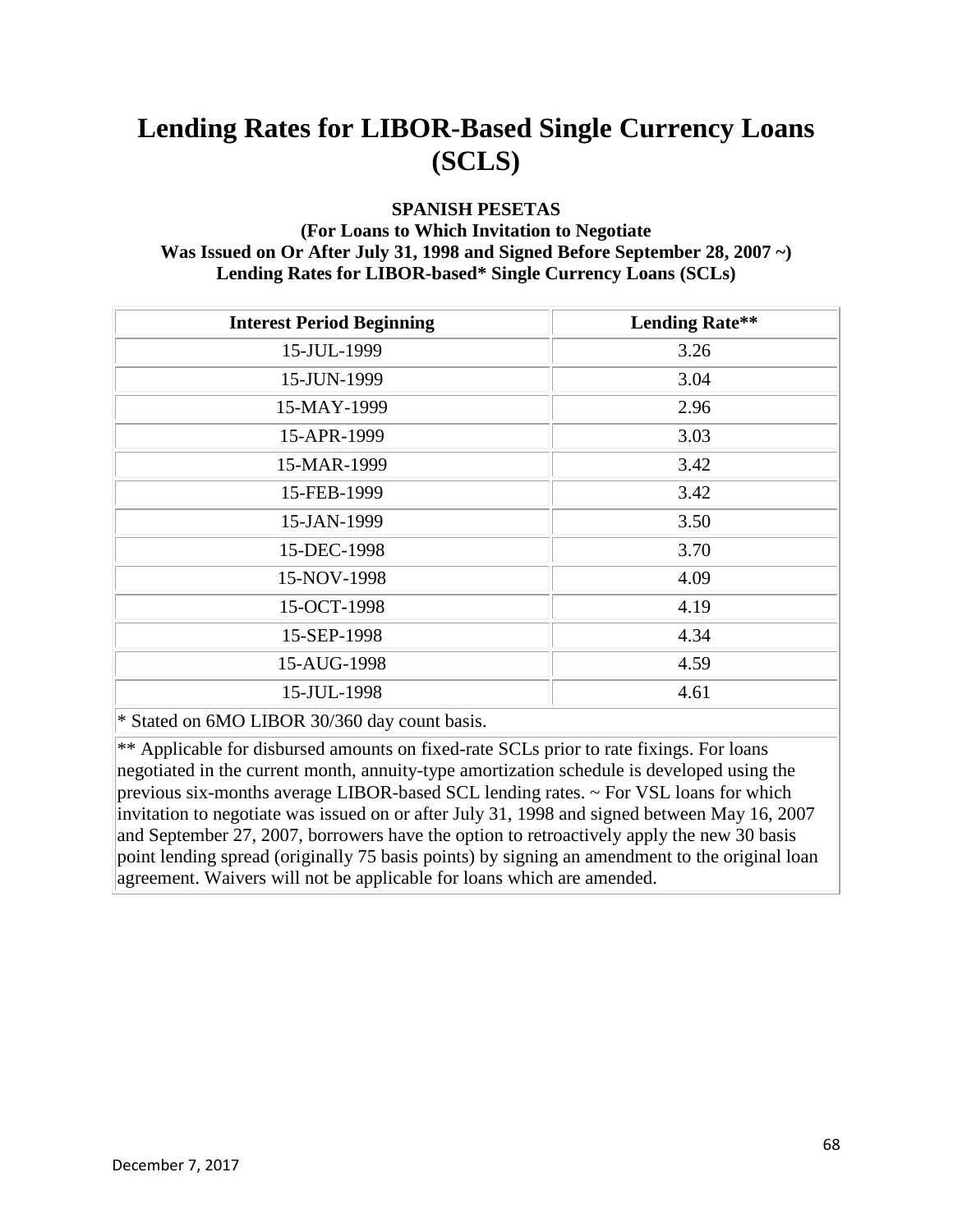#### **DEUTSCHE MARKS**

#### **(For Loans to Which Invitation to Negotiate Was Issued on Or After July 31, 1998 and Signed Before September 28, 2007 ~) Lending Rates for LIBOR-based\* Single Currency Loans (SCLs)**

| <b>Interest Period Beginning</b>              | <b>Lending Rate**</b> |
|-----------------------------------------------|-----------------------|
| 15-JUL-1999                                   | 3.26                  |
| 15-JUN-1999                                   | 3.04                  |
| 15-MAY-1999                                   | 2.96                  |
| 15-APR-1999                                   | 3.03                  |
| 15-MAR-1999                                   | 3.42                  |
| 15-FEB-1999                                   | 3.42                  |
| 15-JAN-1999                                   | 3.50                  |
| 15-DEC-1998                                   | 3.65                  |
| 15-NOV-1998                                   | 3.98                  |
| 15-OCT-1998                                   | 3.95                  |
| 15-SEP-1998                                   | 3.92                  |
| 15-AUG-1998                                   | 4.02                  |
| 15-JUL-1998                                   | 4.02                  |
| * Stated on 6MO LIBOR 30/360 day count basis. |                       |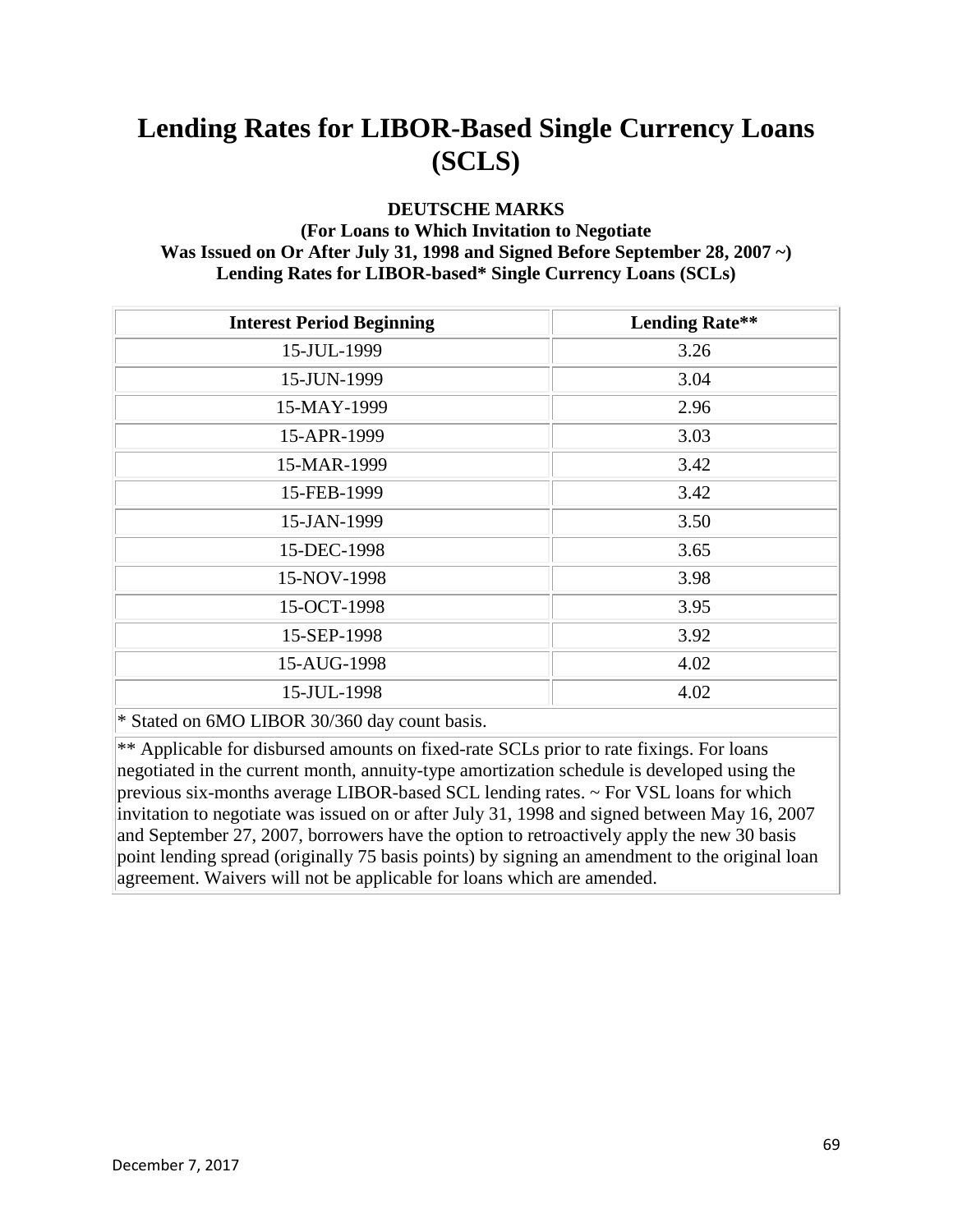#### **SWISS FRANC**

#### **(For Loans to Which Invitation to Negotiate Was Issued on Or After July 31, 1998 and Signed Before September 28, 2007 ~) Lending Rates for LIBOR-based\* Single Currency Loans (SCLs)**

| <b>Interest Period Beginning</b> | <b>Lending Rate**</b> |
|----------------------------------|-----------------------|
| 15-MAR-2011                      | 0.78                  |
| 15-FEB-2011                      | 0.76                  |
| 15-JAN-2011                      | 0.76                  |
| 15-DEC-2010                      | 0.76                  |
| 15-NOV-2010                      | 0.76                  |
| 15-OCT-2010                      | 0.76                  |
| 15-SEP-2010                      | 0.77                  |
| 15-AUG-2010                      | 0.76                  |
| 15-JUL-2010                      | 0.74                  |
| 15-JUN-2010                      | 0.66                  |
| 15-MAY-2010                      | 0.79                  |
| 15-APR-2010                      | 0.82                  |
| 15-MAR-2010                      | 0.81                  |
| 15-FEB-2010                      | 0.81                  |
| 15-JAN-2010                      | 0.82                  |
| 15-DEC-2009                      | 0.76                  |
| 15-NOV-2009                      | 0.78                  |
| 15-OCT-2009                      | 0.80                  |
| 15-SEP-2009                      | 0.82                  |
| 15-AUG-2009                      | 0.87                  |
| 15-JUL-2009                      | 0.91                  |
| 15-JUN-2009                      | 0.92                  |
| 15-MAY-2009                      | 0.93                  |
| 15-APR-2009                      | 0.93                  |
| 15-MAR-2009                      | 0.99                  |
| 15-FEB-2009                      | 1.03                  |
| 15-JAN-2009                      | 1.12                  |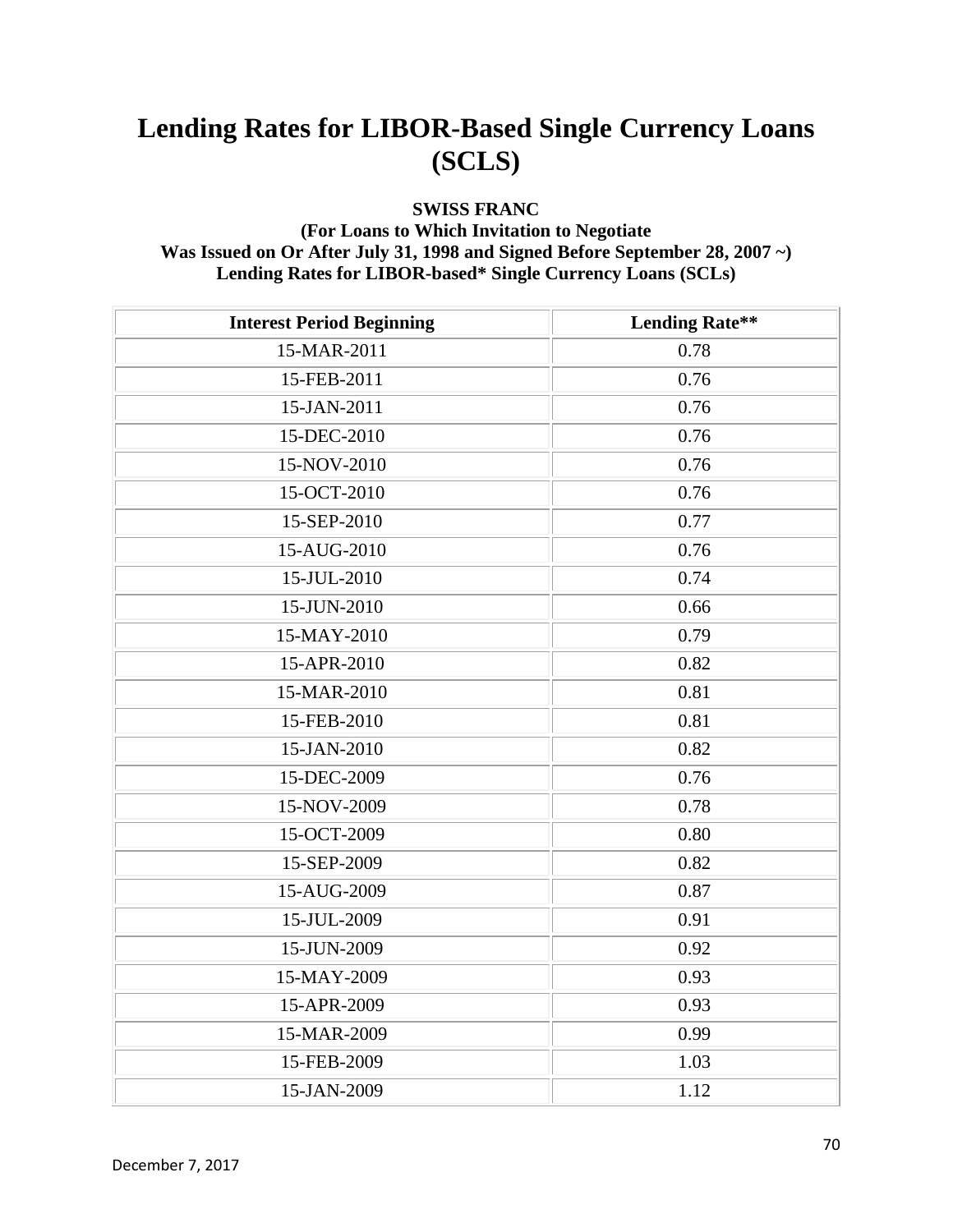| 15-DEC-2008 | 1.43 |
|-------------|------|
| 15-NOV-2008 | 2.75 |
| 15-OCT-2008 | 3.61 |
| 15-SEP-2008 | 3.30 |
| 15-AUG-2008 | 3.31 |
| 15-JUL-2008 | 3.38 |
| 15-JUN-2008 | 3.42 |
| 15-MAY-2008 | 3.26 |
| 15-APR-2008 | 3.30 |
| 15-MAR-2008 | 3.24 |
| 15-FEB-2008 | 3.14 |
| 15-JAN-2008 | 3.21 |
| 15-DEC-2007 | 3.27 |
| 15-NOV-2007 | 3.25 |
| 15-OCT-2007 | 3.31 |
| 15-SEP-2007 | 3.34 |
| 15-AUG-2007 | 3.20 |
| 15-JUL-2007 | 3.25 |
| 15-JUN-2007 | 3.03 |
| 15-MAY-2007 | 2.89 |
| 15-APR-2007 | 2.81 |
| 15-MAR-2007 | 2.73 |
| 15-FEB-2007 | 2.69 |
| 15-JAN-2007 | 2.62 |
| 15-DEC-2006 | 2.50 |
| 15-NOV-2006 | 2.37 |
| 15-OCT-2006 | 2.33 |
| 15-SEP-2006 | 2.26 |
| 15-AUG-2006 | 2.14 |
| 15-JUL-2006 | 2.08 |
| 15-JUN-2006 | 1.95 |
| 15-MAY-2006 | 1.90 |
| 15-APR-2006 | 1.76 |
| 15-MAR-2006 | 1.71 |
| 15-FEB-2006 | 1.56 |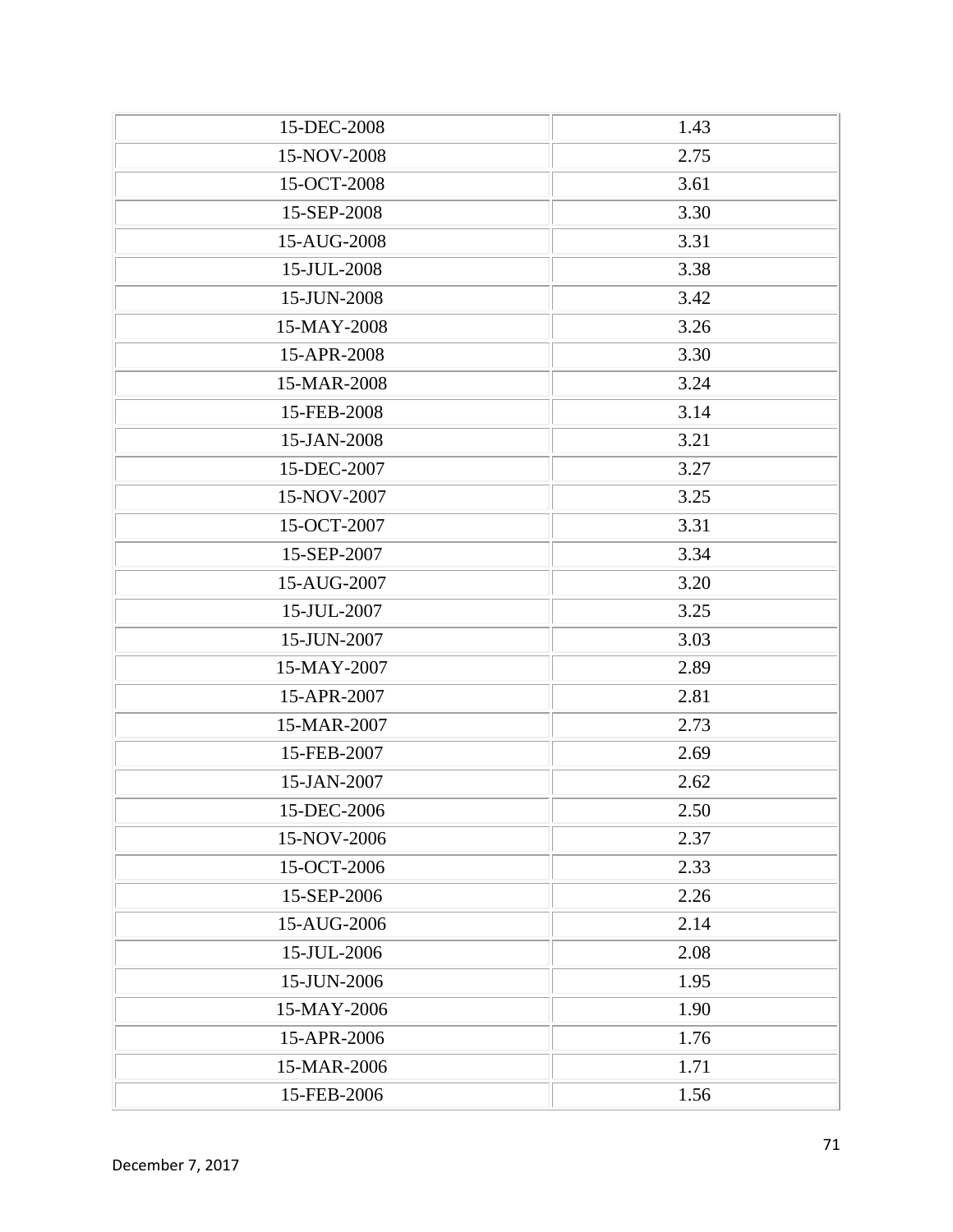| 15-JAN-2006 | 1.51 |
|-------------|------|
| 15-DEC-2005 | 1.66 |
| 15-NOV-2005 | 1.52 |
| 15-OCT-2005 | 1.32 |
| 15-SEP-2005 | 1.25 |
| 15-AUG-2005 | 1.24 |
| 15-JUL-2005 | 1.19 |
| 15-JUN-2005 | 1.18 |
| 15-MAY-2005 | 1.19 |
| 15-APR-2005 | 1.20 |
| 15-MAR-2005 | 1.21 |
| 15-FEB-2005 | 1.22 |
| 15-JAN-2005 | 1.21 |
| 15-DEC-2004 | 1.28 |
| 15-NOV-2004 | 1.29 |
| 15-OCT-2004 | 1.22 |
| 15-SEP-2004 | 1.22 |
| 15-AUG-2004 | 1.09 |
| 15-JUL-2004 | 1.12 |
| 15-JUN-2004 | 1.13 |
| 15-MAY-2004 | 0.91 |
| 15-APR-2004 | 0.85 |
| 15-MAR-2004 | 0.74 |
| 15-FEB-2004 | 0.73 |
| 15-JAN-2004 | 0.76 |
| 15-DEC-2003 | 0.79 |
| 15-NOV-2003 | 0.80 |
| 15-OCT-2003 | 0.74 |
| 15-SEP-2003 | 0.76 |
| 15-AUG-2003 | 0.77 |
| 15-JUL-2003 | 0.77 |
| 15-JUN-2003 | 0.74 |
| 15-MAY-2003 | 0.80 |
| 15-APR-2003 | 0.80 |
| 15-MAR-2003 | 0.79 |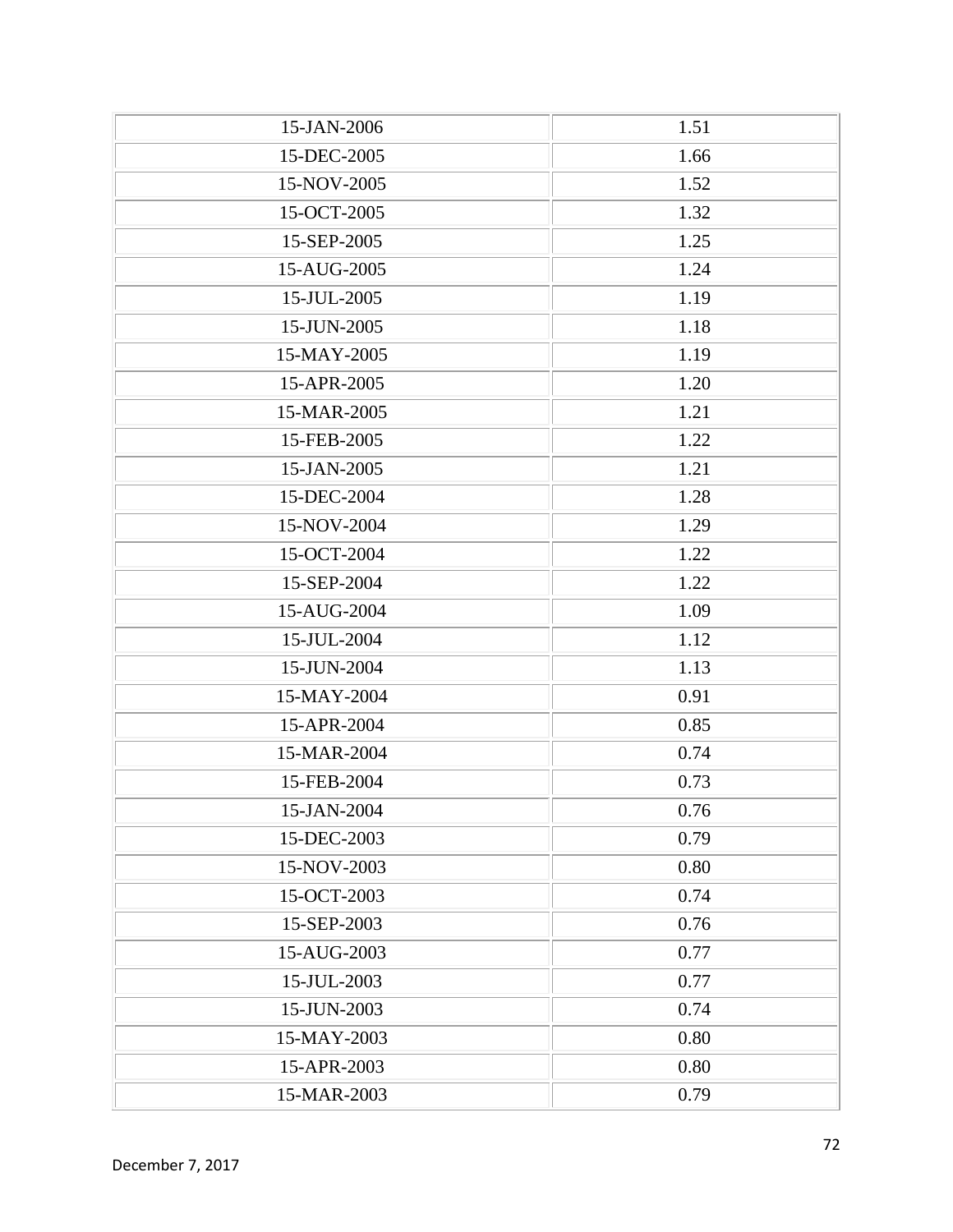| 15-FEB-2003 | 1.04 |
|-------------|------|
| 15-JAN-2003 | 1.11 |
| 15-DEC-2002 | 1.13 |
| 15-NOV-2002 | 1.17 |
| 15-OCT-2002 | 1.22 |
| 15-SEP-2002 | 1.20 |
| 15-AUG-2002 | 1.34 |
| 15-JUL-2002 | 1.72 |
| 15-JUN-2002 | 1.89 |
| 15-MAY-2002 | 1.82 |
| 15-APR-2002 | 2.16 |
| 15-MAR-2002 | 2.28 |
| 15-FEB-2002 | 2.19 |
| 15-JAN-2002 | 2.20 |
| 15-DEC-2001 | 2.27 |
| 15-NOV-2001 | 2.33 |
| 15-OCT-2001 | 2.55 |
| 15-SEP-2001 | 3.28 |
| 15-AUG-2001 | 3.47 |
| 15-JUL-2001 | 3.63 |
| 15-JUN-2001 | 3.50 |
| 15-MAY-2001 | 3.51 |
| 15-APR-2001 | 3.67 |
| 15-MAR-2001 | 3.77 |
| 15-FEB-2001 | 3.85 |
| 15-JAN-2001 | 3.74 |
| 15-DEC-2000 | 3.85 |
| 15-NOV-2000 | 3.97 |
| 15-OCT-2000 | 4.00 |
| 15-SEP-2000 | 4.07 |
| 15-AUG-2000 | 4.05 |
| 15-JUL-2000 | 4.12 |
| 15-JUN-2000 | 4.01 |
| 15-MAY-2000 | 3.78 |
| 15-APR-2000 | 3.50 |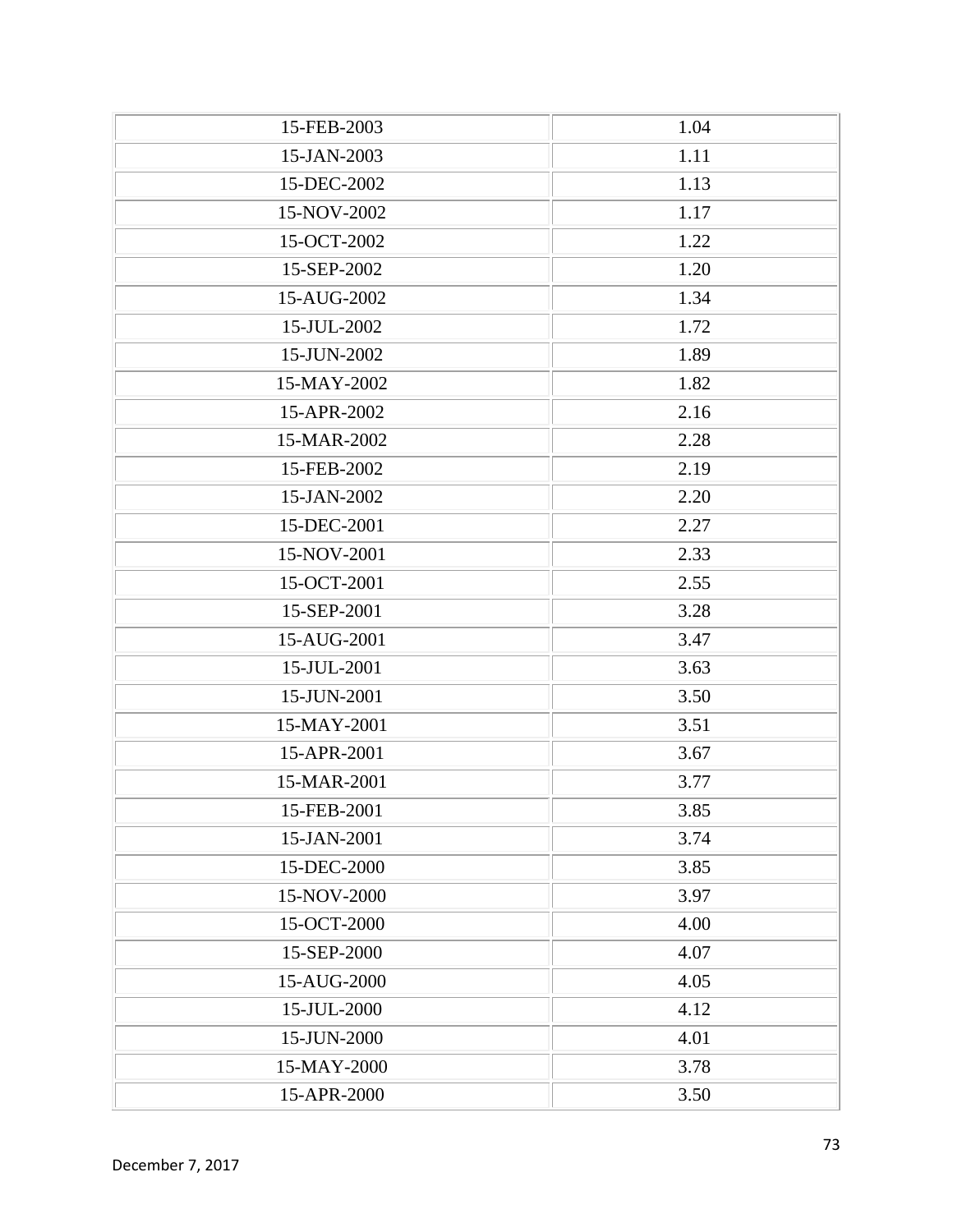| 15-MAR-2000                                   | 3.18 |
|-----------------------------------------------|------|
| 15-FEB-2000                                   | 2.84 |
| 15-JAN-2000                                   | 2.38 |
| 15-DEC-1999                                   | 2.25 |
| 15-NOV-1999                                   | 2.45 |
| 15-OCT-1999                                   | 2.72 |
| 15-SEP-1999                                   | 2.03 |
| 15-AUG-1999                                   | 2.00 |
| 15-JUL-1999                                   | 1.95 |
| 15-JUN-1999                                   | 1.56 |
| 15-MAY-1999                                   | 1.42 |
| 15-APR-1999                                   | 1.43 |
| 15-MAR-1999                                   | 1.73 |
| 15-FEB-1999                                   | 1.67 |
| 15-JAN-1999                                   | 1.76 |
| 15-DEC-1998                                   | 1.78 |
| 15-NOV-1998                                   | 2.02 |
| 15-OCT-1998                                   | 1.77 |
| 15-SEP-1998                                   | 2.02 |
| 15-AUG-1998                                   | 2.28 |
| 15-JUL-1998                                   | 2.64 |
| * Stated on 6MO LIBOR 30/360 day count basis. |      |

 $**$  Applicable for disbursed amounts on fixed-rate SCLs prior to rate fixings. For loans negotiated in the current month, annuity-type amortization schedule is developed using the previous six-months average LIBOR-based SCL lending rates. ~ For VSL loans for which invitation to negotiate was issued on or after July 31, 1998 and signed between May 16, 2007 and September 27, 2007, borrowers have the option to retroactively apply the new 30 basis point lending spread (originally 75 basis points) by signing an amendment to the original loan agreement. Waivers will not be applicable for loans which are amended.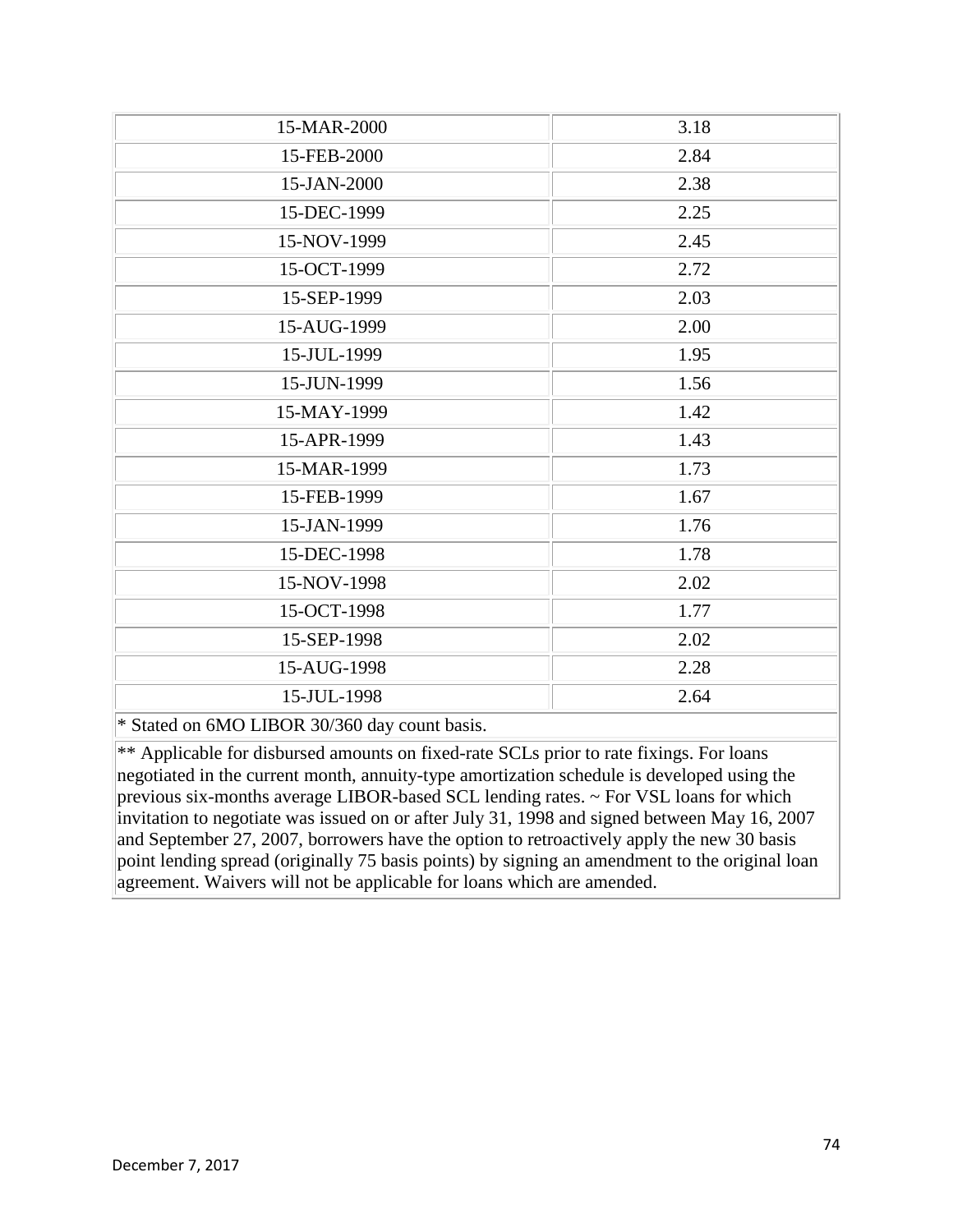#### **EUROPEAN CURRENCY UN (For Loans to Which Invitation to Negotiate Was Extended Prior To July 31, 1998~) Lending Rates for LIBOR-based\* Single Currency Loans (SCLs)**

| <b>Interest Period Beginning</b>              | <b>Lending Rate**</b> |
|-----------------------------------------------|-----------------------|
| 15-DEC-1998                                   | 3.46                  |
| 15-NOV-1998                                   | 3.86                  |
| 15-OCT-1998                                   | 4.00                  |
| 15-SEP-1998                                   | 4.15                  |
| 15-AUG-1998                                   | 4.26                  |
| 15-JUL-1998                                   | 4.28                  |
| 15-JUN-1998                                   | 4.42                  |
| 15-MAY-1998                                   | 4.45                  |
| 15-APR-1998                                   | 4.42                  |
| 15-MAR-1998                                   | 4.42                  |
| 15-FEB-1998                                   | 4.55                  |
| 15-JAN-1998                                   | 4.53                  |
| 15-DEC-1997                                   | 4.76                  |
| * Stated on 6MO LIBOR 30/360 day count basis. |                       |

 $**$  Applicable for disbursed amounts on fixed-rate SCLs prior to rate fixings. For loans negotiated in the current month, annuity-type amortization schedule is developed using the previous six-months average LIBOR-based SCL lending rates.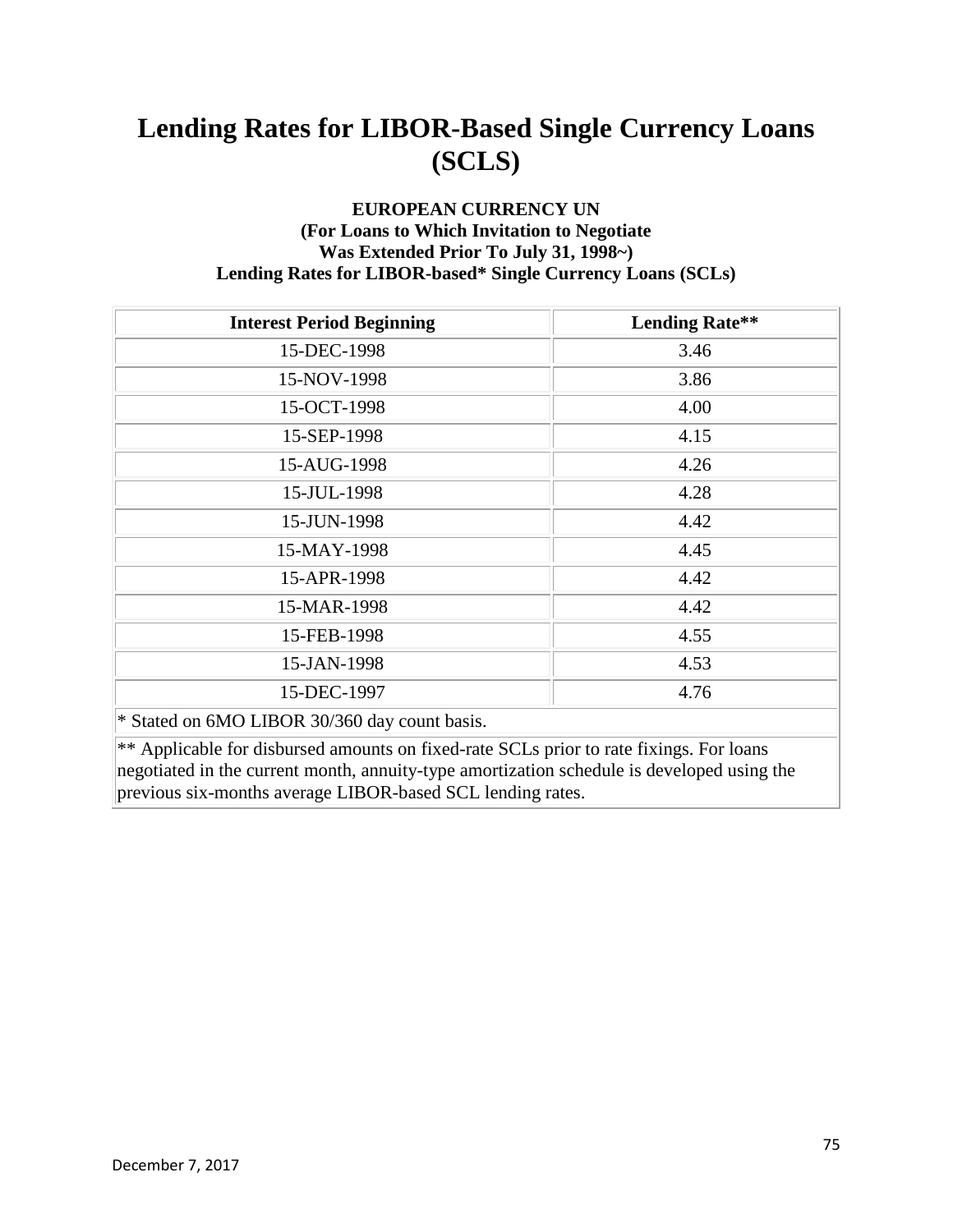#### **UNITED STATES DOLLAR (For Loans to Which Invitation to Negotiate Was Extended Prior To July 31, 1998~) Lending Rates for LIBOR-based\* Single Currency Loans (SCLs)**

| <b>Interest Period Beginning</b> | <b>Lending Rate**</b> |
|----------------------------------|-----------------------|
| 15-MAR-2011                      | 0.73                  |
| 15-FEB-2011                      | 0.74                  |
| 15-JAN-2011                      | 0.73                  |
| 15-DEC-2010                      | 0.73                  |
| 15-NOV-2010                      | 0.71                  |
| 15-OCT-2010                      | 0.73                  |
| 15-SEP-2010                      | 0.76                  |
| 15-AUG-2010                      | 0.86                  |
| 15-JUL-2010                      | 1.00                  |
| 15-JUN-2010                      | 0.98                  |
| 15-MAY-2010                      | 0.85                  |
| 15-APR-2010                      | 0.69                  |
| 15-MAR-2010                      | 0.62                  |
| 15-FEB-2010                      | 0.62                  |
| 15-JAN-2010                      | 0.63                  |
| 15-DEC-2009                      | 0.62                  |
| 15-NOV-2009                      | 0.68                  |
| 15-OCT-2009                      | 0.76                  |
| 15-SEP-2009                      | 0.84                  |
| 15-AUG-2009                      | 1.01                  |
| 15-JUL-2009                      | 1.13                  |
| 15-JUN-2009                      | 1.36                  |
| 15-MAY-2009                      | 1.55                  |
| 15-APR-2009                      | 1.82                  |
| 15-MAR-2009                      | 2.04                  |
| 15-FEB-2009                      | 1.86                  |
| 15-JAN-2009                      | 1.61                  |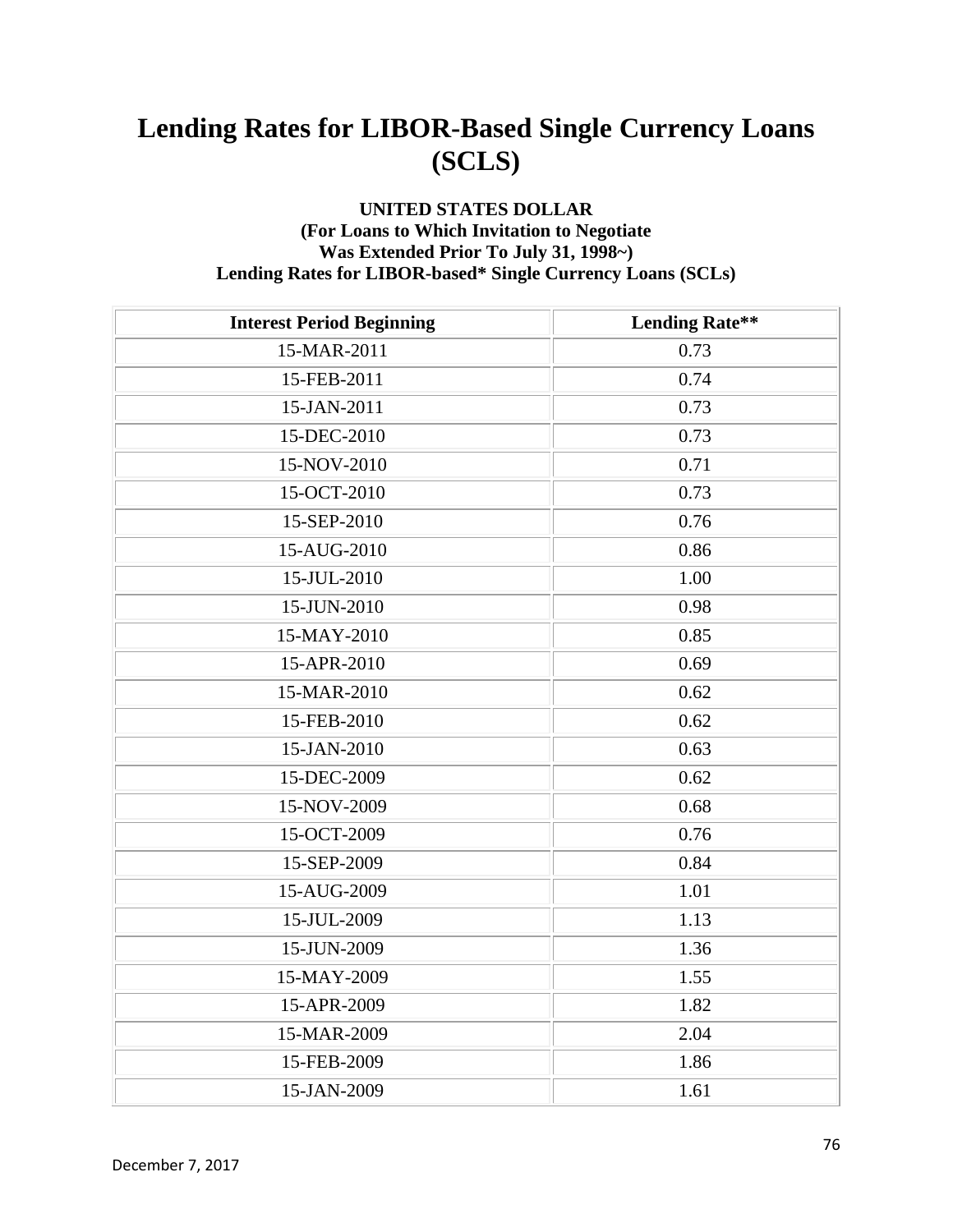| 15-DEC-2008 | 2.49 |
|-------------|------|
| 15-NOV-2008 | 2.77 |
| 15-OCT-2008 | 4.55 |
| 15-SEP-2008 | 3.25 |
| 15-AUG-2008 | 3.27 |
| 15-JUL-2008 | 3.29 |
| 15-JUN-2008 | 3.26 |
| 15-MAY-2008 | 2.96 |
| 15-APR-2008 | 2.84 |
| 15-MAR-2008 | 2.83 |
| 15-FEB-2008 | 3.08 |
| 15-JAN-2008 | 4.21 |
| 15-DEC-2007 | 4.98 |
| 15-NOV-2007 | 4.89 |
| 15-OCT-2007 | 5.36 |
| 15-SEP-2007 | 5.66 |
| 15-AUG-2007 | 5.55 |
| 15-JUL-2007 | 5.54 |
| 15-JUN-2007 | 5.55 |
| 15-MAY-2007 | 5.50 |
| 15-APR-2007 | 5.51 |
| 15-MAR-2007 | 5.47 |
| 15-FEB-2007 | 5.54 |
| 15-JAN-2007 | 5.52 |
| 15-DEC-2006 | 5.49 |
| 15-NOV-2006 | 5.52 |
| 15-OCT-2006 | 5.54 |
| 15-SEP-2006 | 5.57 |
| 15-AUG-2006 | 5.61 |
| 15-JUL-2006 | 5.75 |
| 15-JUN-2006 | 5.51 |
| 15-MAY-2006 | 5.37 |
| 15-APR-2006 | 5.30 |
| 15-MAR-2006 | 5.16 |
| 15-FEB-2006 | 5.02 |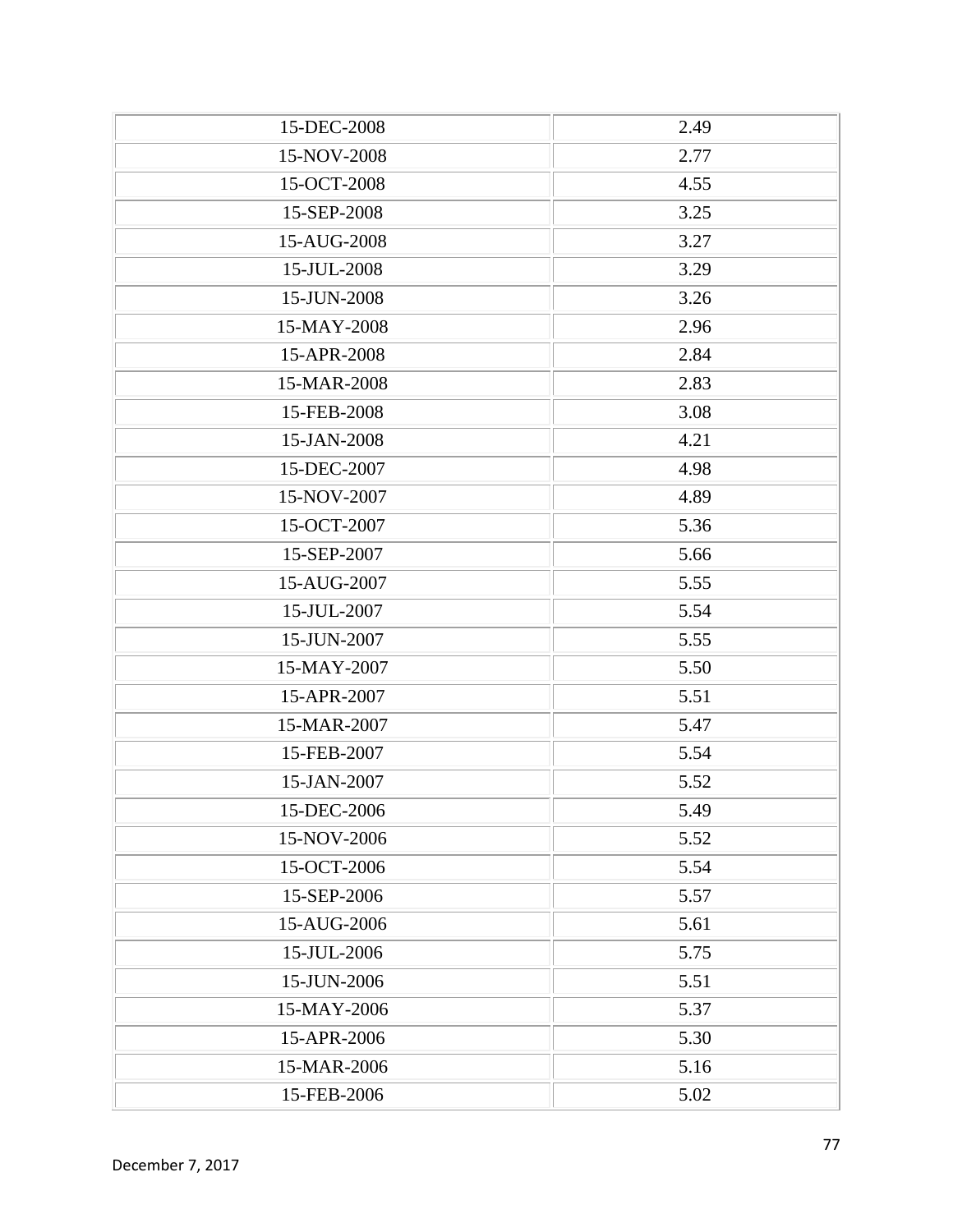| 15-JAN-2006 | 4.83 |
|-------------|------|
| 15-DEC-2005 | 4.84 |
| 15-NOV-2005 | 4.72 |
| 15-OCT-2005 | 4.51 |
| 15-SEP-2005 | 4.18 |
| 15-AUG-2005 | 4.20 |
| 15-JUL-2005 | 3.99 |
| 15-JUN-2005 | 3.77 |
| 15-MAY-2005 | 3.64 |
| 15-APR-2005 | 3.56 |
| 15-MAR-2005 | 3.41 |
| 15-FEB-2005 | 3.16 |
| 15-JAN-2005 | 3.04 |
| 15-DEC-2004 | 2.86 |
| 15-NOV-2004 | 2.64 |
| 15-OCT-2004 | 2.38 |
| 15-SEP-2004 | 2.23 |
| 15-AUG-2004 | 2.09 |
| 15-JUL-2004 | 2.03 |
| 15-JUN-2004 | 2.05 |
| 15-MAY-2004 | 1.73 |
| 15-APR-2004 | 1.43 |
| 15-MAR-2004 | 1.34 |
| 15-FEB-2004 | 1.37 |
| 15-JAN-2004 | 1.36 |
| 15-DEC-2003 | 1.42 |
| 15-NOV-2003 | 1.46 |
| 15-OCT-2003 | 1.37 |
| 15-SEP-2003 | 1.37 |
| 15-AUG-2003 | 1.37 |
| 15-JUL-2003 | 1.30 |
| 15-JUN-2003 | 1.27 |
| 15-MAY-2003 | 1.46 |
| 15-APR-2003 | 1.47 |
| 15-MAR-2003 | 1.44 |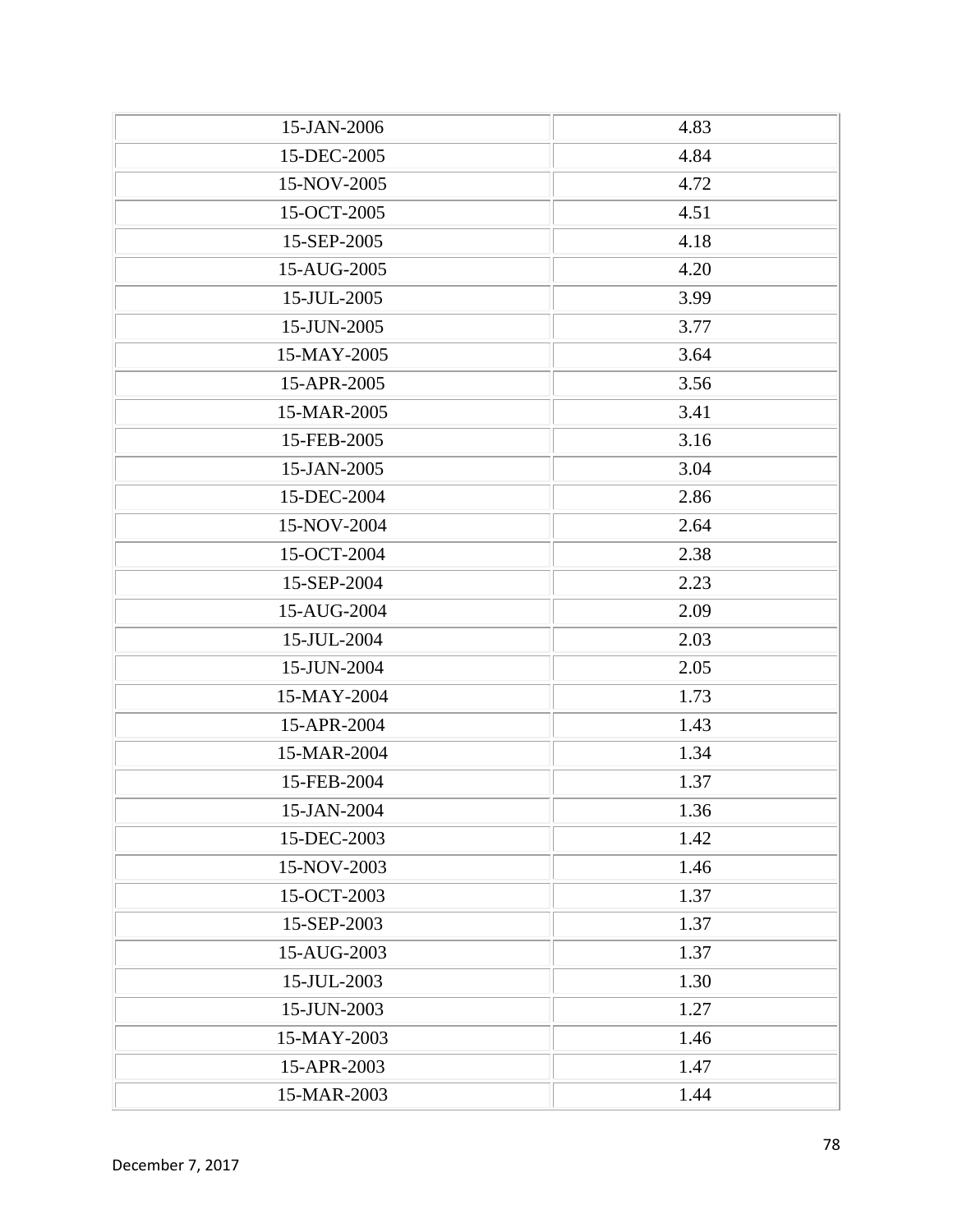| 15-FEB-2003 | 1.55 |
|-------------|------|
| 15-JAN-2003 | 1.60 |
| 15-DEC-2002 | 1.63 |
| 15-NOV-2002 | 1.61 |
| 15-OCT-2002 | 1.90 |
| 15-SEP-2002 | 2.04 |
| 15-AUG-2002 | 1.95 |
| 15-JUL-2002 | 2.13 |
| 15-JUN-2002 | 2.22 |
| 15-MAY-2002 | 2.25 |
| 15-APR-2002 | 2.43 |
| 15-MAR-2002 | 2.44 |
| 15-FEB-2002 | 2.22 |
| 15-JAN-2002 | 2.12 |
| 15-DEC-2001 | 2.11 |
| 15-NOV-2001 | 2.16 |
| 15-OCT-2001 | 2.56 |
| 15-SEP-2001 | 3.28 |
| 15-AUG-2001 | 3.76 |
| 15-JUL-2001 | 4.01 |
| 15-JUN-2001 | 4.06 |
| 15-MAY-2001 | 4.24 |
| 15-APR-2001 | 4.83 |
| 15-MAR-2001 | 5.07 |
| 15-FEB-2001 | 5.41 |
| 15-JAN-2001 | 5.69 |
| 15-DEC-2000 | 6.63 |
| 15-NOV-2000 | 6.88 |
| 15-OCT-2000 | 6.93 |
| 15-SEP-2000 | 6.95 |
| 15-AUG-2000 | 6.99 |
| 15-JUL-2000 | 7.08 |
| 15-JUN-2000 | 7.16 |
| 15-MAY-2000 | 7.09 |
| 15-APR-2000 | 6.68 |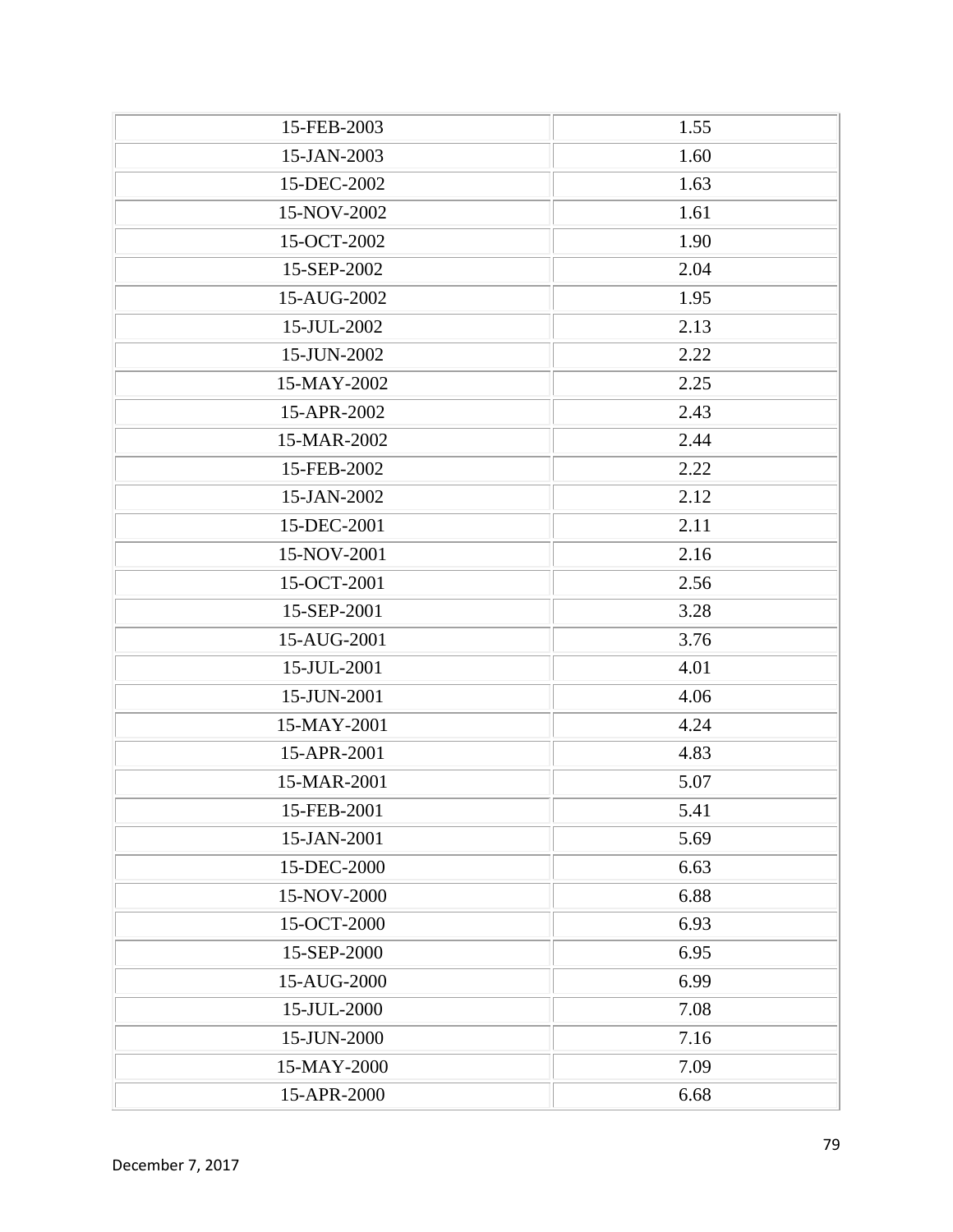| 15-MAR-2000 | 6.53 |
|-------------|------|
| 15-FEB-2000 | 6.49 |
| 15-JAN-2000 | 6.39 |
| 15-DEC-1999 | 6.24 |
| 15-NOV-1999 | 6.17 |
| 15-OCT-1999 | 6.24 |
| 15-SEP-1999 | 6.09 |
| 15-AUG-1999 | 6.03 |
| 15-JUL-1999 | 5.75 |
| 15-JUN-1999 | 5.47 |
| 15-MAY-1999 | 5.20 |
| 15-APR-1999 | 5.16 |
| 15-MAR-1999 | 5.18 |
| 15-FEB-1999 | 5.15 |
| 15-JAN-1999 | 5.15 |
| 15-DEC-1998 | 5.19 |
| 15-NOV-1998 | 5.35 |
| 15-OCT-1998 | 5.31 |
| 15-SEP-1998 | 5.56 |
| 15-AUG-1998 | 5.87 |
| 15-JUL-1998 | 5.90 |
| 15-JUN-1998 | 5.92 |
| 15-MAY-1998 | 5.93 |
| 15-APR-1998 | 5.86 |
| 15-MAR-1998 | 5.88 |
| 15-FEB-1998 | 5.83 |
| 15-JAN-1998 | 5.76 |
| 15-DEC-1997 | 6.09 |
| 15-NOV-1997 | 6.06 |
| 15-OCT-1997 | 5.97 |
| 15-SEP-1997 | 6.01 |
| 15-AUG-1997 | 6.03 |
| 15-JUL-1997 | 5.99 |
| 15-JUN-1997 | 6.16 |
| 15-MAY-1997 | 6.20 |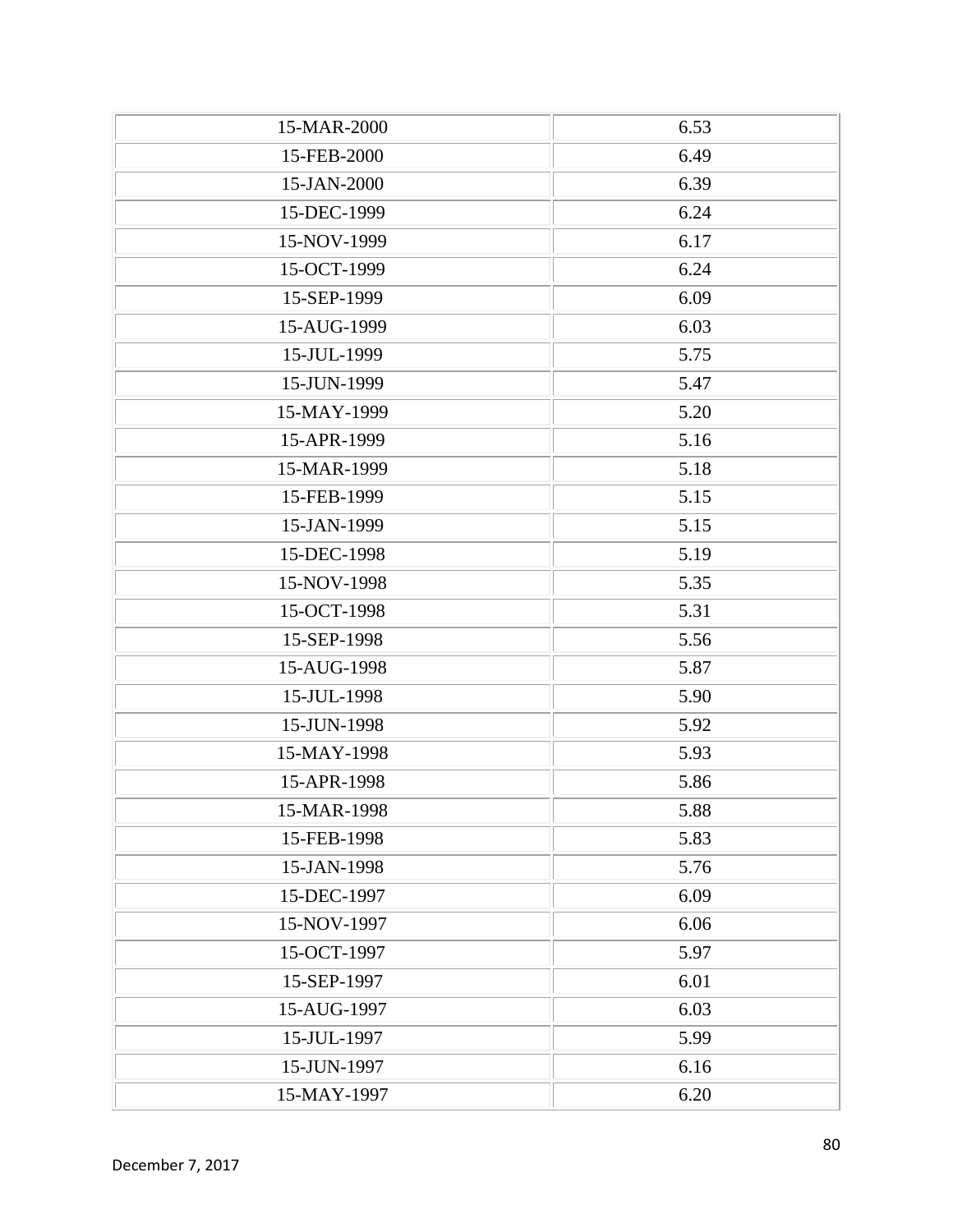| 15-APR-1997                                                                                | 6.22 |
|--------------------------------------------------------------------------------------------|------|
| 15-MAR-1997                                                                                | 5.95 |
| 15-FEB-1997                                                                                | 5.82 |
| 15-JAN-1997                                                                                | 5.92 |
| 15-DEC-1996                                                                                | 5.86 |
| 15-NOV-1996                                                                                | 5.79 |
| 15-OCT-1996                                                                                | 5.92 |
| 15-SEP-1996                                                                                | 6.13 |
| 15-AUG-1996                                                                                | 5.91 |
| 15-JUL-1996                                                                                | 6.14 |
| 15-JUN-1996                                                                                | 6.07 |
| 15-MAY-1996                                                                                | 5.85 |
| 15-APR-1996                                                                                | 5.89 |
| 15-MAR-1996                                                                                | 5.70 |
| 15-FEB-1996                                                                                | 5.38 |
| 15-JAN-1996                                                                                | 5.76 |
| 15-DEC-1995                                                                                | 5.88 |
| 15-NOV-1995                                                                                | 5.97 |
| 15-OCT-1995                                                                                | 6.13 |
| 15-SEP-1995                                                                                | 6.10 |
| 15-AUG-1995                                                                                | 6.10 |
| 15-JUL-1995                                                                                | 5.97 |
| 15-JUN-1995                                                                                | 6.23 |
| 15-MAY-1995                                                                                | 6.36 |
| 15-APR-1995                                                                                | 6.67 |
| 15-MAR-1995                                                                                | 6.73 |
| 15-FEB-1995                                                                                | 6.86 |
| * Stated on 6MO LIBOR 30/360 day count basis.                                              |      |
| ** Applicable for disbursed amounts on fixed-rate SCLs prior to rate fixings. For loans    |      |
| negotiated in the current month, annuity-type amortization schedule is developed using the |      |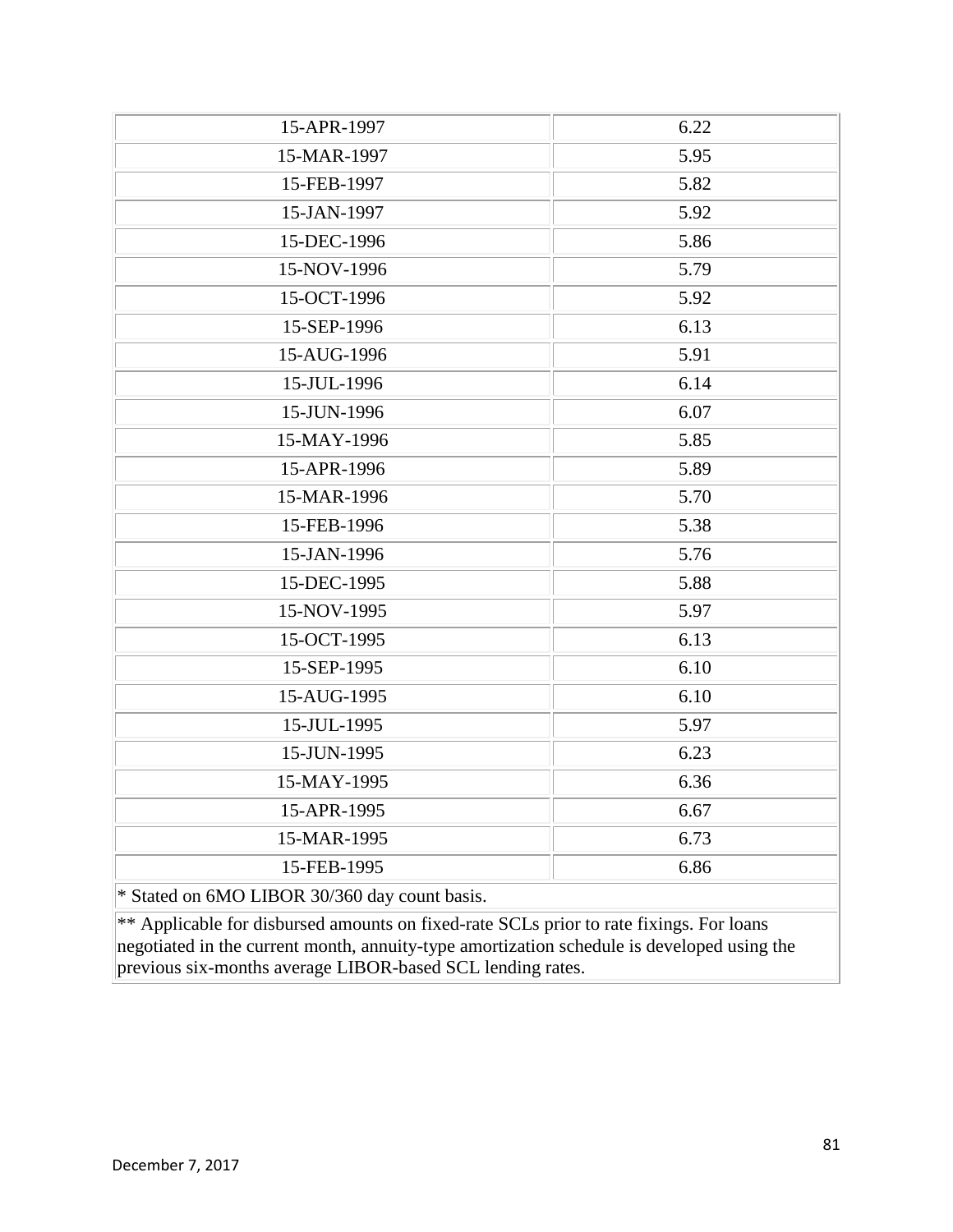#### **NETHERLANDS GUILDERS (For Loans to Which Invitation to Negotiate Was Extended Prior To July 31, 1998~) Lending Rates for LIBOR-based\* Single Currency Loans (SCLs)**

| <b>Interest Period Beginning</b> | <b>Lending Rate**</b> |
|----------------------------------|-----------------------|
| 15-JUL-1999                      | 3.01                  |
| 15-JUN-1999                      | 2.79                  |
| 15-MAY-1999                      | 2.71                  |
| 15-APR-1999                      | 2.78                  |
| 15-MAR-1999                      | 3.17                  |
| 15-FEB-1999                      | 3.17                  |
| 15-JAN-1999                      | 3.25                  |
| 15-DEC-1998                      | 3.44                  |
| 15-NOV-1998                      | 3.64                  |
| 15-OCT-1998                      | 3.61                  |
| 15-SEP-1998                      | 3.59                  |
| 15-AUG-1998                      | 3.70                  |
| 15-JUL-1998                      | 3.78                  |
| 15-JUN-1998                      | 3.86                  |
| 15-MAY-1998                      | 3.93                  |
| 15-APR-1998                      | 3.85                  |
| 15-MAR-1998                      | 3.73                  |
| 15-FEB-1998                      | 3.73                  |
| 15-JAN-1998                      | 3.79                  |
| 15-DEC-1997                      | 4.02                  |
| 15-NOV-1997                      | 4.14                  |
| 15-OCT-1997                      | 3.96                  |
| 15-SEP-1997                      | 3.68                  |
| 15-AUG-1997                      | 3.67                  |
| 15-JUL-1997                      | 3.41                  |
| 15-JUN-1997                      | 3.50                  |
| 15-MAY-1997                      | 3.51                  |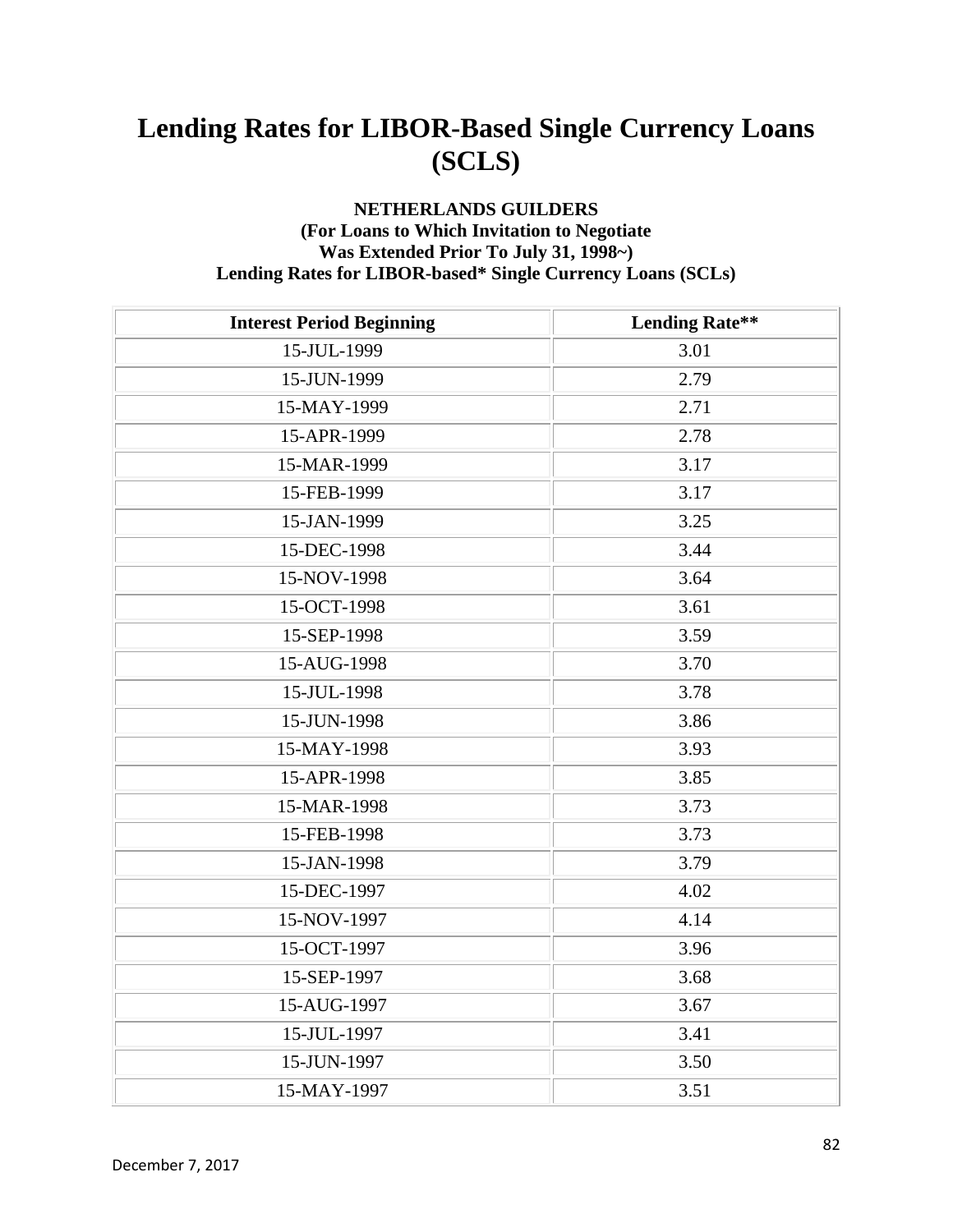| 15-APR-1997                                                                                | 3.49 |
|--------------------------------------------------------------------------------------------|------|
| 15-MAR-1997                                                                                | 3.52 |
| 15-FEB-1997                                                                                | 3.27 |
| 15-JAN-1997                                                                                | 3.28 |
| 15-DEC-1996                                                                                | 3.35 |
| 15-NOV-1996                                                                                | 3.31 |
| 15-OCT-1996                                                                                | 3.13 |
| 15-SEP-1996                                                                                | 3.18 |
| 15-AUG-1996                                                                                | 3.47 |
| 15-JUL-1996                                                                                | 3.58 |
| 15-JUN-1996                                                                                | 3.21 |
| 15-MAY-1996                                                                                | 2.95 |
| 15-APR-1996                                                                                | 3.26 |
| 15-MAR-1996                                                                                | 3.45 |
| 15-FEB-1996                                                                                | 3.28 |
| 15-JAN-1996                                                                                | 3.64 |
| 15-DEC-1995                                                                                | 3.92 |
| 15-NOV-1995                                                                                | 4.10 |
| 15-OCT-1995                                                                                | 4.22 |
| 15-SEP-1995                                                                                | 4.16 |
| 15-AUG-1995                                                                                | 4.35 |
| 15-JUL-1995                                                                                | 4.47 |
| 15-JUN-1995                                                                                | 4.54 |
| 15-MAY-1995                                                                                | 4.79 |
| 15-APR-1995                                                                                | 5.11 |
| 15-MAR-1995                                                                                | 5.54 |
| 15-FEB-1995                                                                                | 5.54 |
| * Stated on 6MO LIBOR 30/360 day count basis.                                              |      |
| ** Applicable for disbursed amounts on fixed-rate SCLs prior to rate fixings. For loans    |      |
| negotiated in the current month, annuity-type amortization schedule is developed using the |      |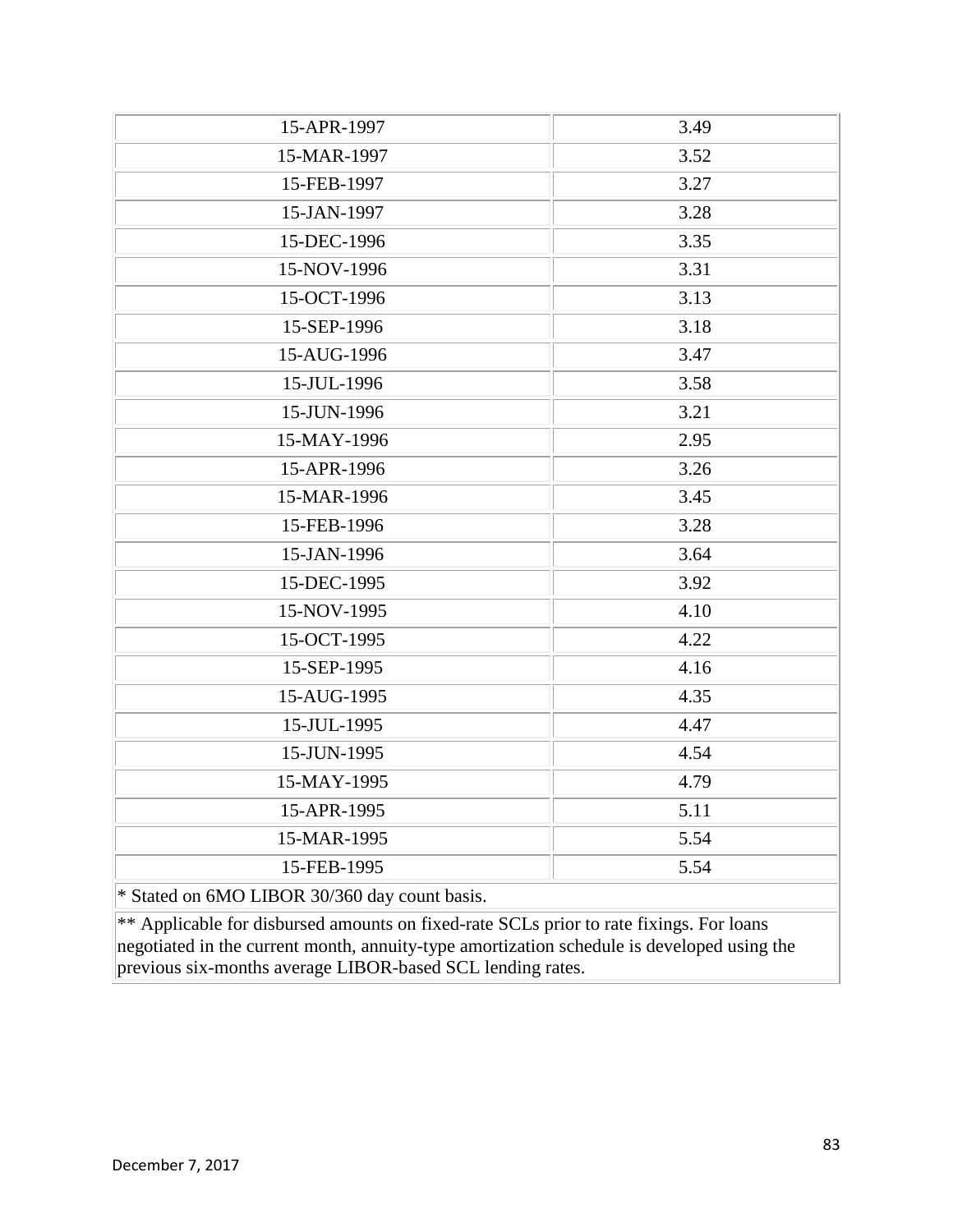#### **JAPANESE YEN (For Loans to Which Invitation to Negotiate Was Extended Prior To July 31, 1998~) Lending Rates for LIBOR-based\* Single Currency Loans (SCLs)**

| <b>Interest Period Beginning</b> | <b>Lending Rate**</b> |
|----------------------------------|-----------------------|
| 15-MAR-2011                      | 0.62                  |
| 15-FEB-2011                      | 0.62                  |
| 15-JAN-2011                      | 0.62                  |
| 15-DEC-2010                      | 0.62                  |
| 15-NOV-2010                      | 0.67                  |
| 15-OCT-2010                      | 0.68                  |
| 15-SEP-2010                      | 0.70                  |
| 15-AUG-2010                      | 0.71                  |
| 15-JUL-2010                      | 0.71                  |
| 15-JUN-2010                      | 0.68                  |
| 15-MAY-2010                      | 0.68                  |
| 15-APR-2010                      | 0.68                  |
| 15-MAR-2010                      | 0.68                  |
| 15-FEB-2010                      | 0.69                  |
| 15-JAN-2010                      | 0.70                  |
| 15-DEC-2009                      | 0.64                  |
| 15-NOV-2009                      | 0.68                  |
| 15-OCT-2009                      | 0.70                  |
| 15-SEP-2009                      | 0.72                  |
| 15-AUG-2009                      | 0.79                  |
| 15-JUL-2009                      | 0.83                  |
| 15-JUN-2009                      | 0.85                  |
| 15-MAY-2009                      | 0.86                  |
| 15-APR-2009                      | 0.89                  |
| 15-MAR-2009                      | 0.94                  |
| 15-FEB-2009                      | 0.93                  |
| 15-JAN-2009                      | 1.04                  |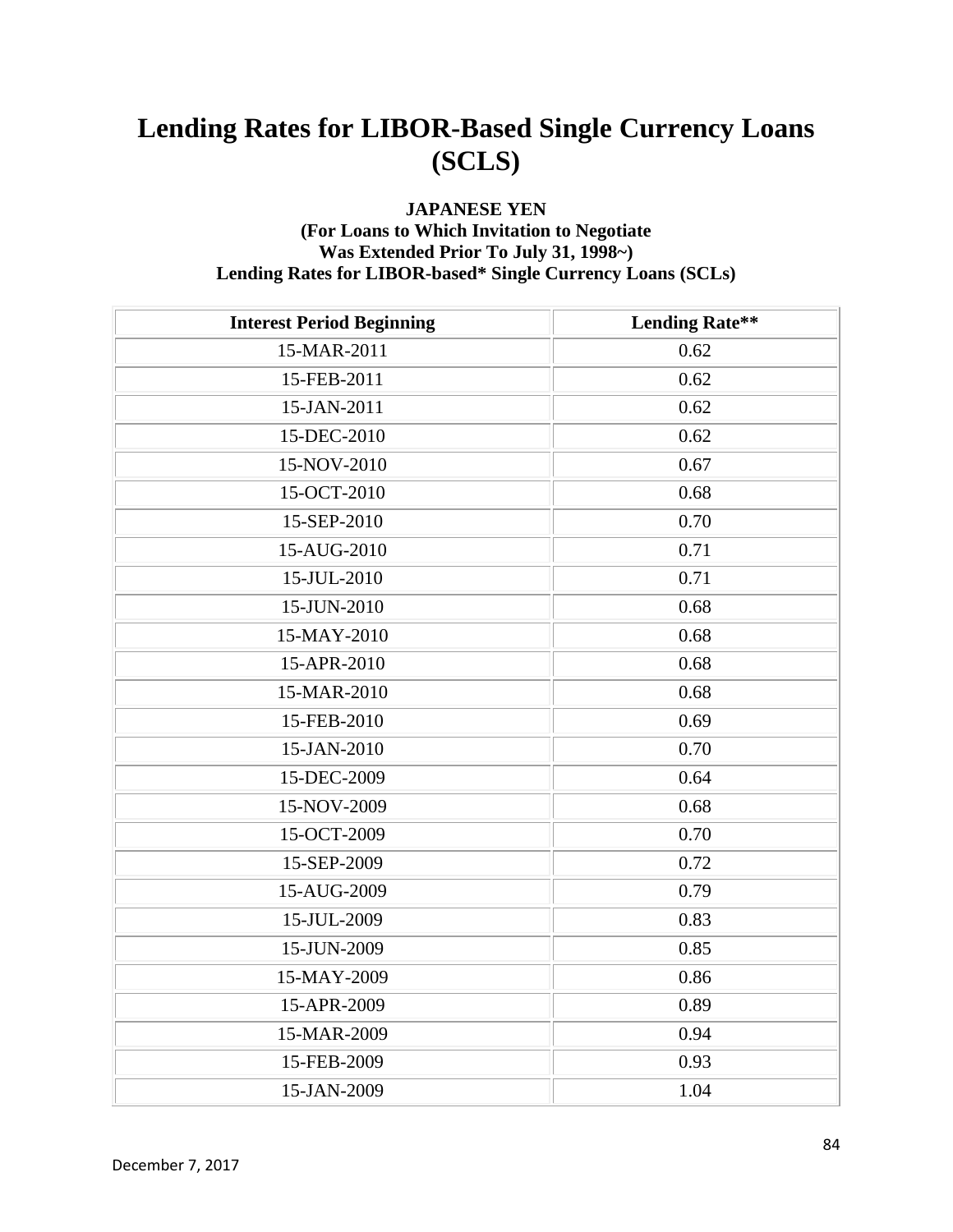| 15-DEC-2008 | 1.21 |
|-------------|------|
| 15-NOV-2008 | 1.14 |
| 15-OCT-2008 | 1.34 |
| 15-SEP-2008 | 1.15 |
| 15-AUG-2008 | 1.14 |
| 15-JUL-2008 | 1.20 |
| 15-JUN-2008 | 1.13 |
| 15-MAY-2008 | 1.11 |
| 15-APR-2008 | 1.13 |
| 15-MAR-2008 | 1.16 |
| 15-FEB-2008 | 1.09 |
| 15-JAN-2008 | 1.10 |
| 15-DEC-2007 | 1.22 |
| 15-NOV-2007 | 1.12 |
| 15-OCT-2007 | 1.23 |
| 15-SEP-2007 | 1.23 |
| 15-AUG-2007 | 1.17 |
| 15-JUL-2007 | 1.02 |
| 15-JUN-2007 | 0.99 |
| 15-MAY-2007 | 0.89 |
| 15-APR-2007 | 0.83 |
| 15-MAR-2007 | 0.86 |
| 15-FEB-2007 | 0.75 |
| 15-JAN-2007 | 0.80 |
| 15-DEC-2006 | 0.77 |
| 15-NOV-2006 | 0.69 |
| 15-OCT-2006 | 0.65 |
| 15-SEP-2006 | 0.61 |
| 15-AUG-2006 | 0.64 |
| 15-JUL-2006 | 0.64 |
| 15-JUN-2006 | 0.49 |
| 15-MAY-2006 | 0.40 |
| 15-APR-2006 | 0.27 |
| 15-MAR-2006 | 0.23 |
| 15-FEB-2006 | 0.18 |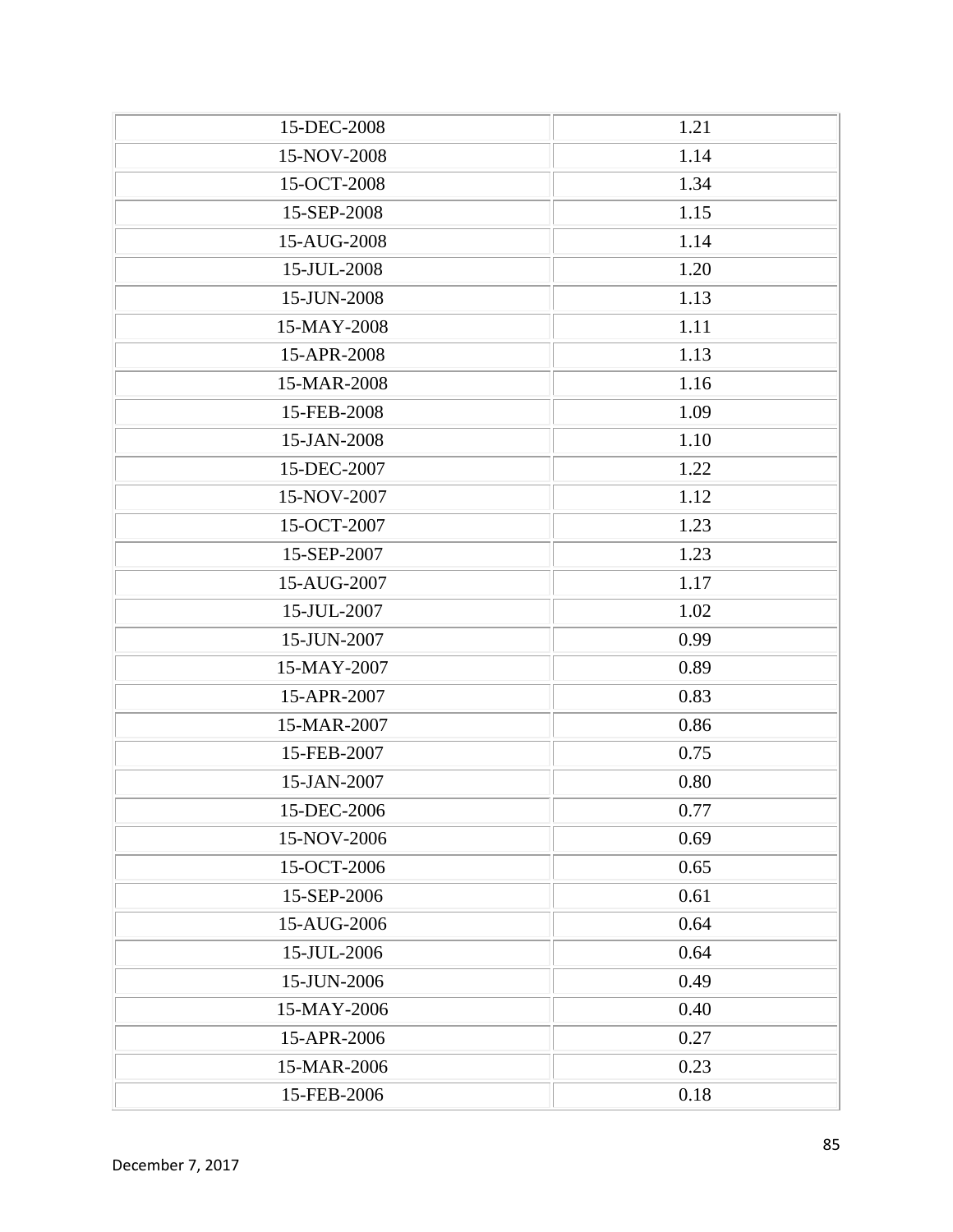| 15-JAN-2006 | 0.17 |
|-------------|------|
| 15-DEC-2005 | 0.25 |
| 15-NOV-2005 | 0.25 |
| 15-OCT-2005 | 0.25 |
| 15-SEP-2005 | 0.24 |
| 15-AUG-2005 | 0.24 |
| 15-JUL-2005 | 0.24 |
| 15-JUN-2005 | 0.22 |
| 15-MAY-2005 | 0.22 |
| 15-APR-2005 | 0.22 |
| 15-MAR-2005 | 0.22 |
| 15-FEB-2005 | 0.22 |
| 15-JAN-2005 | 0.22 |
| 15-DEC-2004 | 0.24 |
| 15-NOV-2004 | 0.24 |
| 15-OCT-2004 | 0.24 |
| 15-SEP-2004 | 0.23 |
| 15-AUG-2004 | 0.23 |
| 15-JUL-2004 | 0.24 |
| 15-JUN-2004 | 0.25 |
| 15-MAY-2004 | 0.25 |
| 15-APR-2004 | 0.25 |
| 15-MAR-2004 | 0.25 |
| 15-FEB-2004 | 0.26 |
| 15-JAN-2004 | 0.26 |
| 15-DEC-2003 | 0.26 |
| 15-NOV-2003 | 0.26 |
| 15-OCT-2003 | 0.26 |
| 15-SEP-2003 | 0.26 |
| 15-AUG-2003 | 0.26 |
| 15-JUL-2003 | 0.26 |
| 15-JUN-2003 | 0.28 |
| 15-MAY-2003 | 0.28 |
| 15-APR-2003 | 0.29 |
| 15-MAR-2003 | 0.28 |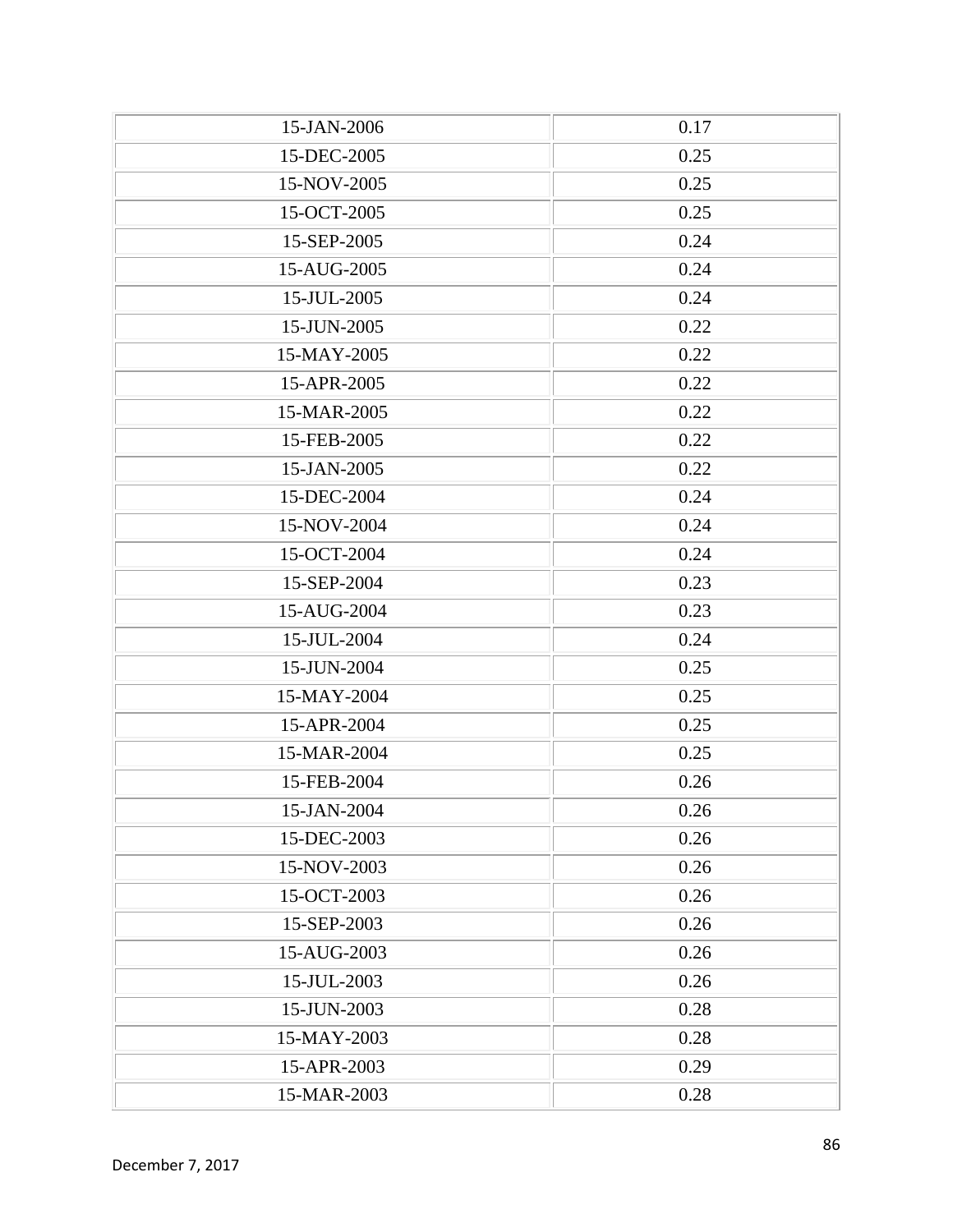| 15-FEB-2003 | 0.28 |
|-------------|------|
| 15-JAN-2003 | 0.29 |
| 15-DEC-2002 | 0.29 |
| 15-NOV-2002 | 0.29 |
| 15-OCT-2002 | 0.29 |
| 15-SEP-2002 | 0.28 |
| 15-AUG-2002 | 0.29 |
| 15-JUL-2002 | 0.29 |
| 15-JUN-2002 | 0.27 |
| 15-MAY-2002 | 0.28 |
| 15-APR-2002 | 0.28 |
| 15-MAR-2002 | 0.30 |
| 15-FEB-2002 | 0.28 |
| 15-JAN-2002 | 0.29 |
| 15-DEC-2001 | 0.29 |
| 15-NOV-2001 | 0.28 |
| 15-OCT-2001 | 0.28 |
| 15-SEP-2001 | 0.26 |
| 15-AUG-2001 | 0.29 |
| 15-JUL-2001 | 0.28 |
| 15-JUN-2001 | 0.25 |
| 15-MAY-2001 | 0.27 |
| 15-APR-2001 | 0.29 |
| 15-MAR-2001 | 0.39 |
| 15-FEB-2001 | 0.56 |
| 15-JAN-2001 | 0.66 |
| 15-DEC-2000 | 0.72 |
| 15-NOV-2000 | 0.73 |
| 15-OCT-2000 | 0.69 |
| 15-SEP-2000 | 0.62 |
| 15-AUG-2000 | 0.55 |
| 15-JUL-2000 | 0.50 |
| 15-JUN-2000 | 0.34 |
| 15-MAY-2000 | 0.31 |
| 15-APR-2000 | 0.35 |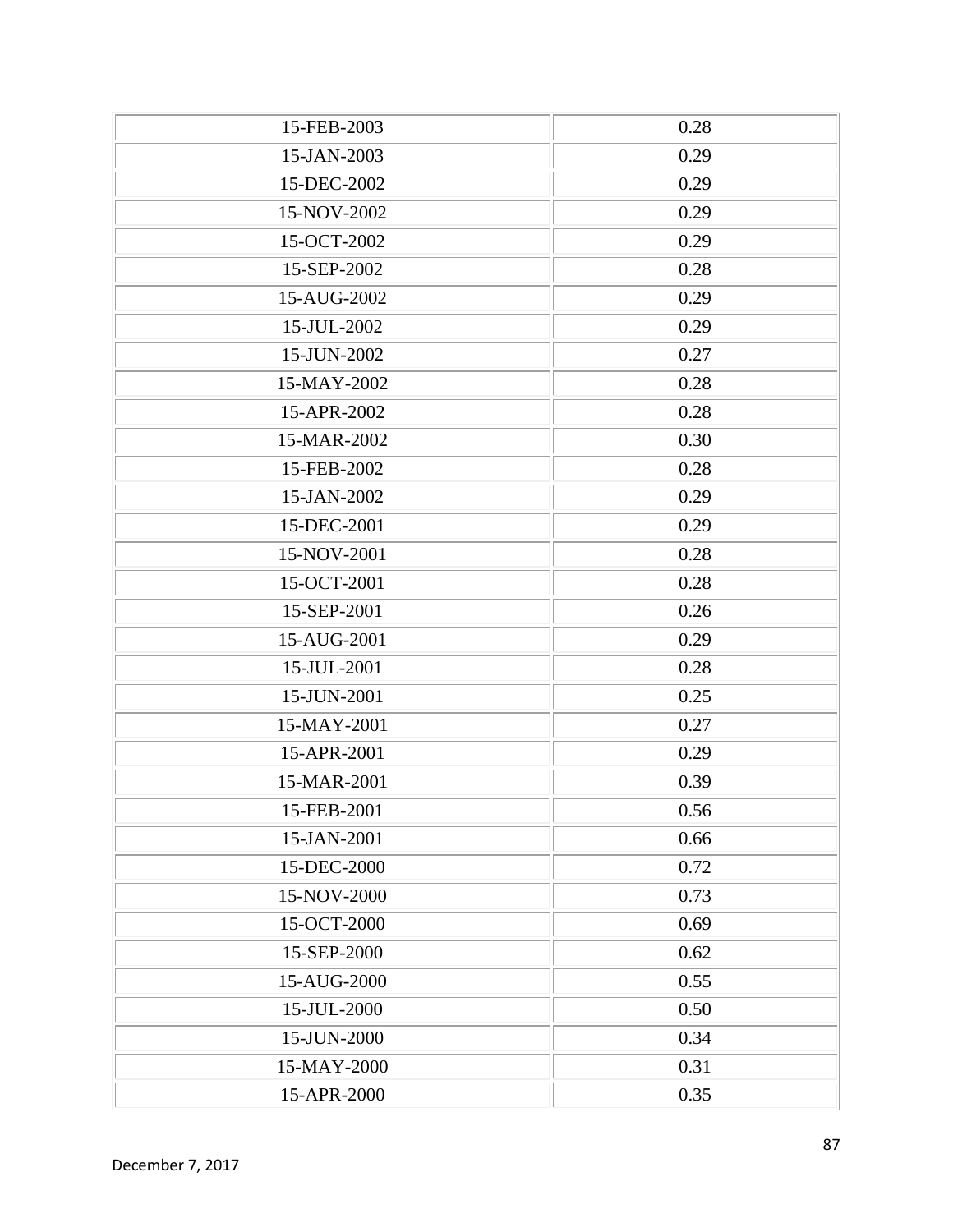| 15-MAR-2000 | 0.33 |
|-------------|------|
| 15-FEB-2000 | 0.32 |
| 15-JAN-2000 | 0.37 |
| 15-DEC-1999 | 0.37 |
| 15-NOV-1999 | 0.41 |
| 15-OCT-1999 | 0.38 |
| 15-SEP-1999 | 0.37 |
| 15-AUG-1999 | 0.36 |
| 15-JUL-1999 | 0.34 |
| 15-JUN-1999 | 0.25 |
| 15-MAY-1999 | 0.26 |
| 15-APR-1999 | 0.32 |
| 15-MAR-1999 | 0.34 |
| 15-FEB-1999 | 0.56 |
| 15-JAN-1999 | 0.66 |
| 15-DEC-1998 | 0.67 |
| 15-NOV-1998 | 0.58 |
| 15-OCT-1998 | 0.60 |
| 15-SEP-1998 | 0.63 |
| 15-AUG-1998 | 0.81 |
| 15-JUL-1998 | 0.78 |
| 15-JUN-1998 | 0.73 |
| 15-MAY-1998 | 0.74 |
| 15-APR-1998 | 0.86 |
| 15-MAR-1998 | 0.86 |
| 15-FEB-1998 | 0.99 |
| 15-JAN-1998 | 0.88 |
| 15-DEC-1997 | 0.91 |
| 15-NOV-1997 | 0.62 |
| 15-OCT-1997 | 0.70 |
| 15-SEP-1997 | 0.74 |
| 15-AUG-1997 | 0.77 |
| 15-JUL-1997 | 0.84 |
| 15-JUN-1997 | 0.91 |
| 15-MAY-1997 | 0.90 |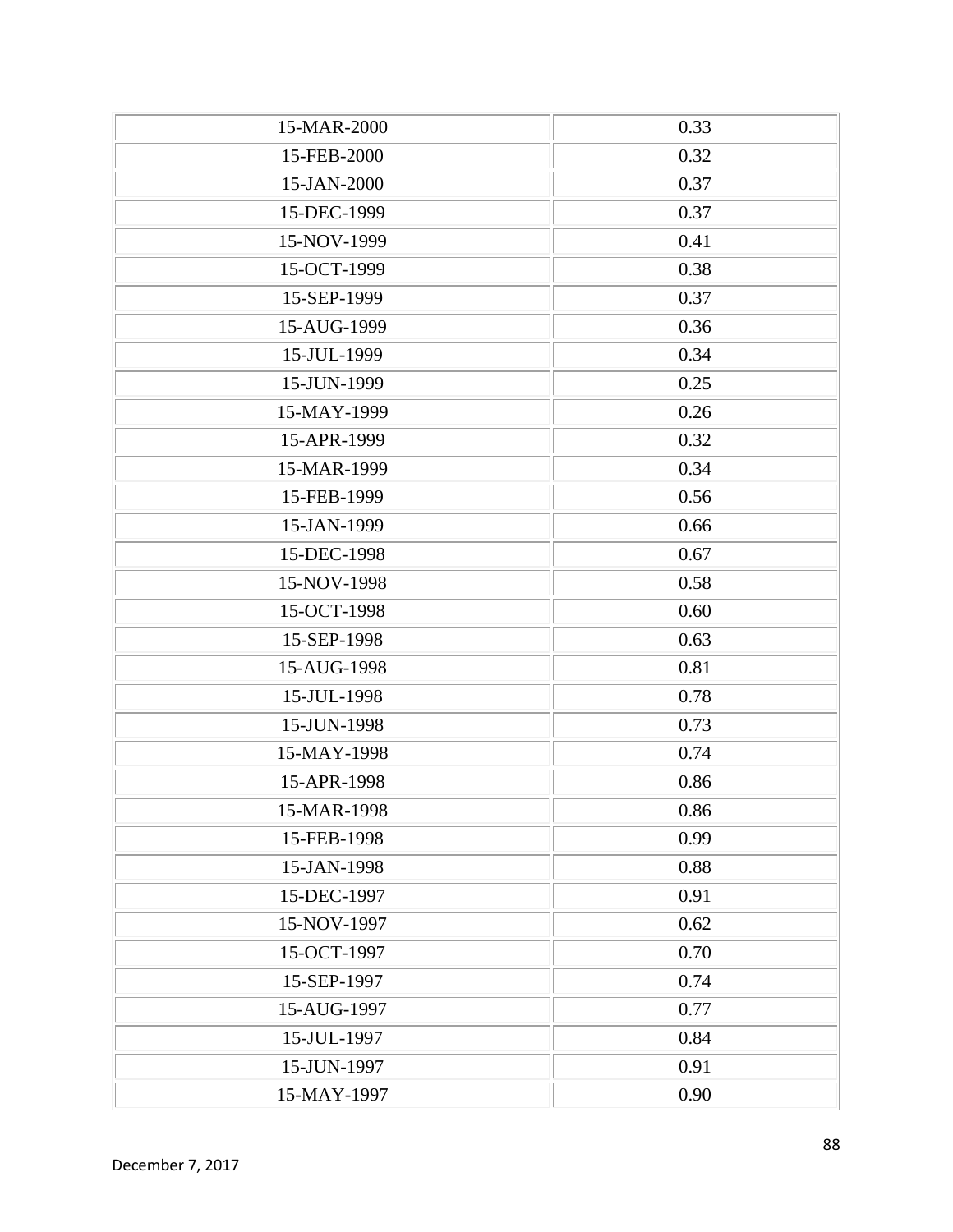| 15-APR-1997                                                                                | 0.81 |
|--------------------------------------------------------------------------------------------|------|
| 15-MAR-1997                                                                                | 0.74 |
| 15-FEB-1997                                                                                | 0.72 |
| 15-JAN-1997                                                                                | 0.72 |
| 15-DEC-1996                                                                                | 0.75 |
| 15-NOV-1996                                                                                | 0.78 |
| 15-OCT-1996                                                                                | 0.79 |
| 15-SEP-1996                                                                                | 0.80 |
| 15-AUG-1996                                                                                | 0.96 |
| 15-JUL-1996                                                                                | 1.02 |
| 15-JUN-1996                                                                                | 0.92 |
| 15-MAY-1996                                                                                | 1.12 |
| 15-APR-1996                                                                                | 0.99 |
| 15-MAR-1996                                                                                | 0.89 |
| 15-FEB-1996                                                                                | 0.91 |
| 15-JAN-1996                                                                                | 0.81 |
| 15-DEC-1995                                                                                | 0.69 |
| 15-NOV-1995                                                                                | 0.67 |
| 15-OCT-1995                                                                                | 0.67 |
| 15-SEP-1995                                                                                | 0.78 |
| 15-AUG-1995                                                                                | 1.03 |
| 15-JUL-1995                                                                                | 1.10 |
| 15-JUN-1995                                                                                | 1.36 |
| 15-MAY-1995                                                                                | 1.67 |
| 15-APR-1995                                                                                | 1.86 |
| 15-MAR-1995                                                                                | 2.36 |
| 15-FEB-1995                                                                                | 2.54 |
| * Stated on 6MO LIBOR 30/360 day count basis.                                              |      |
| ** Applicable for disbursed amounts on fixed-rate SCLs prior to rate fixings. For loans    |      |
| negotiated in the current month, annuity-type amortization schedule is developed using the |      |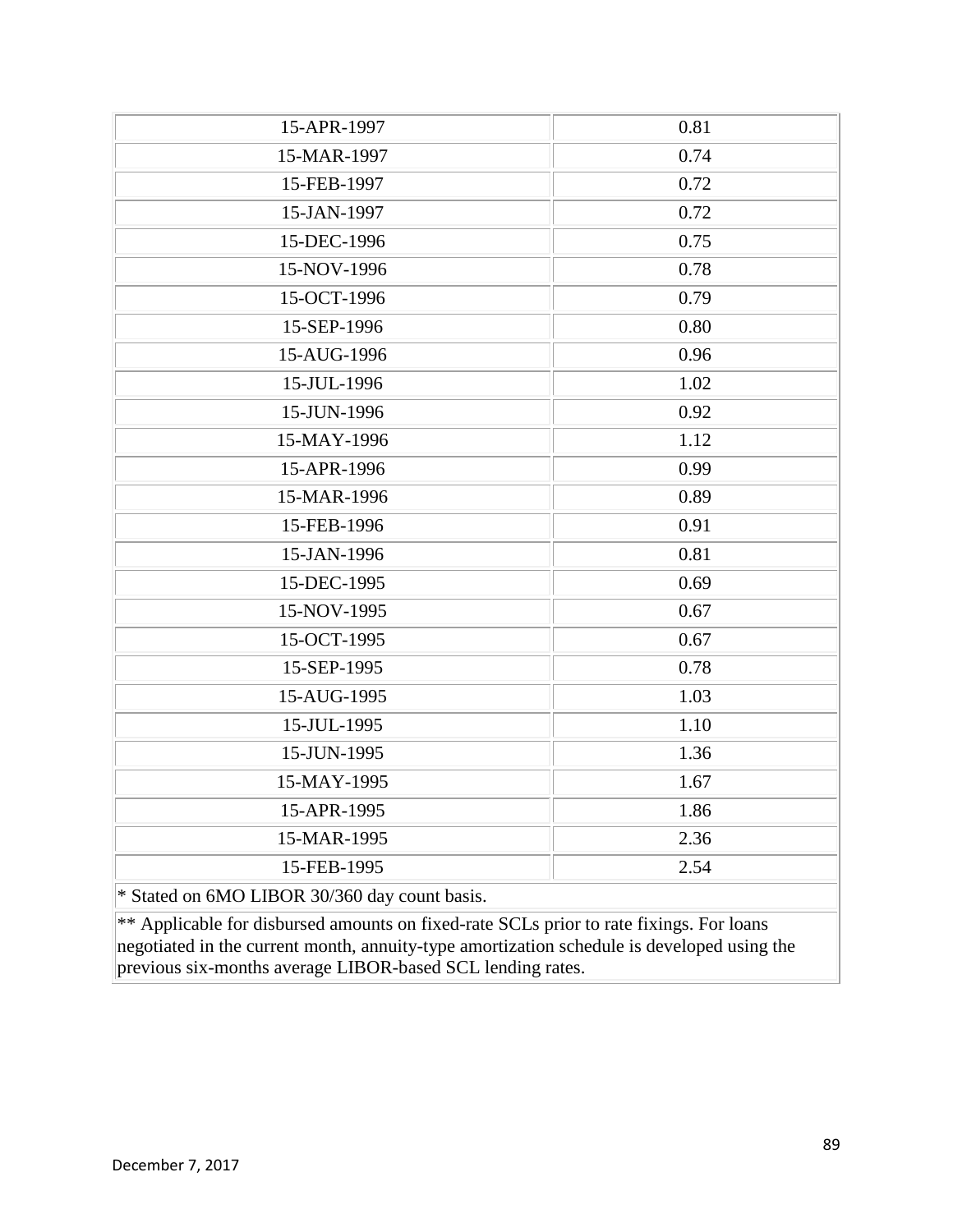#### **POUNDS STERLING (For Loans to Which Invitation to Negotiate Was Extended Prior To July 31, 1998~) Lending Rates for LIBOR-based\* Single Currency Loans (SCLs)**

| <b>Interest Period Beginning</b> | <b>Lending Rate**</b> |
|----------------------------------|-----------------------|
| 15-MAR-2011                      | 1.39                  |
| 15-FEB-2011                      | 1.39                  |
| 15-JAN-2011                      | 1.35                  |
| 15-DEC-2010                      | 1.33                  |
| 15-NOV-2010                      | 1.31                  |
| 15-OCT-2010                      | 1.31                  |
| 15-SEP-2010                      | 1.31                  |
| 15-AUG-2010                      | 1.30                  |
| 15-JUL-2010                      | 1.30                  |
| 15-JUN-2010                      | 1.25                  |
| 15-MAY-2010                      | 1.20                  |
| 15-APR-2010                      | 1.13                  |
| 15-MAR-2010                      | 1.11                  |
| 15-FEB-2010                      | 1.10                  |
| 15-JAN-2010                      | 1.08                  |
| 15-DEC-2009                      | 1.01                  |
| 15-NOV-2009                      | 1.00                  |
| 15-OCT-2009                      | 0.93                  |
| 15-SEP-2009                      | 0.99                  |
| 15-AUG-2009                      | 1.14                  |
| 15-JUL-2009                      | 1.38                  |
| 15-JUN-2009                      | 1.61                  |
| 15-MAY-2009                      | 1.71                  |
| 15-APR-2009                      | 1.91                  |
| 15-MAR-2009                      | 2.19                  |
| 15-FEB-2009                      | 2.37                  |
| 15-JAN-2009                      | 2.60                  |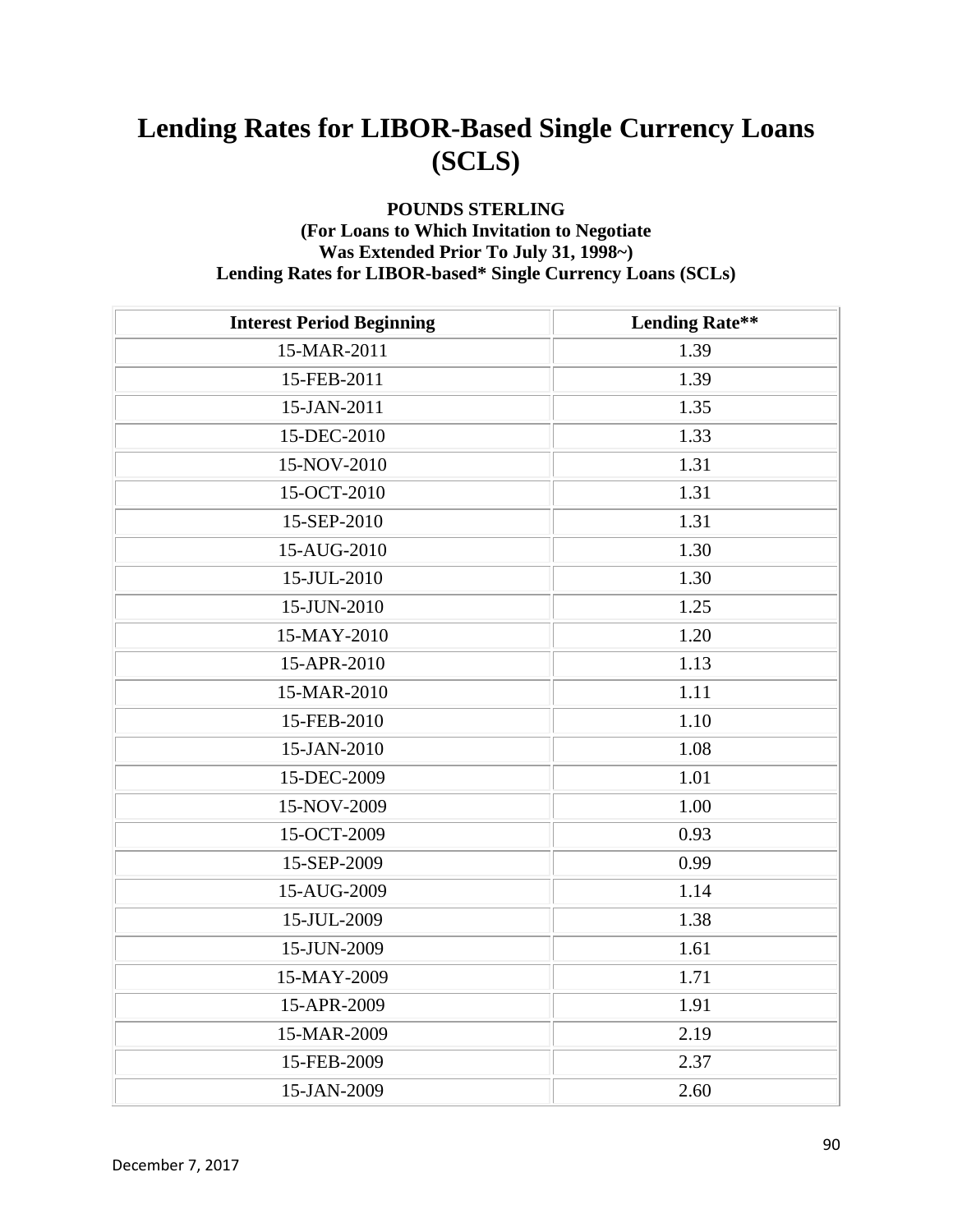| 15-DEC-2008 | 3.48 |
|-------------|------|
| 15-NOV-2008 | 4.43 |
| 15-OCT-2008 | 6.51 |
| 15-SEP-2008 | 6.02 |
| 15-AUG-2008 | 6.10 |
| 15-JUL-2008 | 6.19 |
| 15-JUN-2008 | 6.32 |
| 15-MAY-2008 | 6.03 |
| 15-APR-2008 | 6.03 |
| 15-MAR-2008 | 6.04 |
| 15-FEB-2008 | 5.72 |
| 15-JAN-2008 | 5.70 |
| 15-DEC-2007 | 6.40 |
| 15-NOV-2007 | 6.34 |
| 15-OCT-2007 | 6.44 |
| 15-SEP-2007 | 6.75 |
| 15-AUG-2007 | 6.55 |
| 15-JUL-2007 | 6.30 |
| 15-JUN-2007 | 6.14 |
| 15-MAY-2007 | 6.00 |
| 15-APR-2007 | 5.86 |
| 15-MAR-2007 | 5.76 |
| 15-FEB-2007 | 5.77 |
| 15-JAN-2007 | 5.82 |
| 15-DEC-2006 | 5.55 |
| 15-NOV-2006 | 5.45 |
| 15-OCT-2006 | 5.39 |
| 15-SEP-2006 | 5.31 |
| 15-AUG-2006 | 5.23 |
| 15-JUL-2006 | 4.91 |
| 15-JUN-2006 | 4.91 |
| 15-MAY-2006 | 4.91 |
| 15-APR-2006 | 4.76 |
| 15-MAR-2006 | 4.71 |
| 15-FEB-2006 | 4.66 |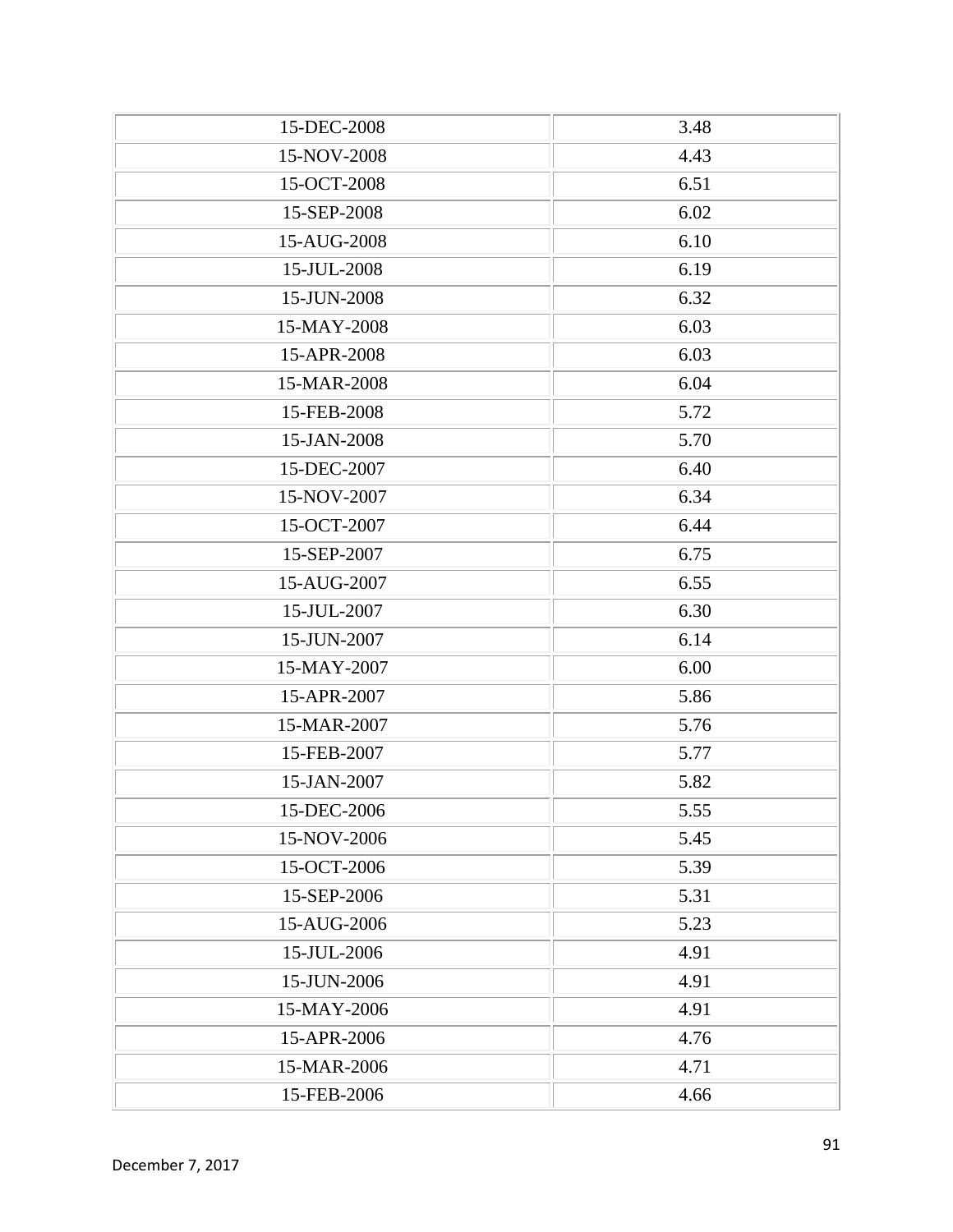| 15-JAN-2006 | 4.68 |
|-------------|------|
| 15-DEC-2005 | 4.84 |
| 15-NOV-2005 | 4.82 |
| 15-OCT-2005 | 4.74 |
| 15-SEP-2005 | 4.75 |
| 15-AUG-2005 | 4.74 |
| 15-JUL-2005 | 4.73 |
| 15-JUN-2005 | 5.00 |
| 15-MAY-2005 | 5.01 |
| 15-APR-2005 | 5.12 |
| 15-MAR-2005 | 5.23 |
| 15-FEB-2005 | 5.11 |
| 15-JAN-2005 | 5.01 |
| 15-DEC-2004 | 5.07 |
| 15-NOV-2004 | 5.11 |
| 15-OCT-2004 | 5.12 |
| 15-SEP-2004 | 5.21 |
| 15-AUG-2004 | 5.24 |
| 15-JUL-2004 | 5.19 |
| 15-JUN-2004 | 5.26 |
| 15-MAY-2004 | 4.88 |
| 15-APR-2004 | 4.74 |
| 15-MAR-2004 | 4.58 |
| 15-FEB-2004 | 4.46 |
| 15-JAN-2004 | 4.35 |
| 15-DEC-2003 | 4.38 |
| 15-NOV-2003 | 4.35 |
| 15-OCT-2003 | 4.12 |
| 15-SEP-2003 | 3.97 |
| 15-AUG-2003 | 3.78 |
| 15-JUL-2003 | 3.62 |
| 15-JUN-2003 | 3.77 |
| 15-MAY-2003 | 3.84 |
| 15-APR-2003 | 3.86 |
| 15-MAR-2003 | 3.77 |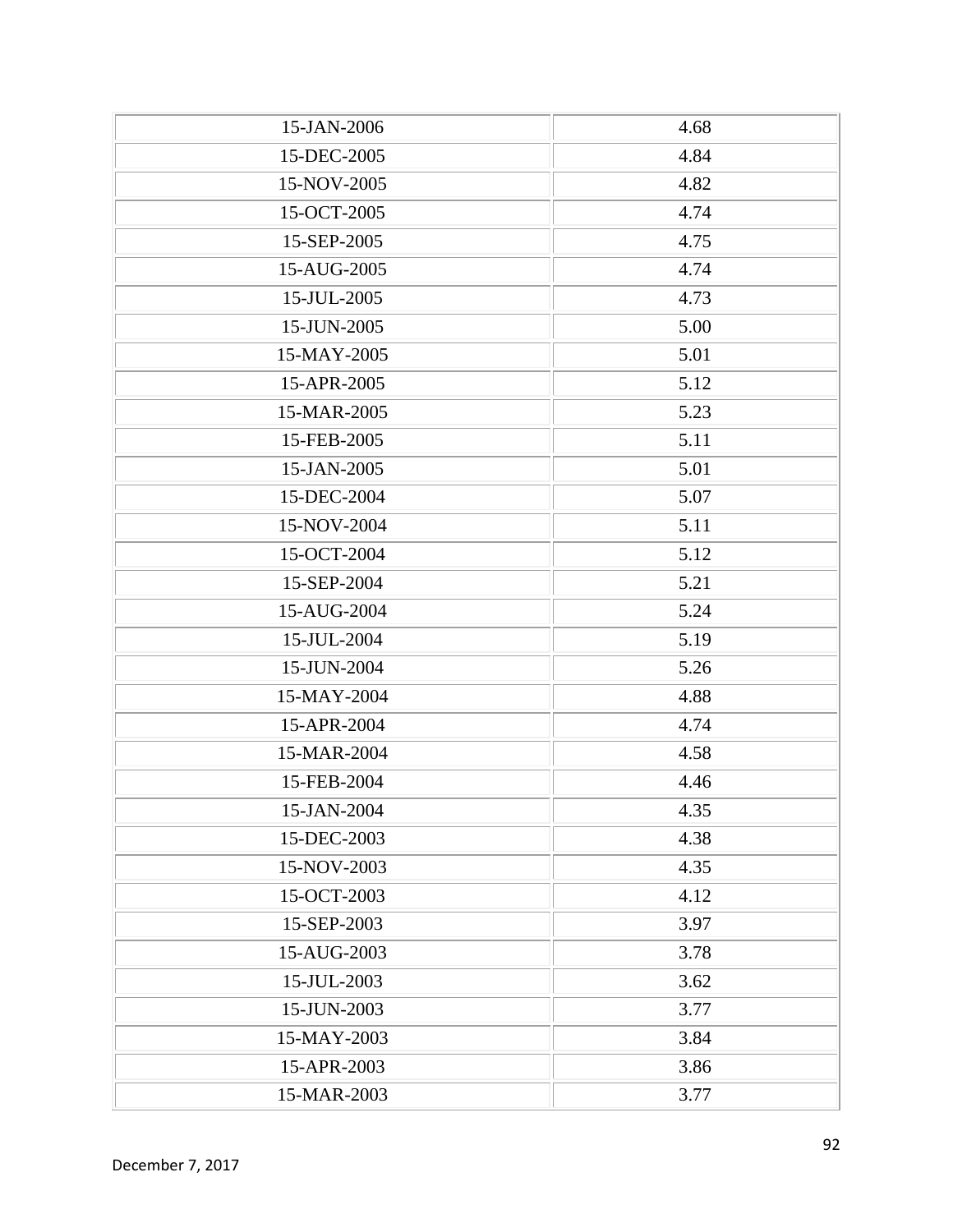| 15-FEB-2003 | 3.88 |
|-------------|------|
| 15-JAN-2003 | 4.21 |
| 15-DEC-2002 | 4.22 |
| 15-NOV-2002 | 4.23 |
| 15-OCT-2002 | 4.22 |
| 15-SEP-2002 | 4.25 |
| 15-AUG-2002 | 4.20 |
| 15-JUL-2002 | 4.44 |
| 15-JUN-2002 | 4.61 |
| 15-MAY-2002 | 4.58 |
| 15-APR-2002 | 4.56 |
| 15-MAR-2002 | 4.54 |
| 15-FEB-2002 | 4.44 |
| 15-JAN-2002 | 4.35 |
| 15-DEC-2001 | 4.27 |
| 15-NOV-2001 | 4.20 |
| 15-OCT-2001 | 4.65 |
| 15-SEP-2001 | 4.84 |
| 15-AUG-2001 | 5.17 |
| 15-JUL-2001 | 5.52 |
| 15-JUN-2001 | 5.57 |
| 15-MAY-2001 | 5.41 |
| 15-APR-2001 | 5.54 |
| 15-MAR-2001 | 5.62 |
| 15-FEB-2001 | 5.87 |
| 15-JAN-2001 | 5.96 |
| 15-DEC-2000 | 6.15 |
| 15-NOV-2000 | 6.29 |
| 15-OCT-2000 | 6.43 |
| 15-SEP-2000 | 6.48 |
| 15-AUG-2000 | 6.49 |
| 15-JUL-2000 | 6.46 |
| 15-JUN-2000 | 6.49 |
| 15-MAY-2000 | 6.69 |
| 15-APR-2000 | 6.59 |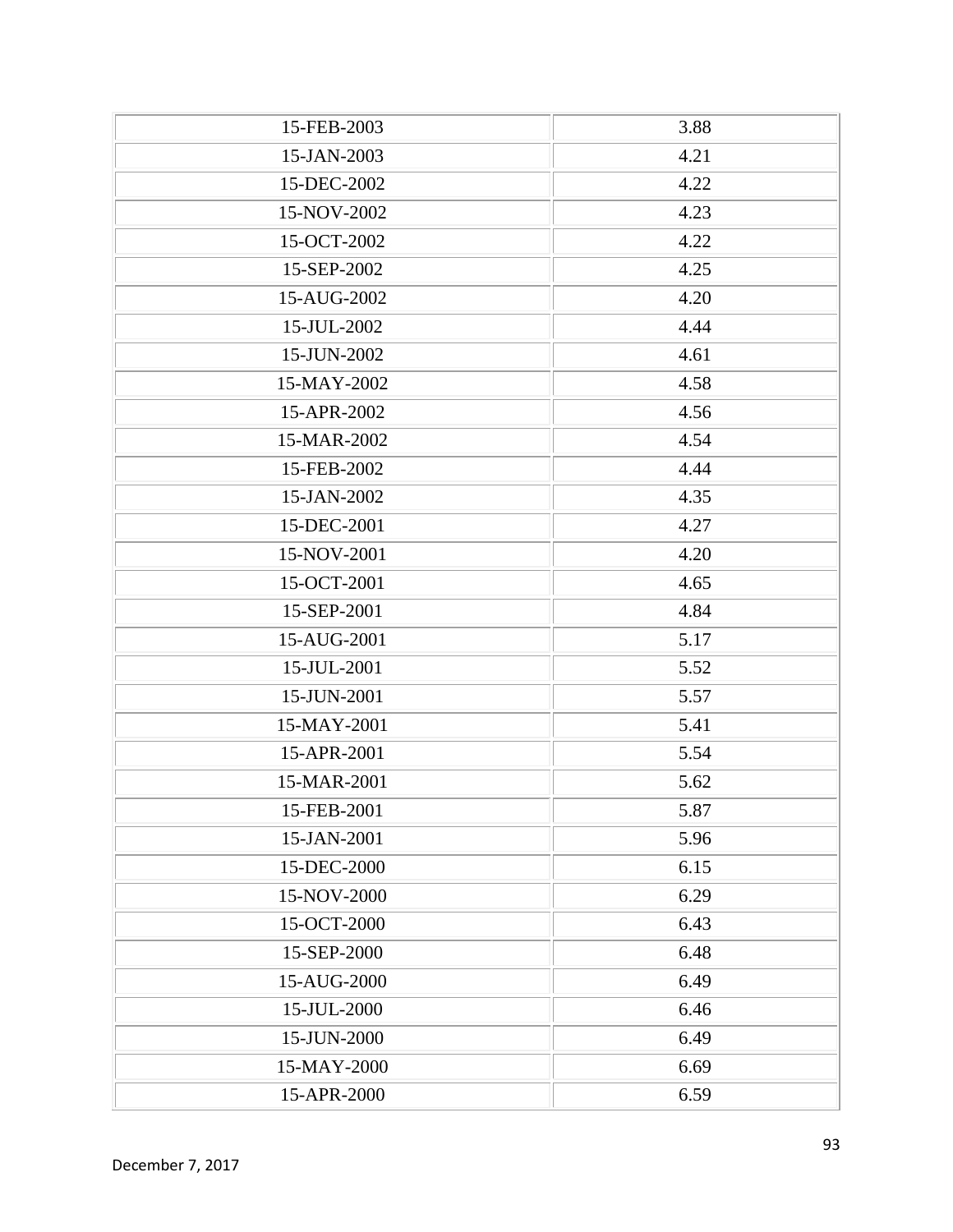| 15-MAR-2000 | 6.57 |
|-------------|------|
| 15-FEB-2000 | 6.56 |
| 15-JAN-2000 | 6.55 |
| 15-DEC-1999 | 6.36 |
| 15-NOV-1999 | 6.03 |
| 15-OCT-1999 | 6.26 |
| 15-SEP-1999 | 6.09 |
| 15-AUG-1999 | 5.77 |
| 15-JUL-1999 | 5.43 |
| 15-JUN-1999 | 5.27 |
| 15-MAY-1999 | 5.47 |
| 15-APR-1999 | 5.44 |
| 15-MAR-1999 | 5.50 |
| 15-FEB-1999 | 5.44 |
| 15-JAN-1999 | 5.73 |
| 15-DEC-1998 | 6.19 |
| 15-NOV-1998 | 6.90 |
| 15-OCT-1998 | 7.21 |
| 15-SEP-1998 | 7.46 |
| 15-AUG-1998 | 7.90 |
| 15-JUL-1998 | 7.97 |
| 15-JUN-1998 | 7.87 |
| 15-MAY-1998 | 7.67 |
| 15-APR-1998 | 7.69 |
| 15-MAR-1998 | 7.71 |
| 15-FEB-1998 | 7.67 |
| 15-JAN-1998 | 7.78 |
| 15-DEC-1997 | 7.91 |
| 15-NOV-1997 | 7.97 |
| 15-OCT-1997 | 7.61 |
| 15-SEP-1997 | 7.54 |
| 15-AUG-1997 | 7.50 |
| 15-JUL-1997 | 7.37 |
| 15-JUN-1997 | 7.09 |
| 15-MAY-1997 | 6.91 |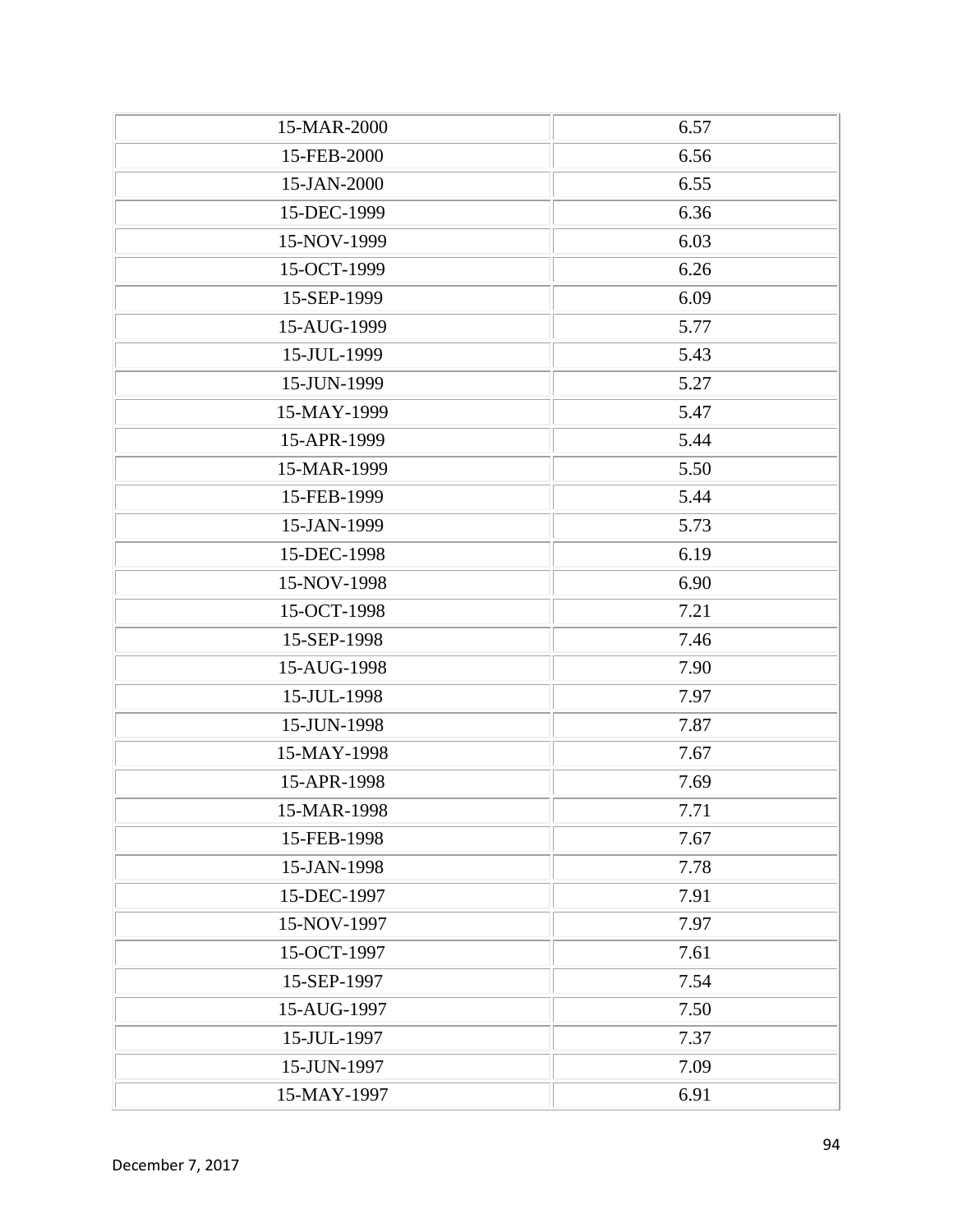| 15-APR-1997                                                                                | 6.91 |
|--------------------------------------------------------------------------------------------|------|
| 15-MAR-1997                                                                                | 6.66 |
| 15-FEB-1997                                                                                | 6.66 |
| 15-JAN-1997                                                                                | 6.88 |
| 15-DEC-1996                                                                                | 6.82 |
| 15-NOV-1996                                                                                | 6.89 |
| 15-OCT-1996                                                                                | 6.35 |
| 15-SEP-1996                                                                                | 6.14 |
| 15-AUG-1996                                                                                | 6.20 |
| 15-JUL-1996                                                                                | 6.07 |
| 15-JUN-1996                                                                                | 6.20 |
| 15-MAY-1996                                                                                | 6.45 |
| 15-APR-1996                                                                                | 6.39 |
| 15-MAR-1996                                                                                | 6.40 |
| 15-FEB-1996                                                                                | 6.39 |
| 15-JAN-1996                                                                                | 6.69 |
| 15-DEC-1995                                                                                | 6.60 |
| 15-NOV-1995                                                                                | 6.91 |
| 15-OCT-1995                                                                                | 7.10 |
| 15-SEP-1995                                                                                | 6.94 |
| 15-AUG-1995                                                                                | 7.26 |
| 15-JUL-1995                                                                                | 7.22 |
| 15-JUN-1995                                                                                | 7.04 |
| 15-MAY-1995                                                                                | 7.36 |
| 15-APR-1995                                                                                | 7.27 |
| 15-MAR-1995                                                                                | 7.33 |
| 15-FEB-1995                                                                                | 7.42 |
| * Stated on 6MO LIBOR 30/360 day count basis.                                              |      |
| ** Applicable for disbursed amounts on fixed-rate SCLs prior to rate fixings. For loans    |      |
| negotiated in the current month, annuity-type amortization schedule is developed using the |      |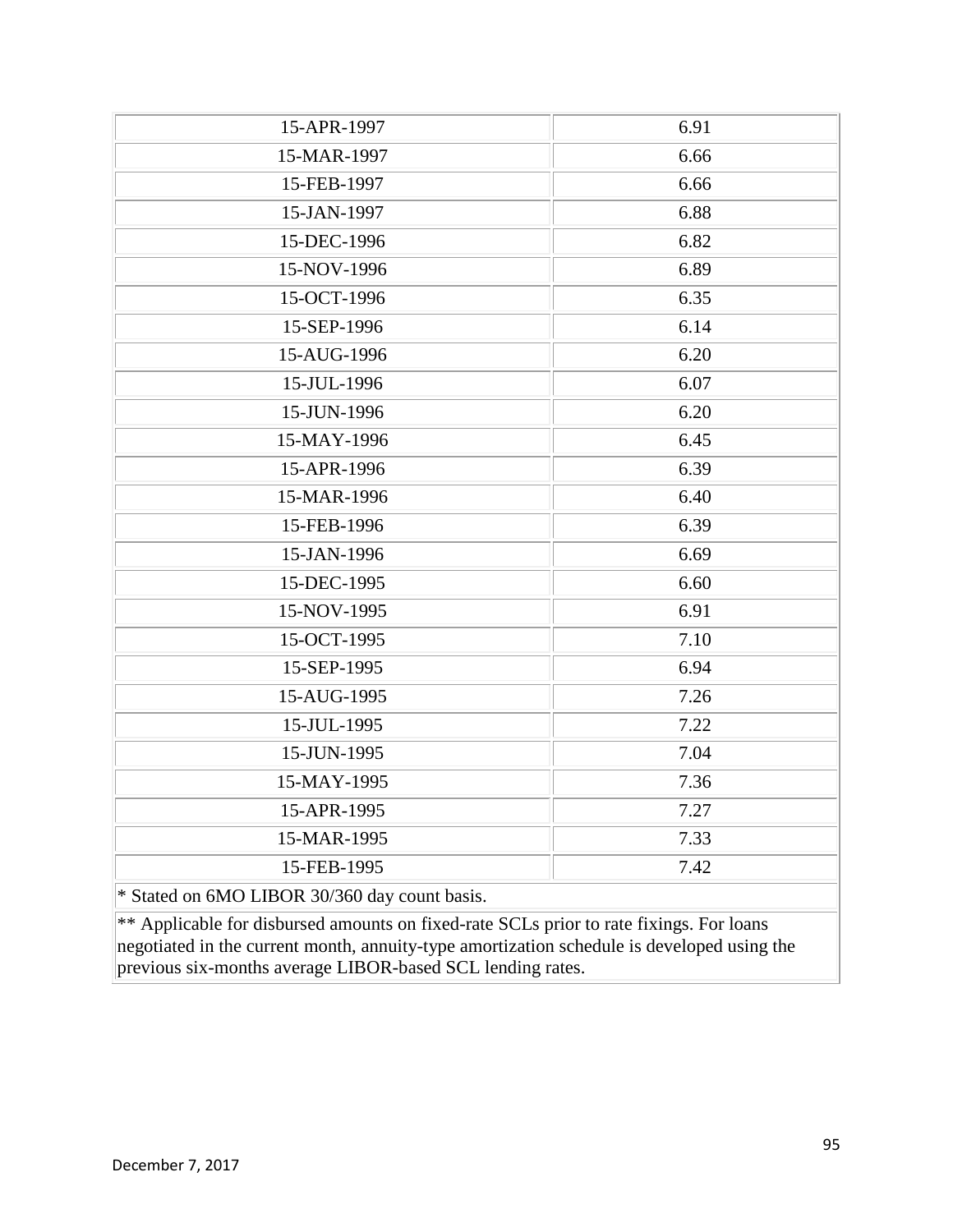#### **EURO**

### **(For Loans to Which Invitation to Negotiate Was Extended Prior To July 31, 1998~) Lending Rates for LIBOR-based\* Single Currency Loans (SCLs)**

| <b>Interest Period Beginning</b> | <b>Lending Rate**</b> |
|----------------------------------|-----------------------|
| 15-MAR-2011                      | 1.71                  |
| 15-FEB-2011                      | 1.56                  |
| 15-JAN-2011                      | 1.45                  |
| 15-DEC-2010                      | 1.47                  |
| 15-NOV-2010                      | 1.50                  |
| 15-OCT-2010                      | 1.45                  |
| 15-SEP-2010                      | 1.38                  |
| 15-AUG-2010                      | 1.38                  |
| 15-JUL-2010                      | 1.33                  |
| 15-JUN-2010                      | 1.18                  |
| 15-MAY-2010                      | 1.16                  |
| 15-APR-2010                      | 1.12                  |
| 15-MAR-2010                      | 1.14                  |
| 15-FEB-2010                      | 1.14                  |
| 15-JAN-2010                      | 1.18                  |
| 15-DEC-2009                      | 1.14                  |
| 15-NOV-2009                      | 1.14                  |
| 15-OCT-2009                      | 1.17                  |
| 15-SEP-2009                      | 1.19                  |
| 15-AUG-2009                      | 1.27                  |
| 15-JUL-2009                      | 1.38                  |
| 15-JUN-2009                      | 1.63                  |
| 15-MAY-2009                      | 1.62                  |
| 15-APR-2009                      | 1.76                  |
| 15-MAR-2009                      | 1.94                  |
| 15-FEB-2009                      | 2.18                  |
| 15-JAN-2009                      | 2.81                  |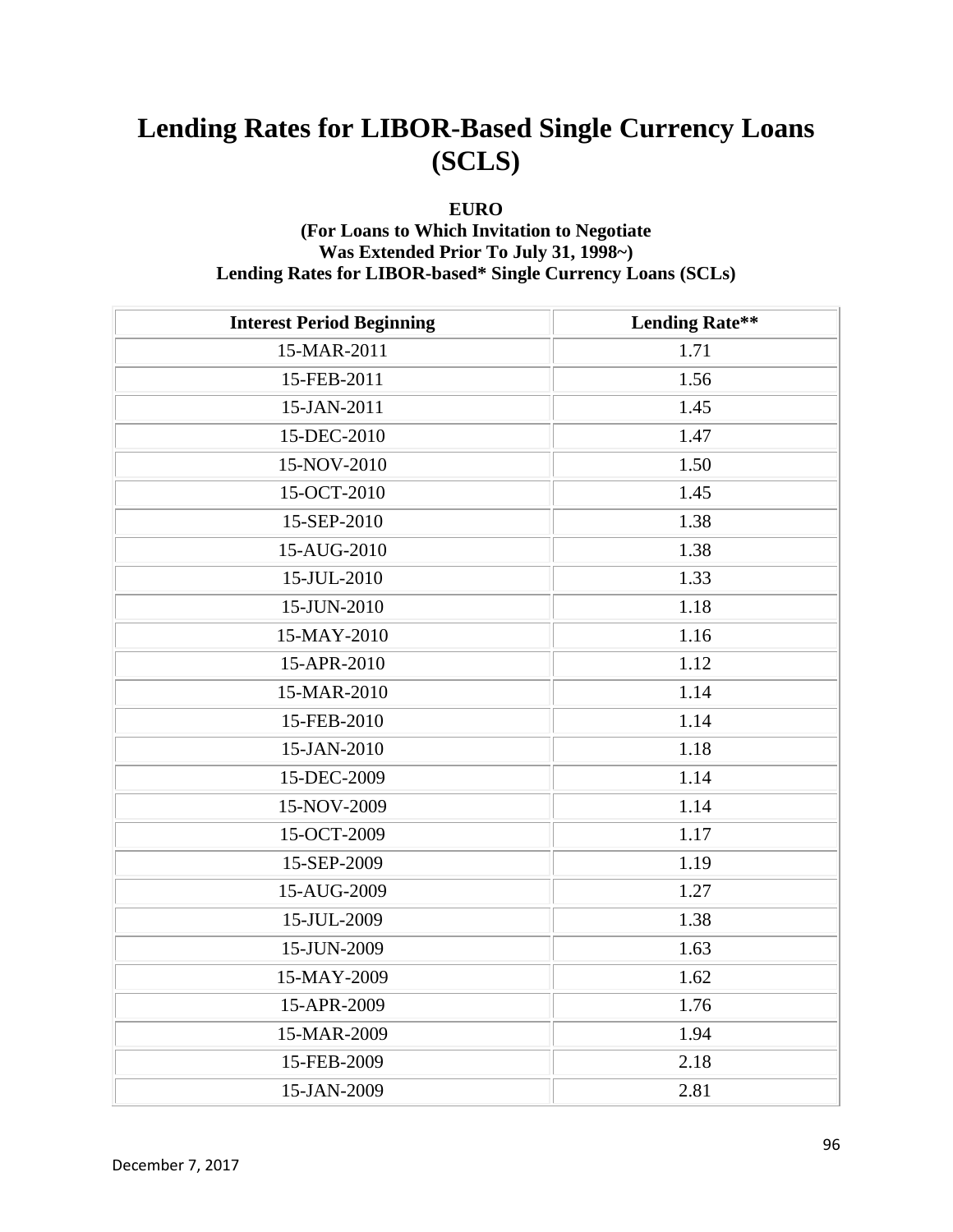| 15-DEC-2008 | 3.59 |
|-------------|------|
| 15-NOV-2008 | 4.46 |
| 15-OCT-2008 | 5.52 |
| 15-SEP-2008 | 5.34 |
| 15-AUG-2008 | 5.32 |
| 15-JUL-2008 | 5.31 |
| 15-JUN-2008 | 5.25 |
| 15-MAY-2008 | 5.01 |
| 15-APR-2008 | 4.88 |
| 15-MAR-2008 | 4.73 |
| 15-FEB-2008 | 4.46 |
| 15-JAN-2008 | 4.75 |
| 15-DEC-2007 | 5.05 |
| 15-NOV-2007 | 4.72 |
| 15-OCT-2007 | 4.84 |
| 15-SEP-2007 | 4.91 |
| 15-AUG-2007 | 4.71 |
| 15-JUL-2007 | 4.51 |
| 15-JUN-2007 | 4.42 |
| 15-MAY-2007 | 4.30 |
| 15-APR-2007 | 4.23 |
| 15-MAR-2007 | 4.14 |
| 15-FEB-2007 | 4.09 |
| 15-JAN-2007 | 4.04 |
| 15-DEC-2006 | 3.92 |
| 15-NOV-2006 | 3.87 |
| 15-OCT-2006 | 3.78 |
| 15-SEP-2006 | 3.67 |
| 15-AUG-2006 | 3.55 |
| 15-JUL-2006 | 3.42 |
| 15-JUN-2006 | 3.19 |
| 15-MAY-2006 | 3.16 |
| 15-APR-2006 | 3.00 |
| 15-MAR-2006 | 2.94 |
| 15-FEB-2006 | 2.81 |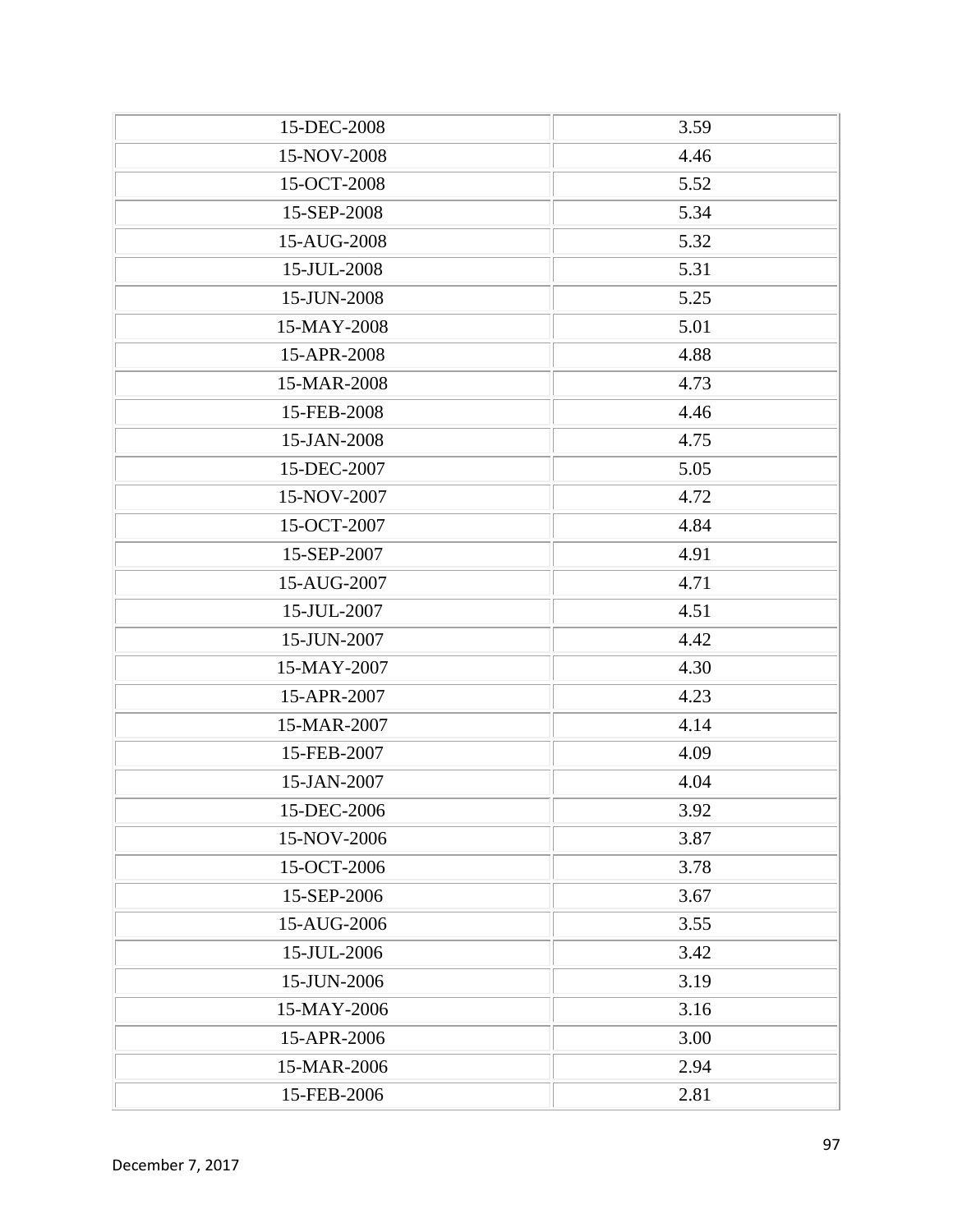| 15-JAN-2006 | 2.75 |
|-------------|------|
| 15-DEC-2005 | 2.76 |
| 15-NOV-2005 | 2.65 |
| 15-OCT-2005 | 2.42 |
| 15-SEP-2005 | 2.34 |
| 15-AUG-2005 | 2.34 |
| 15-JUL-2005 | 2.31 |
| 15-JUN-2005 | 2.26 |
| 15-MAY-2005 | 2.30 |
| 15-APR-2005 | 2.33 |
| 15-MAR-2005 | 2.33 |
| 15-FEB-2005 | 2.32 |
| 15-JAN-2005 | 2.35 |
| 15-DEC-2004 | 2.37 |
| 15-NOV-2004 | 2.40 |
| 15-OCT-2004 | 2.36 |
| 15-SEP-2004 | 2.38 |
| 15-AUG-2004 | 2.33 |
| 15-JUL-2004 | 2.35 |
| 15-JUN-2004 | 2.39 |
| 15-MAY-2004 | 2.34 |
| 15-APR-2004 | 2.23 |
| 15-MAR-2004 | 2.25 |
| 15-FEB-2004 | 2.27 |
| 15-JAN-2004 | 2.30 |
| 15-DEC-2003 | 2.39 |
| 15-NOV-2003 | 2.44 |
| 15-OCT-2003 | 2.35 |
| 15-SEP-2003 | 2.37 |
| 15-AUG-2003 | 2.35 |
| 15-JUL-2003 | 2.27 |
| 15-JUN-2003 | 2.26 |
| 15-MAY-2003 | 2.57 |
| 15-APR-2003 | 2.66 |
| 15-MAR-2003 | 2.67 |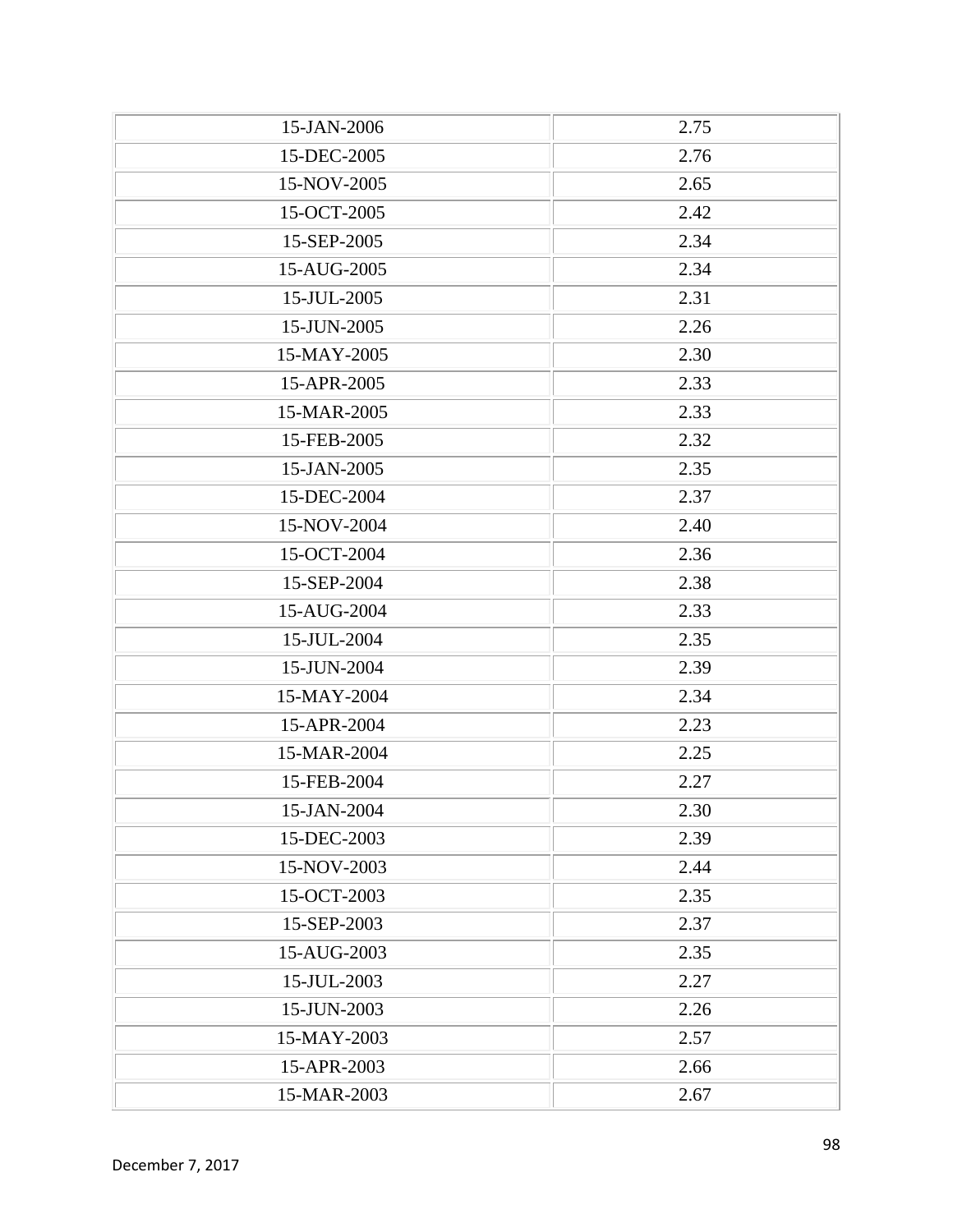| 15-FEB-2003 | 2.78 |
|-------------|------|
| 15-JAN-2003 | 2.97 |
| 15-DEC-2002 | 3.10 |
| 15-NOV-2002 | 3.24 |
| 15-OCT-2002 | 3.32 |
| 15-SEP-2002 | 3.52 |
| 15-AUG-2002 | 3.56 |
| 15-JUL-2002 | 3.71 |
| 15-JUN-2002 | 3.81 |
| 15-MAY-2002 | 3.78 |
| 15-APR-2002 | 3.75 |
| 15-MAR-2002 | 3.67 |
| 15-FEB-2002 | 3.60 |
| 15-JAN-2002 | 3.54 |
| 15-DEC-2001 | 3.42 |
| 15-NOV-2001 | 3.39 |
| 15-OCT-2001 | 3.68 |
| 15-SEP-2001 | 4.22 |
| 15-AUG-2001 | 4.40 |
| 15-JUL-2001 | 4.60 |
| 15-JUN-2001 | 4.58 |
| 15-MAY-2001 | 4.65 |
| 15-APR-2001 | 4.79 |
| 15-MAR-2001 | 4.84 |
| 15-FEB-2001 | 4.83 |
| 15-JAN-2001 | 4.88 |
| 15-DEC-2000 | 5.12 |
| 15-NOV-2000 | 5.31 |
| 15-OCT-2000 | 5.23 |
| 15-SEP-2000 | 5.22 |
| 15-AUG-2000 | 5.12 |
| 15-JUL-2000 | 4.97 |
| 15-JUN-2000 | 4.90 |
| 15-MAY-2000 | 4.61 |
| 15-APR-2000 | 4.24 |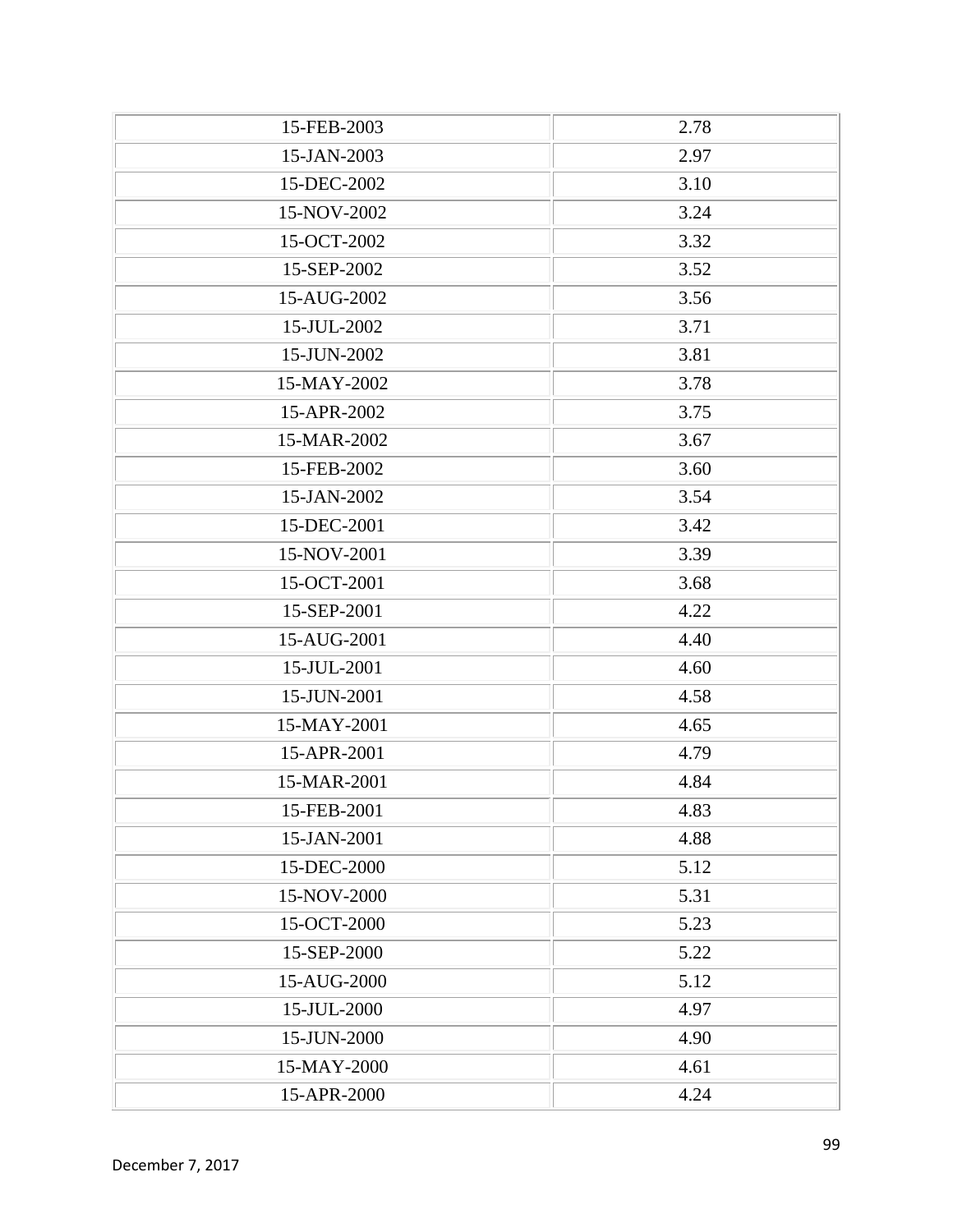| 15-MAR-2000                                                                                                                                                                                                                                         | 4.14 |
|-----------------------------------------------------------------------------------------------------------------------------------------------------------------------------------------------------------------------------------------------------|------|
| 15-FEB-2000                                                                                                                                                                                                                                         | 3.86 |
| 15-JAN-2000                                                                                                                                                                                                                                         | 3.71 |
| 15-DEC-1999                                                                                                                                                                                                                                         | 3.64 |
| 15-NOV-1999                                                                                                                                                                                                                                         | 3.62 |
| 15-OCT-1999                                                                                                                                                                                                                                         | 3.61 |
| 15-SEP-1999                                                                                                                                                                                                                                         | 3.26 |
| 15-AUG-1999                                                                                                                                                                                                                                         | 3.22 |
| 15-JUL-1999                                                                                                                                                                                                                                         | 3.01 |
| 15-JUN-1999                                                                                                                                                                                                                                         | 2.79 |
| 15-MAY-1999                                                                                                                                                                                                                                         | 2.71 |
| 15-APR-1999                                                                                                                                                                                                                                         | 2.78 |
| 15-MAR-1999                                                                                                                                                                                                                                         | 3.17 |
| 15-FEB-1999                                                                                                                                                                                                                                         | 3.17 |
| 15-JAN-1999                                                                                                                                                                                                                                         | 3.25 |
| * Stated on 6MO LIBOR 30/360 day count basis.                                                                                                                                                                                                       |      |
| ** Applicable for disbursed amounts on fixed-rate SCLs prior to rate fixings. For loans<br>negotiated in the current month, annuity-type amortization schedule is developed using the<br>previous six-months average LIBOR-based SCL lending rates. |      |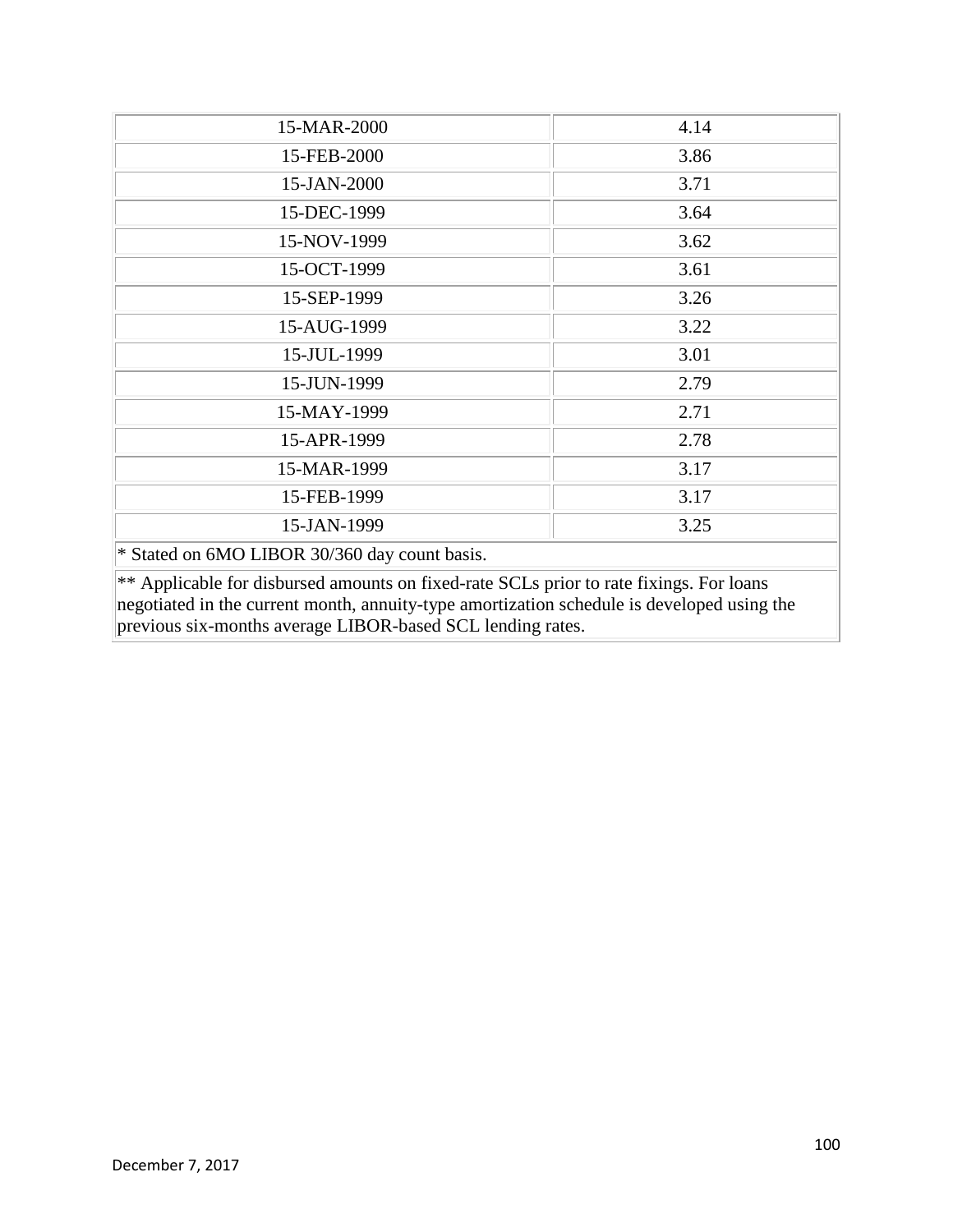#### **FRENCH FRANC (For Loans to Which Invitation to Negotiate Was Extended Prior To July 31, 1998~) Lending Rates for LIBOR-based\* Single Currency Loans (SCLs)**

| <b>Interest Period Beginning</b> | <b>Lending Rate**</b> |
|----------------------------------|-----------------------|
| 15-JUL-1999                      | 3.01                  |
| 15-JUN-1999                      | 2.79                  |
| 15-MAY-1999                      | 2.71                  |
| 15-APR-1999                      | 2.78                  |
| 15-MAR-1999                      | 3.17                  |
| 15-FEB-1999                      | 3.17                  |
| 15-JAN-1999                      | 3.25                  |
| 15-DEC-1998                      | 3.40                  |
| 15-NOV-1998                      | 3.72                  |
| 15-OCT-1998                      | 3.69                  |
| 15-SEP-1998                      | 3.69                  |
| 15-AUG-1998                      | 3.78                  |
| 15-JUL-1998                      | 3.80                  |
| 15-JUN-1998                      | 3.84                  |
| 15-MAY-1998                      | 3.89                  |
| 15-APR-1998                      | 3.90                  |
| 15-MAR-1998                      | 3.79                  |
| 15-FEB-1998                      | 3.80                  |
| 15-JAN-1998                      | 3.86                  |
| 15-DEC-1997                      | 3.94                  |
| 15-NOV-1997                      | 4.01                  |
| 15-OCT-1997                      | 3.89                  |
| 15-SEP-1997                      | 3.62                  |
| 15-AUG-1997                      | 3.70                  |
| 15-JUL-1997                      | 3.60                  |
| 15-JUN-1997                      | 3.68                  |
| 15-MAY-1997                      | 3.66                  |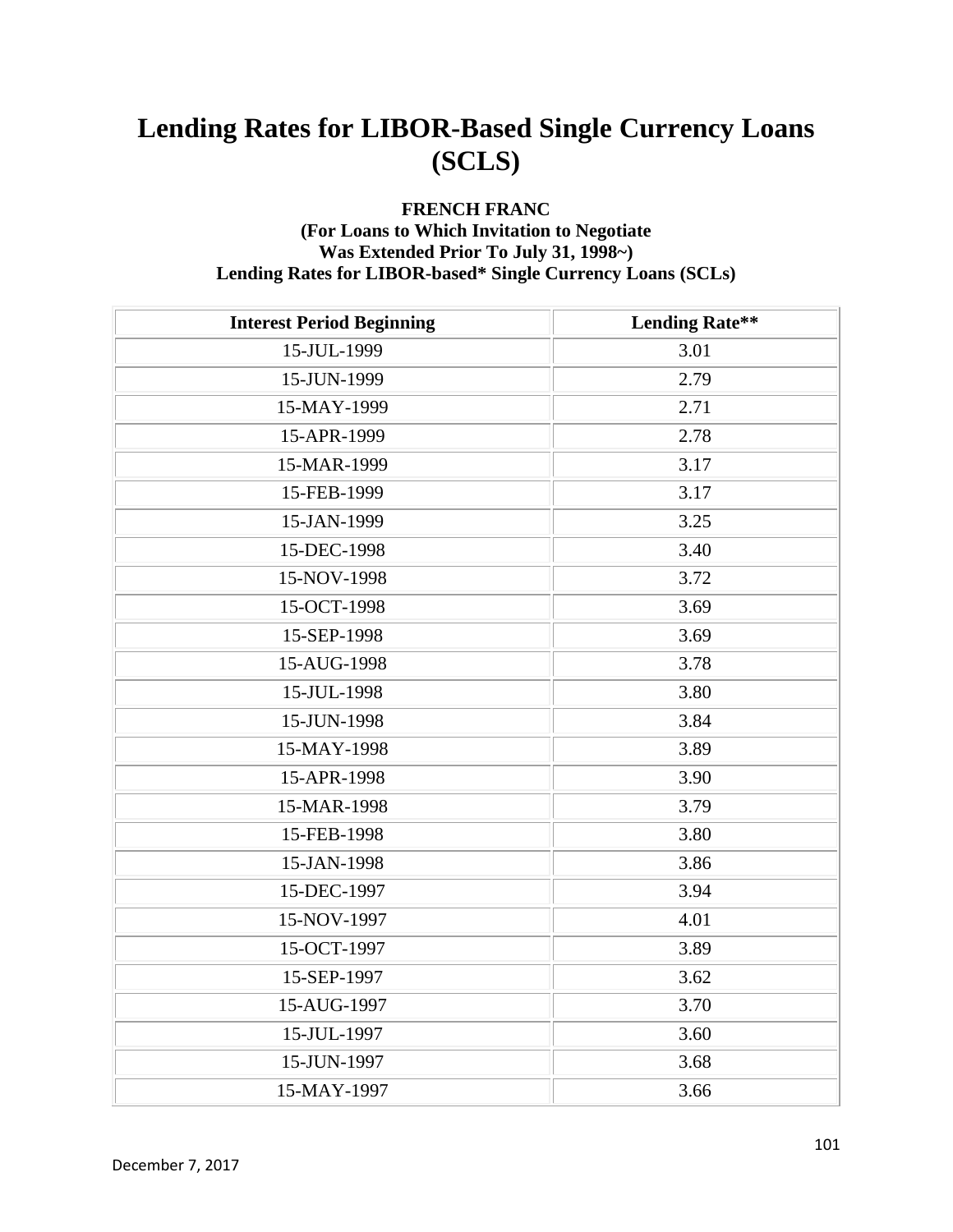| 15-APR-1997                                                                                | 3.59 |
|--------------------------------------------------------------------------------------------|------|
| 15-MAR-1997                                                                                | 3.66 |
| 15-FEB-1997                                                                                | 3.53 |
| 15-JAN-1997                                                                                | 3.53 |
| 15-DEC-1996                                                                                | 3.74 |
| 15-NOV-1996                                                                                | 3.79 |
| 15-OCT-1996                                                                                | 3.91 |
| 15-SEP-1996                                                                                | 4.09 |
| 15-AUG-1996                                                                                | 4.44 |
| 15-JUL-1996                                                                                | 4.19 |
| 15-JUN-1996                                                                                | 4.40 |
| 15-MAY-1996                                                                                | 4.22 |
| 15-APR-1996                                                                                | 4.41 |
| 15-MAR-1996                                                                                | 4.58 |
| 15-FEB-1996                                                                                | 4.75 |
| 15-JAN-1996                                                                                | 5.07 |
| 15-DEC-1995                                                                                | 5.78 |
| 15-NOV-1995                                                                                | 6.22 |
| 15-OCT-1995                                                                                | 6.85 |
| 15-SEP-1995                                                                                | 6.00 |
| 15-AUG-1995                                                                                | 6.16 |
| 15-JUL-1995                                                                                | 6.48 |
| 15-JUN-1995                                                                                | 7.17 |
| 15-MAY-1995                                                                                | 7.07 |
| 15-APR-1995                                                                                | 7.36 |
| 15-MAR-1995                                                                                | 8.80 |
| 15-FEB-1995                                                                                | 6.29 |
| * Stated on 6MO LIBOR 30/360 day count basis.                                              |      |
| ** Applicable for disbursed amounts on fixed-rate SCLs prior to rate fixings. For loans    |      |
| negotiated in the current month, annuity-type amortization schedule is developed using the |      |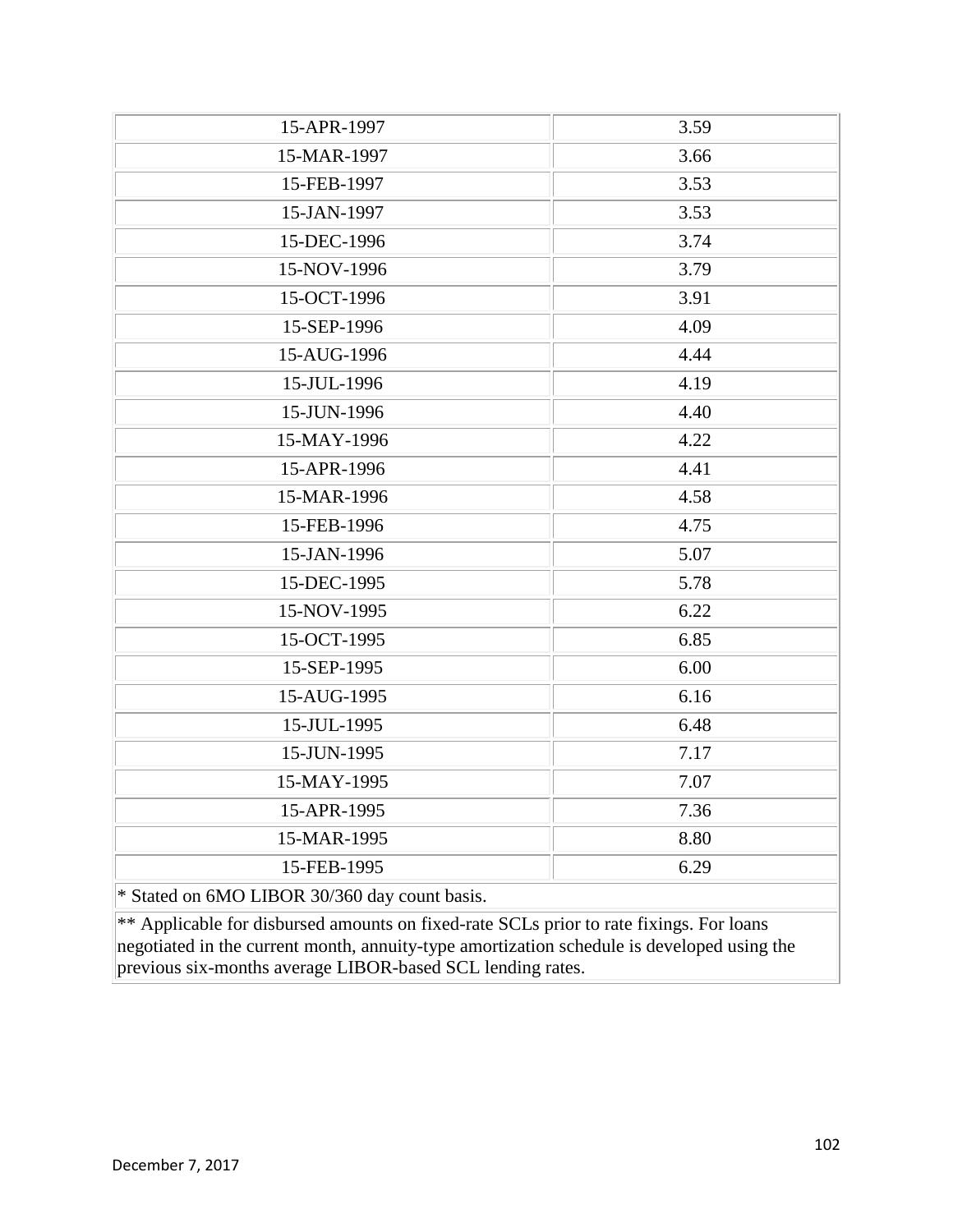#### **SPANISH PESETAS (For Loans to Which Invitation to Negotiate Was Extended Prior To July 31, 1998~) Lending Rates for LIBOR-based\* Single Currency Loans (SCLs)**

| <b>Interest Period Beginning</b> | <b>Lending Rate**</b> |
|----------------------------------|-----------------------|
| 15-JUL-1999                      | 3.01                  |
| 15-JUN-1999                      | 2.79                  |
| 15-MAY-1999                      | 2.71                  |
| 15-APR-1999                      | 2.78                  |
| 15-MAR-1999                      | 3.17                  |
| 15-FEB-1999                      | 3.17                  |
| 15-JAN-1999                      | 3.25                  |
| 15-DEC-1998                      | 3.46                  |
| 15-NOV-1998                      | 3.85                  |
| 15-OCT-1998                      | 3.95                  |
| 15-SEP-1998                      | 4.10                  |
| 15-AUG-1998                      | 4.35                  |
| 15-JUL-1998                      | 4.37                  |
| 15-JUN-1998                      | 4.42                  |
| 15-MAY-1998                      | 4.42                  |
| 15-APR-1998                      | 4.48                  |
| 15-MAR-1998                      | 4.44                  |
| 15-FEB-1998                      | 4.64                  |
| 15-JAN-1998                      | 4.75                  |
| 15-DEC-1997                      | 4.92                  |
| 15-NOV-1997                      | 5.15                  |
| 15-OCT-1997                      | 5.27                  |
| 15-SEP-1997                      | 5.31                  |
| 15-AUG-1997                      | 5.46                  |
| 15-JUL-1997                      | 5.35                  |
| 15-JUN-1997                      | 5.43                  |
| 15-MAY-1997                      | 5.49                  |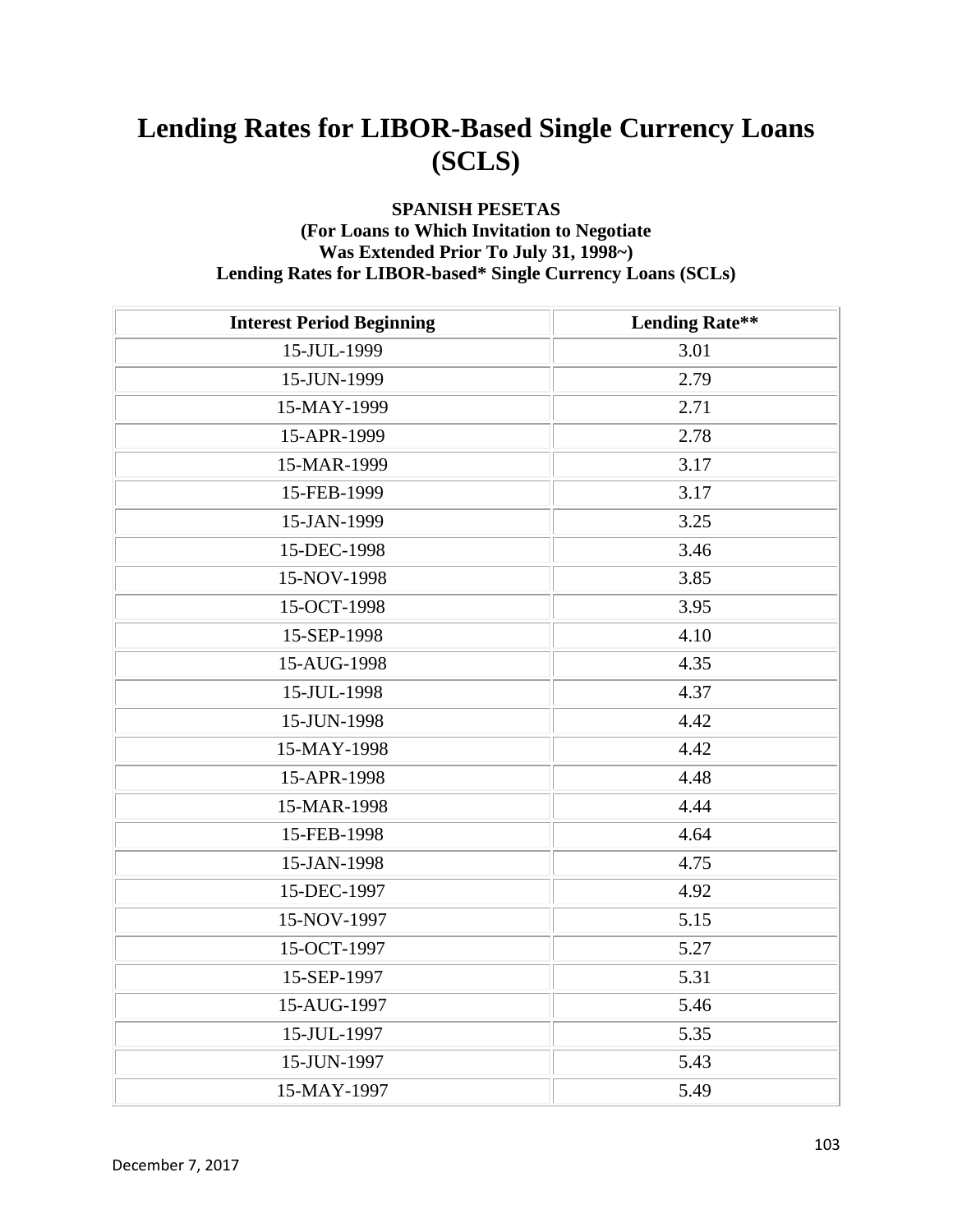| 15-APR-1997                                                                                     | 5.74 |  |
|-------------------------------------------------------------------------------------------------|------|--|
| 15-MAR-1997                                                                                     | 5.99 |  |
| 15-FEB-1997                                                                                     | 5.89 |  |
| $\ $ * Stated on 6MO LIBOR 30/360 day count basis.                                              |      |  |
| $\ast\ast$ Applicable for disbursed amounts on fixed-rate SCLs prior to rate fixings. For loans |      |  |
| negotiated in the current month, annuity-type amortization schedule is developed using the      |      |  |

December 7, 2017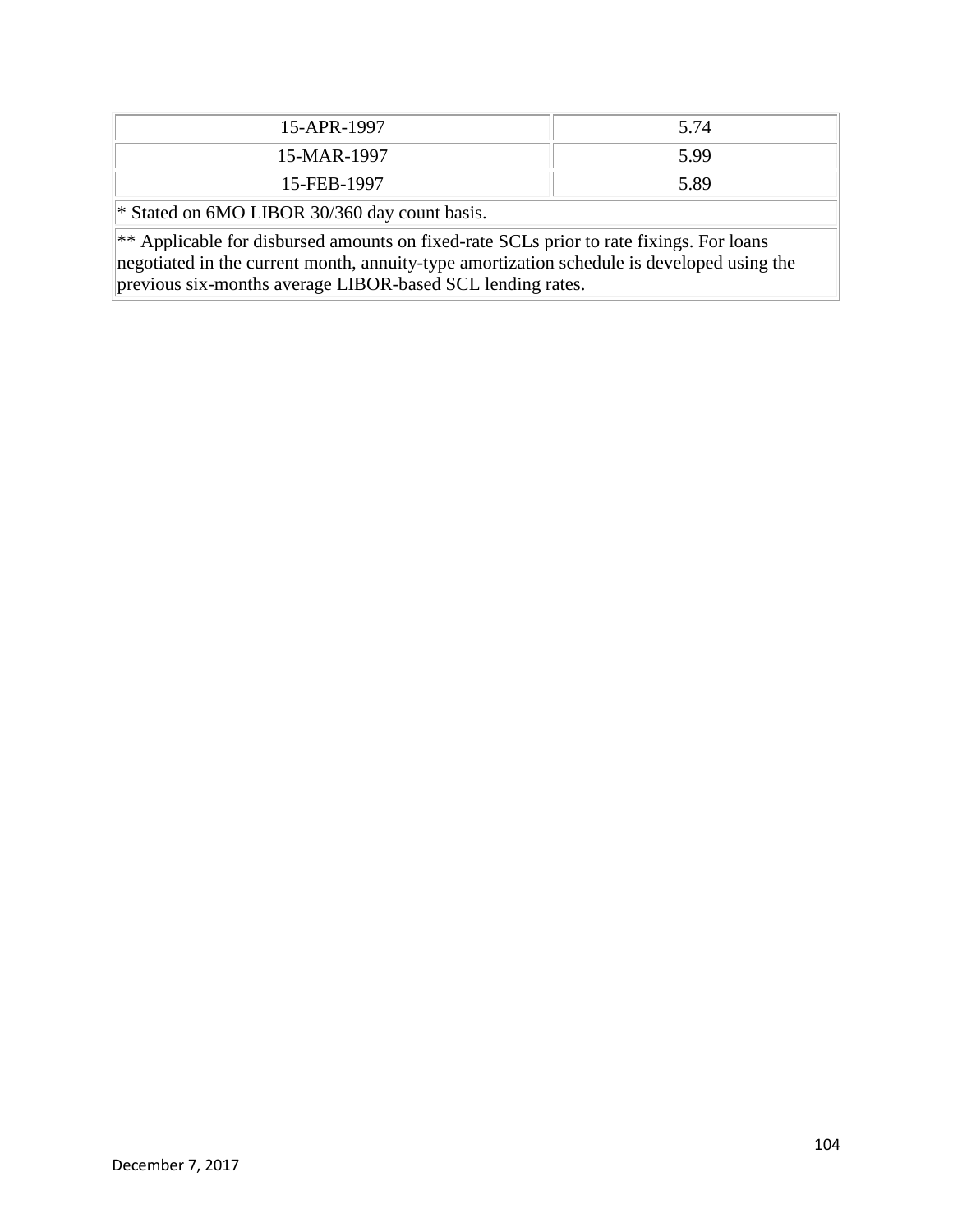#### **DEUTSCHE MARKS (For Loans to Which Invitation to Negotiate Was Extended Prior To July 31, 1998~) Lending Rates for LIBOR-based\* Single Currency Loans (SCLs)**

| <b>Interest Period Beginning</b> | <b>Lending Rate**</b> |
|----------------------------------|-----------------------|
| 15-JUL-1999                      | 3.01                  |
| 15-JUN-1999                      | 2.79                  |
| 15-MAY-1999                      | 2.71                  |
| 15-APR-1999                      | 2.78                  |
| 15-MAR-1999                      | 3.17                  |
| 15-FEB-1999                      | 3.17                  |
| 15-JAN-1999                      | 3.25                  |
| 15-DEC-1998                      | 3.41                  |
| 15-NOV-1998                      | 3.74                  |
| 15-OCT-1998                      | 3.71                  |
| 15-SEP-1998                      | 3.68                  |
| 15-AUG-1998                      | 3.78                  |
| 15-JUL-1998                      | 3.78                  |
| 15-JUN-1998                      | 3.86                  |
| 15-MAY-1998                      | 3.92                  |
| 15-APR-1998                      | 3.92                  |
| 15-MAR-1998                      | 3.73                  |
| 15-FEB-1998                      | 3.78                  |
| 15-JAN-1998                      | 3.83                  |
| 15-DEC-1997                      | 4.03                  |
| 15-NOV-1997                      | 4.03                  |
| 15-OCT-1997                      | 3.90                  |
| 15-SEP-1997                      | 3.56                  |
| 15-AUG-1997                      | 3.56                  |
| 15-JUL-1997                      | 3.34                  |
| 15-JUN-1997                      | 3.38                  |
| 15-MAY-1997                      | 3.45                  |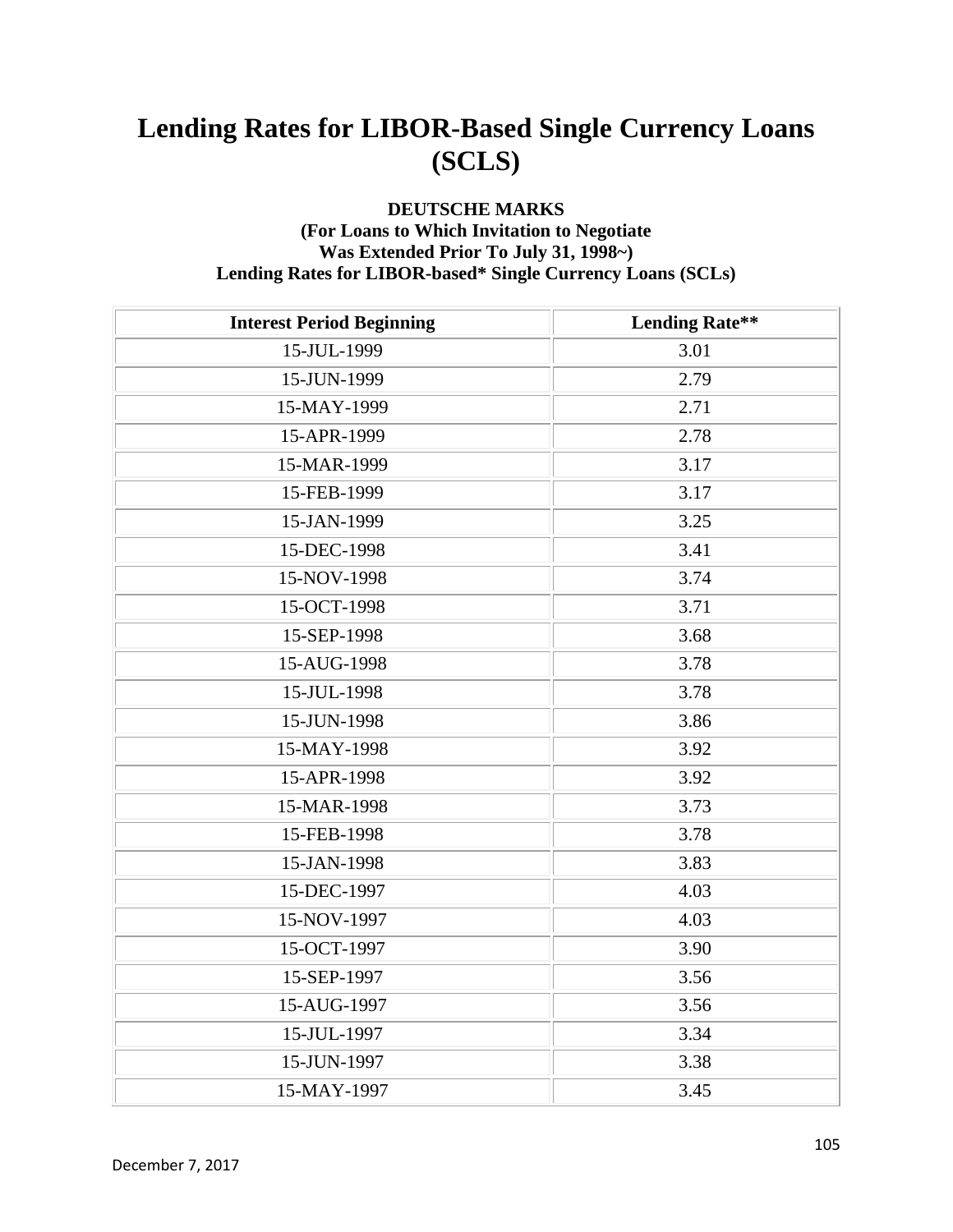| 15-APR-1997                                                                                | 3.50 |
|--------------------------------------------------------------------------------------------|------|
| 15-MAR-1997                                                                                | 3.50 |
| 15-FEB-1997                                                                                | 3.38 |
| 15-JAN-1997                                                                                | 3.35 |
| 15-DEC-1996                                                                                | 3.50 |
| 15-NOV-1996                                                                                | 3.44 |
| 15-OCT-1996                                                                                | 3.38 |
| 15-SEP-1996                                                                                | 3.42 |
| 15-AUG-1996                                                                                | 3.59 |
| 15-JUL-1996                                                                                | 3.72 |
| 15-JUN-1996                                                                                | 3.64 |
| 15-MAY-1996                                                                                | 3.51 |
| 15-APR-1996                                                                                | 3.57 |
| 15-MAR-1996                                                                                | 3.59 |
| 15-FEB-1996                                                                                | 3.52 |
| 15-JAN-1996                                                                                | 3.82 |
| 15-DEC-1995                                                                                | 4.07 |
| 15-NOV-1995                                                                                | 4.20 |
| 15-OCT-1995                                                                                | 4.30 |
| 15-SEP-1995                                                                                | 4.41 |
| 15-AUG-1995                                                                                | 4.67 |
| 15-JUL-1995                                                                                | 4.72 |
| 15-JUN-1995                                                                                | 4.73 |
| 15-MAY-1995                                                                                | 4.79 |
| 15-APR-1995                                                                                | 5.00 |
| 15-MAR-1995                                                                                | 5.42 |
| 15-FEB-1995                                                                                | 5.48 |
| * Stated on 6MO LIBOR 30/360 day count basis.                                              |      |
| ** Applicable for disbursed amounts on fixed-rate SCLs prior to rate fixings. For loans    |      |
| negotiated in the current month, annuity-type amortization schedule is developed using the |      |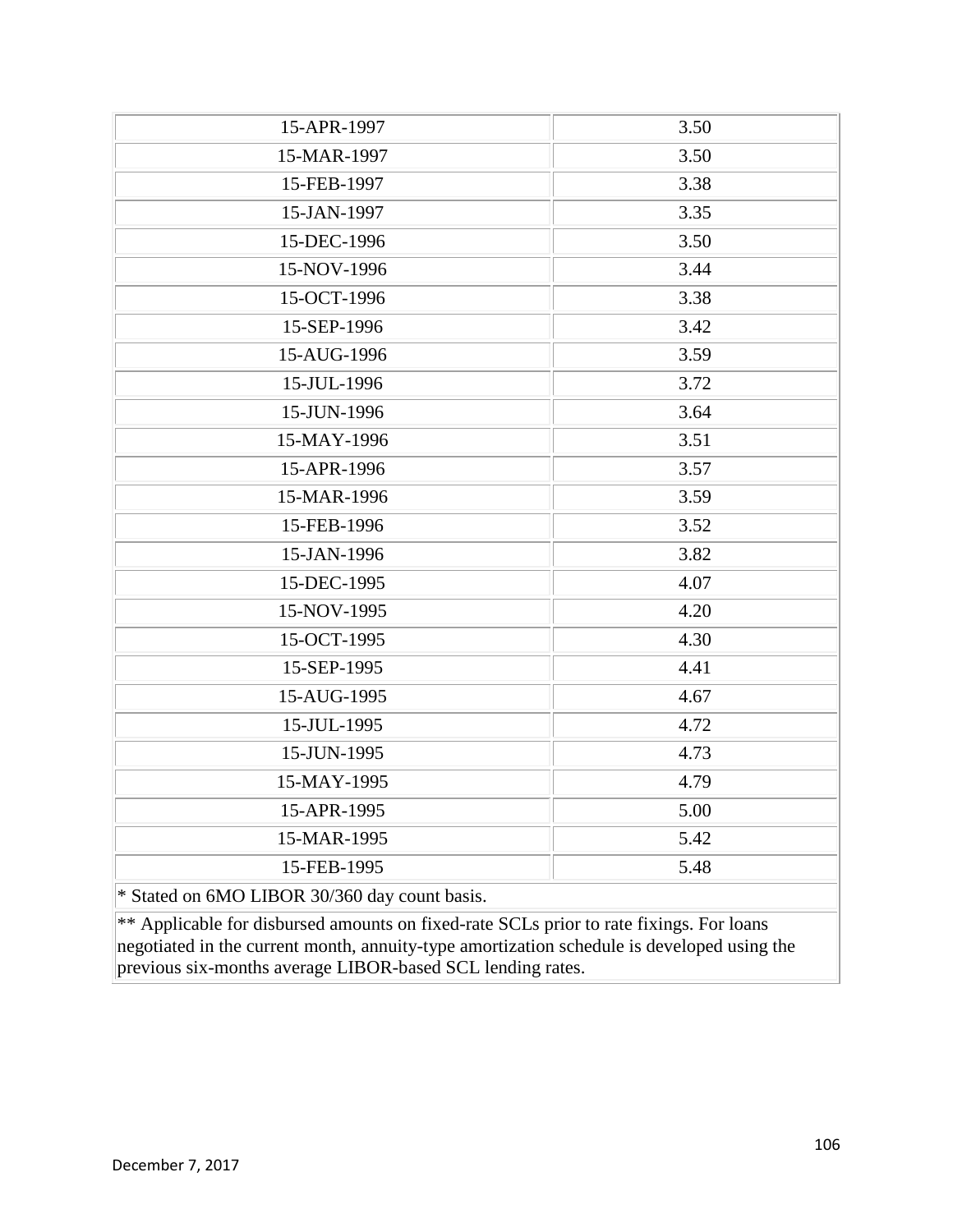### **SWISS FRANC (For Loans to Which Invitation to Negotiate Was Extended Prior To July 31, 1998~) Lending Rates for LIBOR-based\* Single Currency Loans (SCLs)**

| <b>Interest Period Beginning</b> | <b>Lending Rate**</b> |
|----------------------------------|-----------------------|
| 15-MAR-2011                      | 0.53                  |
| 15-FEB-2011                      | 0.51                  |
| 15-JAN-2011                      | 0.51                  |
| 15-DEC-2010                      | 0.51                  |
| 15-NOV-2010                      | 0.51                  |
| 15-OCT-2010                      | 0.51                  |
| 15-SEP-2010                      | 0.52                  |
| 15-AUG-2010                      | 0.51                  |
| 15-JUL-2010                      | 0.49                  |
| 15-JUN-2010                      | 0.41                  |
| 15-MAY-2010                      | 0.54                  |
| 15-APR-2010                      | 0.57                  |
| 15-MAR-2010                      | 0.56                  |
| 15-FEB-2010                      | 0.56                  |
| 15-JAN-2010                      | 0.57                  |
| 15-DEC-2009                      | 0.51                  |
| 15-NOV-2009                      | 0.53                  |
| 15-OCT-2009                      | 0.55                  |
| 15-SEP-2009                      | 0.57                  |
| 15-AUG-2009                      | 0.62                  |
| 15-JUL-2009                      | 0.66                  |
| 15-JUN-2009                      | 0.67                  |
| 15-MAY-2009                      | 0.68                  |
| 15-APR-2009                      | 0.68                  |
| 15-MAR-2009                      | 0.74                  |
| 15-FEB-2009                      | 0.78                  |
| 15-JAN-2009                      | 0.87                  |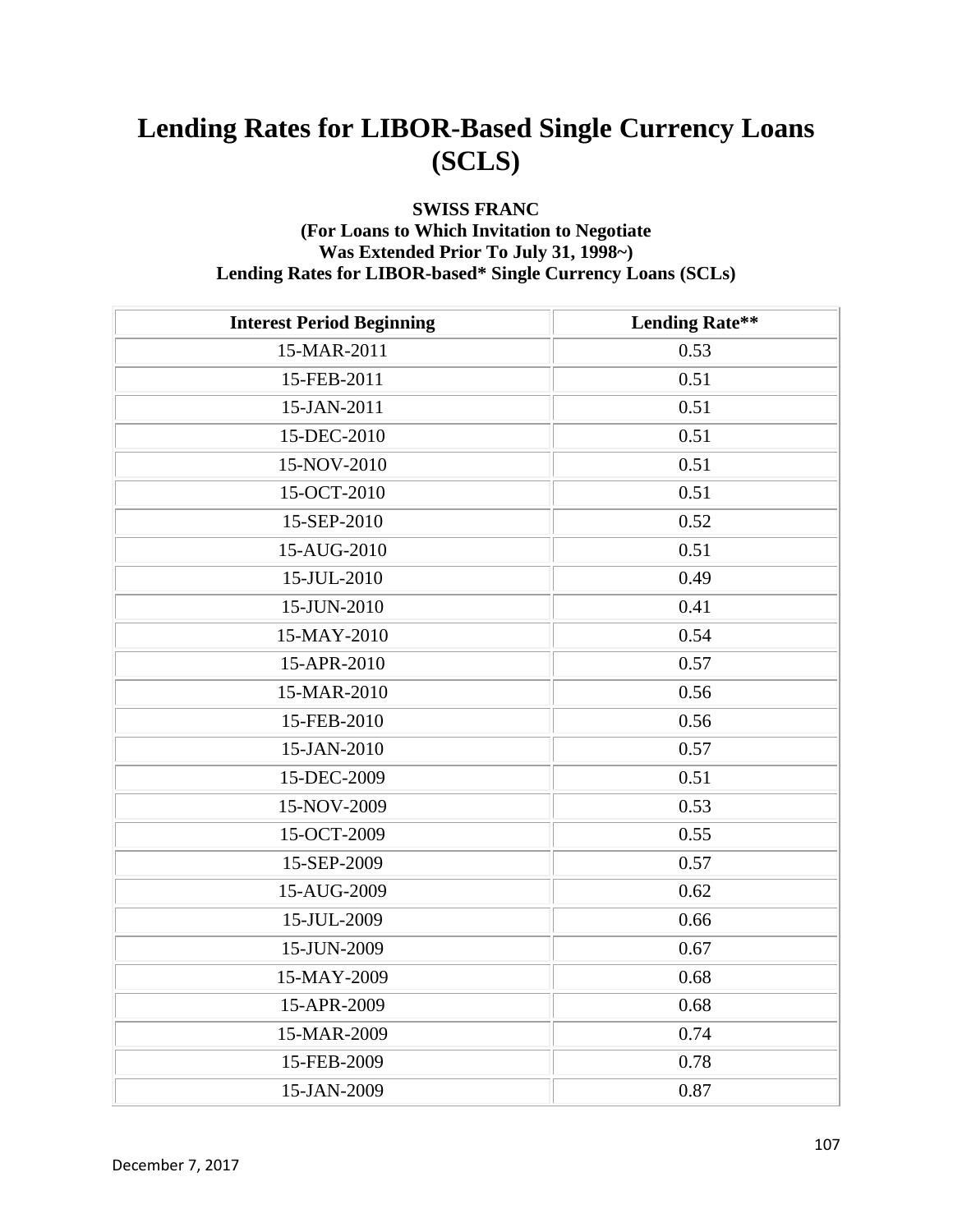| 15-DEC-2008 | 1.18 |
|-------------|------|
| 15-NOV-2008 | 2.50 |
| 15-OCT-2008 | 3.36 |
| 15-SEP-2008 | 3.05 |
| 15-AUG-2008 | 3.06 |
| 15-JUL-2008 | 3.13 |
| 15-JUN-2008 | 3.17 |
| 15-MAY-2008 | 3.01 |
| 15-APR-2008 | 3.05 |
| 15-MAR-2008 | 2.99 |
| 15-FEB-2008 | 2.89 |
| 15-JAN-2008 | 2.96 |
| 15-DEC-2007 | 3.02 |
| 15-NOV-2007 | 3.00 |
| 15-OCT-2007 | 3.06 |
| 15-SEP-2007 | 3.09 |
| 15-AUG-2007 | 2.95 |
| 15-JUL-2007 | 3.00 |
| 15-JUN-2007 | 2.79 |
| 15-MAY-2007 | 2.65 |
| 15-APR-2007 | 2.57 |
| 15-MAR-2007 | 2.49 |
| 15-FEB-2007 | 2.45 |
| 15-JAN-2007 | 2.38 |
| 15-DEC-2006 | 2.25 |
| 15-NOV-2006 | 2.12 |
| 15-OCT-2006 | 2.08 |
| 15-SEP-2006 | 2.01 |
| 15-AUG-2006 | 1.89 |
| 15-JUL-2006 | 1.83 |
| 15-JUN-2006 | 1.71 |
| 15-MAY-2006 | 1.66 |
| 15-APR-2006 | 1.52 |
| 15-MAR-2006 | 1.47 |
| 15-FEB-2006 | 1.32 |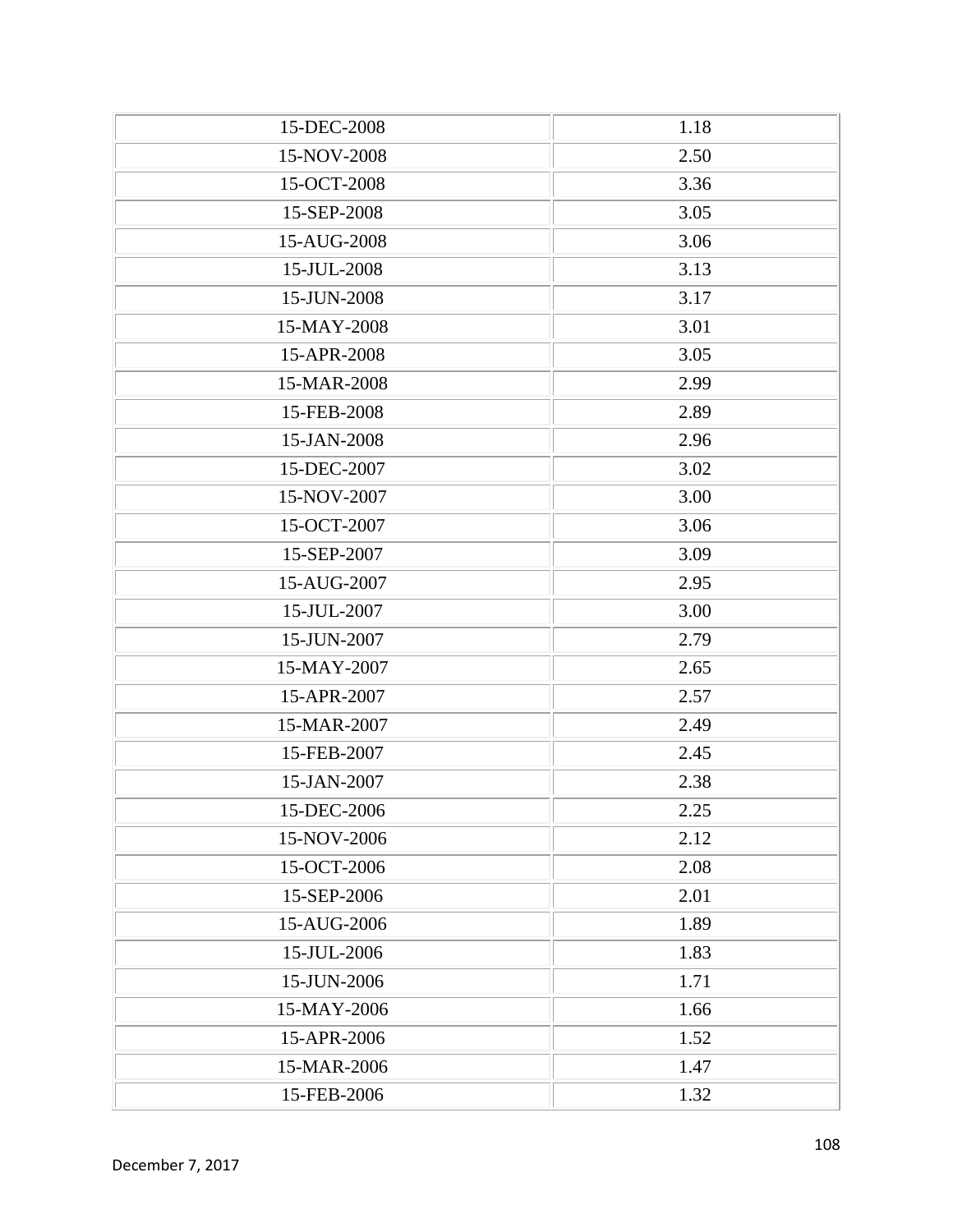| 15-JAN-2006 | 1.27 |
|-------------|------|
| 15-DEC-2005 | 1.41 |
| 15-NOV-2005 | 1.27 |
| 15-OCT-2005 | 1.07 |
| 15-SEP-2005 | 1.00 |
| 15-AUG-2005 | 0.99 |
| 15-JUL-2005 | 0.94 |
| 15-JUN-2005 | 0.93 |
| 15-MAY-2005 | 0.94 |
| 15-APR-2005 | 0.95 |
| 15-MAR-2005 | 0.96 |
| 15-FEB-2005 | 0.97 |
| 15-JAN-2005 | 0.96 |
| 15-DEC-2004 | 1.03 |
| 15-NOV-2004 | 1.04 |
| 15-OCT-2004 | 0.97 |
| 15-SEP-2004 | 0.97 |
| 15-AUG-2004 | 0.84 |
| 15-JUL-2004 | 0.87 |
| 15-JUN-2004 | 0.88 |
| 15-MAY-2004 | 0.66 |
| 15-APR-2004 | 0.60 |
| 15-MAR-2004 | 0.49 |
| 15-FEB-2004 | 0.48 |
| 15-JAN-2004 | 0.51 |
| 15-DEC-2003 | 0.54 |
| 15-NOV-2003 | 0.55 |
| 15-OCT-2003 | 0.49 |
| 15-SEP-2003 | 0.51 |
| 15-AUG-2003 | 0.52 |
| 15-JUL-2003 | 0.52 |
| 15-JUN-2003 | 0.50 |
| 15-MAY-2003 | 0.56 |
| 15-APR-2003 | 0.56 |
| 15-MAR-2003 | 0.55 |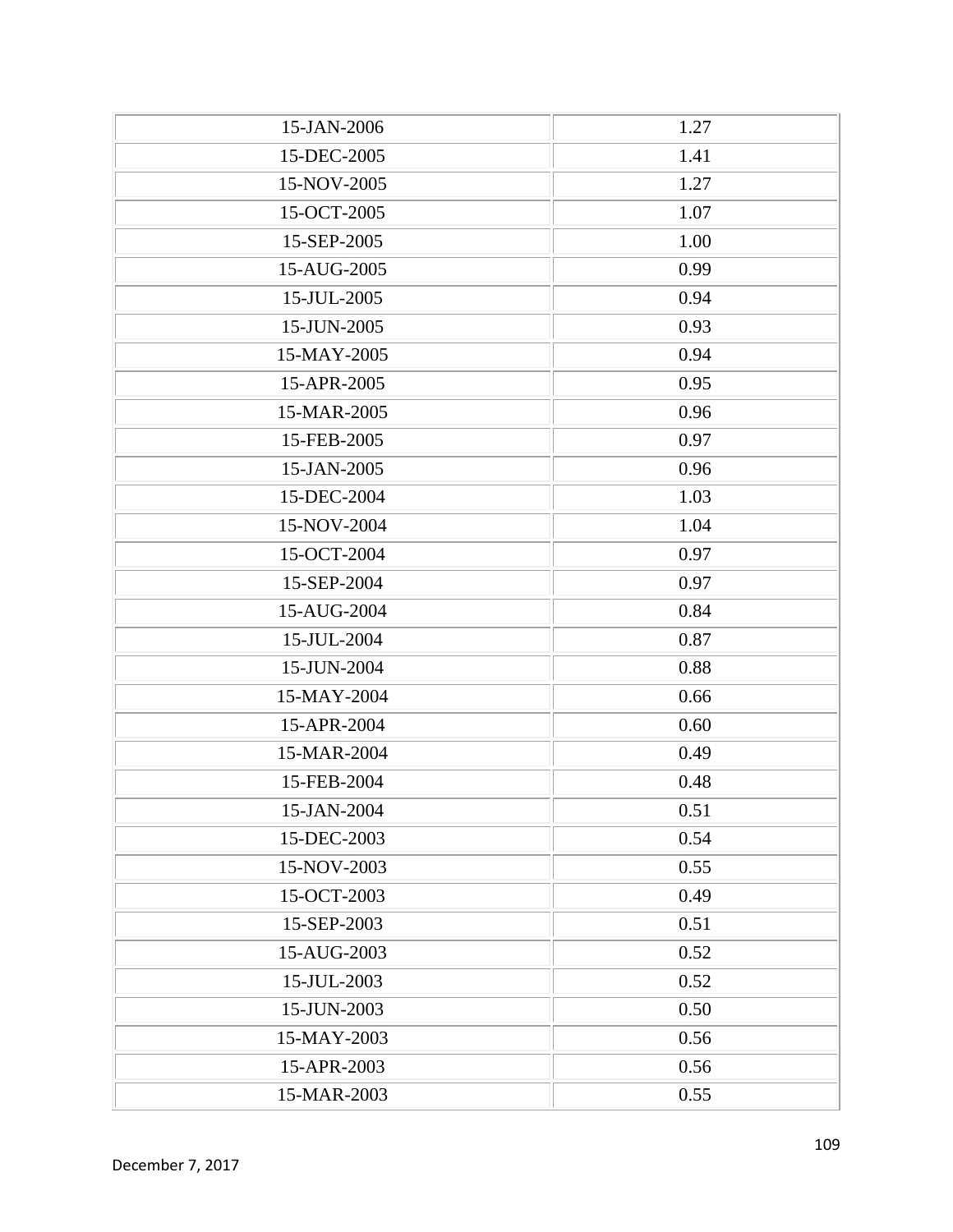| 15-FEB-2003 | 0.80 |
|-------------|------|
| 15-JAN-2003 | 0.87 |
| 15-DEC-2002 | 0.88 |
| 15-NOV-2002 | 0.92 |
| 15-OCT-2002 | 0.97 |
| 15-SEP-2002 | 0.95 |
| 15-AUG-2002 | 1.09 |
| 15-JUL-2002 | 1.47 |
| 15-JUN-2002 | 1.64 |
| 15-MAY-2002 | 1.57 |
| 15-APR-2002 | 1.91 |
| 15-MAR-2002 | 2.03 |
| 15-FEB-2002 | 1.94 |
| 15-JAN-2002 | 1.95 |
| 15-DEC-2001 | 2.03 |
| 15-NOV-2001 | 2.09 |
| 15-OCT-2001 | 2.31 |
| 15-SEP-2001 | 3.04 |
| 15-AUG-2001 | 3.23 |
| 15-JUL-2001 | 3.39 |
| 15-JUN-2001 | 3.25 |
| 15-MAY-2001 | 3.26 |
| 15-APR-2001 | 3.42 |
| 15-MAR-2001 | 3.52 |
| 15-FEB-2001 | 3.60 |
| 15-JAN-2001 | 3.49 |
| 15-DEC-2000 | 3.60 |
| 15-NOV-2000 | 3.72 |
| 15-OCT-2000 | 3.75 |
| 15-SEP-2000 | 3.82 |
| 15-AUG-2000 | 3.80 |
| 15-JUL-2000 | 3.87 |
| 15-JUN-2000 | 3.77 |
| 15-MAY-2000 | 3.54 |
| 15-APR-2000 | 3.26 |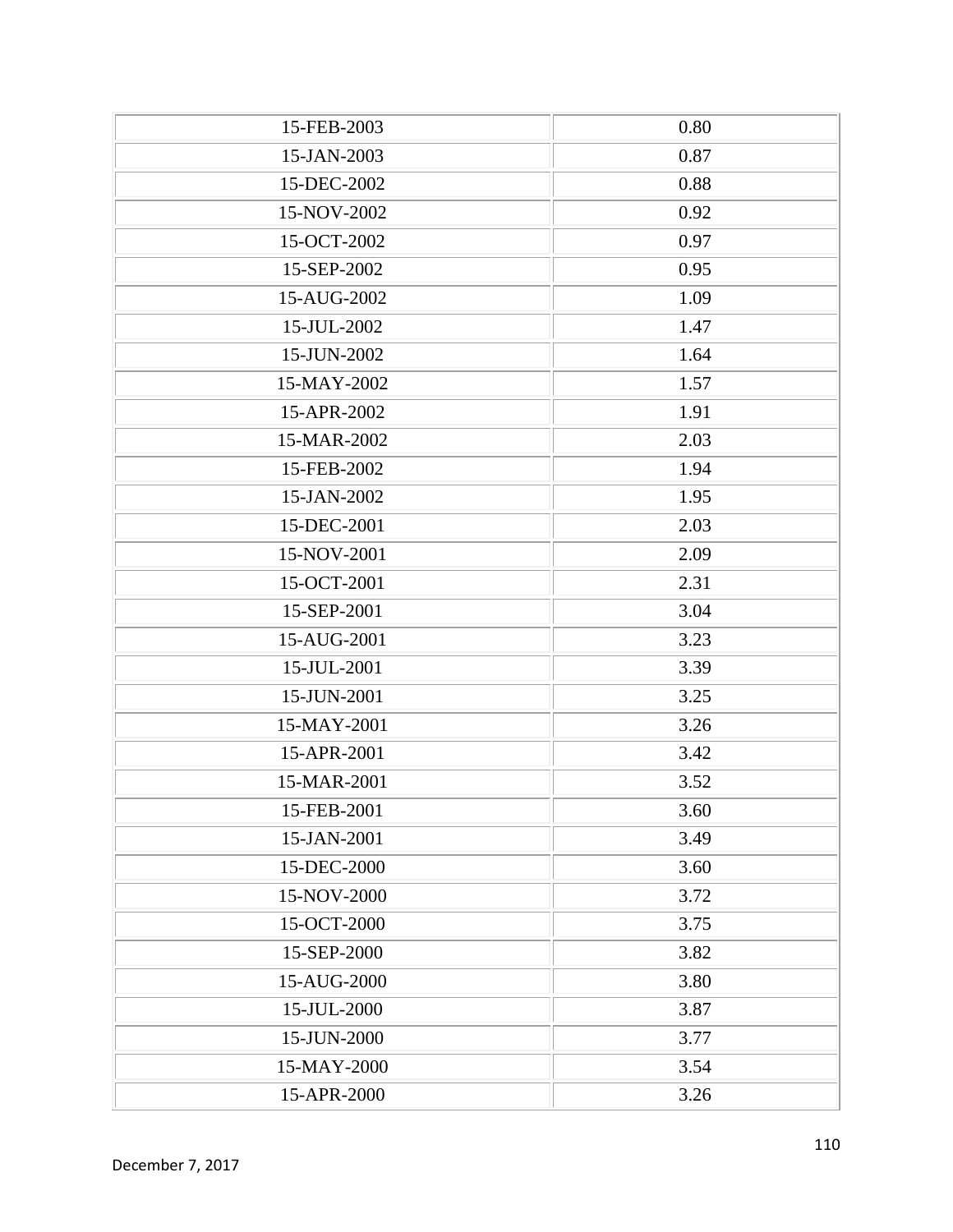| 15-MAR-2000 | 2.94 |
|-------------|------|
| 15-FEB-2000 | 2.60 |
| 15-JAN-2000 | 2.14 |
| 15-DEC-1999 | 2.00 |
| 15-NOV-1999 | 2.20 |
| 15-OCT-1999 | 2.47 |
| 15-SEP-1999 | 1.78 |
| 15-AUG-1999 | 1.75 |
| 15-JUL-1999 | 1.70 |
| 15-JUN-1999 | 1.31 |
| 15-MAY-1999 | 1.17 |
| 15-APR-1999 | 1.18 |
| 15-MAR-1999 | 1.48 |
| 15-FEB-1999 | 1.42 |
| 15-JAN-1999 | 1.51 |
| 15-DEC-1998 | 1.54 |
| 15-NOV-1998 | 1.78 |
| 15-OCT-1998 | 1.53 |
| 15-SEP-1998 | 1.78 |
| 15-AUG-1998 | 2.04 |
| 15-JUL-1998 | 2.40 |
| 15-JUN-1998 | 2.05 |
| 15-MAY-1998 | 1.89 |
| 15-APR-1998 | 1.78 |
| 15-MAR-1998 | 1.36 |
| 15-FEB-1998 | 1.44 |
| 15-JAN-1998 | 1.67 |
| 15-DEC-1997 | 1.93 |
| 15-NOV-1997 | 2.31 |
| 15-OCT-1997 | 2.15 |
| 15-SEP-1997 | 1.78 |
| 15-AUG-1997 | 1.78 |
| 15-JUL-1997 | 1.65 |
| 15-JUN-1997 | 1.60 |
| 15-MAY-1997 | 2.06 |